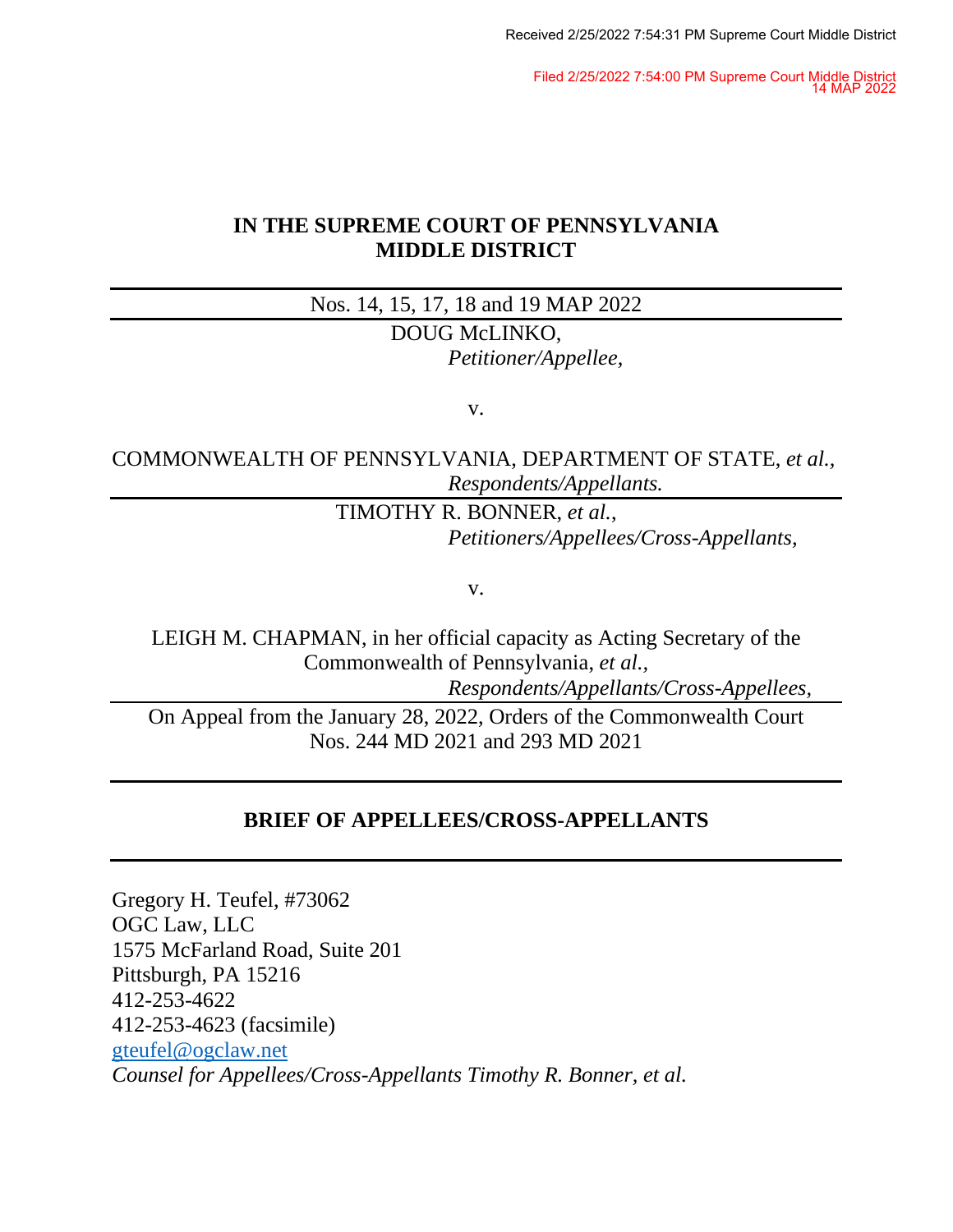# **TABLE OF CONTENTS**

| $\mathbf{I}$ . | Form of the action and brief procedural history. 4                                                                                                                                                                  |
|----------------|---------------------------------------------------------------------------------------------------------------------------------------------------------------------------------------------------------------------|
| П.             |                                                                                                                                                                                                                     |
|                |                                                                                                                                                                                                                     |
|                |                                                                                                                                                                                                                     |
| $\mathbf{I}$ . | This Court lacks jurisdiction over this appeal because the court<br>below failed to dismiss or grant relief as to all of the claims of all                                                                          |
| II.            | The Commonwealth Court erred in failing to grant the Bonner<br>Petitioners' requested relief for the Commonwealth's violation of                                                                                    |
| Ш.             | The Commonwealth Court properly exercised jurisdiction over the<br>Bonner Petitioners' claims pursuant to 42 Pa.Cons.Stat. §                                                                                        |
| IV.            | The Commonwealth Court correctly held that Act 77 was<br>unconstitutional under the Pennsylvania Constitution32                                                                                                     |
| V.             | This Court should follow the tenets of <i>stare decisis</i> by applying its<br>precedents in <i>Chase v. Miller</i> and <i>Lancaster City</i> to the<br>substantially identical facts and Pennsylvania Constitution |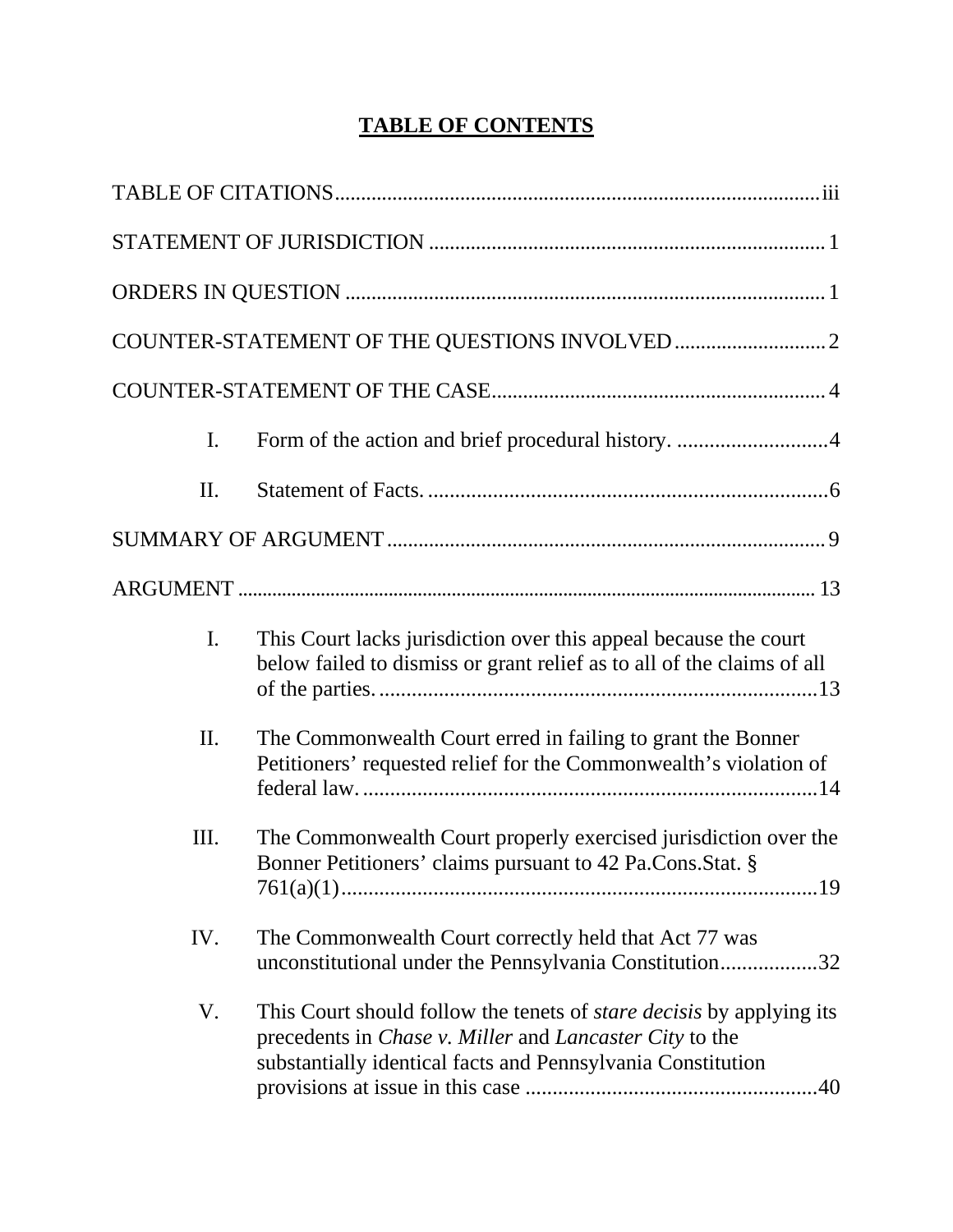| VI. | There are no circumstances under which the unconstitutional |  |
|-----|-------------------------------------------------------------|--|
|     |                                                             |  |
|     | <b>CERTIFICATE OF WORD COUNT</b>                            |  |
|     | CERTIFICATE OF COMPLIANCE (Public Access Policy)            |  |

CERTIFICATE OF SERVICE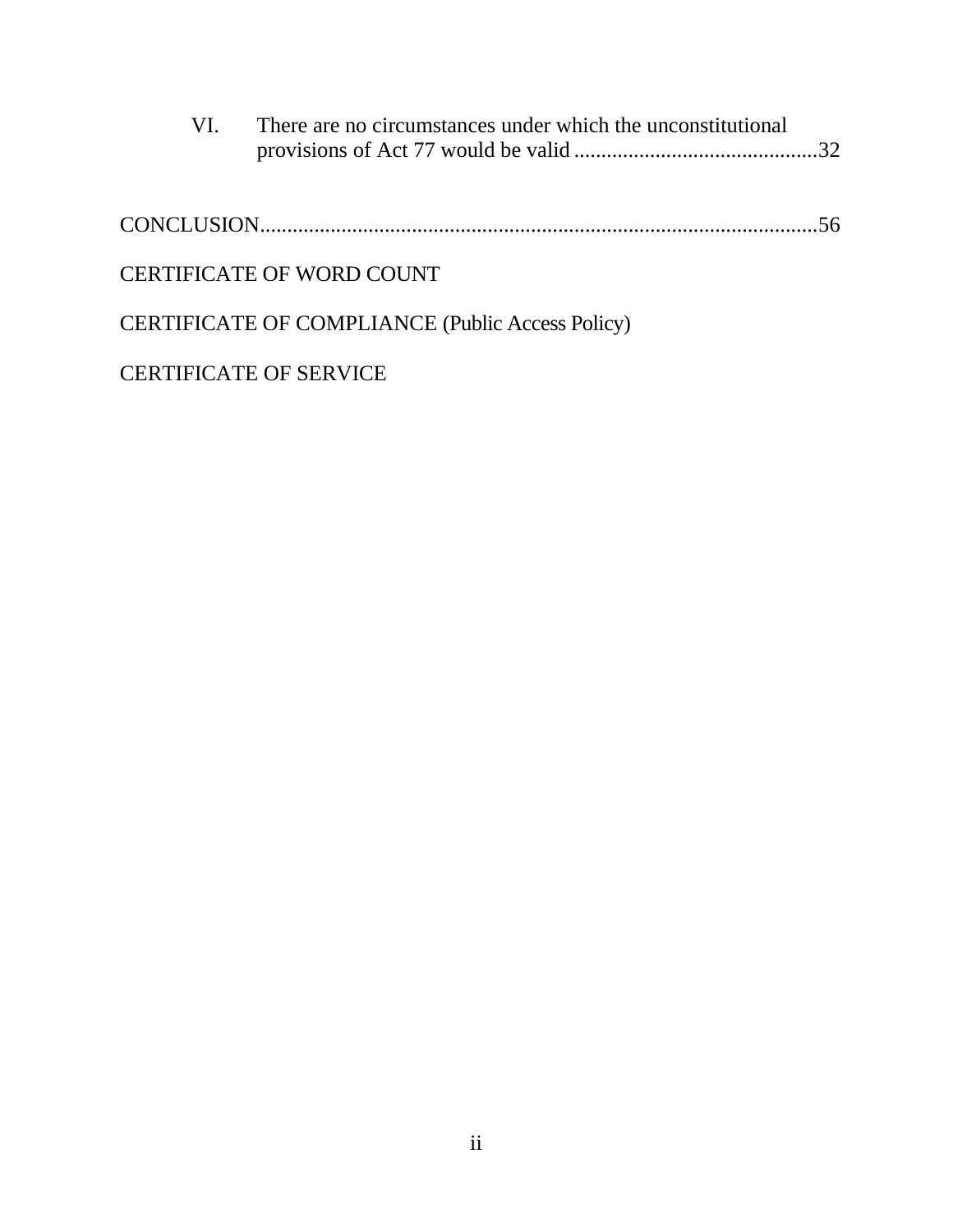# **TABLE OF CITATIONS**

|                                                           | Page(s) |
|-----------------------------------------------------------|---------|
| <b>Cases</b>                                              |         |
|                                                           |         |
| Arizona v. Rumsey, 467 U.S. 203, 104 S. Ct. 2305 (1984)41 |         |
| Ariz. State Leg. V. Ariz. Indep. Redistricting Comm'n,    |         |
|                                                           |         |
|                                                           |         |
| Block v. N. Dakota ex rel. Bd. of Univ. & Sch. Lands,     |         |
| Board of Regents v. Tomanio, 446 U.S. 478 (1980)26, 29    |         |
|                                                           |         |
|                                                           |         |
| Burnet v. Coronado Oil & Gas Co., 285 U.S. 393,           |         |
| Burns v. Pa. Dep't of Correction, 544 F.3d 279            |         |
| Bush v. Palm Beach Cty. Canvassing Bd., 531 U.S. 70,      |         |
|                                                           |         |
|                                                           |         |
|                                                           |         |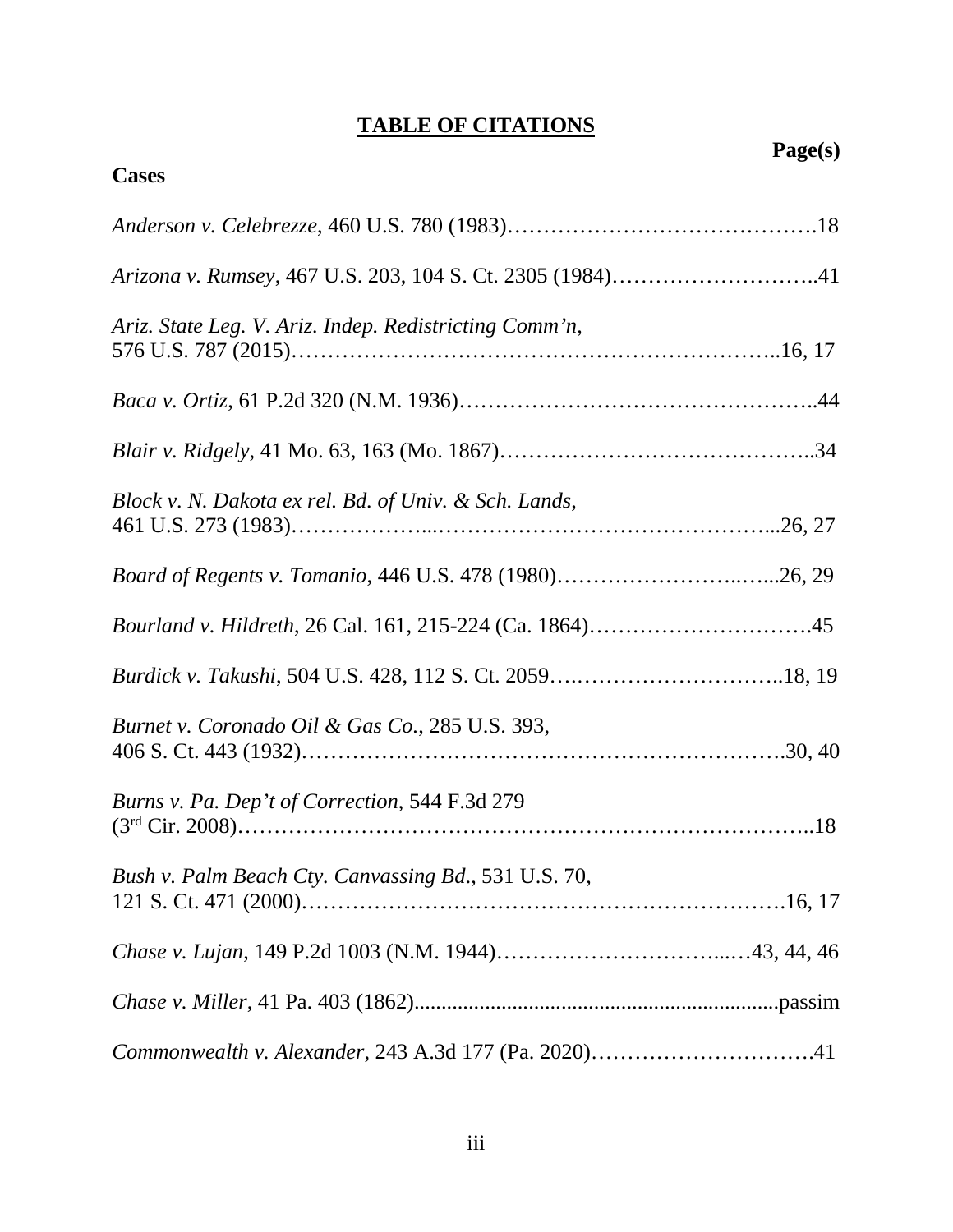| Commonwealth v. Dickson, 591, Pa. 364,                                    |  |
|---------------------------------------------------------------------------|--|
|                                                                           |  |
|                                                                           |  |
|                                                                           |  |
| Dugdale v. U.S. Cust. and Border Protec.,                                 |  |
| Glen-Gery Corporation v. Zoning Hearing Board of                          |  |
|                                                                           |  |
|                                                                           |  |
| In re Contested Election in Fifth Ward of Lancaster City,                 |  |
| In re Gen. Election 2014, No. 2047 CD 2014, 2015 WL 5333364               |  |
|                                                                           |  |
|                                                                           |  |
|                                                                           |  |
|                                                                           |  |
| Kimble v. Marvel Entm't, LLC, 576 U.S. 446, 135 S. Ct. 2401               |  |
| Knoll v. Springfield Tp. School Dist., 763 F.2d 584 (3rd Cir. 1985)30, 31 |  |
|                                                                           |  |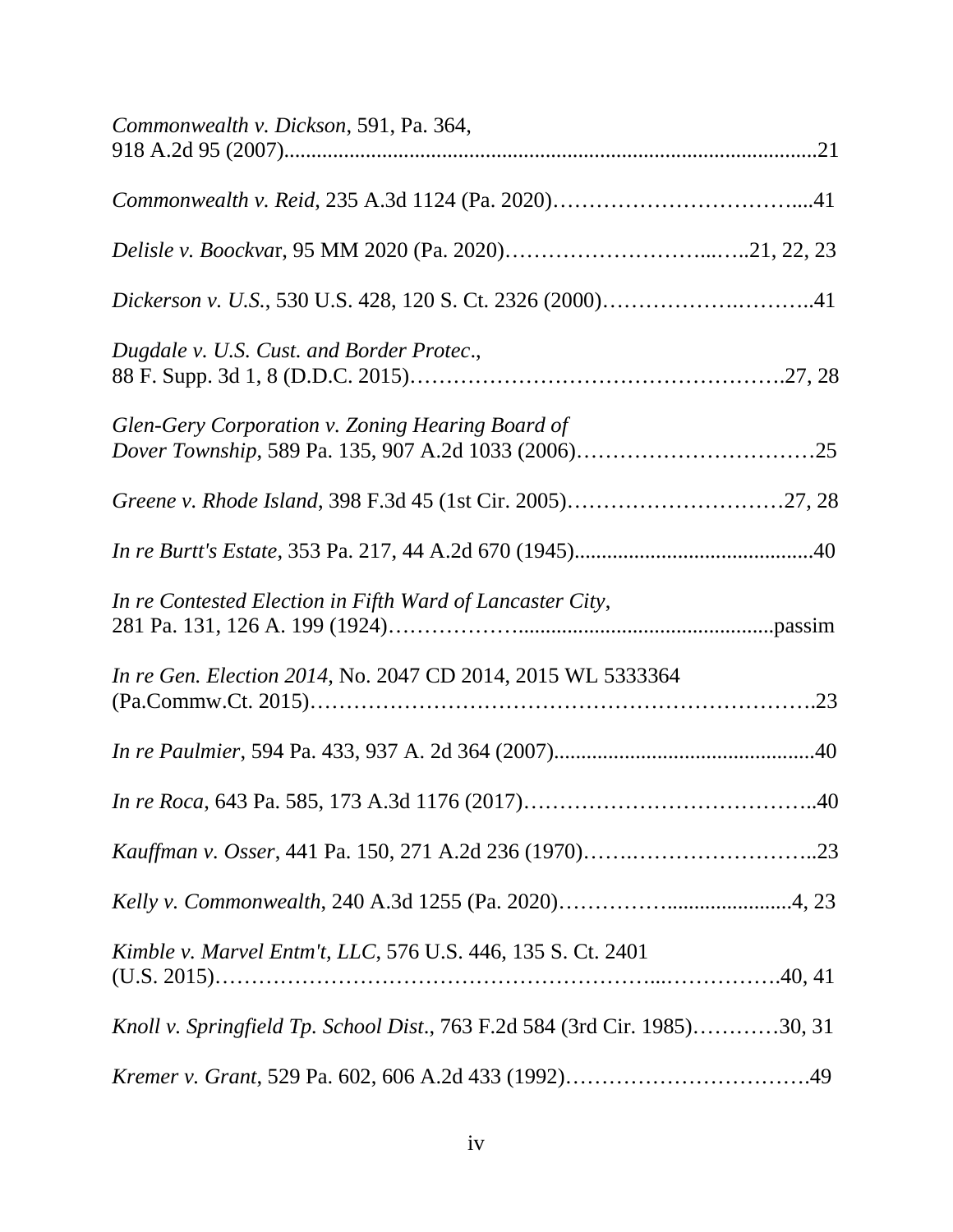| Ky. Dep't of Corr. v. Thompson, 490 U.S. 454,                |  |
|--------------------------------------------------------------|--|
|                                                              |  |
| Minn. Fire & Cas. Co. v. Greenfield, 579 Pa. 333             |  |
| Montejo v. Louisiana, 556 U.S. 778,                          |  |
| Morrison Informatics, Inc. v. Members 1st Fed. Credit Union, |  |
| Native Am. Mohegans v. United States,                        |  |
| Olin Mathieson Chemical Corp. v. White Cross Stores, Inc.,   |  |
| Pa. Sch. Bds. Ass'n v. Commw. Ass'n of Sch. Adm'rs,          |  |
| Pennsylvanians Against Gambling Expansion Fund ("PAGE") v.   |  |
|                                                              |  |
|                                                              |  |
|                                                              |  |
| Robinson Twp., Wash. Cty. v. Commonwealth,                   |  |
|                                                              |  |
|                                                              |  |
|                                                              |  |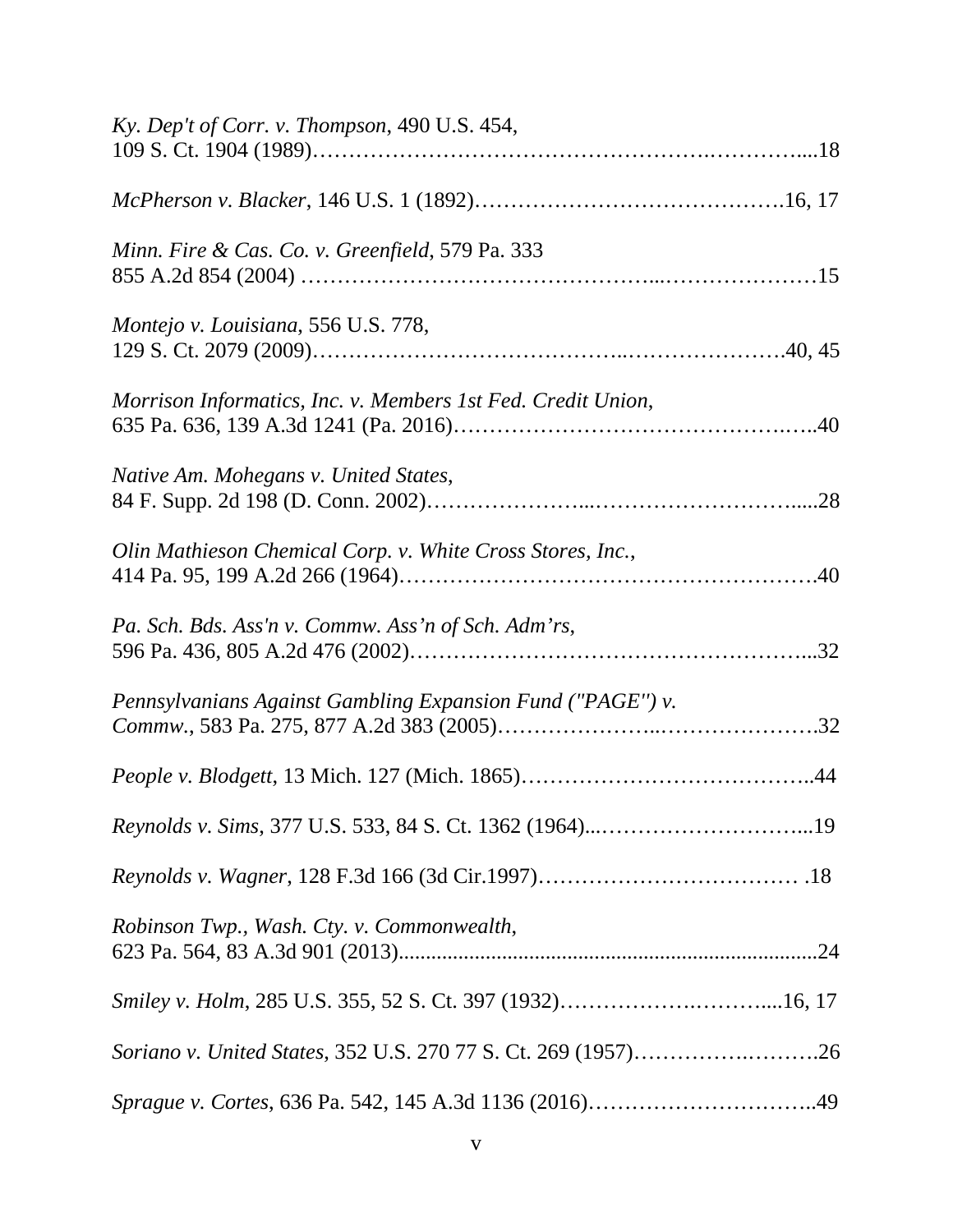| State of Ohio ex rel. Davis v. Hildebrant,                    |  |
|---------------------------------------------------------------|--|
| Sullivan v. Little Hunting Park, Inc.,                        |  |
| Thompson v. Scheier, 57 P.2d 293. 302-4 (N.M. 1936)18, 43, 44 |  |
|                                                               |  |
| William Penn School District v. Pa. Dep't of Ed.,             |  |
|                                                               |  |

# **Statutes and Rules**

| Laws of the General Assembly of the Commonwealth of<br>Pennsylvania, Act of Mar. 27, 2020, Section 1, |
|-------------------------------------------------------------------------------------------------------|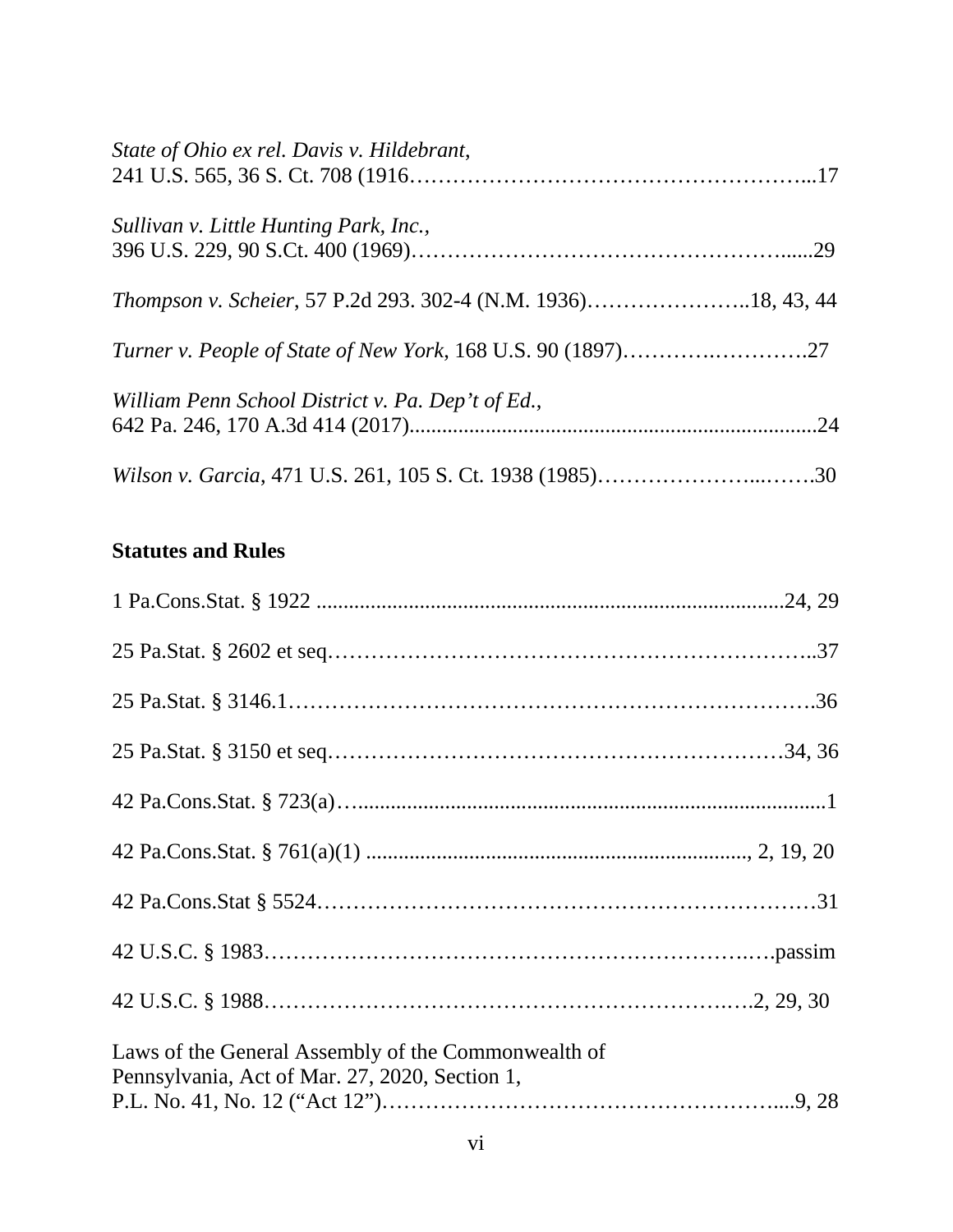| Laws of the General Assembly of the Commonwealth of<br>Pennsylvania, Act of May 22, 1923, P.L. 309; |  |
|-----------------------------------------------------------------------------------------------------|--|
|                                                                                                     |  |
| Laws of the General Assembly of the Commonwealth of                                                 |  |
|                                                                                                     |  |
|                                                                                                     |  |
|                                                                                                     |  |
|                                                                                                     |  |
|                                                                                                     |  |

## **Other Authorities**

| John C. Fortier & Norman J. Ornstein, The Absentee Ballot and the |  |
|-------------------------------------------------------------------|--|
| Secret Ballot: Challenges for Election Reform,                    |  |
|                                                                   |  |
| Josiah Henry Benton, Voting in the Field:                         |  |
|                                                                   |  |
|                                                                   |  |
| Press Release, Governor Wolf Signs Historic                       |  |
| Election Reform Bill Including New Mail-in Voting,                |  |
|                                                                   |  |
| Pa. H. Leg. J. No. 31, 180th General Assembly,                    |  |
|                                                                   |  |
| Pa. H. Leg. J. No. 88, 167th General Assembly,                    |  |
|                                                                   |  |
|                                                                   |  |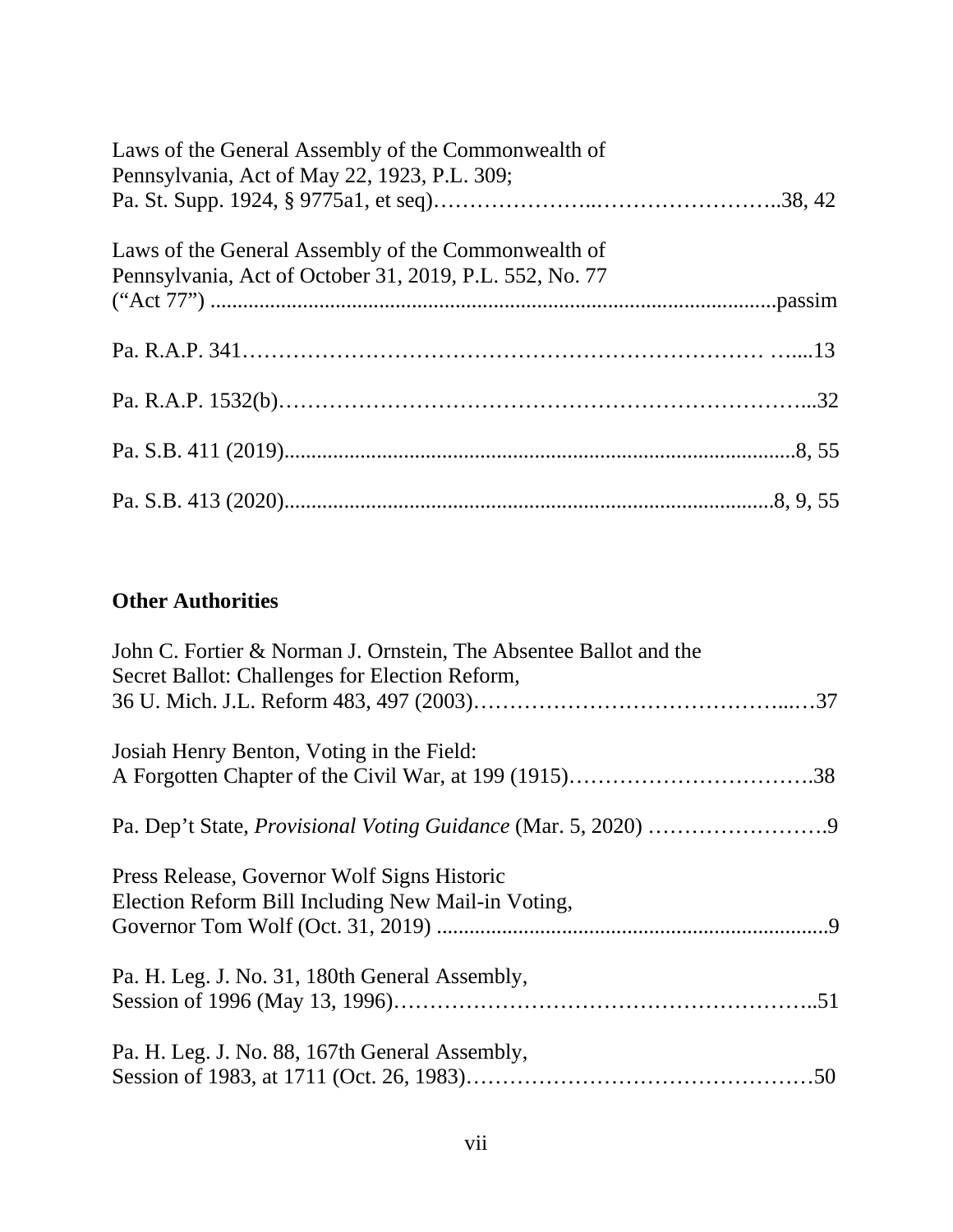| Sen. Mike Folmer & Sen. Judith Schwank,<br>Senate Co-Sponsorship Memoranda to S.B. 411 |  |
|----------------------------------------------------------------------------------------|--|
| <b>Constitutional Provisions</b>                                                       |  |
|                                                                                        |  |
|                                                                                        |  |
|                                                                                        |  |
|                                                                                        |  |
|                                                                                        |  |
|                                                                                        |  |
|                                                                                        |  |
|                                                                                        |  |
|                                                                                        |  |
|                                                                                        |  |
|                                                                                        |  |
|                                                                                        |  |
|                                                                                        |  |
|                                                                                        |  |
|                                                                                        |  |
|                                                                                        |  |
|                                                                                        |  |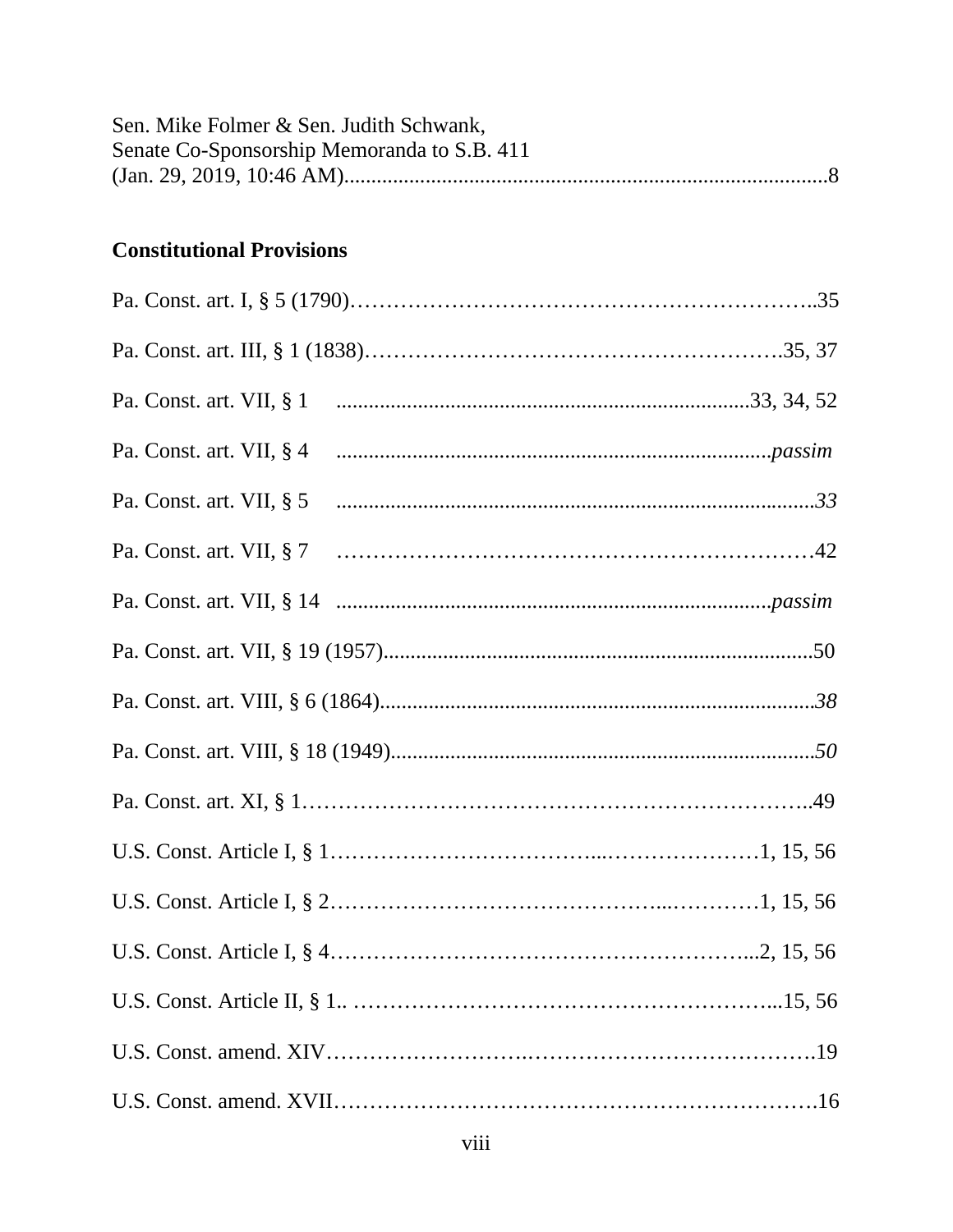### **STATEMENT OF JURISDICTION**

Petitioners'/Appellees'/Cross-Appellants' Petition for Review in the Nature

of an Action for Declaratory and Injunctive Relief ("Bonner Petition") was filed in

the Commonwealth Court pursuant to 42 Pa.Cons.Stat. § 761(a)(1). This Court has

jurisdiction pursuant to 42 Pa.Cons.Stat. § 723(a) to the extent that this Court

deems the Commonwealth Court's January 28, 2022 Order a final order.

## **ORDER IN QUESTION**

Petitioners/Appellees/Cross-Appellants Bonner, *et al*. ("Bonner Petitioners")

appeal from the following Order ("the Order"):

## **ORDER**

AND NOW, this 28th day of January, 2022, it is ORDERED that the application for summary relief filed by Petitioners Timothy R. Bonner and 13 other members of the Pennsylvania House of Representatives in the above-captioned matter is GRANTED, in part. Act 77 is declared unconstitutional and void ab initio. Petitioners' request for injunctive relief, nominal damages and reasonable costs and expenses, including attorneys' fees, is DENIED.

The application for summary relief filed by Respondents Veronica Degraffenreid, in her official capacity as Acting Secretary of the Commonwealth of Pennsylvania, and the Department of State is DENIED.

 $(R.1908a-R1909a.)$  $(R.1908a-R1909a.)$  $(R.1908a-R1909a.)$ <sup>1</sup> The cross appeal relates to the failure of the lower court

to act on Bonner Petitioners' federal claims, pursuant to Article I, §§ 1, 2

<span id="page-9-0"></span><sup>&</sup>lt;sup>1</sup>For the purposes of their cross appeal, Bonner Petitioners adopt the Reproduced Record filed by Respondents/Appellants.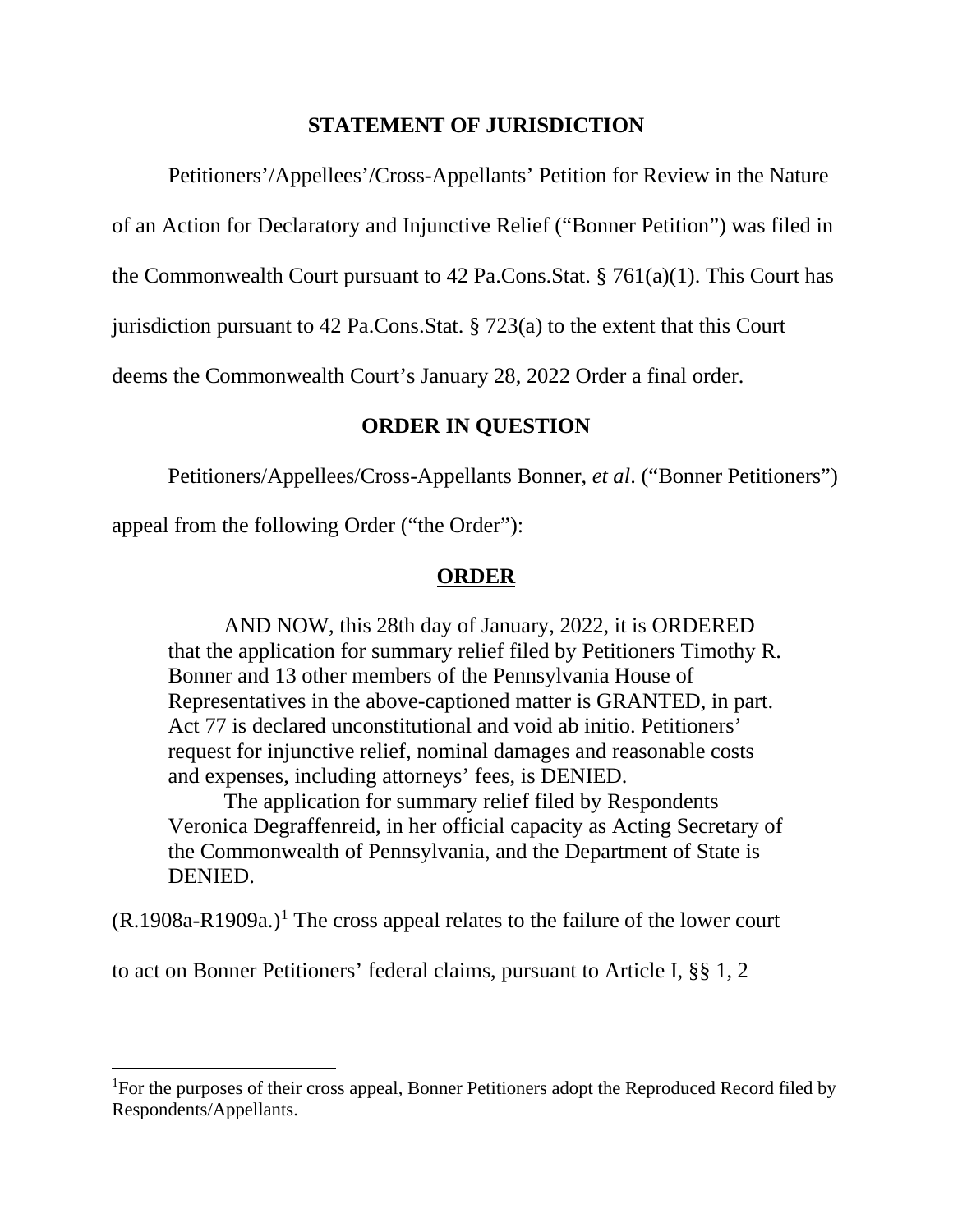and 4, and the 14th and 17th Amendments of the U.S. Constitution and 42 U.S.C. §§ 1983, 1988.

## **COUNTER-STATEMENT OF THE QUESTIONS INVOLVED**

1. Does this Court have jurisdiction over this appeal given the interlocutory nature of the Orders appealed in this consolidated case which failed to dismiss or grant relief as to all the claims?

*Answer Below: Not addressed below*

*Suggested Answer: No*

2. Did the Commonwealth Court err in failing to grant declaratory relief, injunctive relief, nominal damages, and reasonable costs and expenses, including attorneys' fees to Bonner Petitioners under federal law?

*Answer Below: No*

#### *Suggested Answer: Yes*

3. Did the Commonwealth Court properly exercise jurisdiction over the Petitioners'/Appellees'/Cross-Appellants' claims pursuant to 42 Pa.Cons.Stat. § 761(a)(1), where Act 77, Section 13 (Laws of the General Assembly of the Commonwealth of Pennsylvania, Act of October 31, 2019, P.L. 552, No. 77 ("Act 77") vested this Court with exclusive jurisdiction to adjudicate constitutional challenges to that statute for the first 180 days after October 31, 2019, and Petitioners' actions were commenced after 180 days had elapsed?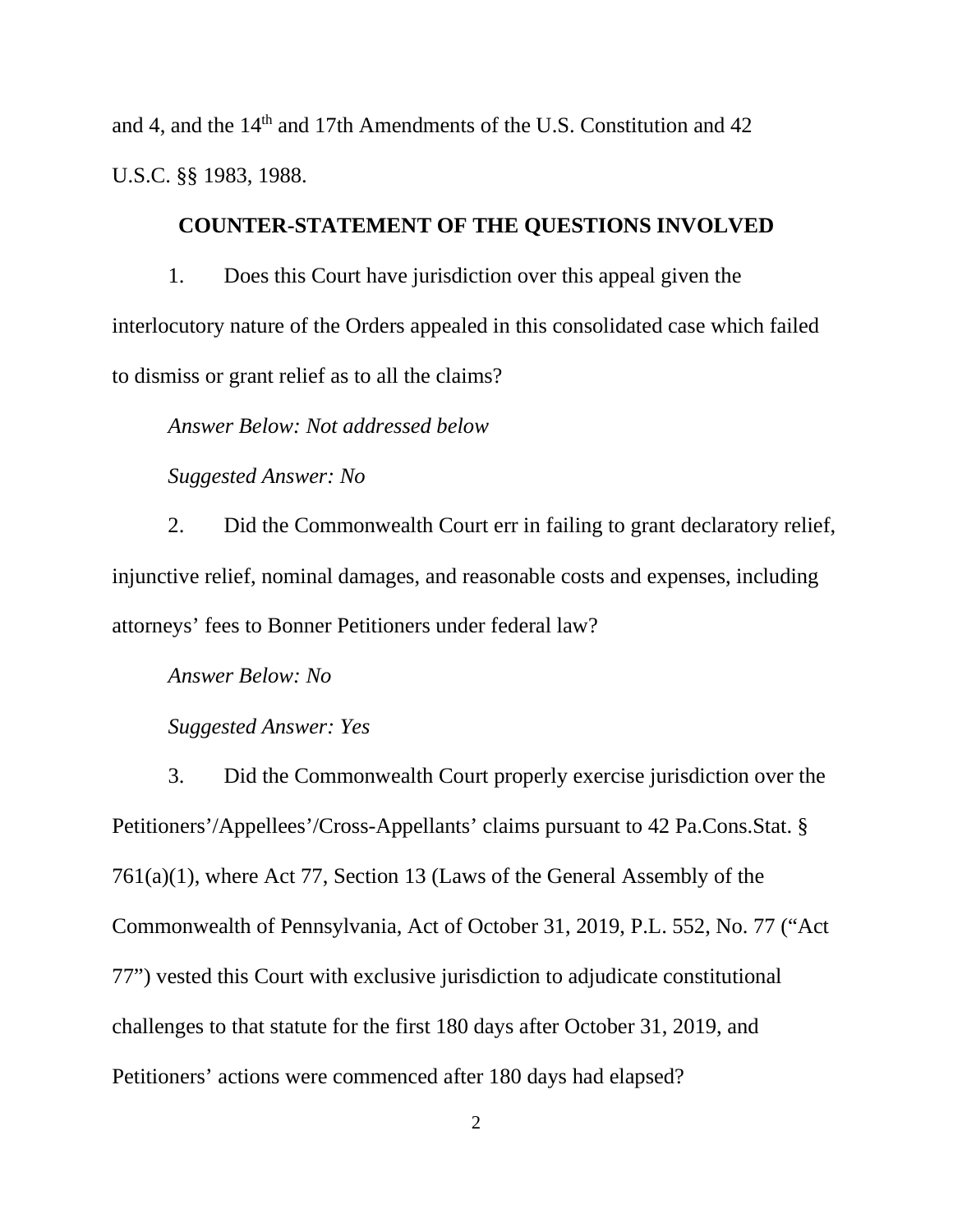*Answer Below: Yes*

*Suggested Answer: Yes*

4. Did the Commonwealth Court correctly hold that Act 77 was unconstitutional under the Pennsylvania Constitution?

*Answer Below: Yes*

*Suggested Answer: Yes*

5. Should this Court follow the tenets of *stare decisis* by applying its precedents in *Chase v. Miller*, 41 Pa. 403 (1862) and *In re Contested Election in Fifth Ward of Lancaster City*, 126 A. 199 (Pa. 1924) to the substantially identical facts and Pennsylvania Constitution provisions at issue herein?

*Answer Below: Yes*

*Suggested Answer: Yes*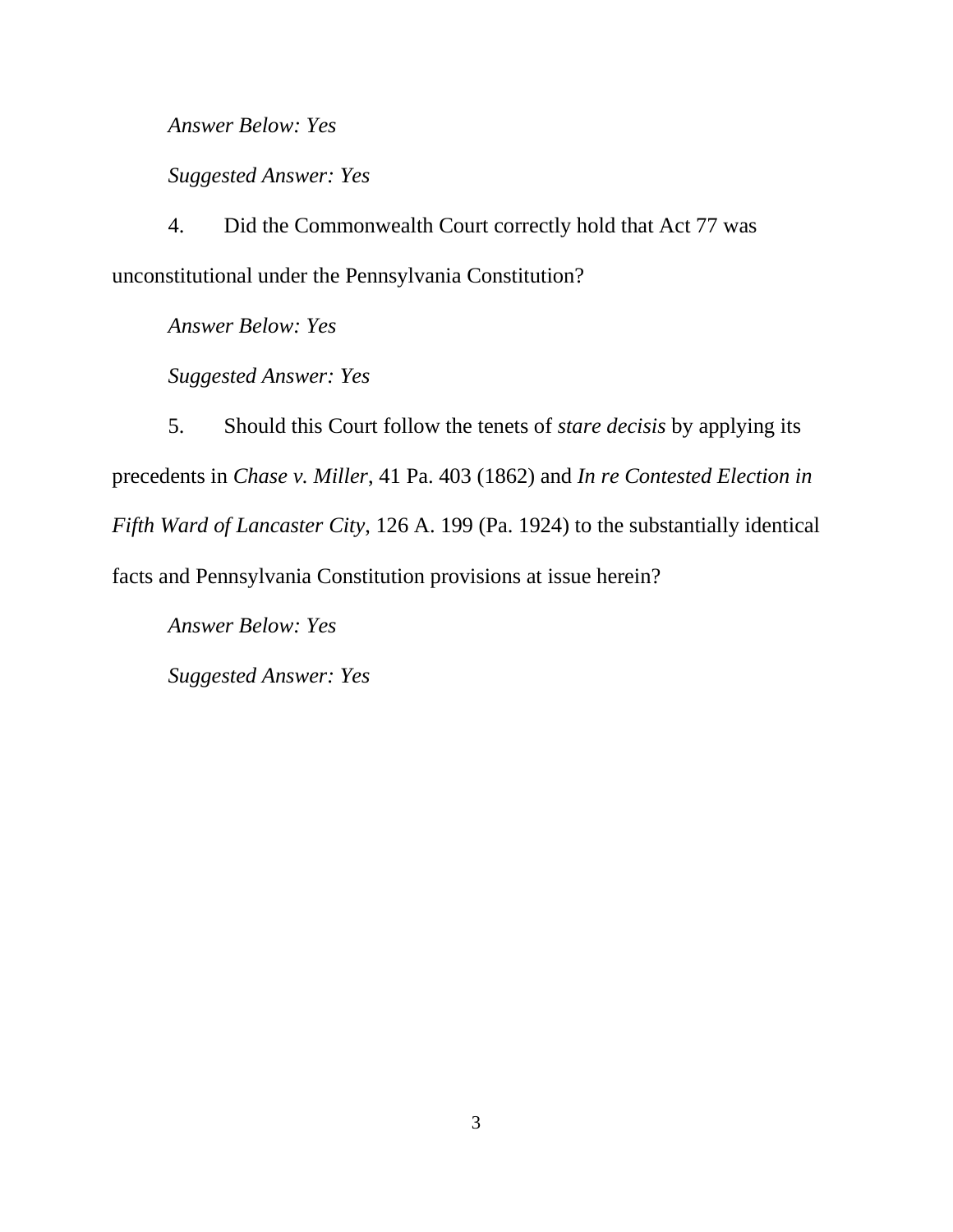#### **COUNTER-STATEMENT OF THE CASE**

#### **I. Form of the action and brief procedural history.**

Bonner Petitioners filed the Bonner Petition in the Commonwealth Court on August 31, 2021, seeking declaratory and injunctive relief against the unconstitutional no-excuse mail-in voting enabled under Act 77. The Bonner Petition explained that Act 77 violates the Pennsylvania Constitution because it enables no-excuse mail-in voting by all Pennsylvania electors and Act 77 further violates the U.S. Constitution, which requires state legislatures to prescribe the time, place and manner of federal elections in accordance with state constitutions. This case does not involve a policy question as to whether no-excuse mail-in voting should be established in Pennsylvania. That is a question for Pennsylvania voters to decide if the General Assembly follows the required constitutional amendment process. Rather, this case turns on what the Pennsylvania and United States Constitutions require in the event that the General Assembly and Pennsylvania electorate want no-excuse mail-in voting in Pennsylvania.

Unlike the petitioners in *Kelly v. Commonwealth*, 240 A.3d 1255 (Pa. 2020) (*per curiam*), the Bonner Petitioners seeks no retrospective relief. They only seek to rectify Act 77's violations of the Pennsylvania and United States constitutions going forward and to restore to the people of Pennsylvania the right to vote on any constitutional amendment enabling no-excuse mail-in voting.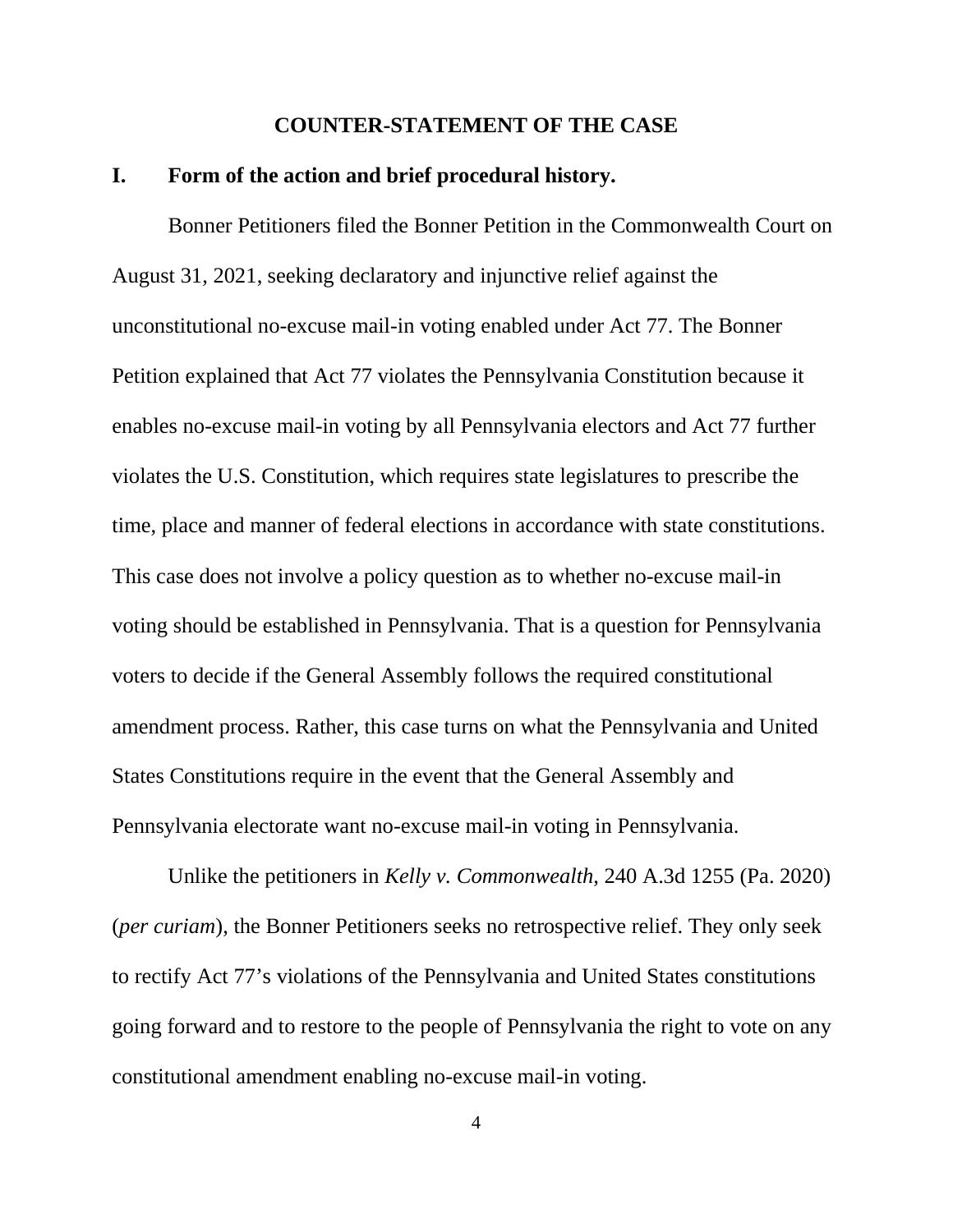The Bonner Petition contains three counts; the Commonwealth Court entered a final order only as to Count I. Counts II and III of the Bonner Petition raise federal claims under the United States Constitution and 42 U.S.C. § 1983. The Bonner Petition requests three forms of relief: (1) a declaration that Act 77's provisions enabling no-excuse mail-in voting are unconstitutional under both the Pennsylvania and the United States constitutions; (2) an injunction prohibiting, administration of no-excuse mail-in ballots in future state and federal elections in Pennsylvania; and (3) nominal damages and reasonable costs of suit, including attorneys' fees.

The Commonwealth Court consolidated the Bonner case with the McLinko case and decided the cases on an expedited basis. (R. 470a-471a). Bonner Petitioners and Respondents filed cross applications for summary relief. (R. 87a-92a; 507a-516a; 642a-689a) The Commonwealth Court allowed the Democratic National Committee and Pennsylvania Democratic Party to intervene on the side of the government, and permitted the Republican Committees of Butler, York, and Washington Counties to intervene on the side of Petitioners. (R. 1485a-1488a). No party identified any disputed issues of material fact that would preclude summary disposition of the cases.

The Commonwealth Court, *en banc*, heard oral argument in the consolidated cases on November 17, 2021. On January 28, 2022, the Commonwealth Court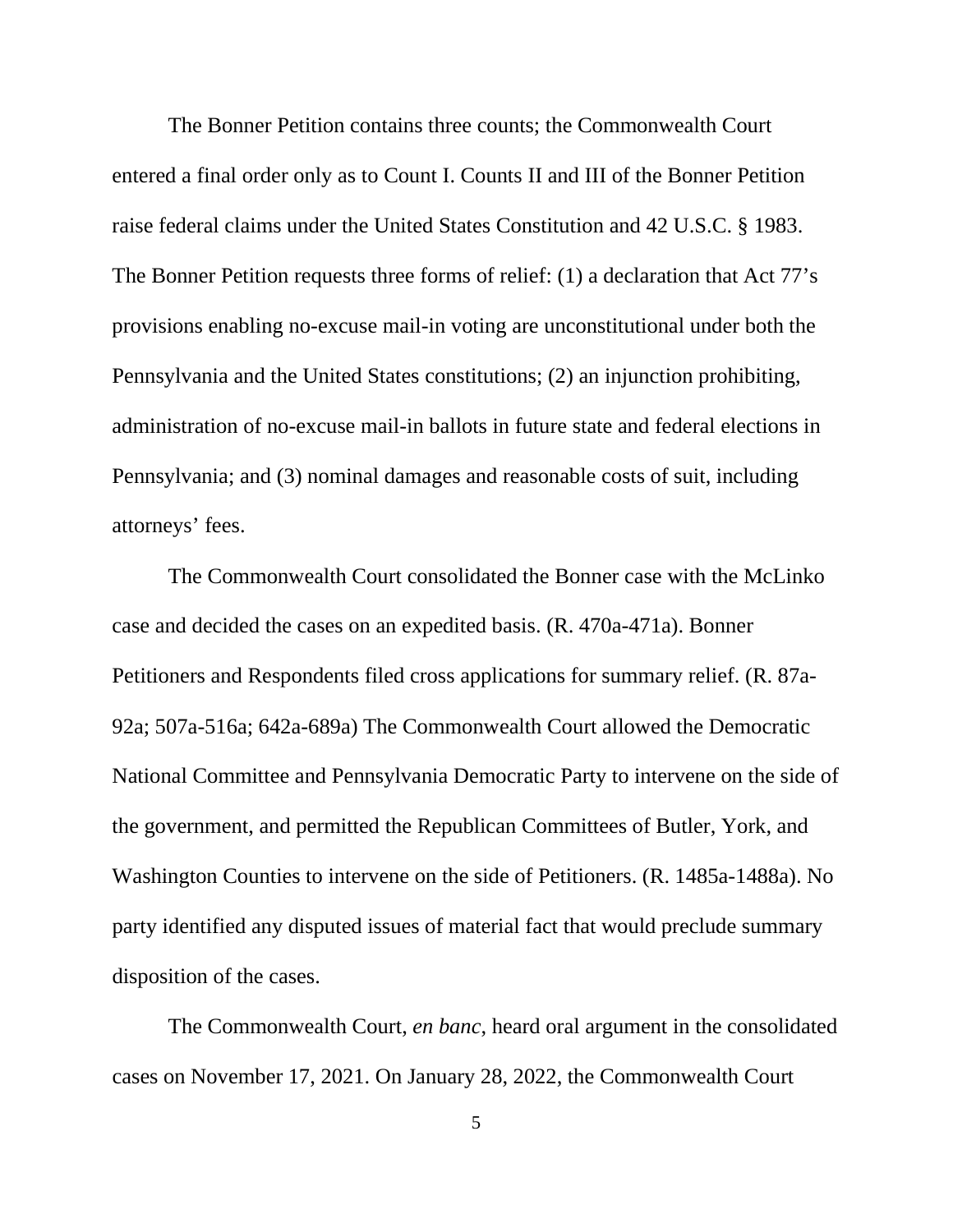entered the Order granting in part and denying in part Bonner Petitioners' application for summary relief and denying Respondents' application for summary relief. (R.1908a-R1909a.) The Commonwealth Court's January 28, 2022 Opinion relating to the Bonner Petitioners ("the Opinion") states that Bonner Petitioners' federal claims were not considered: "Given our grant of declaratory relief to Petitioners, we need not address the federal claims." (R. 1921a, footnote 12). That same footnote denied Bonner Petitioners' request for nominal damages and the costs of suit. *Id*. The Order and Opinion declined to grant any summary relief as to the Bonner Petitioners' claims for relief under the United States Constitution and 28 U.S.C. § 1983. The Commonwealth Court did not grant summary relief to Respondents or dismiss the federal claims, but only denied both sides summary relief on those claims.

On February 2, 2022, this Court noted probable jurisdiction over Respondents' Notice of Appeal in the consolidated cases. To the extent that this Court retains jurisdiction, the Bonner Petitioners appeal the denial of their requests for relief under Counts II and III of the Bonner Petition.

#### **II. Statement of Facts.**

Petitioners/Appellees/Cross-Appellants Timothy R. Bonner, P. Michael Jones, David H. Zimmerman, Barry J. Jozwiak, Kathy L. Rapp, David Maloney, Barbara Gleim, Robert Brooks, Aaron J. Bernstine, Timothy F. Twardzik, Dawn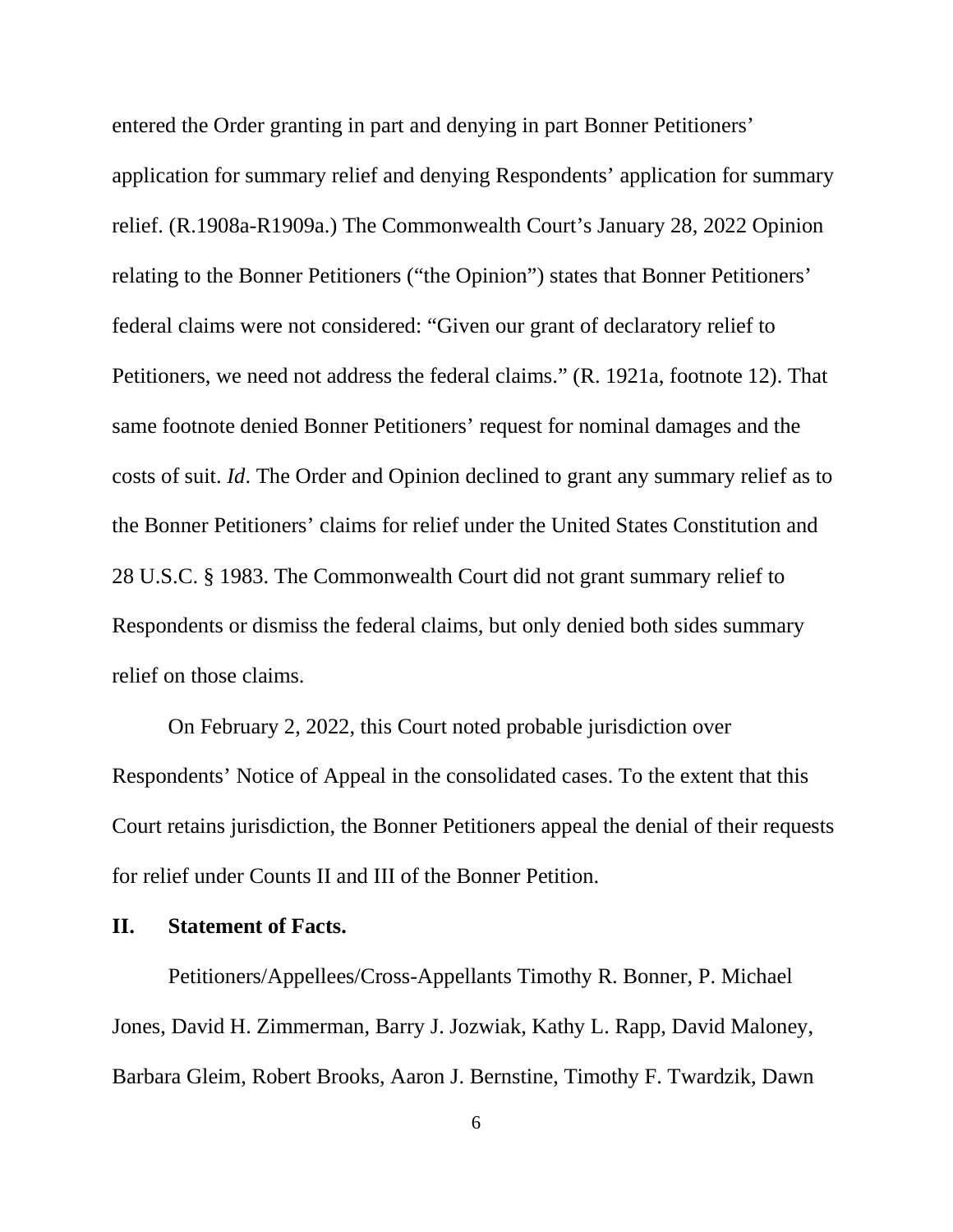W. Keefer, Dan Moul, Francis X. Ryan, and Donald "Bud" Cook (hereafter referenced by their last names) are Pennsylvania citizens who are registered electors residing in Pennsylvania and are elected members of the Pennsylvania House of Representatives ("the House"). (R. 262a-265a, ¶¶ 3-16). Bonner was elected to the House on March 17, 2020, and took office on April 6, 2020, after the House passed Act 77. (R. 262a, ¶ 3). Twardzik was elected to the House in the fall of 2020, and took office on January 5, 2021, after the House passed Act 77. (R. 264a, ¶ 12). Zimmerman voted against Act 77. (R. 262a, ¶ 5). Jones, Jozwiak, Rapp, Maloney, Gleim, Brooks, Bernstine Keefer, Moul, Ryan and Cook voted in favor of Act 77. (R. 262a-265a, ¶¶ 4, 6-11, 13-16). Each of the Petitioners are past and likely future candidates for office and registered Pennsylvania voters. (R. 265a, ¶ 17).

Although Article VII, § 4 of the Pennsylvania Constitution generally provides that "All elections by the citizens shall be by ballot or by such other method as may be prescribed by law: Provided, That secrecy in voting be preserved," the General Assembly recognized that such general legislative power did not extend to amending or eliminating the constitutional prerequisites for absentee voting, as are specifically set forth in Article VII, § 14. On March 19, 2019, the General Assembly introduced a joint resolution to amend Article VII, §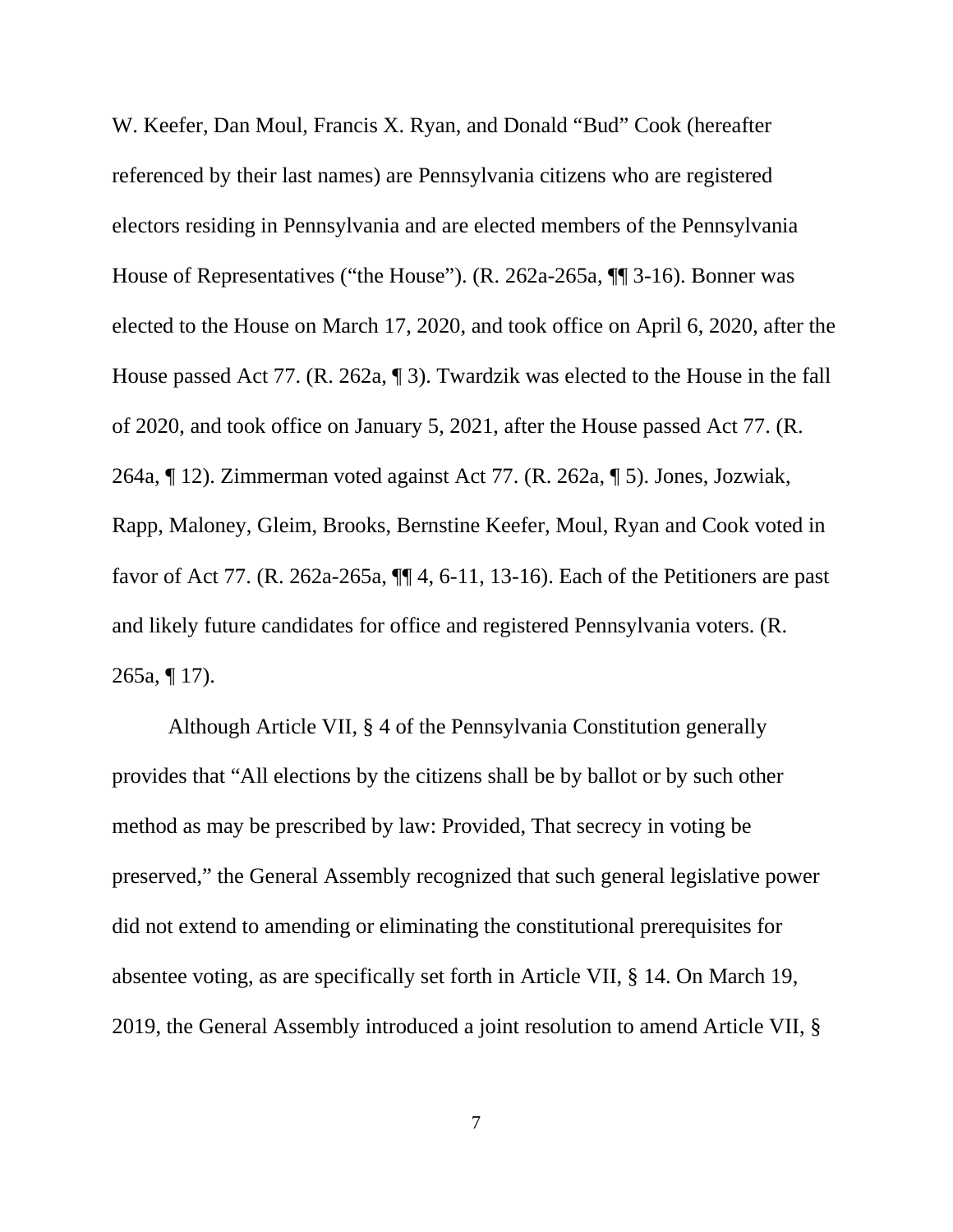14 of the Pennsylvania Constitution to permit no-excuse absentee voting. *See* S.B. 411, 2019 (incorporated into Senate Bill 413).

The legislative history set forth in the Co-Sponsorship Memorandum of the proposed constitutional amendment (such memoranda accompany all proposed legislation) recognized that "Pennsylvania's current Constitution restricts voters wanting to vote by absentee ballot to [specific] situations..." Sen. Folmer & Sen. Schwank, Co-Sponsorship Memoranda to S.B. 411 (Jan. 29, 2019), [https://www.legis.state.pa.us/cfdocs/Legis/CSM/showMemoPublic.cfm?chamber=](https://www.legis.state.pa.us/cfdocs/Legis/CSM/showMemoPublic.cfm?chamber=S&SPick=20190&cosponId=28056)

[S&SPick=20190&cosponId=28056.](https://www.legis.state.pa.us/cfdocs/Legis/CSM/showMemoPublic.cfm?chamber=S&SPick=20190&cosponId=28056) The constitutional amendment proposed to "eliminate these limitations, empowering voters to request and submit absentee ballots for any reason—allowing them to vote early and by mail." *Id*.

S.B. 413, amending Article VII, § 14 of the Pennsylvania Constitution, was passed by both chambers and filed with the Office of the Secretary of the Commonwealth on April 29, 2020. If S.B. 413 passed both chambers again in the next legislative session, it would have been presented to the Pennsylvania electorate for a vote on whether to amend Article VII, § 14 to allow any voter, for any reason, to vote by mail ballot as follows:

(a) The Legislature shall, by general law, provide a manner in which, and the time and place at which, qualified electors may vote, and for the return and canvass of their votes in the election district in which they respectively reside. A law under this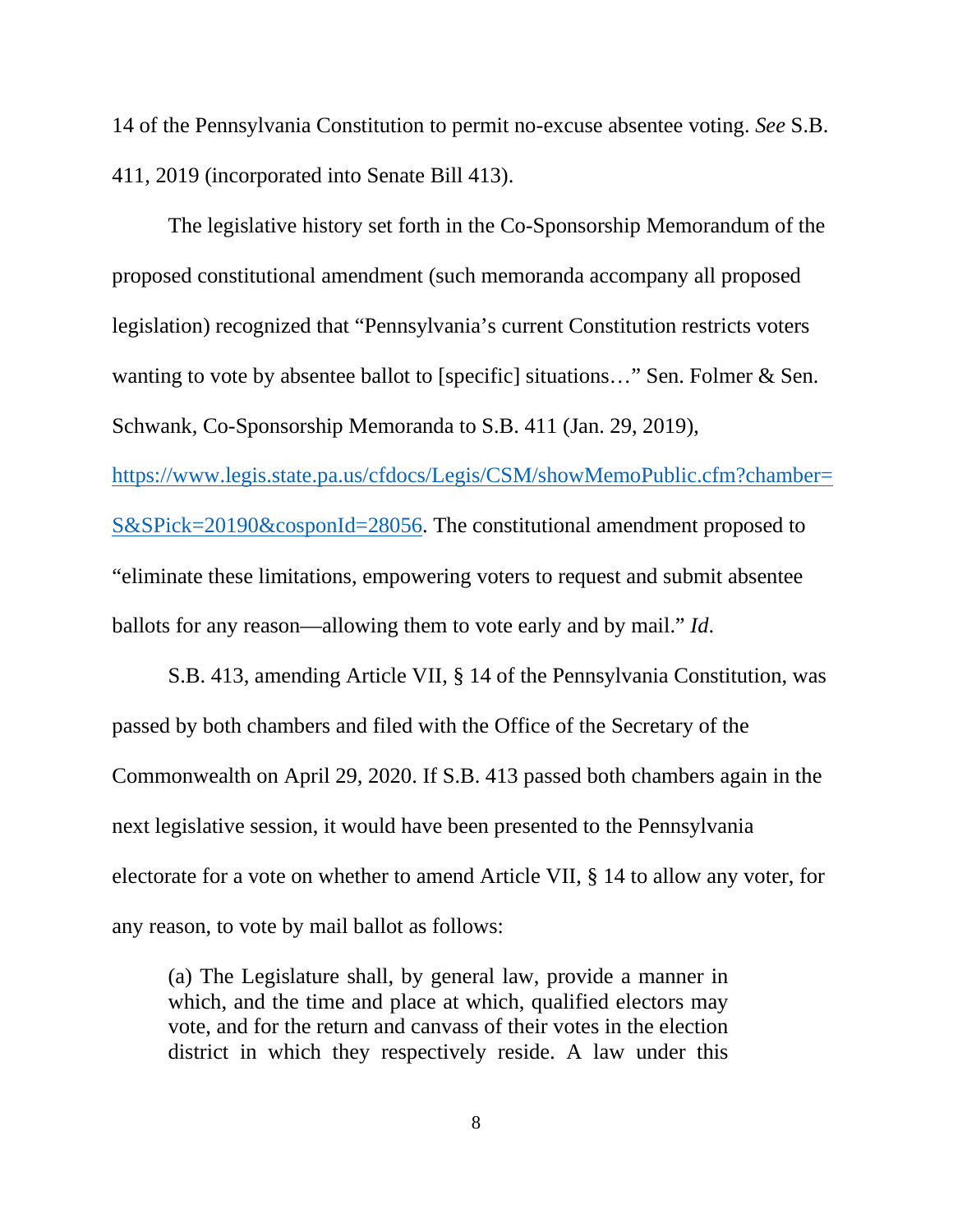subsection may not require a qualified elector to physically appear at a designated polling place on the day of the election.

S.B. 413 was not approved by General Assembly in two consecutive legislative sessions, so it was not submitted to the qualified electors of Pennsylvania as a ballot question. The Commonwealth instead proceeded to implement no-excuse mail-in voting through Act 77 without amending the Pennsylvania Constitution. *See, e.g.*, Press Release, Governor Wolf Signs Historic Election Reform Bill Including New Mail-in Voting, Governor Tom Wolf (Oct. 31, 2019); Act 12 of 2020, § 1(z.6) (amending Act 77's definition of a "qualified mail-in elector" to include all qualified voters, except for "person[s] specifically prohibited from being a qualified absentee elector undersection 1301."). The 2020 and 2021 primary and general elections were conducted using Act 77's no-excuse mail-in voting, as extensively modified through unlawful guidance documents issued by the Secretary of the Commonwealth. *See, e.g.*, Pa. Dep't State, *Provisional Voting Guidance* (Mar. 5, 2020) (denying counties from accepting provisional ballot in all situations where a voter is marked as having returned a mail ballot).

#### **SUMMARY OF ARGUMENT**

Should this Court proceeds to adjudicate this interlocutory appeal, then this Court should grant the relief requested in the federal claims in the Bonner Petition. Act 77 violates the U.S. Constitution because it exceeds the powers granted to the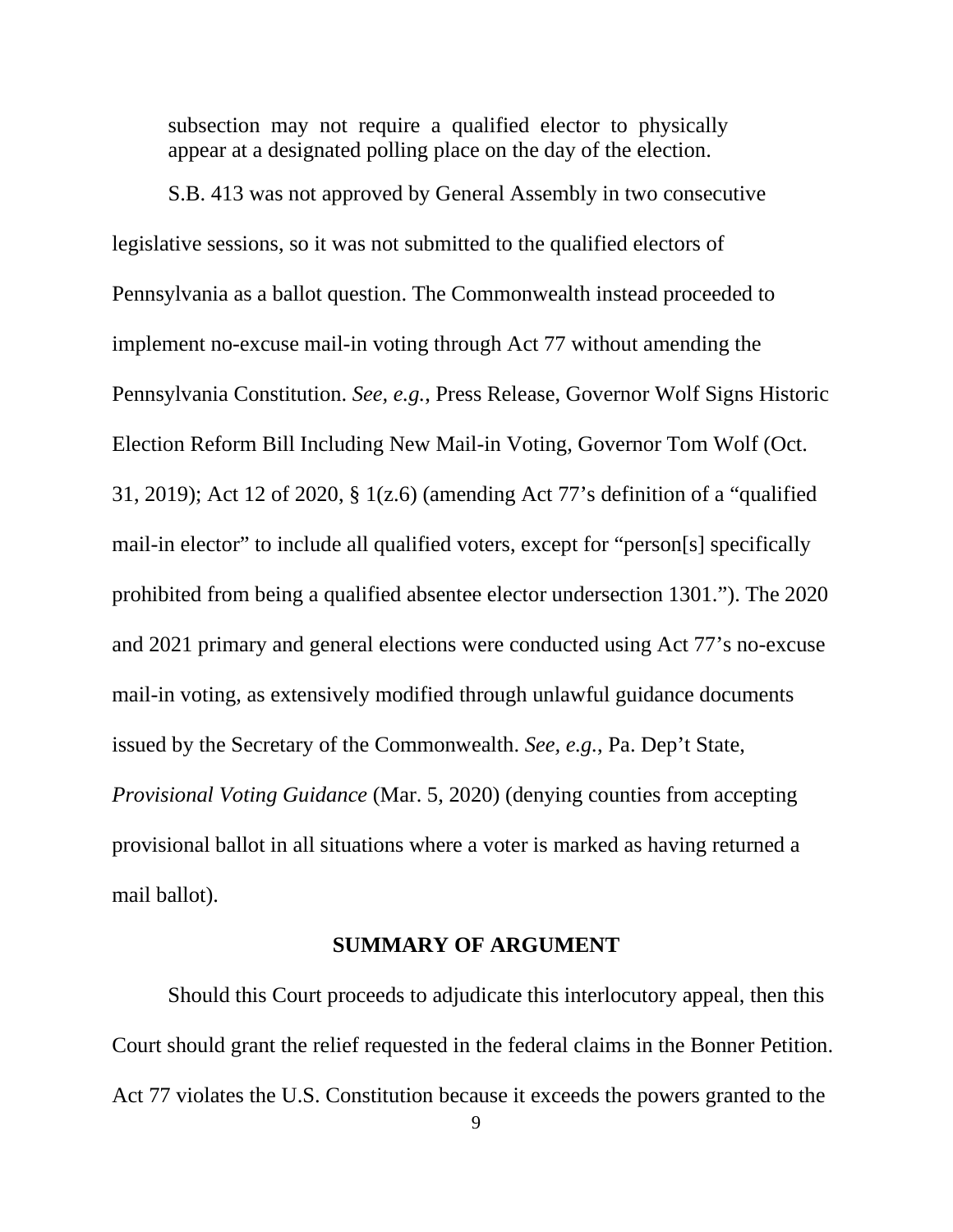Pennsylvania General Assembly, failing to exercise the delegated authority to conduct federal elections in accordance with the Pennsylvania Constitution, and by failing to prescribe places for all of the votes cast in federal elections as required by Article 1, § 4 of the U.S. Constitution.

The Commonwealth Court properly exercised jurisdiction over the Bonner Petitioners' claims. Section 13 of Act 77 can only be read to give this Court exclusive jurisdiction over constitutional challenges to Act 77 from October 31, 2019 (enactment) through April 28, 2020 (180 days later), and not to divest the entire judiciary of jurisdiction over such claims in perpetuity thereafter. The General Assembly lacks the power to shield its legislation from substantive constitutional challenges by inserting a time bar provision to that effect into the law because. A law enacted contrary to the Constitution is void *ab initio* and therefore no provision within it can shield it from judicial review. In addition, doing so would violate the separation of powers in our tripartite system of government and impermissibly infringe on the power of judicial review to check acts or omissions by the other branches in derogation of constitutional requirements. Enforcing Section 13 of Act 77 as if it were a 180-day statute of limitations would be especially unreasonable with respect to this case because of the difficulty of establishing the harm necessary to support standing within the 180-day period.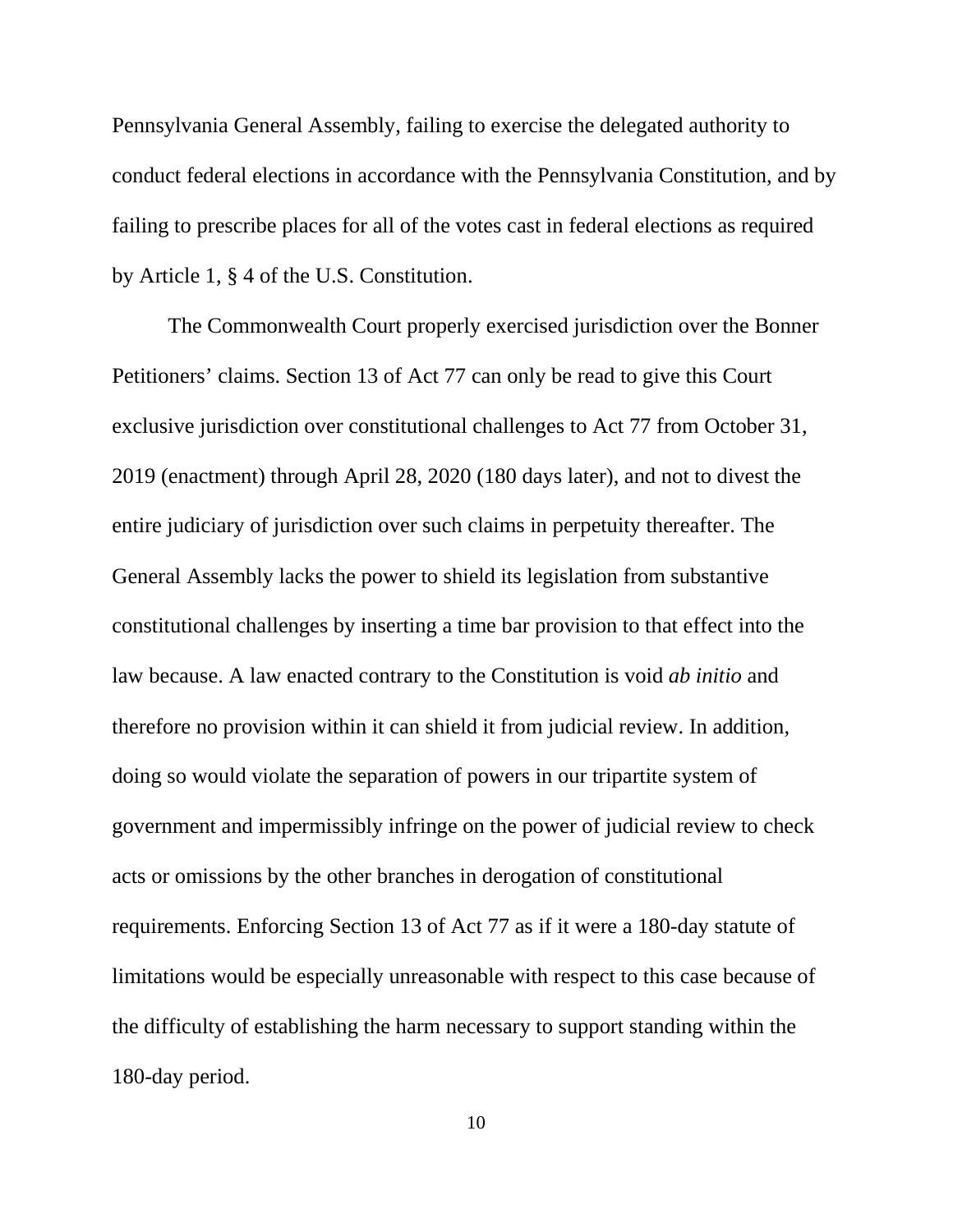A minimum two-year statute of limitations applies to Bonner Petitioners' federal claims under § 1983 beginning from the date the constitutional injury was recognizable. The Bonner Petitioners filed their claims in August 2021, less than two years after the enactment of Act 77 on October 31, 2019.

The Commonwealth Court correctly held that Act 77 was unconstitutional under the Pennsylvania Constitution because Act 77 eliminates, without enumerated excuse, the qualification of in-person voting. Act 77 is a major change in the Election Code in direct conflict with this Court's precedents in *Chase v. Miller* and *Lancaster City*, which held that voting in person at the polling place is a qualification for voting under Article VII, § 1 of the Pennsylvania Constitution. The no-excuse mail-in voting provisions of Act 77 also conflict with Art. VII, § 1 of the Pennsylvania Constitution because they: (1) do not require the ballots to be sent from the election district where the voter resided for at least 60 days immediately prior to the election or in an election district in which the voter was qualified to vote but from which that voter removed his or her residence within 60 days preceding the election and (2) do not require the ballot to be sent to that district to be counted. In effect, Act 77 impermissibly attempts to amend the Commonwealth's constitutional in-person voting and place requirements. Because of Act 77's anti-severability provisions, Act 77 must be stricken entirely as unconstitutional.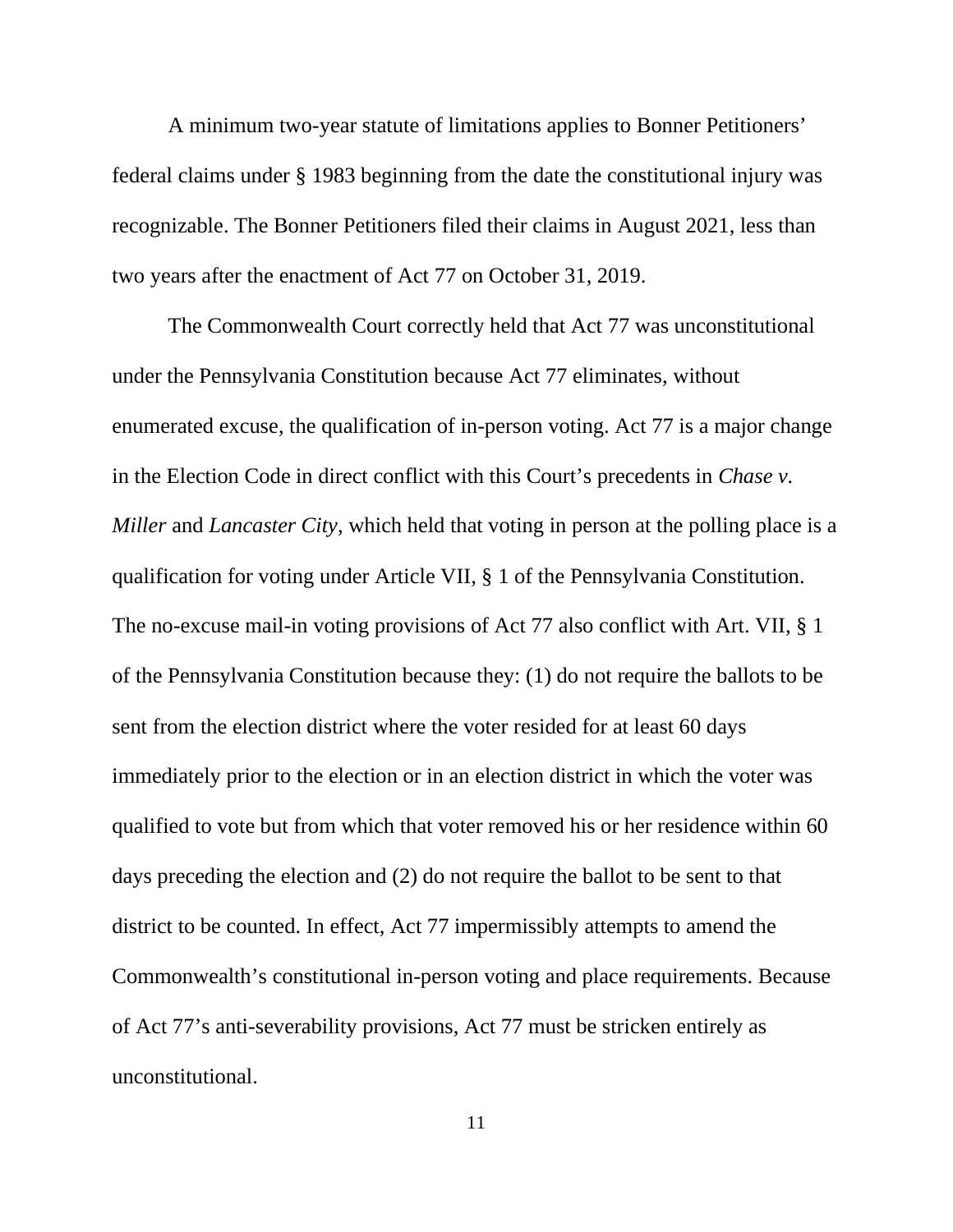This Court should follow the tenets of *stare decisis* by applying the conclusions reached in *Chase v. Miller* and *Lancaster City* to the substantially identical facts and Pennsylvania Constitution provisions at issue in this case. Article VII, §§ 1 and 4 of the Pennsylvania Constitution (previously numbered as Article VIII, §§ 1 and 4) remain materially the same today as they were when this Court struck down an absentee ballot statute in *Lancaster City*. The no-excuse mail-in provisions of Act 77 provide for voting "by ballot," not by some "other method." What is new in those provisions is not the method of voting but rather that they purport to do away with the requirement of offering to vote by ballot *in propria persona* or in any particular place and effectively expand the categories of permissible absentee voting to every registered voter.

The Respondents cite no special justification that would justify this Court overturning its precedents. This Courts' prior decisions rested on sound reason, and their truth and reason has not depreciated with age or been successfully challenged by cases subsequently decided in other states. As it stands today, Article VII, § 14 not only allows but also requires the General Assembly to provide for absentee voting for certain categories of voters. Those categories were adopted, changed and expanded by earlier Pennsylvania constitutional amendments that provided what types of absentee voting the General Assembly "may" allow in 1949, 1953, and 1957. Respondents effectively ask this Court to find that those amendments served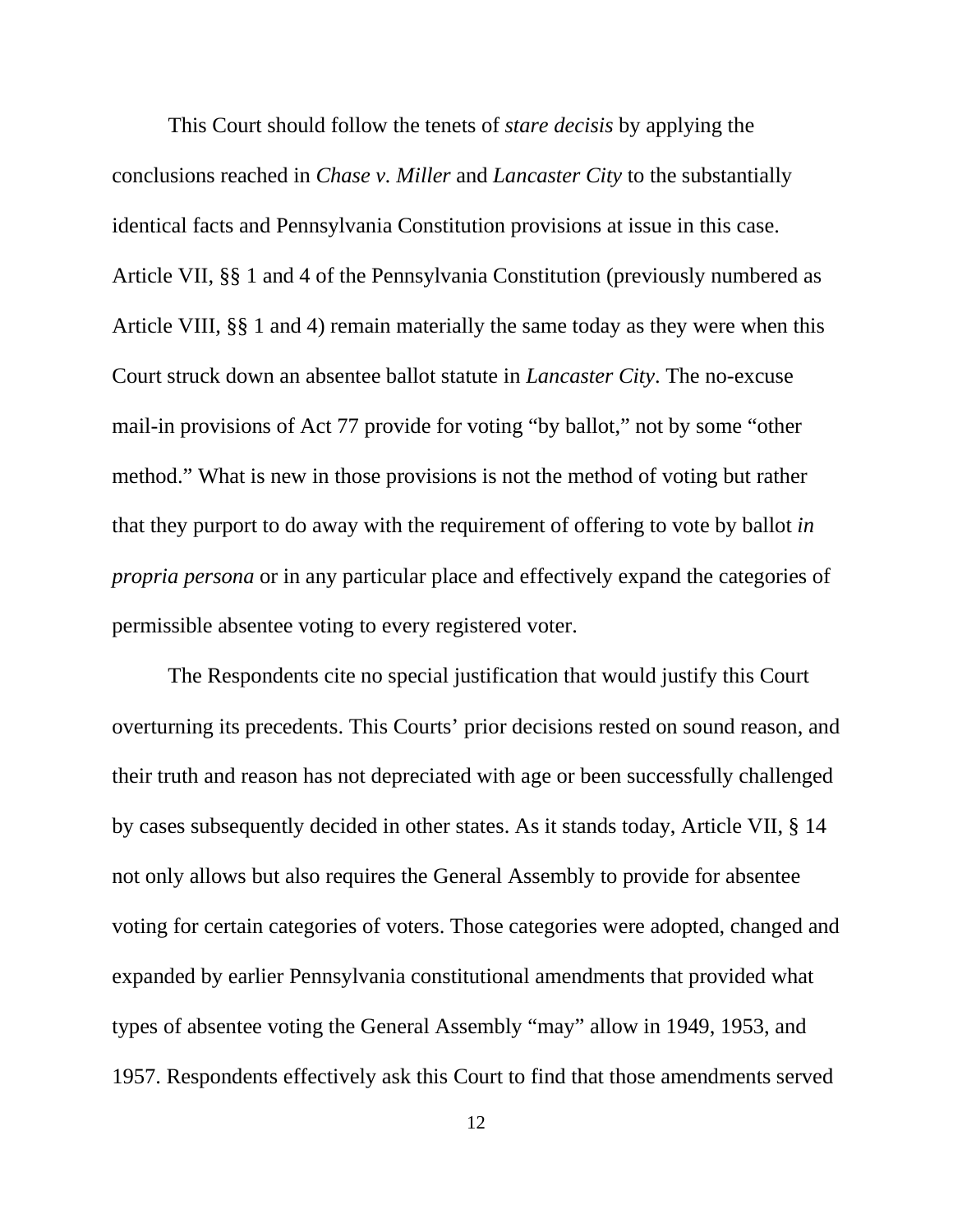no purpose and had no operative effect because Article VII, § 4 already permitted the General Assembly to allow mail-in voting for any reason or for no reason at all. Respondents' attempt to smear this Court's decision in *Chase v. Miller* as racist and anti-democratic is baseless. Change to the Pennsylvania Constitution must be through amendment, not reinterpretation contradictory to the original intent and meaning of its terms and longstanding precedent.

#### **ARGUMENT**

## **I. This Court lacks jurisdiction over this appeal because the court below failed to dismiss or grant relief as to all of the claims of all of the parties.**

Pursuant to Pa.R.A.P. 341, "A final order: (1) disposes of all claims and of all parties." The Order failed to dispose of all claims and is therefore not final. The Order granted only partial summary relief to Bonner Petitioners and denied summary relief to the Respondents. Footnote twelve of the Opinion makes the interlocutory nature of the Order clear, stating: "Given our grant of declaratory relief to Petitioners, we need not address the federal claims. Additionally, Petitioners' request for nominal damages, attorneys' fees and costs is denied." Accordingly, the Bonner Petitioners' independent federal claims remain pending in the Commonwealth Court because they were not dismissed or decided in favor of any party.

A decision that Act 77 violates the Pennsylvania Constitution does not answer the question of whether Act 77 violates provisions of the U.S. Constitution governing state regulation of federal elections. Nor does declaring Act 77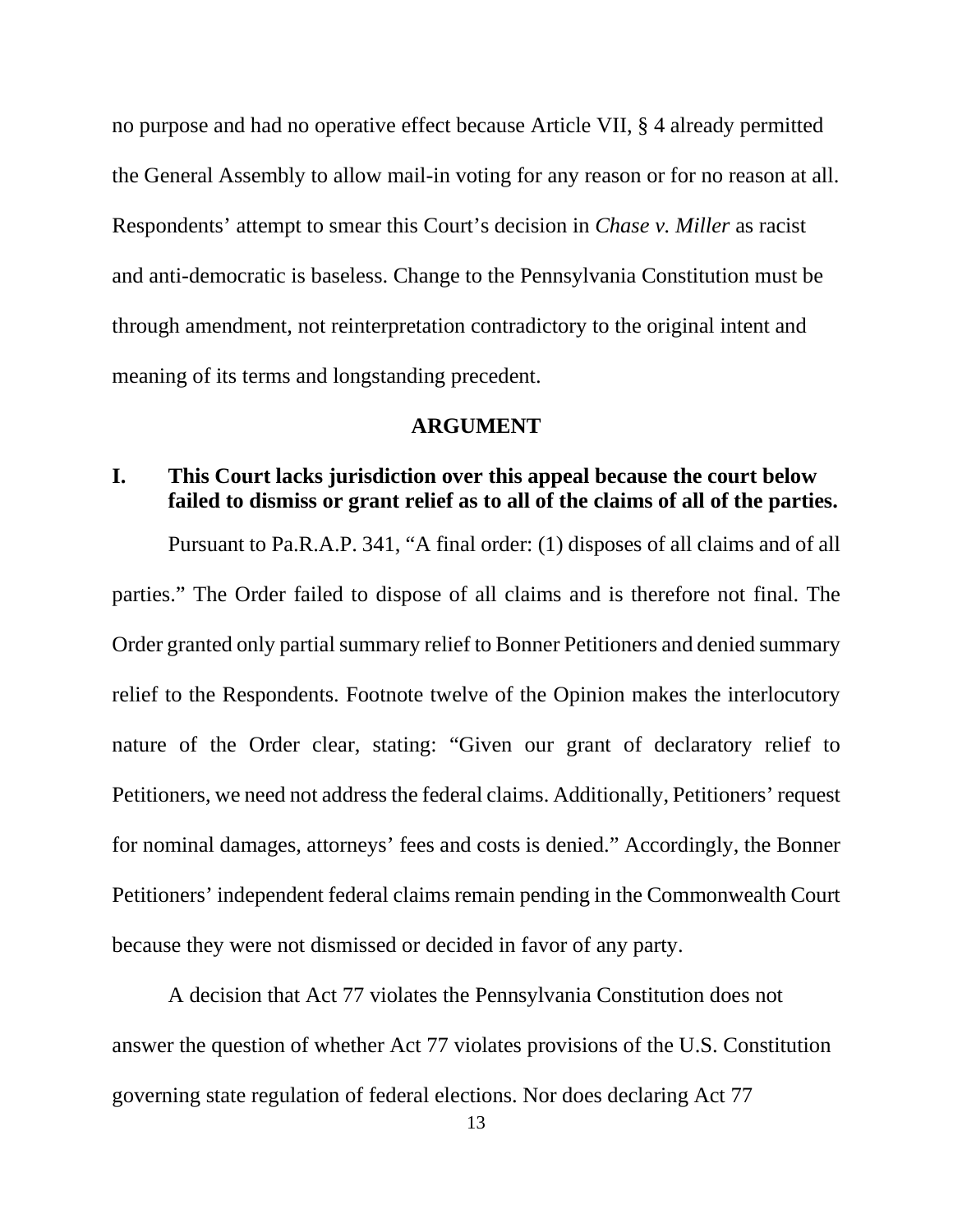unconstitutional under the Pennsylvania Constitution address the scope of relief to which Bonner Petitioners are entitled under 42 U.S.C. § 1983 for having been deprived of federal rights, privileges, and immunities secured by federal law. For their claims arising out of the United States Constitution and federal law, the Bonner Petitioners seek injunctive and declaratory relief, nominal damages, attorney fees, and costs. To dismiss such federal claims, a court would have to address their merits. Simply ignoring the federal claims as if it were not necessary to reach them violates the Supremacy Clause of the U.S. Constitution and federal case law governing § 1983 claims brought in Pennsylvania (and other state) courts.

The Respondents disregarded the required procedures for seeking an appeal of an interlocutory order and instead filed a notice of appeal as if they were appealing a final order. While this Court may dispense with those requirements and choose to exercise jurisdiction over this appeal, it should quash the appeal until the required procedures for an interlocutory appeal are followed or until the Commonwealth Court enters a final order as to all claims and all parties.

## **II. The Commonwealth Court erred in failing to grant the Bonner Petitioners' requested relief for the Commonwealth's violation of federal law.**

The Commonwealth Court erred in failing to grant declaratory relief, injunctive relief, nominal damages, and reasonable costs and expenses, including attorneys' fees to the Bonner Petitioners under federal law. If this Court proceeds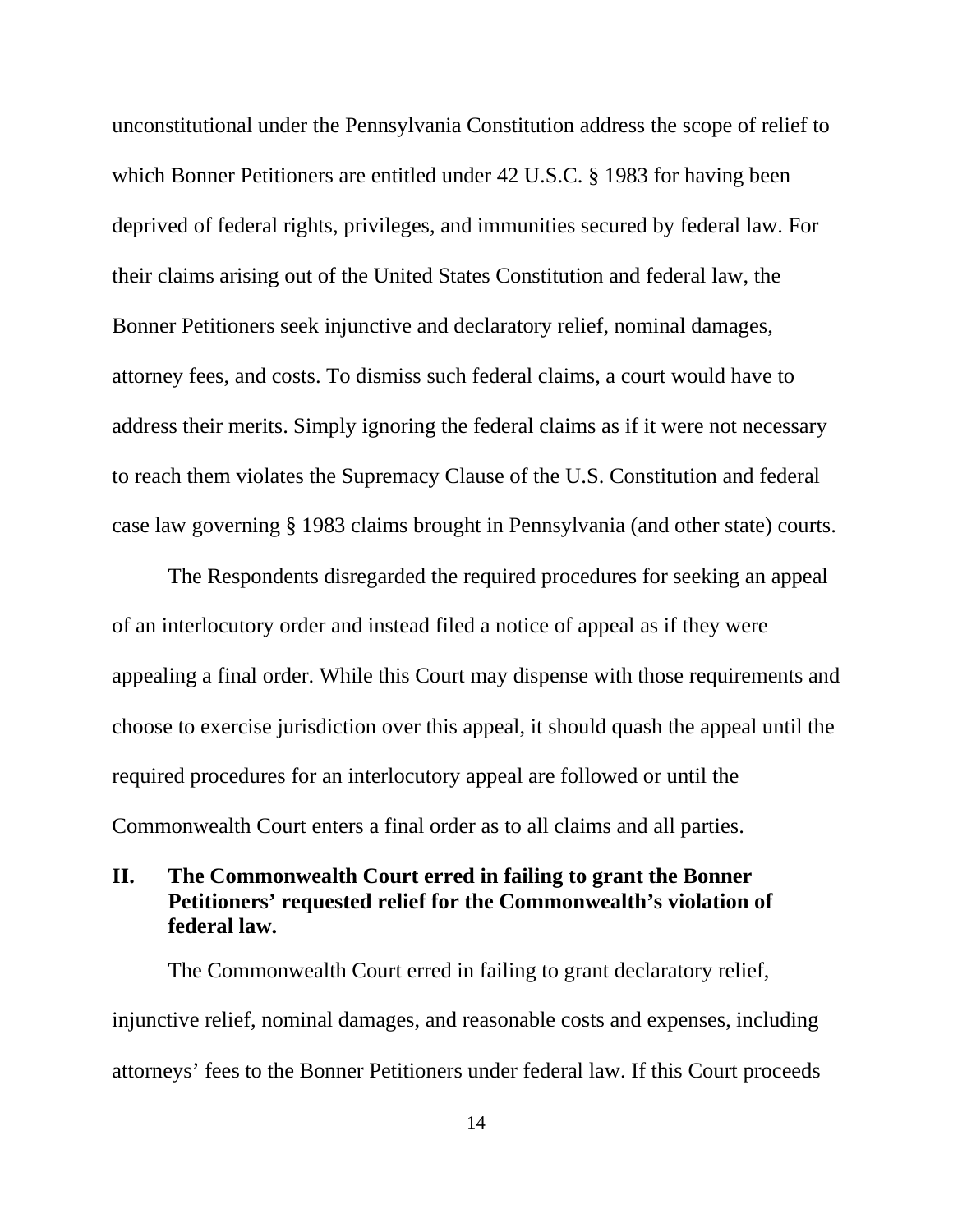to adjudicate this interlocutory appeal, then this Court should grant the relief requested as to the federal claims in the Bonner Petition. The questions presented are pure questions of law and the Orders under review only granted and denied summary relief. As such this Court's applicable standard of review is *de novo*, the scope of its review is plenary, and this Court should reverse the order of the trial court only where "the court committed an error of law or clearly abused its discretion." *See Minn. Fire & Cas. Co. v. Greenfield*, 855 A.2d 854, 860 (Pa. 2004) (citations omitted).

Act 77 violates the U.S. Constitution because it exceeds the powers granted to the Pennsylvania General Assembly under Article I,  $\S 2$  $\S 2$ ;  $2^2$  Article I,  $\S 4$ ; Article II,  $\S 1$ ;<sup>[3](#page-23-1)</sup> and the 17th Amendment of the U.S. Constitution<sup>[4](#page-23-2)</sup> and violates the express requirement that the General Assembly prescribe the "Times, Places, and Manner of holding Elections for Senators and Representatives." *See U.S. Term Limits, Inc. v. Thornton*, 514 U.S. 779, 804–05 (1995) ("It is surely no coincidence that the context of federal elections provides one of the few areas in which the Constitution

<span id="page-23-0"></span><sup>&</sup>lt;sup>2</sup>Article I, § 2 provides, in relevant part: "The House of Representatives shall be composed of Members chosen every second Year by the People of the several States, and the Electors in each State shall have the Qualifications requisite for Electors of the most numerous Branch of the State Legislature."

<span id="page-23-1"></span><sup>&</sup>lt;sup>3</sup>Article II, § 1 provides, in relevant part: "Each State shall appoint, in such Manner as the Legislature thereof may direct, a Number of Electors, equal to the whole Number of Senators and Representatives to which the State may be entitled in the Congress."

<span id="page-23-2"></span><sup>&</sup>lt;sup>4</sup>U.S. Const. Amend. XVII provides, in relevant part: "The electors in each State shall have the qualifications requisite for electors of the most numerous branch of the State legislatures."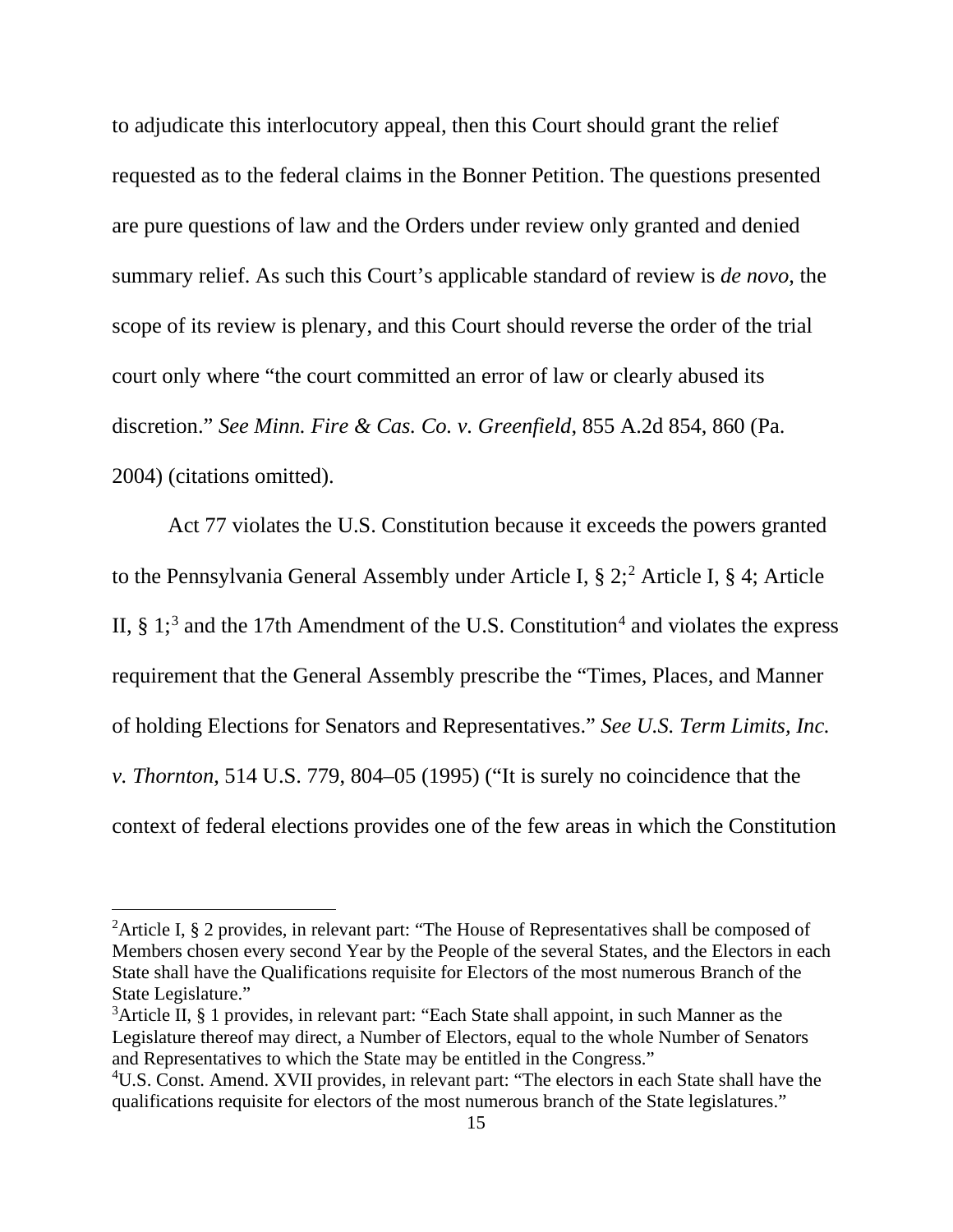*expressly requires action* by the States….") (emphasis added); *Arizona State Legislature v. Arizona Indep. Redistricting Comm'n*, 576 U.S. 787 (2015); *Bush v. Palm Beach Cty. Canvassing Bd.*, 531 U.S. 70 (2000).

The U.S. Constitution delegates the authority to make laws for federal elections to the states' legislative bodies. See U.S. Const. Art. I, § 2; U.S. Const. Art. I § 4; U.S. Const. Art. II, § 1; U.S. Const. Amend. XVII. A state is restricted to exercising this federal delegation of authority in accordance with the provisions of its Constitution delegating the legislative power. *See McPherson v. Blacker*, 146 U.S. 1, 25 (1892) ("What is forbidden or required to be done by a state is forbidden or required of the legislative power under the state constitutions as they exist."); *Smiley v. Holm*, 285 U.S. 355, 369 (1932) (citing *McPherson* and noting that state legislatures are constrained by restrictions imposed by state constitutions on their exercise of the lawmaking power, even when enacting election laws pursuant to U.S. Constitutional authority); *Ariz. State Leg. v. Ariz. Indep. Redistricting Comm'n,* 576 U.S. 787, 808 (2015) (holding that redistricting is a legislative function to be performed in accordance with a state constitution's prescriptions for lawmaking, which may include referendums).

In the case of a law enacted by a state legislature applicable not only to elections to state offices, but also to the selection of Presidential electors, the legislature is not acting solely under the authority given it by the people of the State, but by virtue of a direct grant of authority made under Art. II, § 1, cl. 2, of the United States Constitution.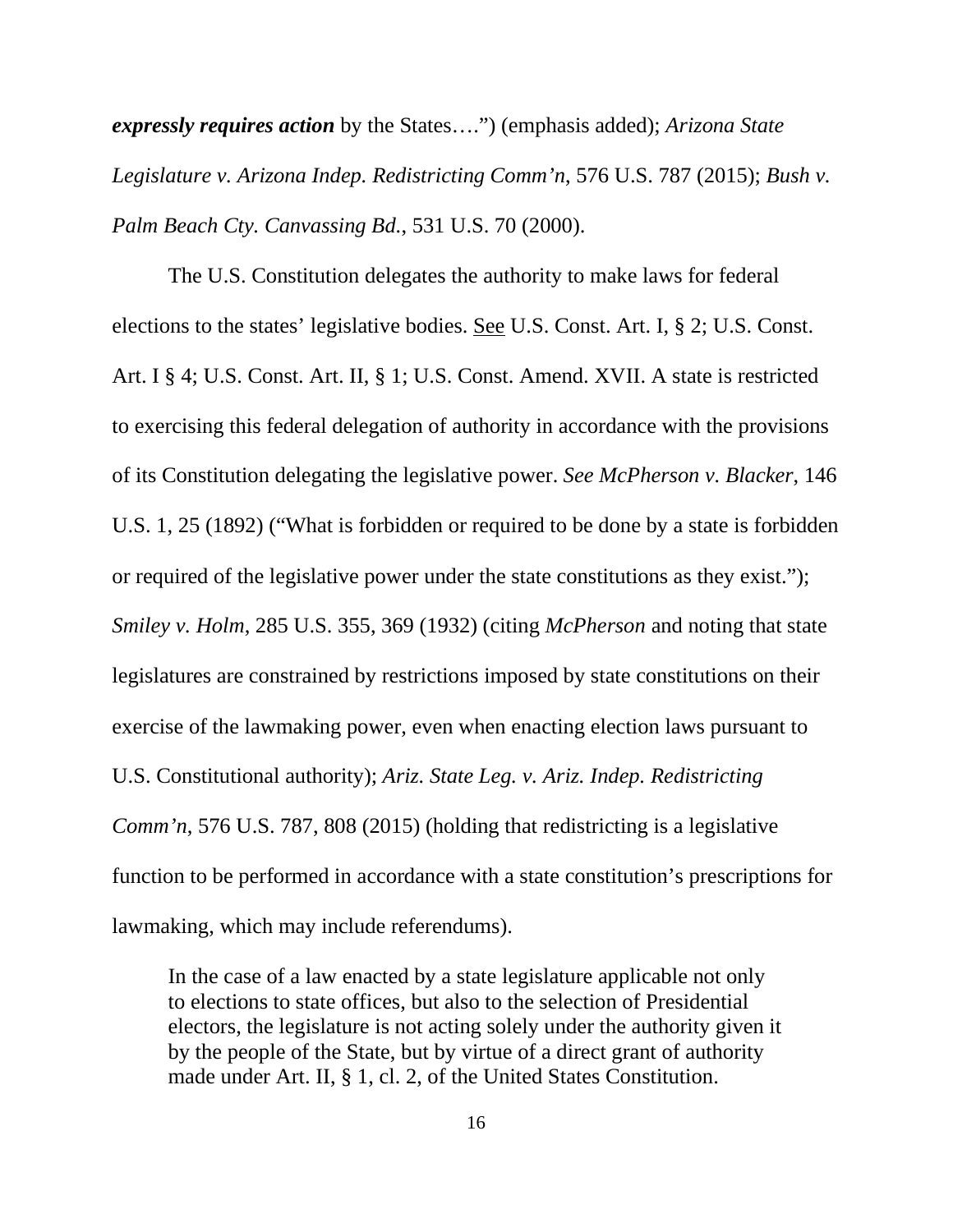*Bush v. Palm Beach Cty. Canvassing Bd.*, 531 U.S. 70, 76 (2000). When a state legislature violates its state constitution, purportedly in furtherance of its plenary authority to regulate federal elections and appoint electors, it also necessarily violates the U.S. Constitution.

State constitutions may delegate legislative power to the people, for example through a referendum process, or in part to the Governor through, *e.g.*, the veto power. *See, e.g., Arizona State Legislature,* 576 U.S. 787; *Smiley,* 285 U.S. 355; *State of Ohio ex rel. Davis v. Hildebrant*, 241 U.S. 565 (1916); *McPherson*, 146 U.S. 1. Because the legislative changes enabling no-excuse mail-in voting in Pennsylvania require a Pennsylvania constitutional amendment, and because the Pennsylvania Constitution has delegated to its citizens the right to vote on proposed amendments, Act 77 violates the U.S. Constitution's delegation to states of the lawmaking power for federal elections.

Additionally, Article 1, § 4 of the U.S. Constitution requires that "The Times, **Places** and Manner of holding Elections for Senators and Representatives, **shall** be prescribed in each State by the Legislature thereof …" (emphasis added). The no-excuse mail-in voting provisions of Act 77 allow any registered voter to vote from anywhere in the world, failing to prescribe any required place at all for voting in federal elections to occur. Thus, even if Act 77 did not violate the Pennsylvania Constitution, it would independently violate Article 1, § 4 of the U.S.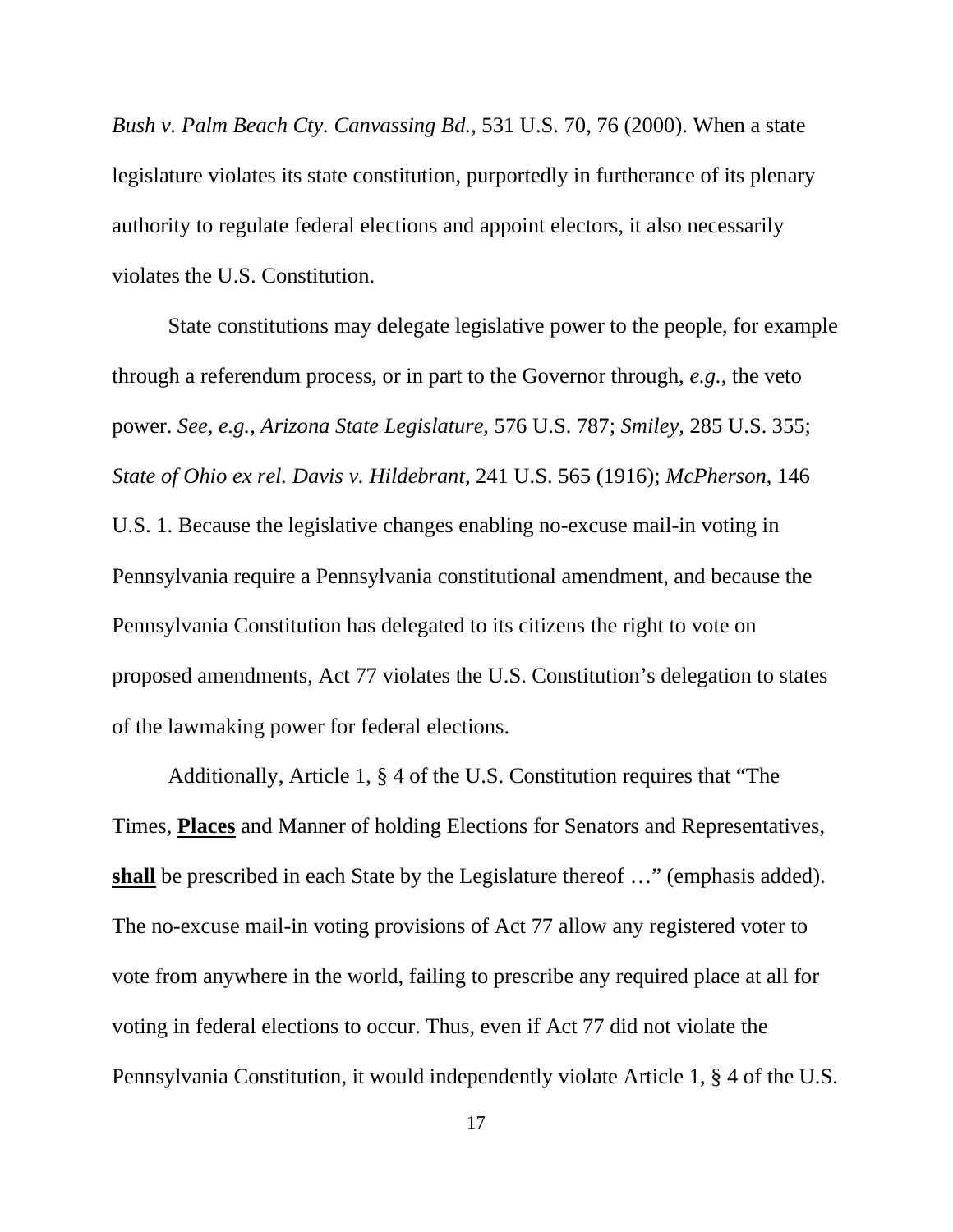Constitution because of its failure to prescribe places for all of the votes cast in federal elections.

A violation under the Due Process Clause of the Fourteenth Amendment will be found upon a plaintiff showing "(1) that the state deprived him of a protected interest in … liberty… and (2) that the deprivation occurred without due process of law." *Burns v. Pa. Dep't of Correction*, 544 F.3d 279, 285 (3rd Cir. 2008) (citing *Ky. Dep't of Corr. v. Thompson*, 490 U.S. 454, 460 (1989); *Reynolds v. Wagner*, 128 F.3d 166, 179 (3d Cir.1997)).

The Fourteenth Amendment further prohibits a state, by arbitrary and disparate treatment, from diluting the weight of the vote of its citizens. The court "must weigh 'the character and magnitude of the asserted injury to the rights protected by the First and Fourteenth Amendments that the plaintiff seeks to vindicate' against 'the precise interests put forward by the State as justifications for the burden imposed by its rule,' taking into consideration 'the extent to which those interests make it necessary to burden the plaintiff's rights.'" *Burdick v. Takushi*, 504 U.S. 428, 434 (1992) (quoting *Anderson v. Celebrezze*, 460 U.S. 780, 789 (1983)).

Title 42 of the U.S. Code, § 1983, prohibits any person acting under color of law to subject or cause to be subjected any other person "to the deprivation of any rights, privileges, or immunities secured by the Constitution and laws." The right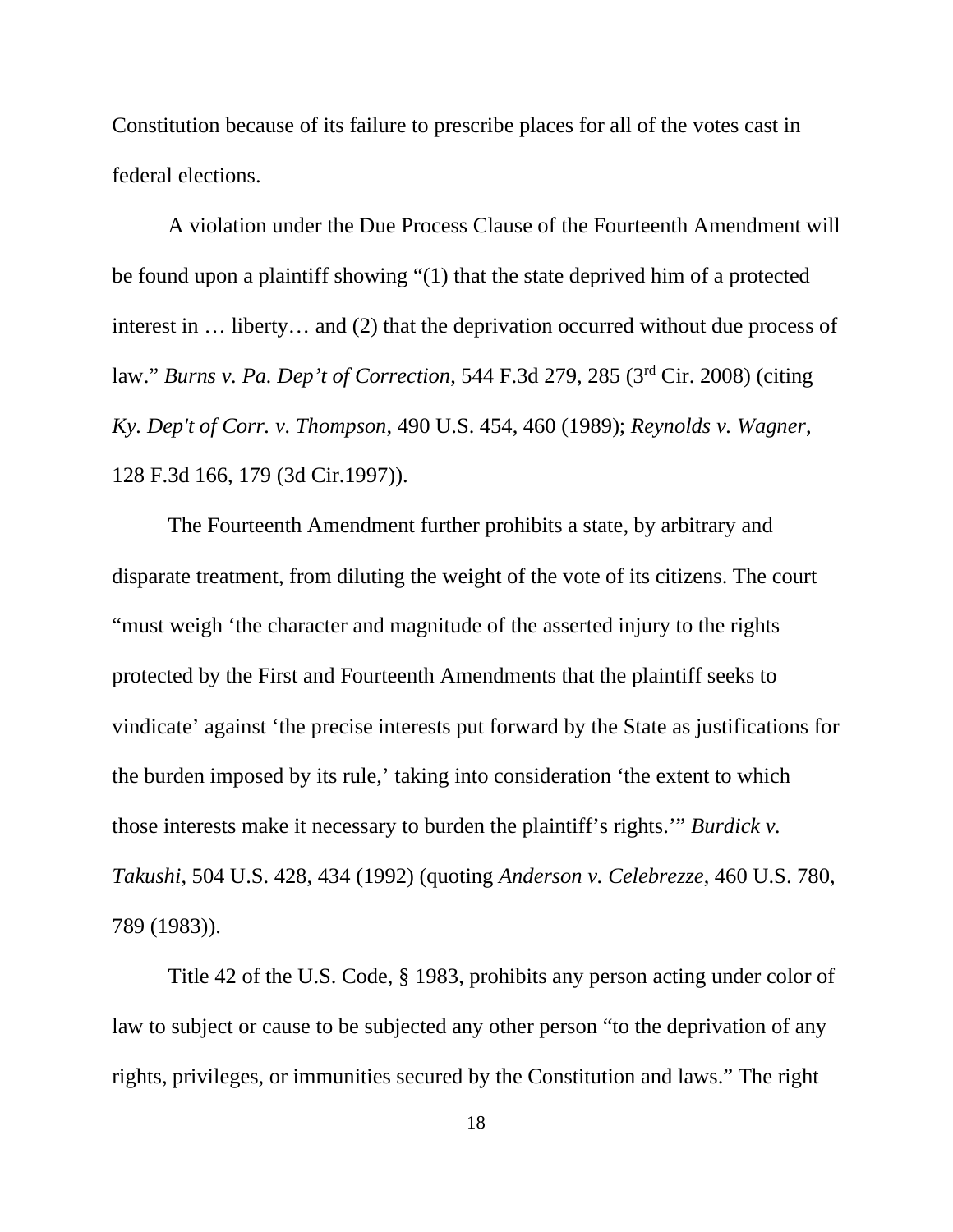to vote in lawful elections is a right "of the most fundamental significance" protected by the U.S. Constitution. *Burdick v. Takushi*, 504 U.S. 428, 433 (1992). Allowing mail-in ballots to be counted which exceed the limitations for permitted absentee voting under the Pennsylvania and United States Constitutions can deny the right to vote "by a debasement or dilution of the weight of a citizen's vote just as effectively as by wholly prohibiting the free exercise of the franchise," in violation of 14th Amendment Due Process and Equal Protection guarantees. *See Reynolds v. Sims*, 377 U.S. 533, 555 (1964); U.S. Const. Amend. XIV.

Acting Secretaries Degraffenreid and Chapman, in their official capacities and acting under color of state law have implemented and continue to implement the unlawful provisions of the Pennsylvania Election Code that permit no-excuse mail-in voting in Pennsylvania state and federal elections from anywhere in the world. These practices have had the impact of disenfranchising the Bonner Petitioners and other registered Pennsylvania voters in previous elections and such policies will continue to disenfranchise voters unless relief is granted. Accordingly, this Court should grant the relief requested in the federal claims in the Bonner Petition.

## **III. The Commonwealth Court properly exercised jurisdiction over the Bonner Petitioners' claims pursuant to 42 Pa.Cons.Stat. § 761(a)(1).**

The Commonwealth Court properly exercised jurisdiction over the Bonner Petitioners' claims pursuant to 42 Pa.Cons.Stat. § 761(a)(1). The Commonwealth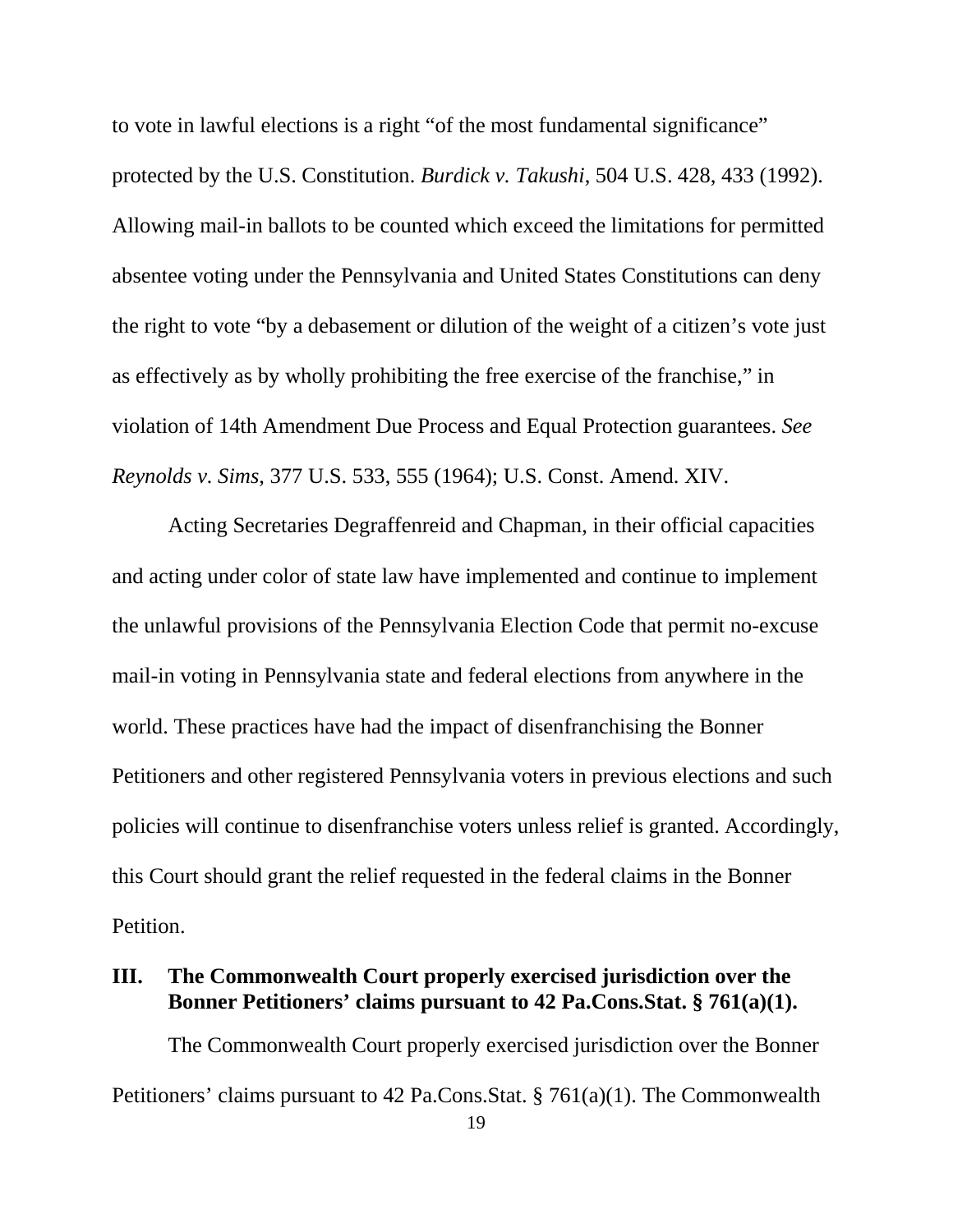Court was unanimous in rejecting Respondents' jurisdictional and timeliness objections. Respondents argue that Section 13 of Act 77 functions as a statute of limitations on constitutional challenges to Act 77. It does not, nor could it without violating the separation of powers by limiting the Judiciary's power of judicial review. Section 13 is an exclusive jurisdiction provision, granting exclusive original jurisdiction to the Supreme Court of Pennsylvania for certain claims for a period of 180 days from the effective date of Act 77 (October 31, 2019). Section 13 expired and is no longer operative. As a result, the Commonwealth Court had original jurisdiction over this action pursuant to 42 Pa.Cons.Stat. § 761(a)(1) ("Against the Commonwealth government, including any officer thereof, acting in his official capacity").

Section 13 of Act 77 does not state that challenges to Act 77 "must be commenced within 180 days" of the effective date of Act 77. Rather, Section 13 of Act 77 provides that "[a]n action under paragraph (2)" must be commenced within 180 days of the effective date of this section (the effective date was October 31, 2019). Paragraph (2) of Section 13 of Act 77, in turn, provides as follows: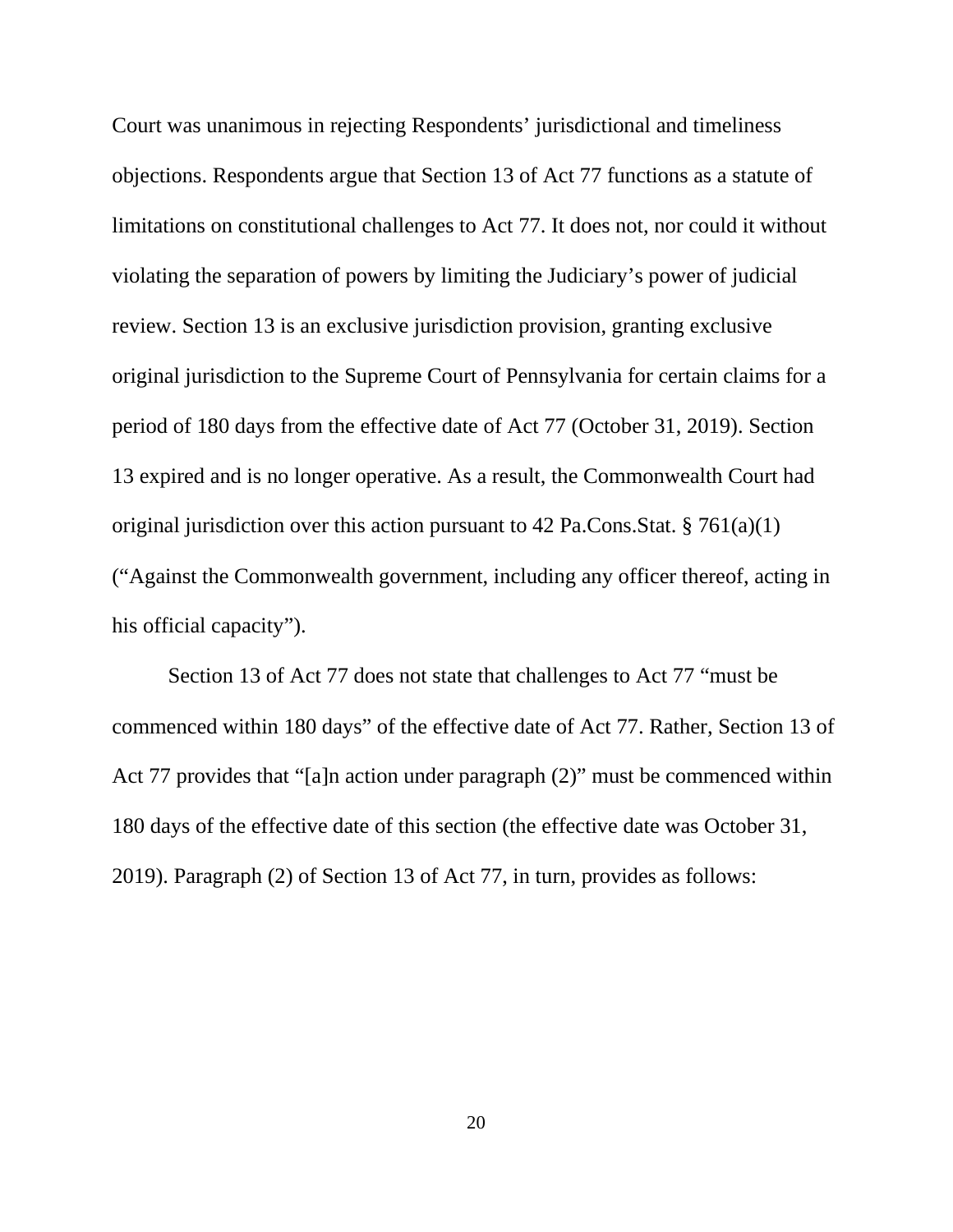The Pennsylvania Supreme Court has exclusive jurisdiction to hear a challenge to or to render a declaratory judgment concerning the constitutionality of a provision referred to in paragraph (1). The Supreme Court may take action it deems appropriate, consistent with the Supreme Court retaining jurisdiction over the matter, to find facts or to expedite a final judgment in connection with such a challenge or request for declaratory relief.

Although *per curiam* orders have no *stare decisis* effect (*Commonwealth v. Dickson*, 918 A.2d 95, 108 n. 14 (Pa. 2007)) this Court's *per curiam* decision and Justice Wecht's concurring statement in *Delisle v. Boockvar*, 95 MM 2020 (Pa. 2020) are instructive. In *Delisle*, this Court clarified that Section 13 is an exclusive jurisdiction provision and not a statute of limitations. That case also involved a constitutional challenged to Act 77. The petition for review in *Delisle* was filed in this Court. This Court dismissed the action and transferred the matter to the Commonwealth Court, explaining that "[t]he petition for Review was filed out-side of the 180-day time period from the date of enactment of Act No. 2019-77 during which this Court had exclusive jurisdiction to decide specified challenges to Act No. 2019-77 … the case is immediately transferred to the Commonwealth Court." In his concurring statement, Justice Wecht expounded further stating, "[t]he statute that conferred exclusive original jurisdiction upon this Court to hear constitutional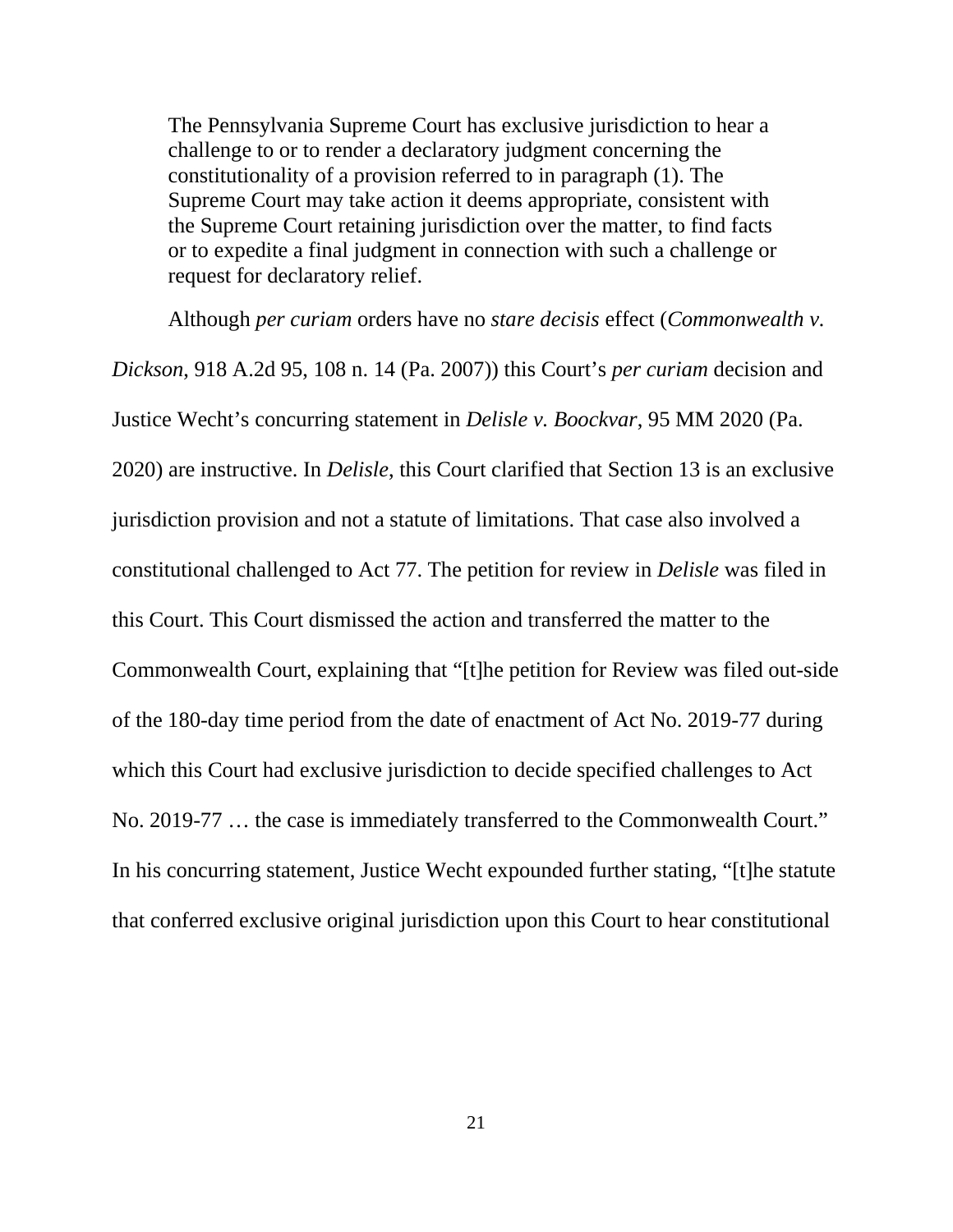challenges revoked that jurisdiction at the expiration of 180 days, and there is no question that Petitioners herein filed their petition outside that time limit.["5](#page-30-0)

Thus, while Act 77 did initially confer exclusive jurisdiction on this Court to address constitutional challenges to certain provisions therein, that exclusive jurisdiction terminated on April 28, 2020, 180 days after Act 77 was passed. Paragraph (3) of Section 13 of Act 77 (which contains the 180-day limit) specifically applies only to paragraph (2).

Although *Delisle* involved an as-applied challenge to Act 77 rather than a facial challenge, this Court made no mention of that fact in its brief order in that case and Section 13 of Act 77 makes no distinction between facial and as-applied constitutional challenges. While enforcing Section 13 of Act 77 as if it were a 180 day statute of limitations would be arguably even more unreasonable with respect to some as-applied challenges, doing so would also be unreasonable with respect to facial challenges because of the difficulty of establishing the harm necessary to support standing within that time period. The 180-day period expired before any election was even completed utilizing the no-excuse mail-in ballot provisions of

<span id="page-30-0"></span><sup>&</sup>lt;sup>5</sup>The Commonwealth Court also found Section 13 of Act 77 to be an exclusive jurisdiction provision in *Crossey v. Boockvar*, Pa. Commw. No. 266 MD 2020, a case that involved a challenge to Sections 1306 and 1306-D of the Election Code. There, the Commonwealth Court noted in its Recommended Findings of Fact and Conclusions of Law that "the Supreme Court had exclusive jurisdiction if a challenge was brought within 180 days of Act 77's effective date." *Id*. at 2 n.3.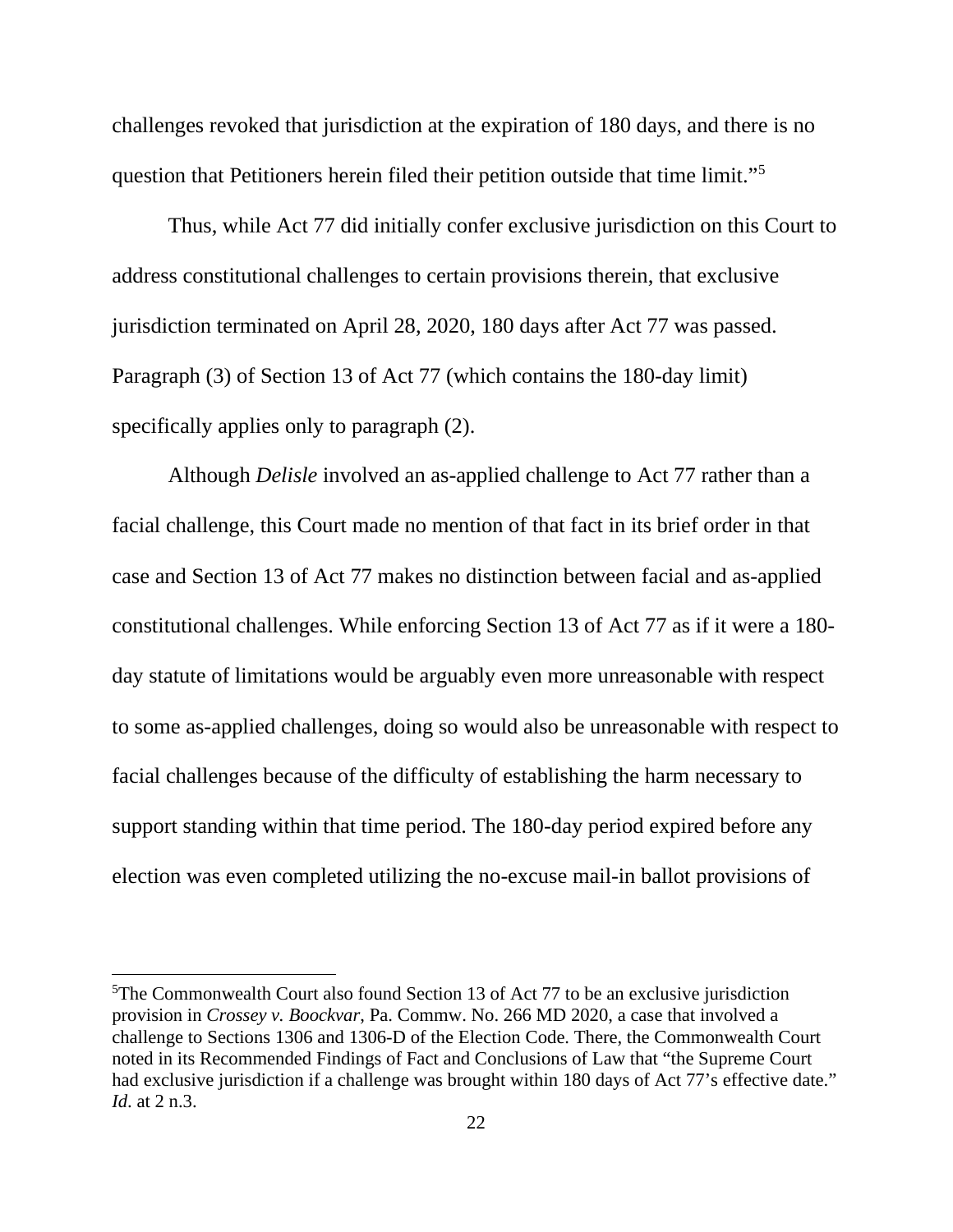Act 77. Had the Bonner Petitioners brought an action sooner, Respondents would have characterized any harms that the Bonner Petitioners claimed as too speculative to support standing. For the same reason that standing was lacking in *In re Gen. Election 2014*, No. 2047 CD 2014, 2015 WL 5333364 (Pa.Commw.Ct. Mar. 11, 2015) and *Kauffman v. Osser*, 271 A.2d 236 (Pa. 1970), the Bonner Petitioners also lacked standing to assert their claims at least until after millions voted utilizing the no-excuse mail-in provisions of Act 77 and the vote totals were announced.

Despite criticizing reliance upon *Delisle* because it was a *per curiam* order, the Respondents encourage reliance on *Kelly v. Commonwealth*, 240 A.3d 1255 (Pa. 2020), which is another *per curiam* decision of this Court. Respondents suggest that, in the *Kelly* case, this Court held that "Section13(3) 'provid[es] for a 180-day period which constitutional challenges may be commenced.'" This Court held no such thing. In the referenced footnote 4, this Court was clearly merely noting that the Commonwealth had made the argument in that case also that Section 13(3) of Act 77 provided for a 180-day period in which constitutional challenges may be commenced but, because this Court relied on the doctrine of laches as the basis for dismissal, this Court expressly chose not to speak to the Commonwealth's additional asserted basis for dismissal. This Court's decision in *Kelly* is not in any way instructive on the issue of whether Section 13(3) operates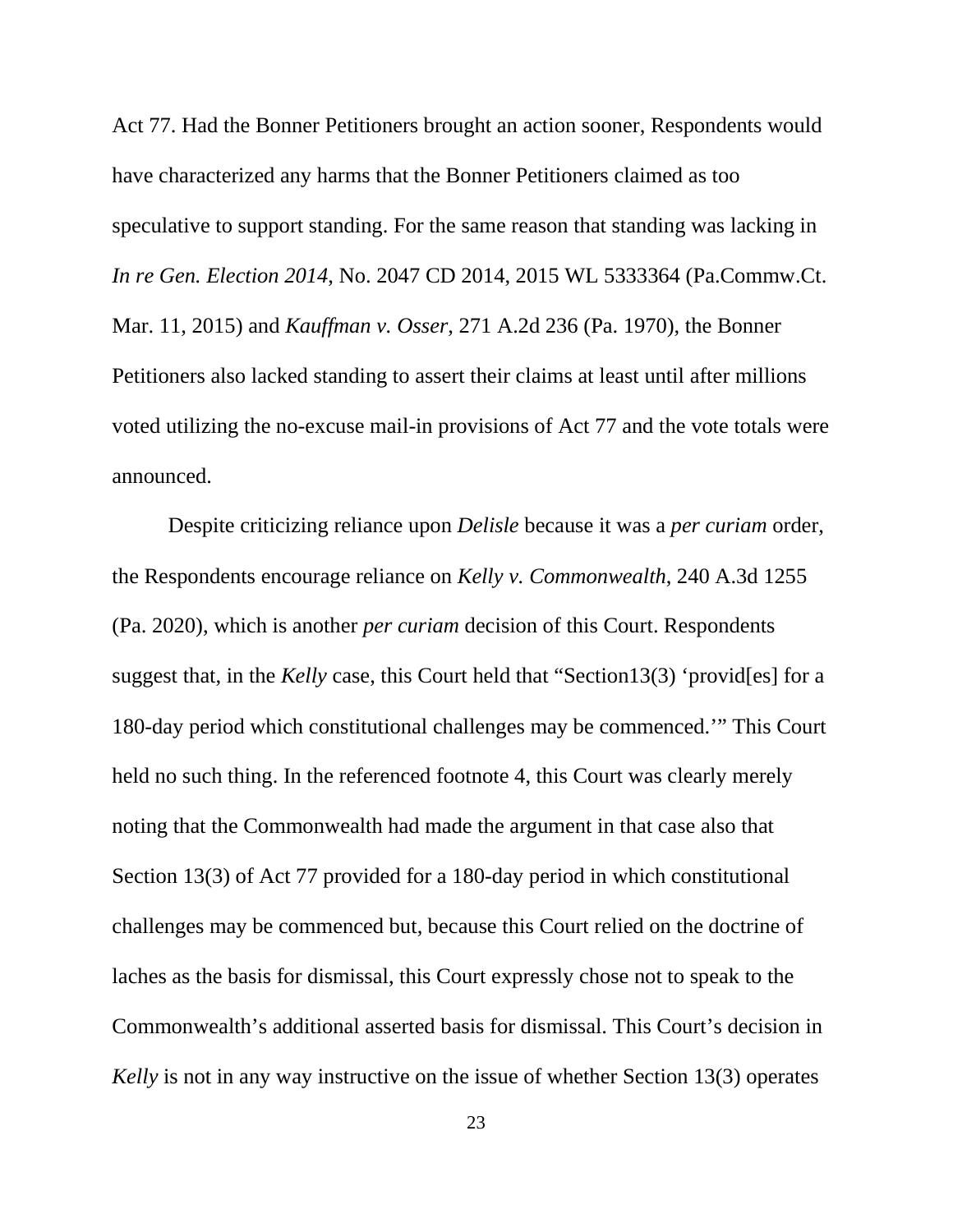as a time bar on constitutional challenges asserted after the expiration of the 180 day period.

The suggestion that a petitioner would ever be precluded from challenging the constitutionality of a statute because of a provision included in legislation would be an interpretation that is both "absurd," 1 Pa.Cons.Stat. § 1922(1), and violative of "the Constitution of the United States [and] this Commonwealth". *Id*. § 1922(3). As this Court noted in *William Penn School District v. Pa. Dep't of Ed.*, 170 A.2d 412, 418 (Pa. 2017):

It is settled beyond peradventure that constitutional promises must be kept. Since *Marbury v. Madison*, 5 U.S. 137, 1 Cranch 137, 2 L.Ed. 60 (1803), it has been well-established that the separation of powers in our tripartite system of government typically depends upon judicial review to check acts or omissions by the other branches in derogation of constitutional requirements. That same separation sometimes demands that courts leave matters exclusively to the political branches. Nonetheless, "**[t]he idea that any legislature ... can conclusively determine for the people and for the courts that what it enacts in the form of law, or what it authorizes its agents to do, is consistent with the fundamental law, is in opposition to the theory of our institutions**." *Smyth v. Ames*, 169 U.S. 466, 527, 18 S.Ct. 418, 42 L.Ed. 819 (1898).

(emphasis added); *see also Robinson Twp., Wash. Cty. v. Commonwealth*, 83 A.3d

901, 927 (Pa. 2013) ("[I]t is the province of the Judiciary to determine whether the

Constitution or laws of the Commonwealth require or prohibit the performance of

certain acts.") (citation omitted). If the judiciary, upon review, determines that

there are defects in the enactment of a statute, procedural or substantive, the court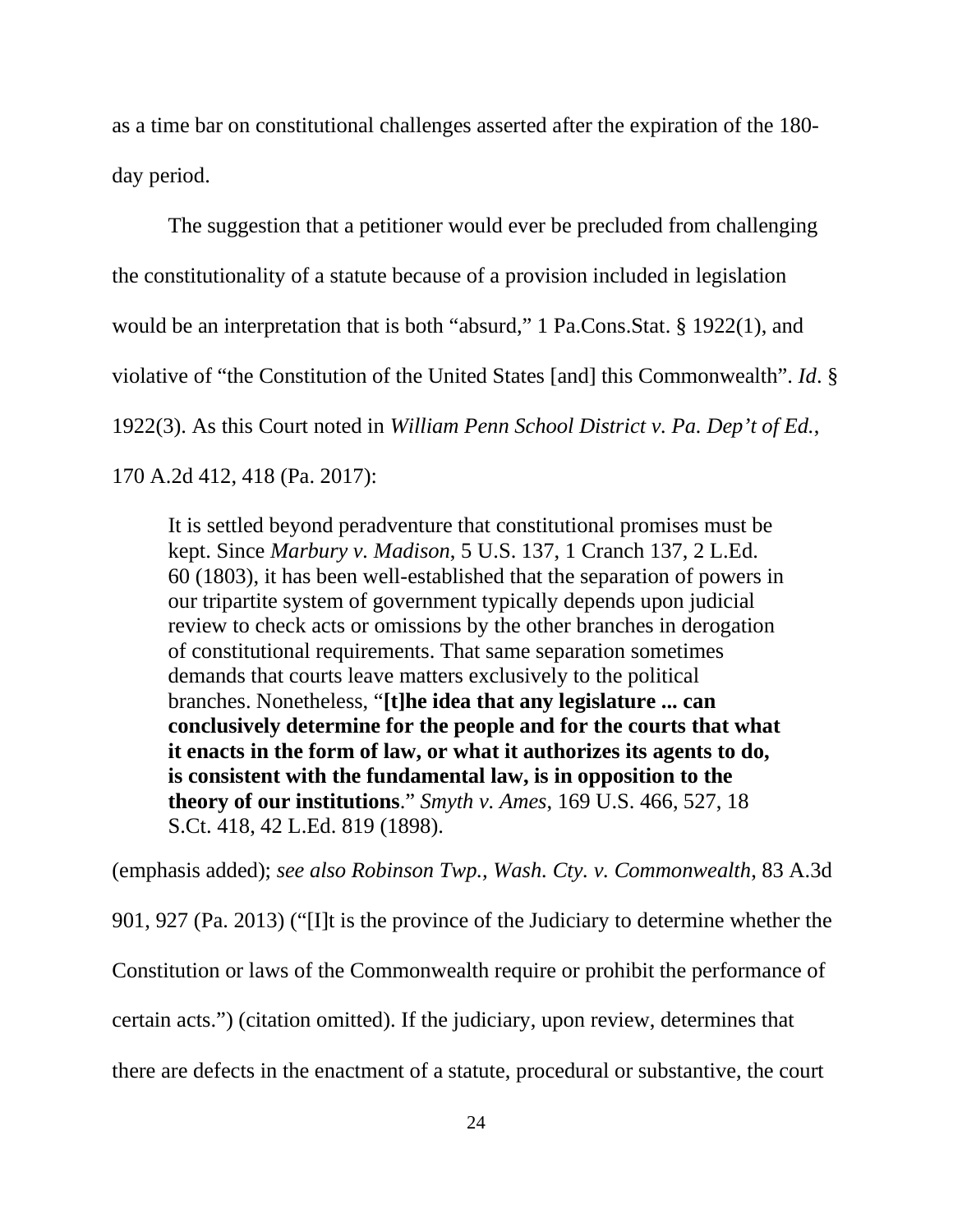will void that enactment. *See Glen-Gery Corporation v. Zoning Hearing Board of Dover Township*, 907 A.2d 1033 (Pa. 2006) (holding that a statute requiring an ordinance challenge to be brought within 30 days of the effective date where there were procedural defects in the enactment of the ordinance was unconstitutional and void). While, consistent with and pursuant to the Pennsylvania Constitution, the General Assembly can set the jurisdiction of the courts, it has no authority to limit the window of time in which the constitutionality of a law can be challenged. Moreover, where a statute was *void ab initio* because it was unconstitutional, provisions within that statute are not operable to put time limitations on actions challenging it.

None of the cases cited by Respondents address the issue of whether a legislature can put a statute of limitations within a statute that functions to time bar facial constitutional challenges to the statute itself. The few cases cited by Respondents that even involved provisions within statutes themselves purporting to limit the time within which the very same law could be constitutionally challenged were all federal cases that put time limits on constitutional challenges to federal laws that waived sovereign immunity. Federal courts are courts of limited jurisdiction, meaning they can only hear cases authorized by the United States Constitution or federal statutes. Waivers of sovereign immunity are voluntary, not mandatory. Analyzing statutes of limitations on the jurisdiction of federal courts to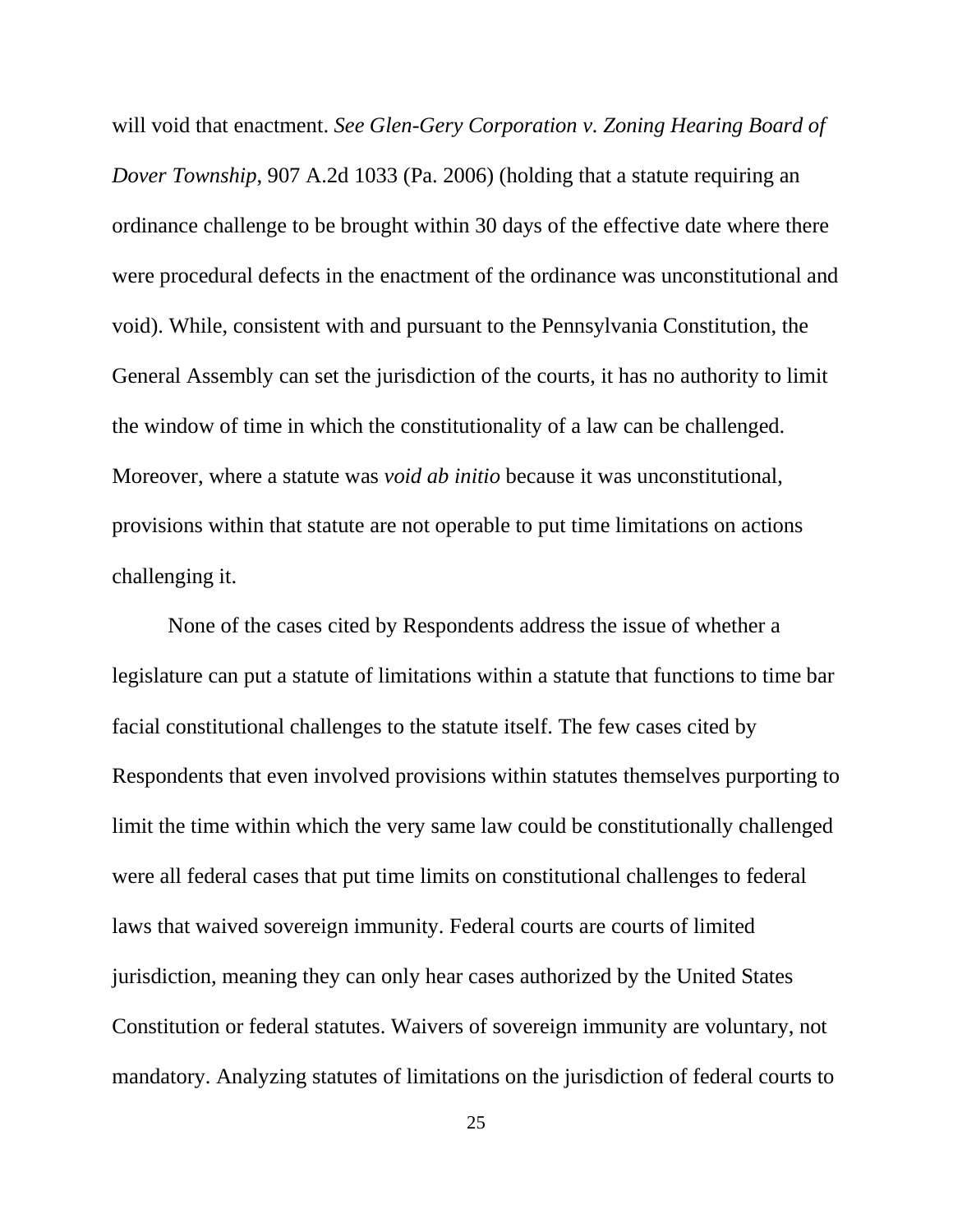hear constitutional challenges to federal statutes waiving sovereign immunity presents a different issue than the validity of a time limit on challenging a change to Pennsylvania election laws in conflict with its Constitution. To enforce such a statute of limitations would effectively allow amendment of the Pennsylvania Constitution by a new means not prescribed therein: by legislation and the mere passage of time.

*Block v. N. Dakota ex rel. Bd. of Univ. & Sch. Lands*, 461 U.S. 273, 275-277 (1983) confronted the question of whether the 12-year statute of limitations for bringing actions under the Quiet Title Act of 1972 applied to actions brought under that Act by states. The Quiet Title Act of 1972 functioned as a waiver of sovereign immunity by the United States, allowing actions to adjudicate title disputes involving real property in which the United States claims an interest. *Id*. In the course of the decision, the United States Supreme Court noted that "A constitutional claim can become time-barred just as any other claim can." *Id.* at 292 (citing *Board of Regents v. Tomanio*, 446 U.S. 478 (1980) (applying a statute of limitations to a bar a 42 U.S.C. § 1983 claim contesting the denial of a waiver of a state licensing exam requirement for chiropractors) and *Soriano v. United States*, 352 U.S. 270 (1957) (applying a statute of limitations to bar a claim for compensation for property taken by Philippine guerrilla forces during World War II)). Those cases involved statutes of limitations barring compensation for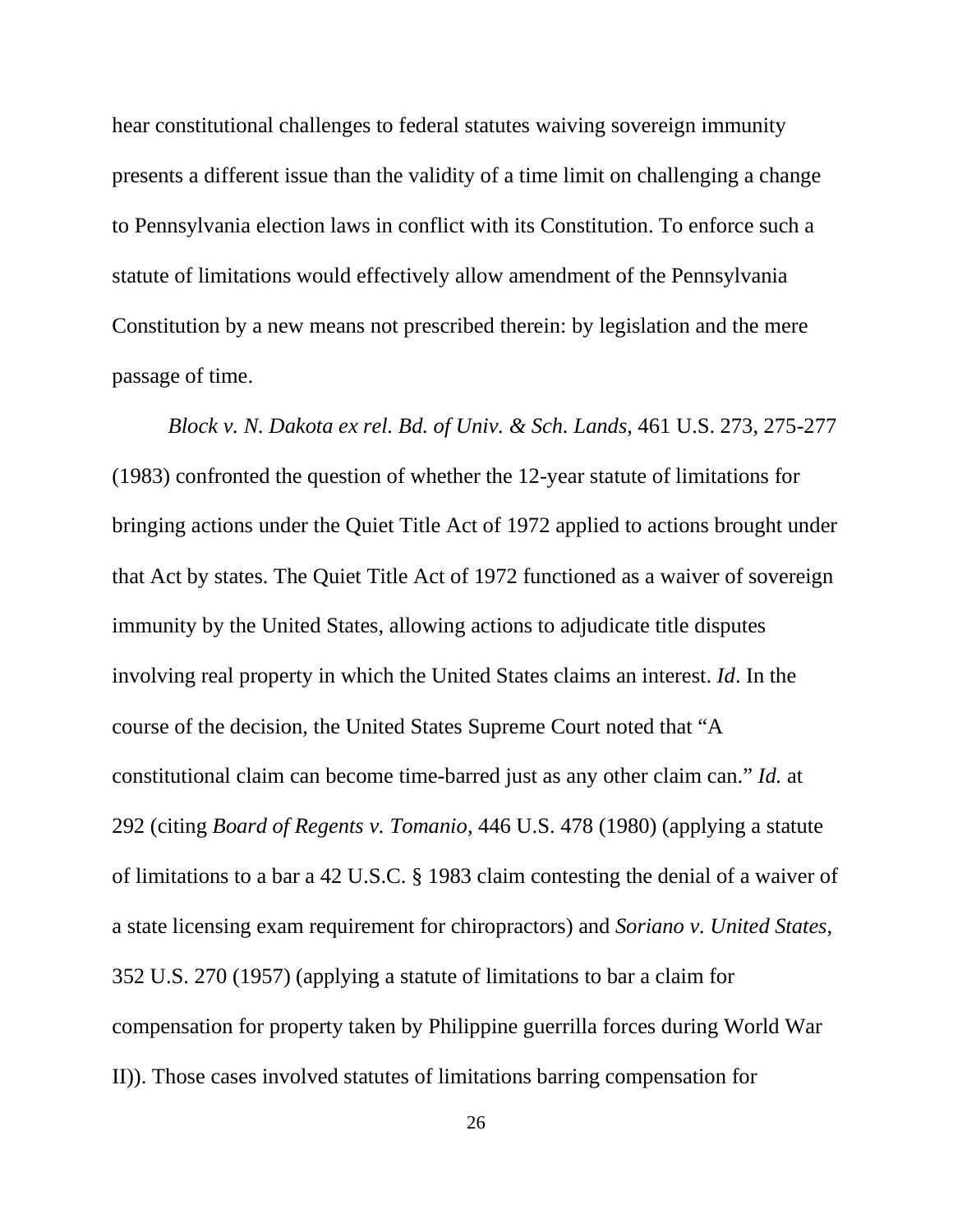constitutional violations, in which types of cases laches and other time bars are relevant. Respondents do not cite any cases supporting a statutory time bar to future and ongoing facial constitutional violations. Nor do they cite any cases stating that a legislature can restrict judicial review by imposing a time limit as to when constitutional challenges to the statute itself can be brought.

The statute that the *Block* court contemplated waived immunity for a certain period of time, and once that waiver expired, it deprived the court of jurisdiction to hear claims premised on that waiver. The *Block* decision did not bar a constitutional claim at all, much less bar one on the basis of a statute of limitations. Rather, the decision merely barred a quiet title action, which bar did not apply to any constitutional claims as to an unconstitutional taking of the property at issue. *Id*. at 291-292.

*Turner v. People of State of New York*, 168 U.S. 90, 92 (1897) involved the constitutionality of a statute of limitations requiring challenges to sale of lands for non-payment of taxes to be brought within two years. *Dugdale v. U.S. Cust. and Border Protec.*, 88 F. Supp. 3d 1, 8 (D.D.C. 2015) involved enforcing a 60-day jurisdictional time limit for actions by aliens challenging the constitutionality of an expedited removal statute, not a statute of limitations on such actions. *Greene v. Rhode Island*, 398 F.3d 45, 53–55 (1st Cir. 2005) involved enforcing a 180-day jurisdictional time limit on actions challenging the constitutionality of the Rhode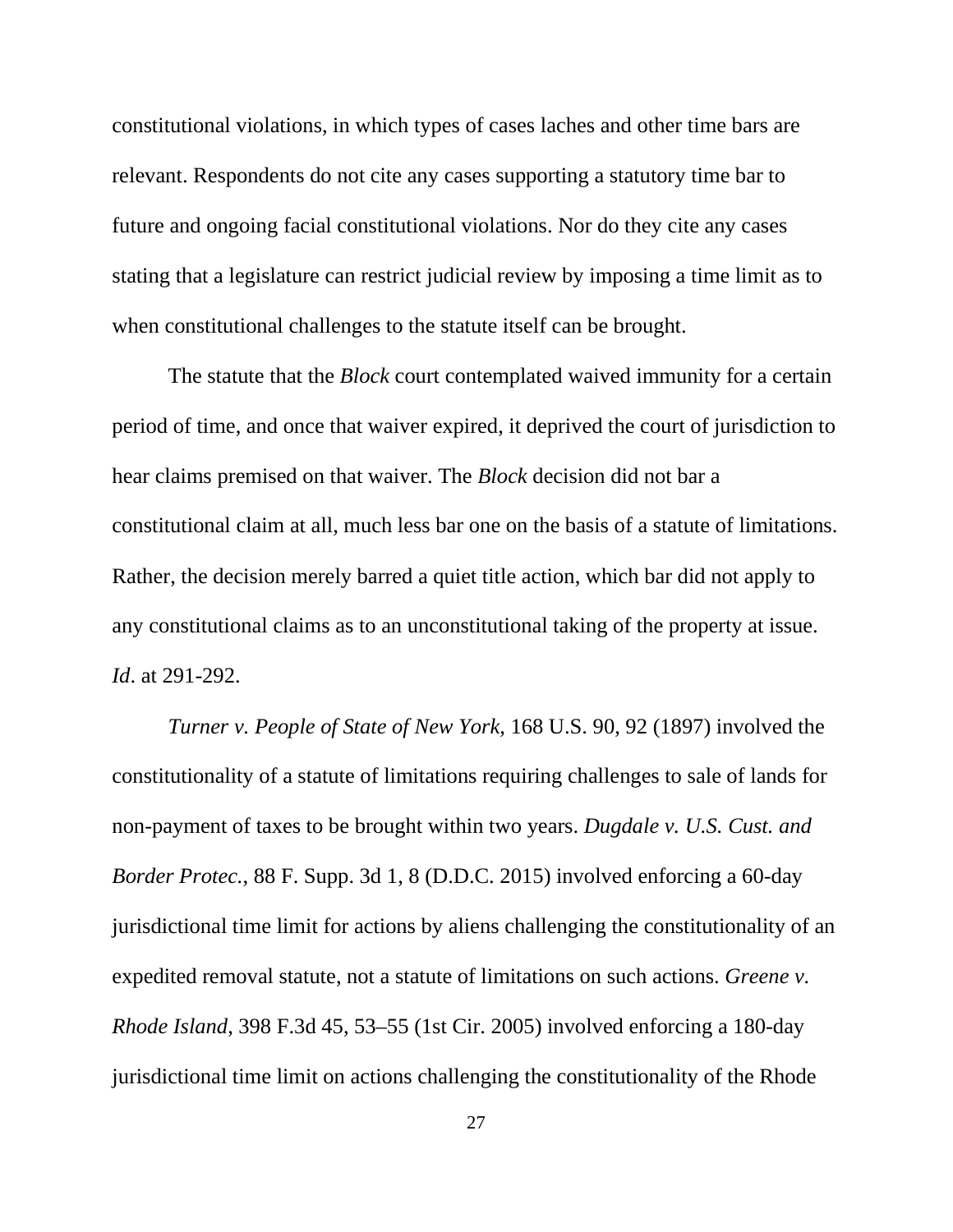Island Indian Claims Settlement Act ("Settlement Act"). Neither *Dugdale* nor *Green* addressed the validity of such jurisdictional time limits as a general matter, but rather simply applied the limitations periods without questioning their validity. *Native Am. Mohegans v. United States*, 184 F. Supp. 2d 198, 217-218 (D. Conn. 2002) involved the same Settlement Act as *Greene* and analyzed the reasonableness of 180 days from a due process perspective, but did not consider, as a general matter, the validity of a legislature's limit of the time within which to bring a substantive constitutional challenge to a law by way of a provision within the law itself.

Section 13 of Act 77 would also be invalidated by future amendments to the Pennsylvania Election Code, such as occurred with Act 12 of 2020. *See* Act of Mar. 27, 2020, Section 1, P.L. No. 41, No. 12 (hereinafter "Act 12"). Act 12, *inter alia*, amended Section 1302, which is noted in Act 77 as being subject to the 180 day exclusive jurisdiction period. Respondents' reading of Section 13 of Act 77 would limit any judicial review of the constitutionality of changes made to Act 77 by Act 12 to a period of 1 month (*i.e.*, from March 27, 2020 to April 28, 2020) and would effectively preclude judicial review of any future amendment to those provisions because such review would not be within the 180-day initial window ending on April 28, 2020. To limit constitutional challenges in such a manner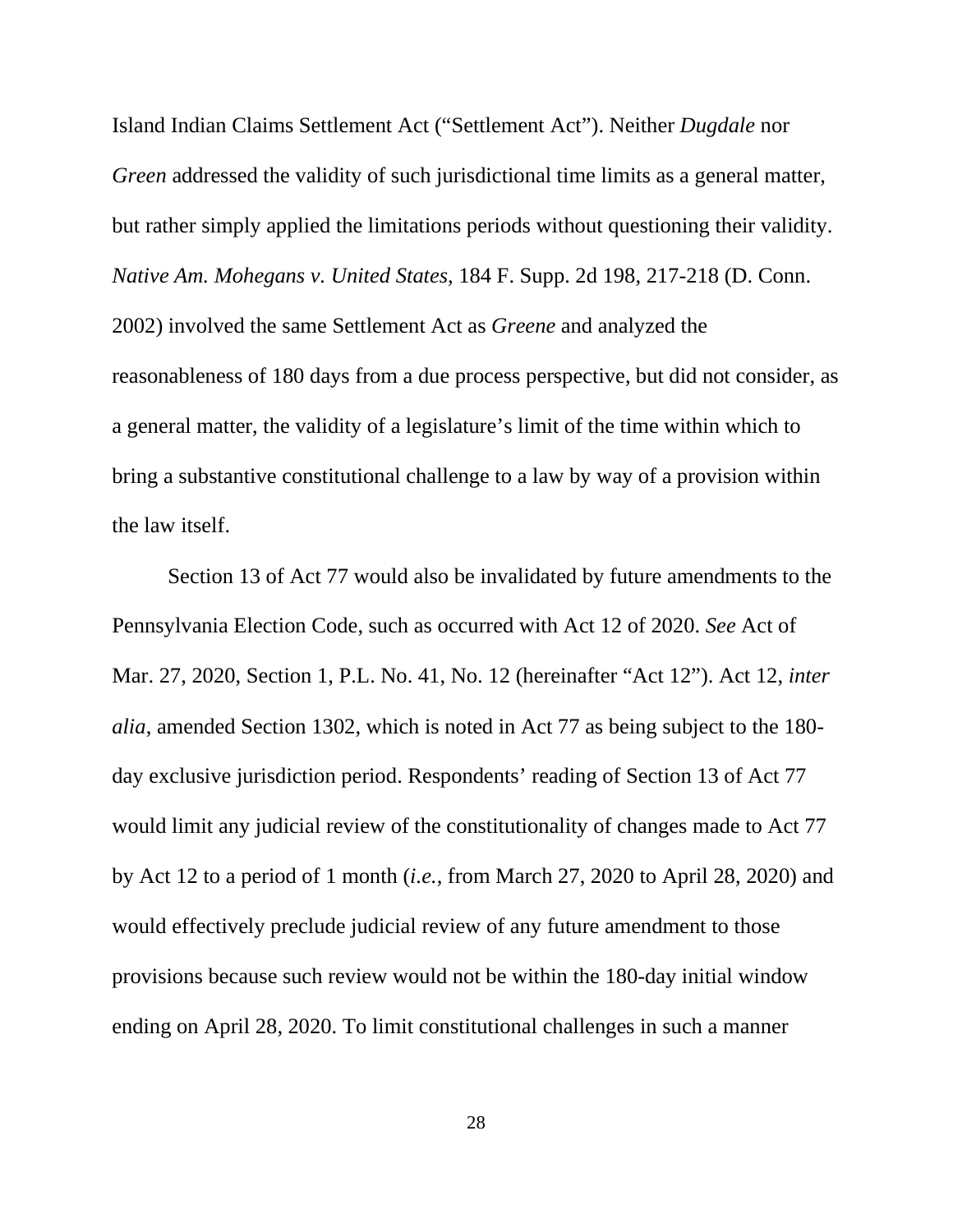would be an "absurd," "unreasonable," and unconstitutional reading of the statute. 1 Pa.Cons.Stat. § 1922(1), (3).

In addition, a separate analysis must be applied to the timeliness of Bonner Petitioners' claims under the U.S. Constitution. The analysis for determining whether and what state statute of limitations *could potentially* apply in the context of federal constitutional rights being enforced through a § 1983 claim in state court must consider uniformity in federal law across the nation. *Wilson v. Garcia*, 471 U.S. 261, 269-271 (1985) ("Even when principles of state law are borrowed to assist in the enforcement of this federal remedy, the state rule is adopted as 'a federal rule responsive to the need whenever a federal right is impaired.' *Sullivan v. Little Hunting Park, Inc.,*396 U.S. 229, 240, 90 S.Ct. 400, 406, 24 L.Ed.2d 386  $(1969)$ .").

There is no specific statute of limitations governing § 1983 claims – "a void which is commonplace in federal statutory law." *Wilson*, 471 U.S. at 266 (quoting *Board of Regents v. Tomanio*, 446 U.S. 478, 483 (1980)). In cases where Congress has not established a time limitation for a federal cause of action, the "settled practice" is to use a state law time limitation as federal law "*if it is not inconsistent with federal law or policy to do so*." *Id.*at 266-267 ("In 42 U.S.C. § 1988, Congress has implicitly endorsed this approach with respect to claims enforceable

under the Reconstruction Civil Rights Acts.").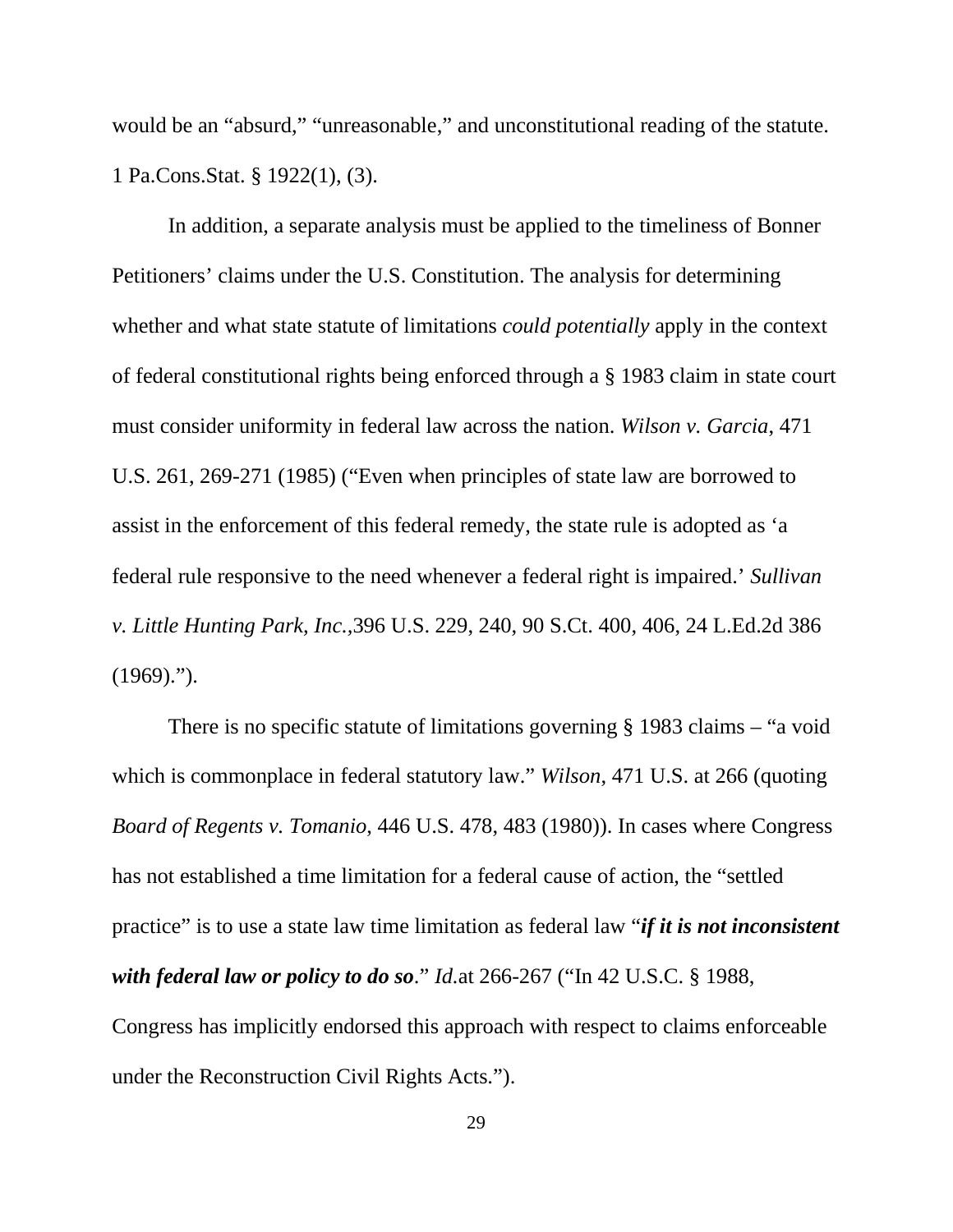Under 42 U.S.C. § 1988, courts are directed to follow a three-step process in

determining the rules of decision applicable to federal civil rights claims:

First, courts are to look to the laws of the United States 'so far as such laws are suitable to carry [the civil and criminal civil rights statutes] into effect.' [42 U.S.C. § 1988.] If no suitable federal rule exists, courts undertake the second step by considering application of state 'common law, as modified and changed by the constitution and statutes' of the forum state. *Ibid.* A third step asserts the predominance of the federal interest: courts are to apply state law only if it is not 'inconsistent with the Constitution and laws of the United States.' *Ibid." Burnett v. Grattan,* 468 U.S. 42, 47–48, 104 S.Ct. 2924, 2928, 82 L.Ed.2d 36 (1984).

*Wilson*, 471 U.S. at 267. When looking at the appropriate state law to apply under

this process, the Court adopts the most analogous, generally applicable rules for a

given cause of action. The United States Supreme Court, and on remand the Third

Circuit, has already had the occasion to determine the statute of limitations for

§1983 claims involving Pennsylvania law:

"[A]ll § 1983 claims should be characterized for statute of limitations purposes as actions to recover damages for injuries to the person." *Springfield Township School District v. Knoll,* [471] U.S. at [289], 105 S.Ct. at 2065. *The Supreme Court thus adopted a brightline approach to the problem of determining what statute of limitations should be applied in § 1983 actions*. In *Wilson v. Garcia,* the Court held that even though constitutional claims alleged under § 1983 encompass numerous and diverse topics and subtopics, the state statute of limitations governing tort actions for the recovery of damages for personal injuries provides the appropriate limitation period. 471 U.S. at ——, 105 S.Ct. at 1948. The Court believed that Congress in 1871 would have characterized § 1983 as conferring a general remedy for injuries to personal rights. *Id*. at ––––, 105 S.Ct. at 1948. The Court expressly rejected the possibility that states' residuary statutes of limitations be applied in § 1983 actions: "The relative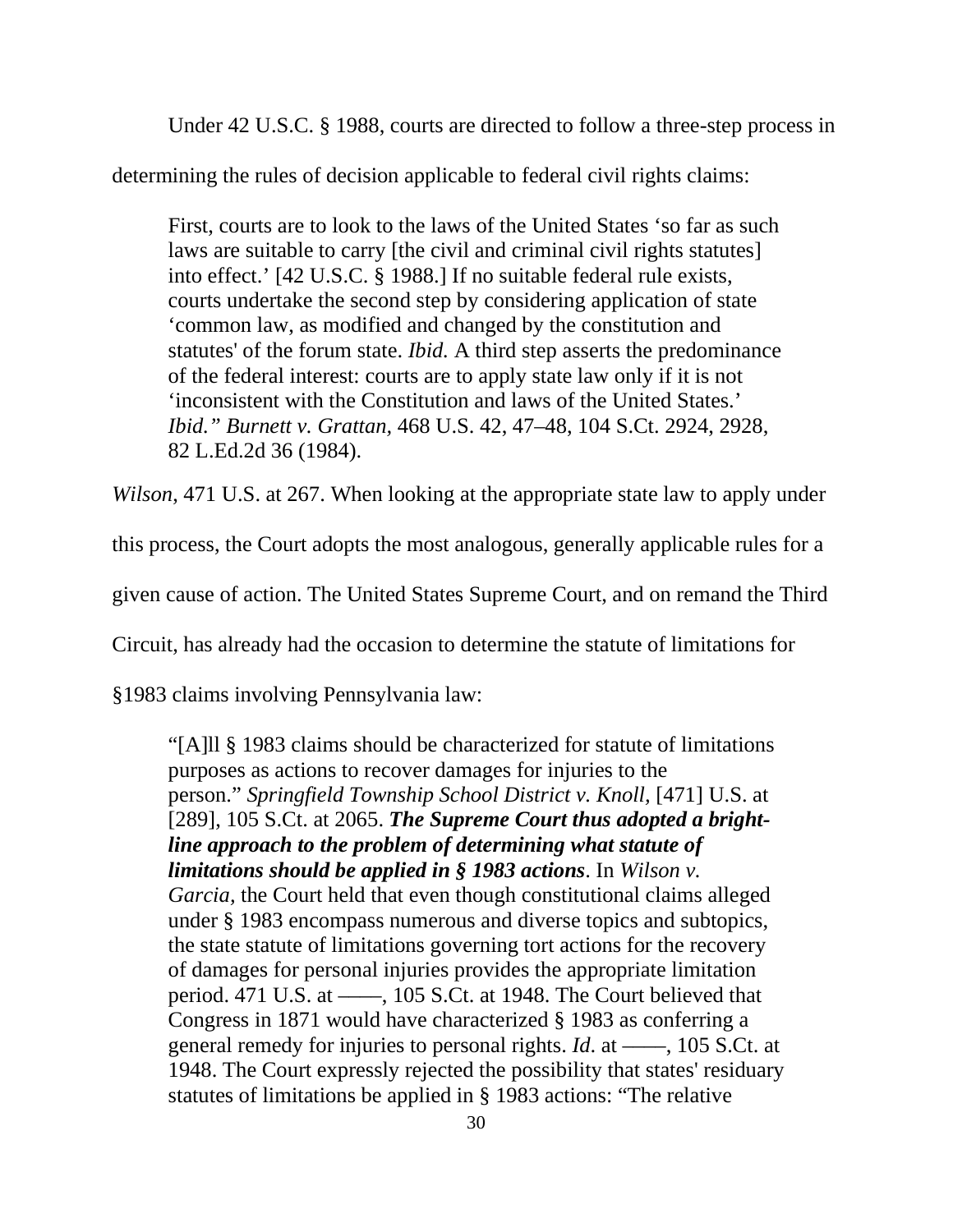scarcity of statutory claims when § 1983 was enacted makes it unlikely that Congress would have intended to apply the catchall periods of limitations for statutory claims that were later enacted by many States." *Id.* at ——, 105 S.Ct. at 1948.

Pennsylvania has a two-year limitations period for actions to recover damages for personal injuries. 42 Pa.Cons.Stat. § 5524 (Purdon Supp.1984). The statute provides in relevant part:

The following actions and proceedings must be commenced within two years:

(1) An action for assault, battery, false imprisonment, false arrest, malicious prosecution or malicious abuse of process.

(2) An action to recover damages for injuries to the person or for the death of an individual caused by the wrongful act or neglect or unlawful violence or negligence of another.

*Id.*

*Knoll v. Springfield Tp. School Dist.*, 763 F.2d 584 (3rd Cir. 1985) (emphasis

added); *accord* 42 Pa.Cons.Stat. § 5524.

Accordingly, a two-year statute of limitations applies to the federal claims in this case beginning from the date the constitutional injury was recognizable. The earliest date on which the constitutional injury was recognizable was upon the passage of Act 77 on October 31, 2019. The Bonner Petitioners filed their claims less than two years later (in August 2021). Accordingly, the Bonner Petitioners timely filed their federal claims under § 1983. Holding otherwise would break the national uniformity with similar facial constitutional challenges brought in other states and federal districts involving elections and voting rights protected by the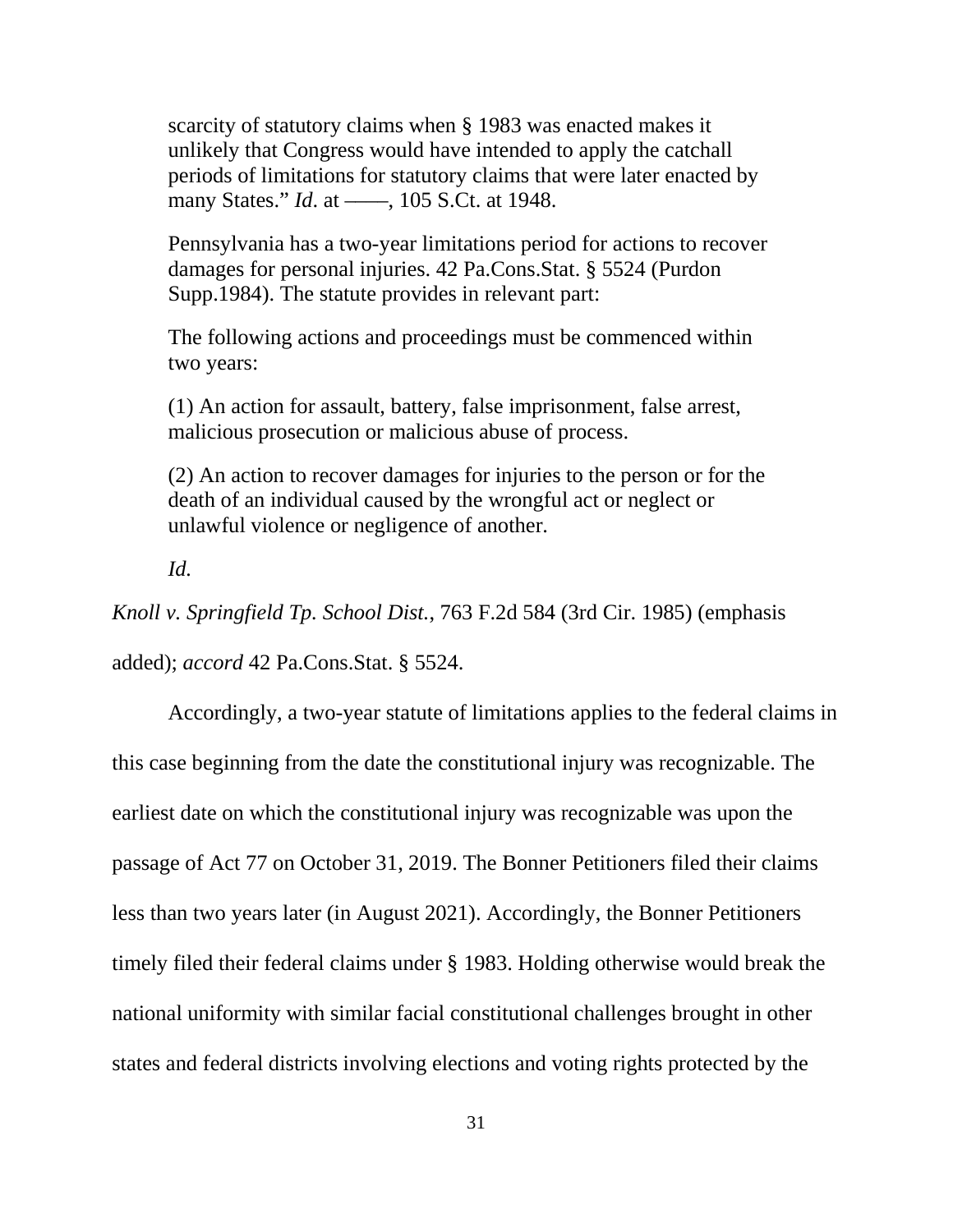U.S. Constitution. For all of the foregoing reasons, this Court should find that the Commonwealth Court properly exercised jurisdiction over the Bonner Petitioners' claims and that the claims are not time barred.

### **IV. The Commonwealth Court correctly held that Act 77 was unconstitutional under the Pennsylvania Constitution.**

The Commonwealth Court correctly held that Act 77 was unconstitutional under the Pennsylvania Constitution. In challenging the constitutionality of Act 77 under Pennsylvania state law, Bonner Petitioners bear the burden of establishing that Act 77 "clearly, palpably and plainly" violates the Constitution.

*Pennsylvanians Against Gambling Expansion Fund ("PAGE'') v. Commw.*, 877 A.2d 383, 393 (Pa. 2005) (*citing Pa. Sch. Bds. Ass'n v. Commw. Ass'n of Sch. Adm'rs*, 805 A.2d 476, 479 (Pa. 2002)). Pursuant to Pa.R.A.P. 1532(b), the trial court can grant summary relief "if the right of the applicant thereto is clear." Because the contents of Act 77 and the relevant legislative history are a matter of public record, there was no need for discovery, and this case presents a pure question of law. The Bonner Petitioners' right to relief on their Pennsylvania constitutional claims was clear, and summary adjudication was appropriate.

The no-excuse mail-in voting provisions of Act 77 violate the Pennsylvania and U.S. Constitutions because they purport to eliminate the qualification of inperson voting in the Pennsylvania Constitution through *ultra vires* legislation without the required Pennsylvania constitutional amendment approved via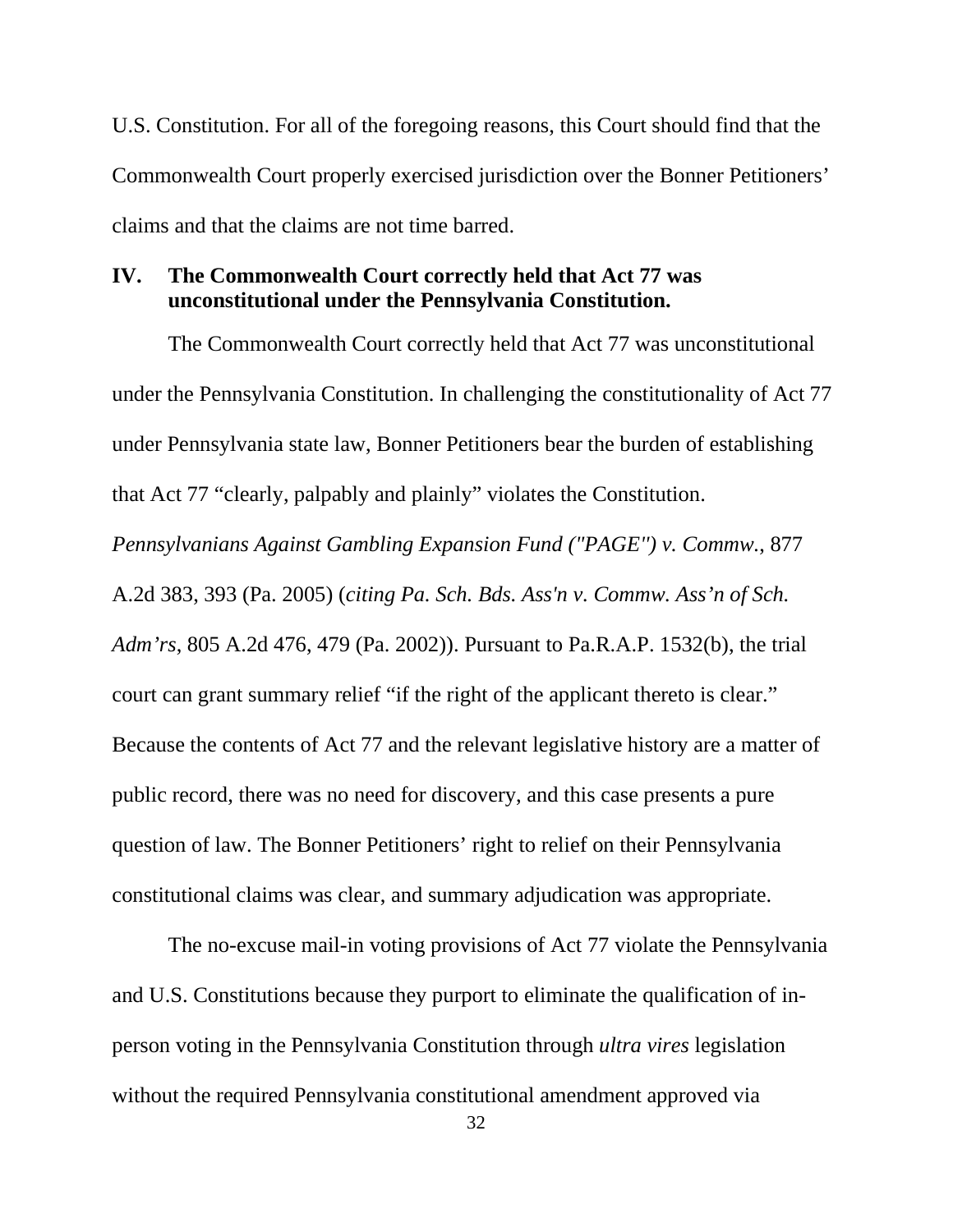referendum by the people. No legislative enactment may contravene the

requirements of the Pennsylvania Constitution. Under this Court's precedents,

voting in person at the polling place is a qualification for voting under the

Pennsylvania Constitution. *See* Pa. Const. Art. VII, § 1; *Chase v. Miller*, 41 Pa.

403, 418-19 (1862); *In re Contested Election in Fifth Ward of Lancaster City*, 281

Pa. 131, 134-35, 126 A. 199 (1924) (hereinafter *Lancaster City*).

To be a "qualified elector," and therefore generally entitled to vote, the

Pennsylvania Constitution requires the following:

- 1. 18 years of age.
- 2. A Citizen of the United States for at least one month.
- 3. Residence in Pennsylvania for the 90 days immediately preceding the election.
- 4. Residence in the "election district where he or she *shall offer to vote* at least 60 days immediately preceding the election …."

Pa. Const. Art. VII, § 1 (emphasis added).

Interpreting the same portions of Article VII, §§ 1 and 5 that exist today, this

Court explained as follows:

To "offer to vote" by ballot is to present one's self, with proper qualifications, at the time and place appointed, and to make manual delivery of the ballot to the officers appointed by law to receive it. *The ballot cannot be sent by mail or express*, nor can it be cast outside of all Pennsylvania election districts and certified into the county where the voter has his domicil. *We cannot be persuaded that the Constitution ever contemplated any such mode of voting*, and we have abundant reason for thinking that to permit it would break down all the safeguards of honest suffrage. *The Constitution meant, rather, that the voter, in propria persona, should offer his vote in an*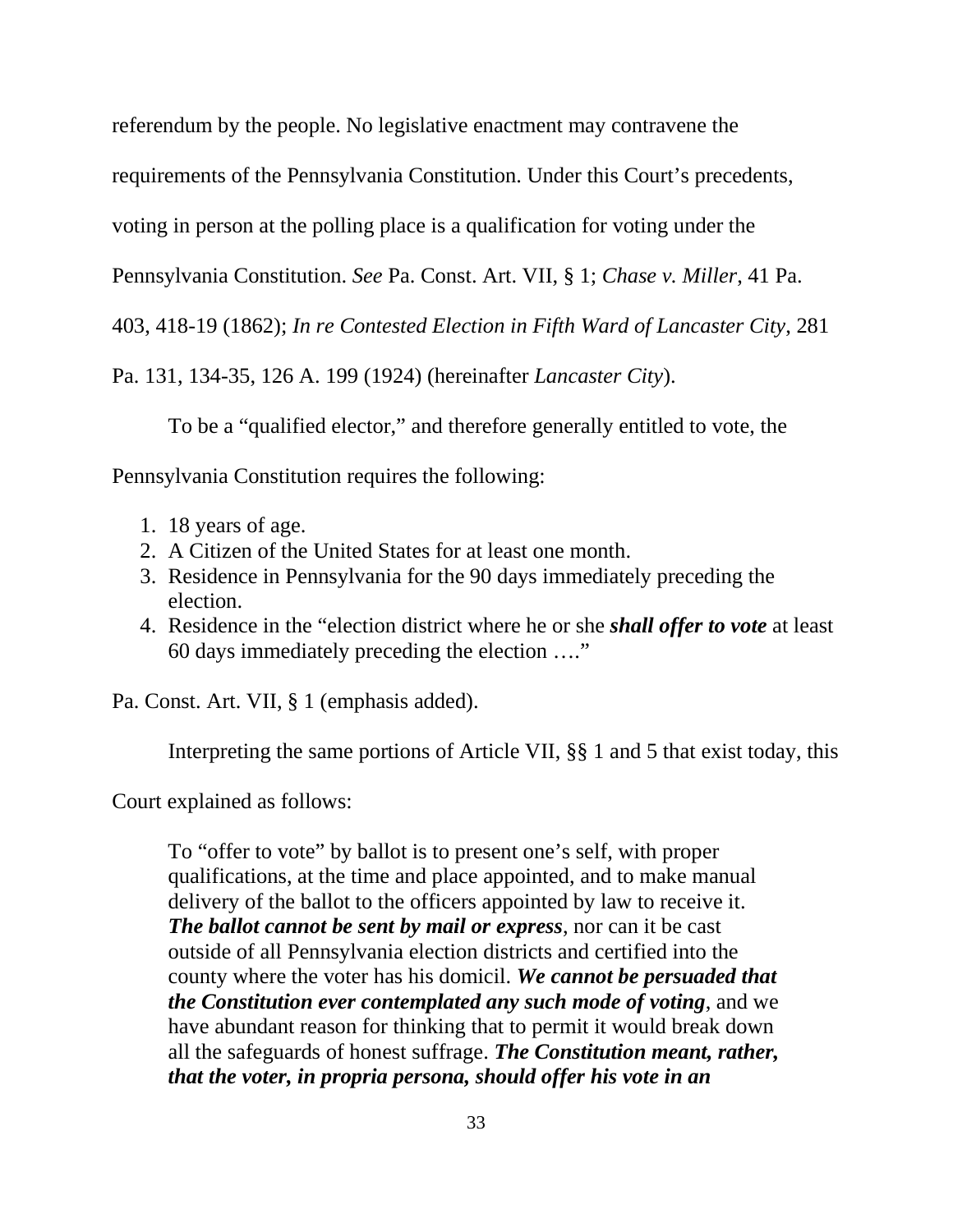*appropriate election district,* in order that his neighbors might be at hand to establish his right to vote if it were challenged, or to challenge if it were doubtful.

*Lancaster City*, 126 A. 199, 200 (Pa. 1924) (quoting *Chase v. Miller*, 41 Pa. at 418-19) (emphasis added).

Respondents argue that Article VII, § 1 addresses only who may vote and not how they may vote. However, Article VII, § 1 clearly addresses not only who may vote but also where a voter may vote, and one cannot determine if the voter is voting in the correct place unless and until "he or she shall offer to vote" in a specific place. "Offer to vote," as used in Article VII, § 1, has always been understood to mean to present one's vote *in propria persona*. [6](#page-42-0)

The no-excuse mail-in voting provisions of Act 77, in conflict with Art. VII, § 1 of the Pennsylvania Constitution, do not require the ballots to be voted from within the election district where the voter resides or in which they are qualified to vote, nor do they require the ballot to be sent to that district. Instead, Act 77 allows a voter to send his or her ballot by mail from anywhere in the world to the relevant county board of election, regardless of whether that county board is situated within the proper district for that voter. *See* 25 Pa.Stat. § 3150.16(a) (requiring ballots to

<span id="page-42-0"></span><sup>&</sup>lt;sup>6</sup>Moreover, every definition of the qualifications of voters refers to what a person has done as well as to what he or she is. *See Blair v. Ridgely*, 41 Mo. 63, 163 (Mo. 1867).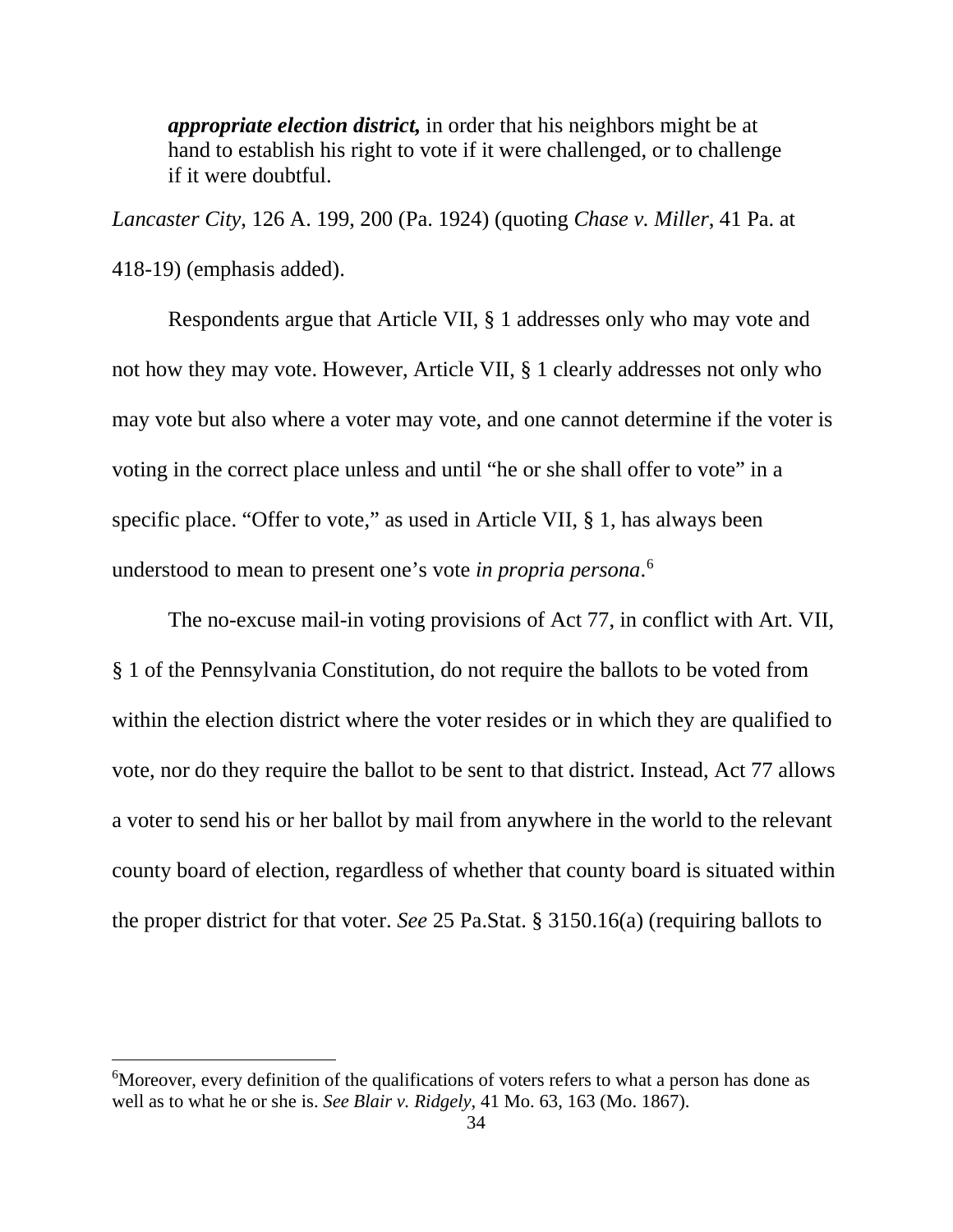be sent "by mail, postage prepaid" or to deliver it in person to "said county board of election").

In effect, Act 77 impermissibly attempts to amend the Commonwealth's constitutional in-person voting and place requirements. Elections in Pennsylvania, and in many other states, have always occurred at a time and at a place. The 1776 Pennsylvania Constitution outlined a "time **and place** for electing representatives in general assembly," the twelve members of the supreme executive council, the governor, sheriffs, and coroners (emphasis added). The 1789 Pennsylvania Constitution identified that there would be times and places for electing the same list of officers in the 1776 Constitution, and added that "Senators shall be chosen… at the same time, in the same manner, and **at the same places**, where [the citizens] shall vote for Representatives. Pa. Const., Art. I, Sec. V (1790) (emphasis added), [https://www.paconstitution.org/texts-of-the-constitution/1790-2/.](https://www.paconstitution.org/texts-of-the-constitution/1790-2/) The 1838 Pennsylvania Constitution retained the language requiring voting at a "place" of election, and further added a qualification that citizens must reside in the district **where** they will offer their vote for at least the 10 days immediately preceding the election. Pa. Const. Art. III, § 1 (1838) (emphasis added). And from the 1874 Pennsylvania Constitution through the current 1968 Pennsylvania Constitution, including every amended version in between, the Pennsylvania Constitution has retained the "place" of election language relating to the election of officials and the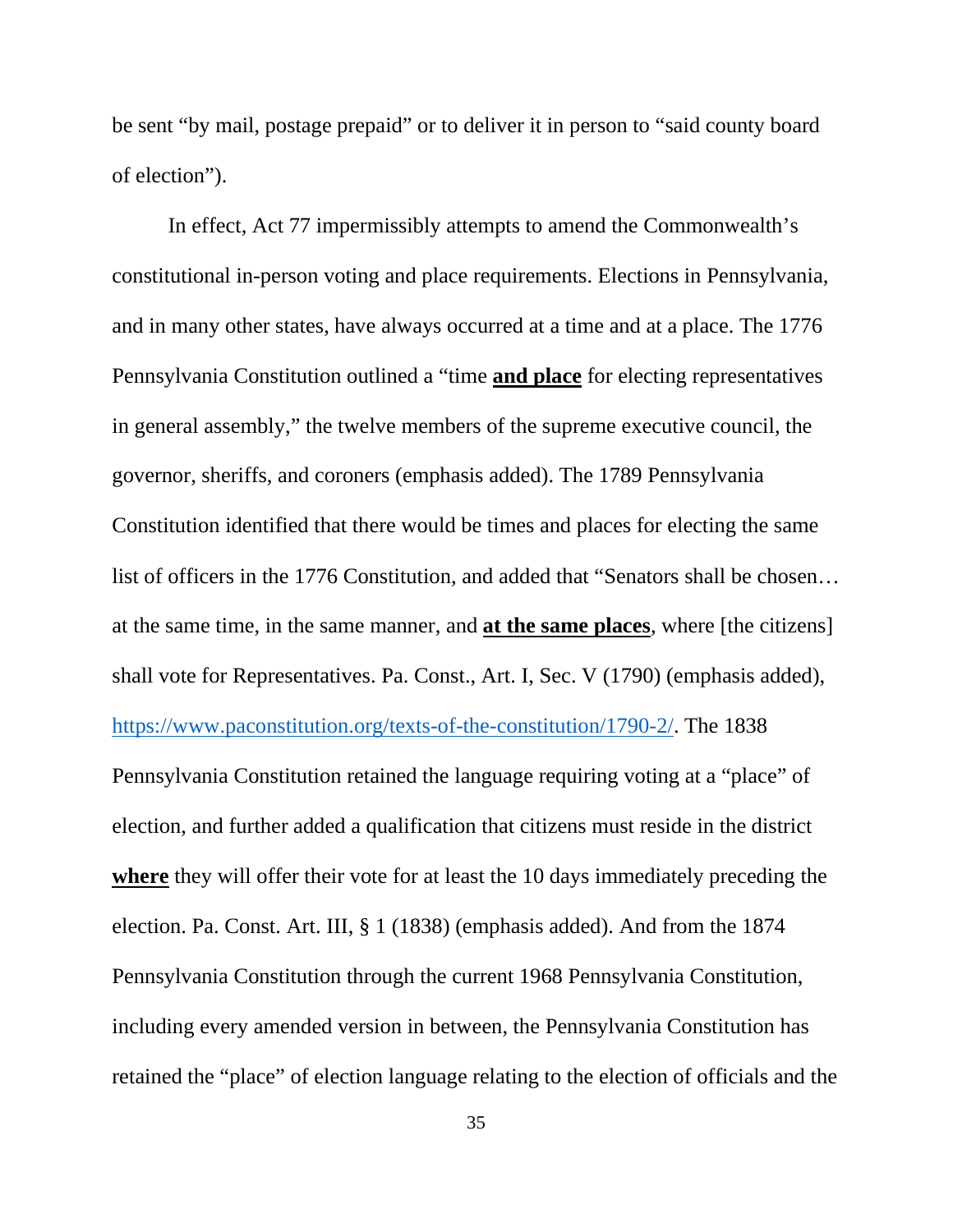requirement for citizens to reside in the district pertaining to the place where they will offer their vote.

Article VII, § 14 authorizes four excuses under which an elector can vote absentee at an election:

- 1. absent from the municipality of their residence, because of occupational duties;
- 2. illness or physical disability;
- 3. religious reasons; and
- 4. election day duties, in the case of a county employee.

For these enumerated reasons only, the legislature is required to provide a "time *and* a place," a way to vote at that place, and a way to "return and canvass" such votes in the election district where the voter resides. Pa. Const. art. VII, § 14 (emphasis added); *accord Lancaster City*, 126 A.2d. at 201 (noting the legislative power "can confer the right to vote only upon those designated by the fundamental law, and subject to the limitations therein fixed.").

Act 77 unconstitutionally expands the scope of absentee voting to all electors and also fails to prescribe the times and places for voting required by Art. VII, § 14. *See* 25 Pa.Stat. § 3150.11. Absentee voting is defined in 25 Pa.Stat. § 3146.1, which outlines a variety of categories of eligibility that are each consistent with Article VII, § 14 of the Pennsylvania Constitution.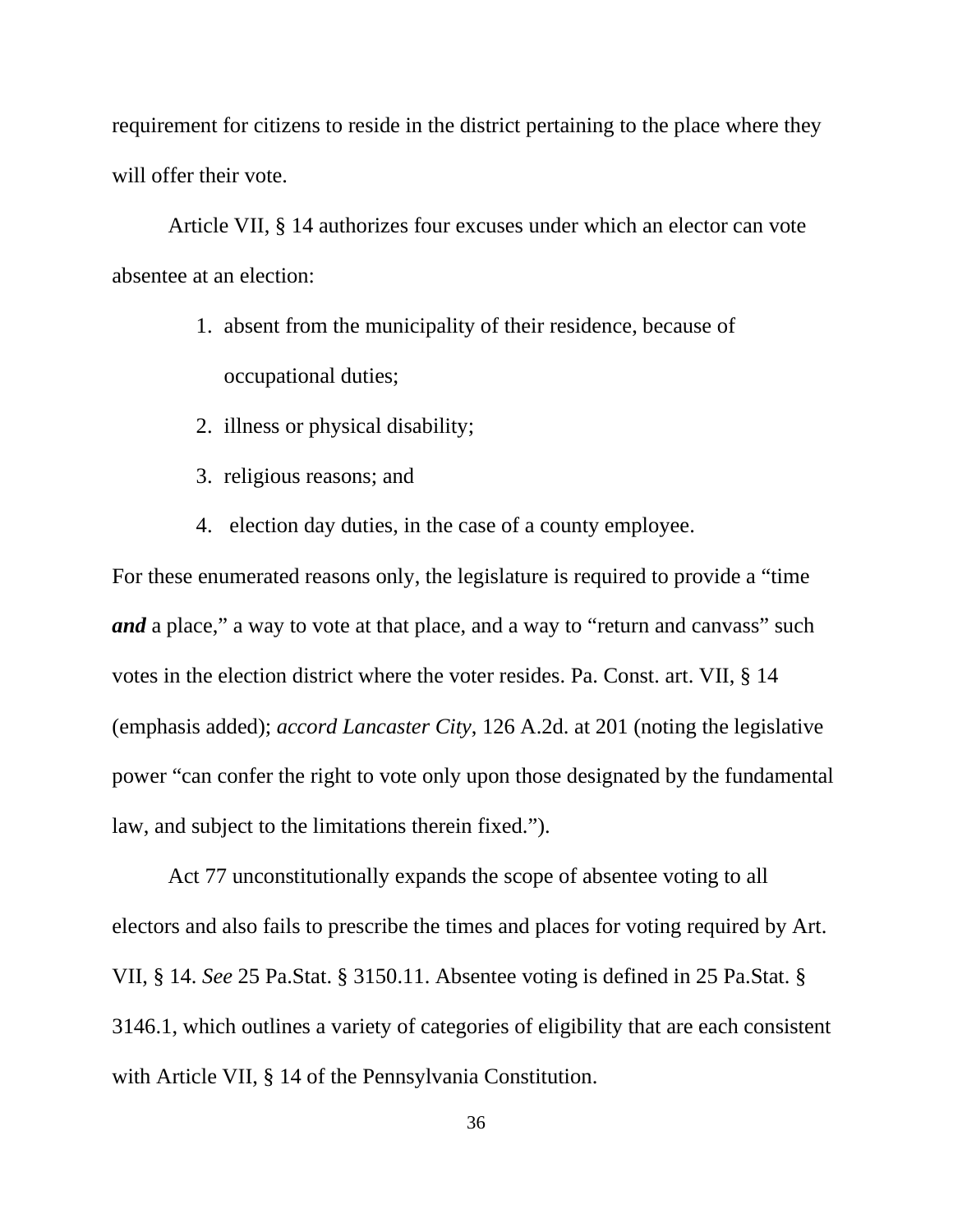Act 77, as amended, defines a "qualified mail-in elector" as "a qualified elector." 25 Pa. Stat. § 2602(z.6). A "qualified elector" is "any person who shall possess all of the qualifications for voting now or hereafter prescribed by the Constitution of this Commonwealth, or who, being otherwise qualified by continued residence in his election district, shall obtain such qualifications before the next ensuing election." *Id*. § 2602(t). In short, Act 77 qualifies all electors as mail-in electors. "Absentee" voting is simply relabeled as "mail-in" voting without any distinction, which eliminates the purpose and effect of Art. VII, § 14 and contradicts the "offer to vote" physical presence requirement without following the constitutional amendment process.

The Military Absentee Act of 1839, which allowed for establishing places to vote outside of Pennsylvania led to the first legal challenge to absentee voting under the Pennsylvania Constitution. John C. Fortier & Norman J. Ornstein, *The Absentee Ballot and the Secret Ballot: Challenges for Election Reform*, 36 U. Mich. J.L. Reform 483, 497 (2003) (citing Pa. Const. Article III, § 1 (1838)) (provided in Appendix A hereto). Analyzing the constitutionality of the Military Absentee Act of 1839 under the 1938 Pennsylvania Constitution, this Court held the Act was unconstitutional because the purpose of the 1838 constitutional amendment was to require in-person voting in the election district where a voter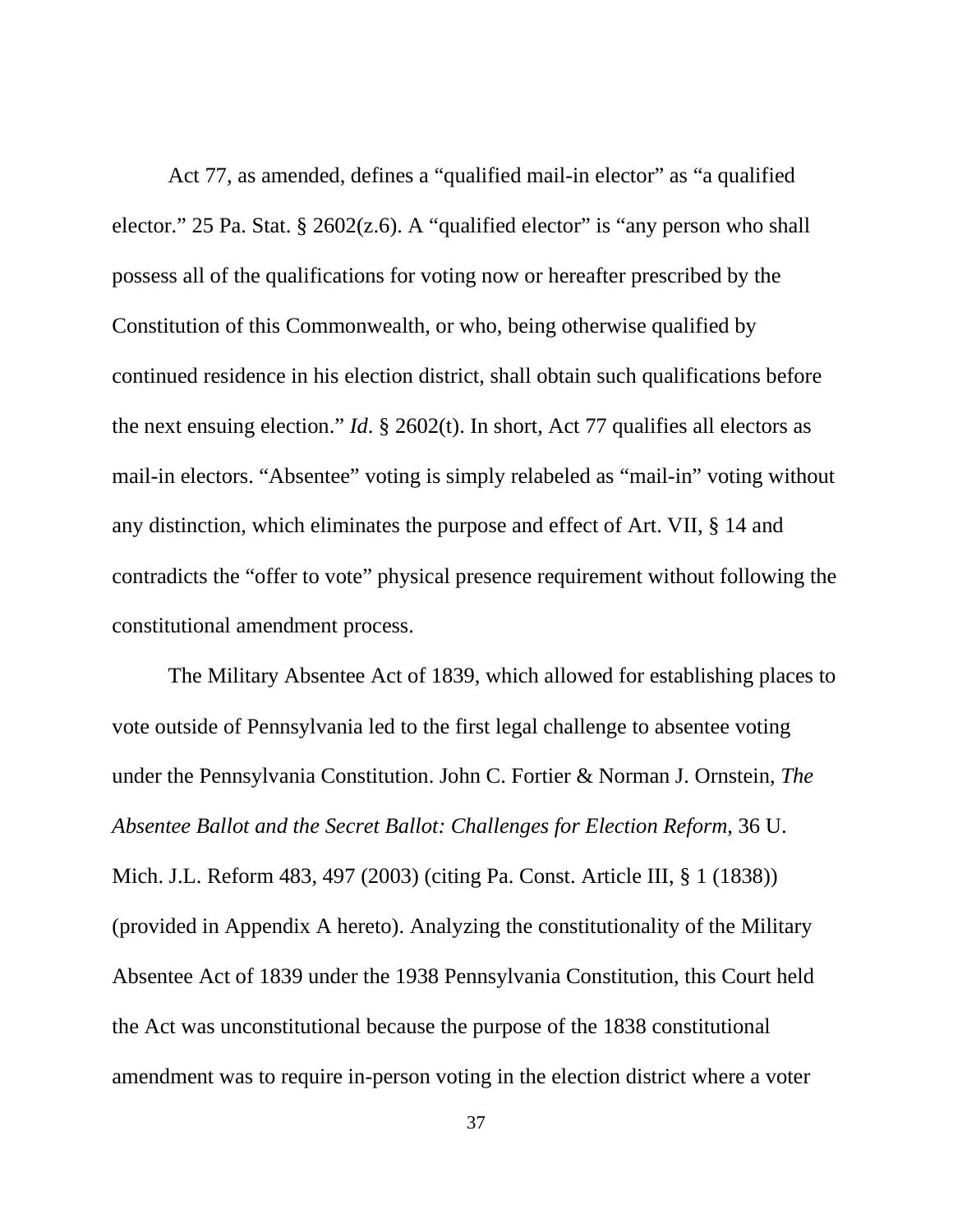resided at least 10 days before the election. *Chase v. Miller*, 41 Pa. at 418-19. From 1864 to 1949, only qualified electors engaged in actual military service were permitted to vote by absentee ballot under the Pennsylvania Constitution. *See* Josiah Henry Benton, Voting in the Field: A Forgotten Chapter of the Civil War, at 199 (1915); Pa. Const. art. VIII, § 6 (1864).

In 1924, *Lancaster City* struck down as unconstitutional the Act of May 22, 1923 (P.L. 309; Pa. St. Supp. 1924, §9775a1, *et seq*.), which enabled absentee voting for civilians. *Lancaster City* reaffirmed *Chase v. Miller*'s analysis of the Pennsylvania Constitution's in-person voting requirements. *Lancaster City*, 281 Pa. at 135. This Court held the Act of May 22, 1923 unconstitutional because the Pennsylvania Constitution still required electors to "offer to vote" in the district where they reside, and that those eligible to "vote other than by personal presentation of the ballot" were specifically named in the Constitution (*i.e.*, active military). *Id*. at 136-37. This Court relied on two primary legal principles in its ruling:

[1] 'In construing particular clauses of the Constitution it is but reasonable to assume that in inserting such provisions the convention representing the people had before it similar provisions in earlier Constitutions, not only in our own state but in other states which it used as a guide, and in adding to, or subtracting from, the language of such other Constitutions the change was made deliberately and was not merely accidental.' *Com v. Snyder*, 261 Pa. 57, 63, 104 Atl. 494, 495. \* \* \*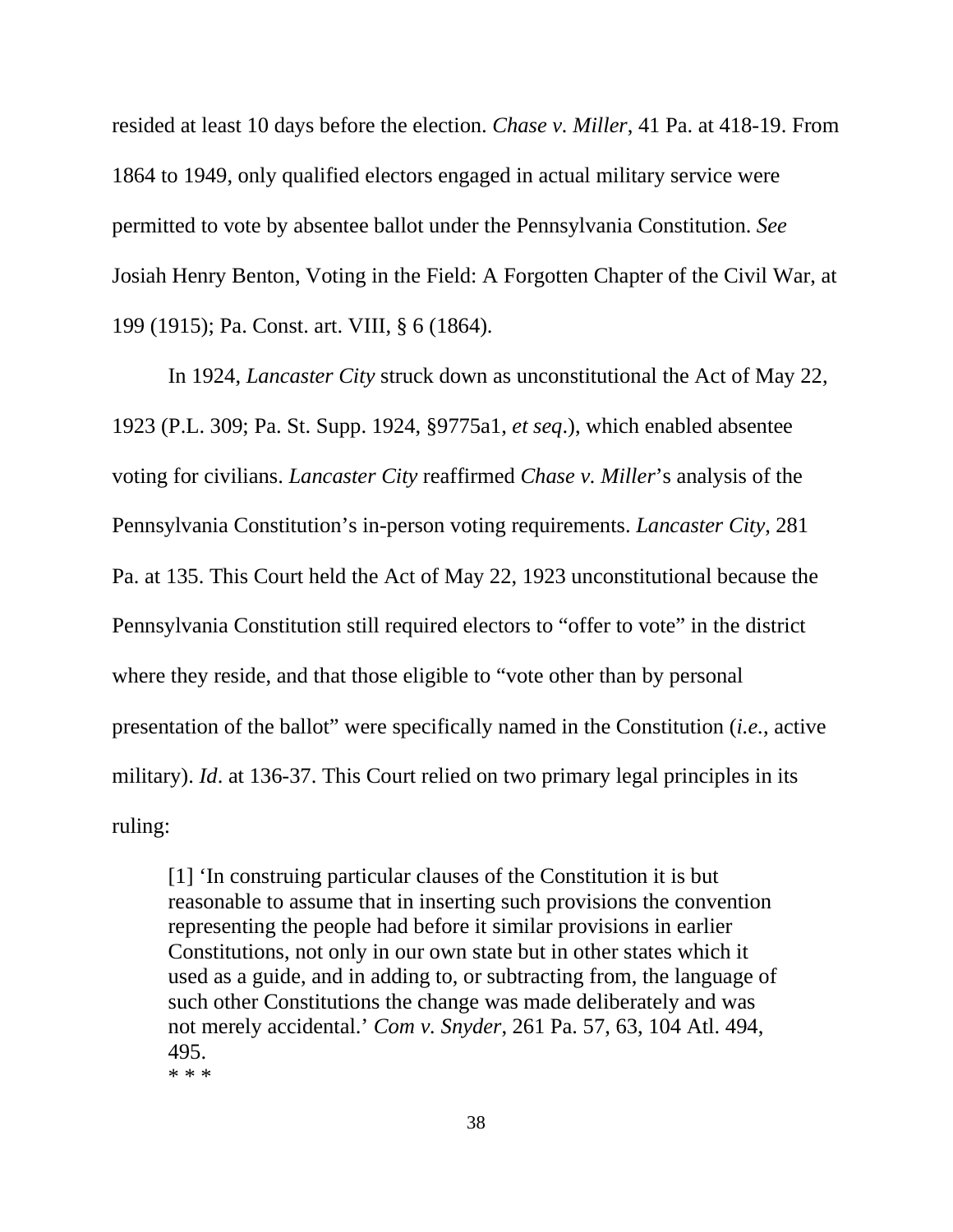[2] The old principle that the expression of an intent to include one class excludes another has full application here…. 'The residence required by the Constitution must be within the election district where the elector attempts to vote; hence a law giving to voters the right to cast their ballot at some place other than the election district in which they reside [is] unconstitutional.'

*Id*. This Court went further to note that "[h]owever laudable the purpose of the Act of 1923, it cannot be sustained. If it is deemed necessary that such legislation be placed upon our statute books, then an amendment to the Constitution must be adopted permitting this to be done." *Id*. at 138. This principle was affirmed between 1864 and 1924 in many other states with similar constitutional provisions, both with regard to absentee voting by regular citizens as well as by soldiers away from home. *Id*. at 135 (citations omitted).

Section 11 of Act 77 contains a non-severability clause, which requires that the entire act be rendered void if certain provisions of Act 77 are held invalid. Act of October 31, 2019, P.L. 552, No. 77, at § 11. Several of the provisions noted in the non-severability clause of Act 77 include changes to the Election Code relating to no-excuse mail-in voting, including § 8, which contains most of the provisions for the new mail-in voting system. *Id*. at § 8. Because § 8 and other sections of Act 77 containing provisions for the mail-in ballot system are invalid, Act 77 must be struck down in its entirety.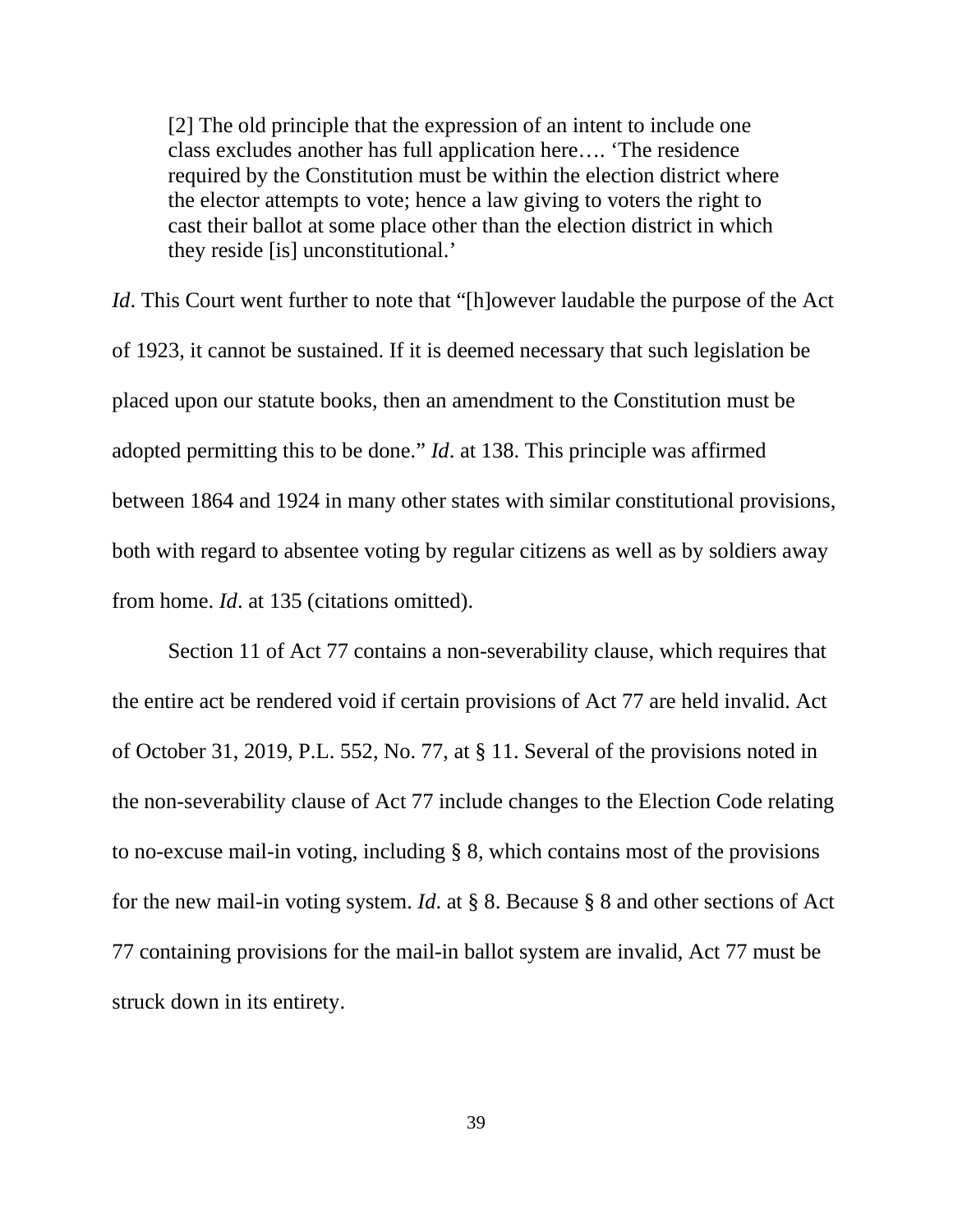## **V. This Court should follow the tenets of** *stare decisis* **by applying its precedents in** *Chase v. Miller* **and** *Lancaster City* **to the substantially identical facts and Pennsylvania Constitution provisions at issue in this case.**

This Court should follow the tenets of *stare decisis* by applying the conclusions reached in *Chase v. Miller* and *Lancaster City* to the substantially identical facts and Pennsylvania Constitution provisions at issue in this case. Holdings, "once made and followed, should never be altered upon the changed views of new personnel of the court." *In re Burtt's Estate*, 44 A.2d 670, 677 (Pa. 1945) (cited by *In re Paulmier*, 937 A. 2d 364 (Pa. 2007)). This Court has adopted the policy decision that "in most matters it is more important that the applicable rule of law be settled than that it be settled right." *In re Roca*, 173 A.3d 1176, 1187 (Pa. 2017) (quoting *Burnet v. Coronado Oil & Gas Co.*, 285 U.S. 393, 406, 52 S. Ct. 443, 447 (1932) (Brandeis, J., dissenting)). Justice Wecht noted in his concurring opinion in *Morrison Informatics, Inc. v. Members 1st Fed. Credit Union*, "[w]hat we decide, we can undecide. But *stare decisis* teaches that we should exercise that authority sparingly." 139 A.3d 1241, 1249 (Pa. 2016) (quoting *Kimble v. Marvel Entm't, LLC*, 135 S. Ct. 2401, 2415 (U.S. 2015). "Great consideration should always be accorded precedent, especially one of long standing and general acceptance . . ." *Olin Mathieson Chemical Corp. v. White Cross Stores, Inc.*, 199 A.2d 266, 268 (Pa. 1964).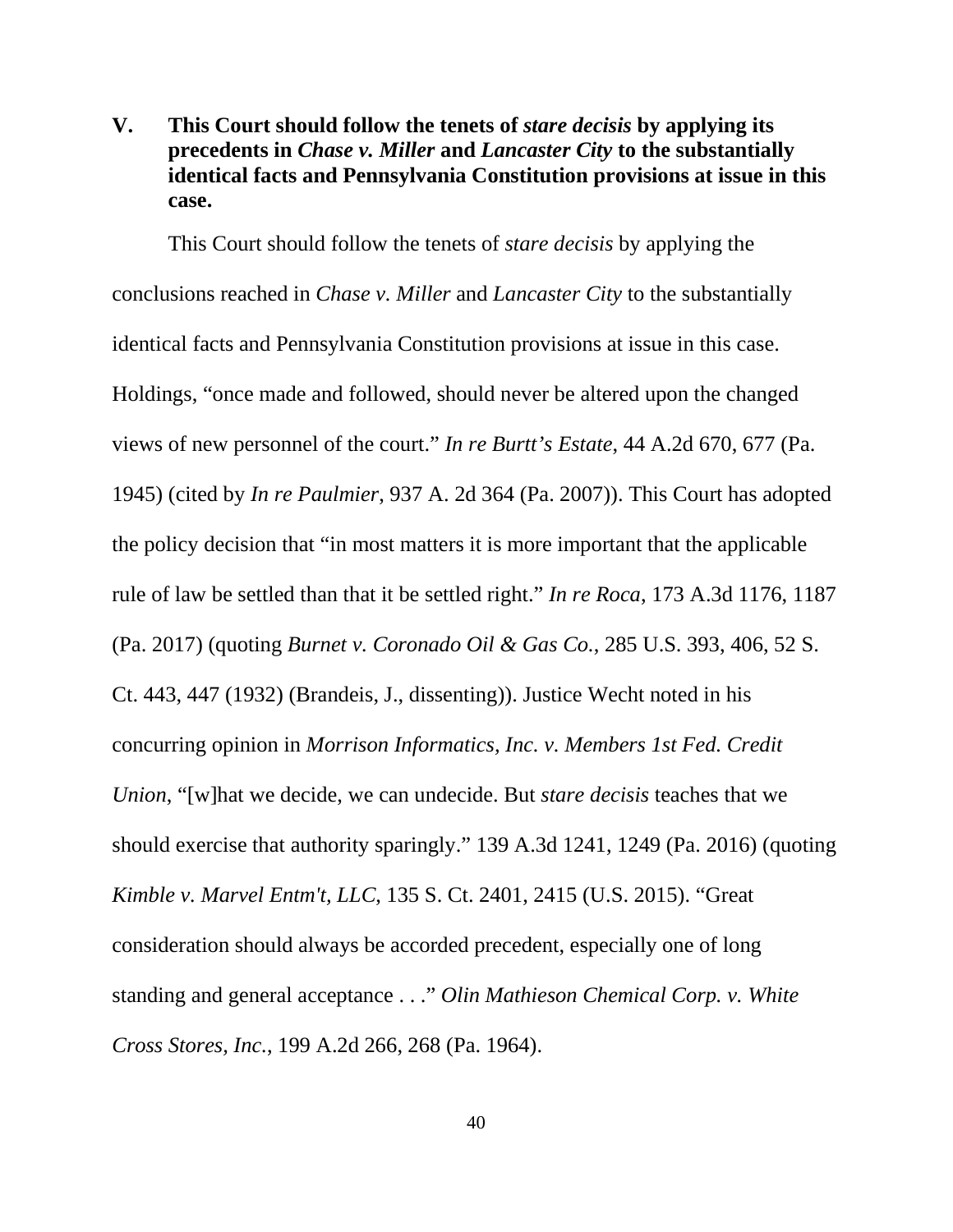This Court has recognized that overruling precedent demands special justification that must exceed just a belief that the precedent was wrong. *Commonwealth v. Reid*, 235 A.3d 1124, 1168 (Pa. 2020). The need for special justification extends to constitutional cases where *stare decisis* is ordinarily at its weakest. *Arizona v. Rumsey*, 467 U.S. 203, 212, 104 S. Ct. 2305 (1984); *see also Dickerson v. U.S.*, 530 U.S. 428 (2000) ("While *stare decisis* is not inexorable command, particularly when interpreting the Constitution, doctrine of *stare decisis* carries such persuasive force, even in constitutional cases, that departure from precedent must be supported by some special justification.") (internal citations omitted).

This Court considers several factors when determining whether to override existing precedent including the "workability" of the existing standard and "the antiquity of the precedent, the reliance interests at stake, and . . . whether the decision was well reasoned." *Commonwealth v. Alexander*, 243 A.3d 177, 212 (Pa. 2020) (Dougherty, J., dissenting) (quoting *Montejo v. Louisiana*, 556 U.S. 778, 792-93 (2009)). An argument that a court erred "even a good argument to that effect – cannot by itself justify scrapping settled precedent." *Kimble v. Marvel Entm't, LLC*, 576 U.S. 446, 455 (2015).

The material facts of this case are identical because the text, meaning and purpose of "offer to vote" remains identical in all versions of the Pennsylvania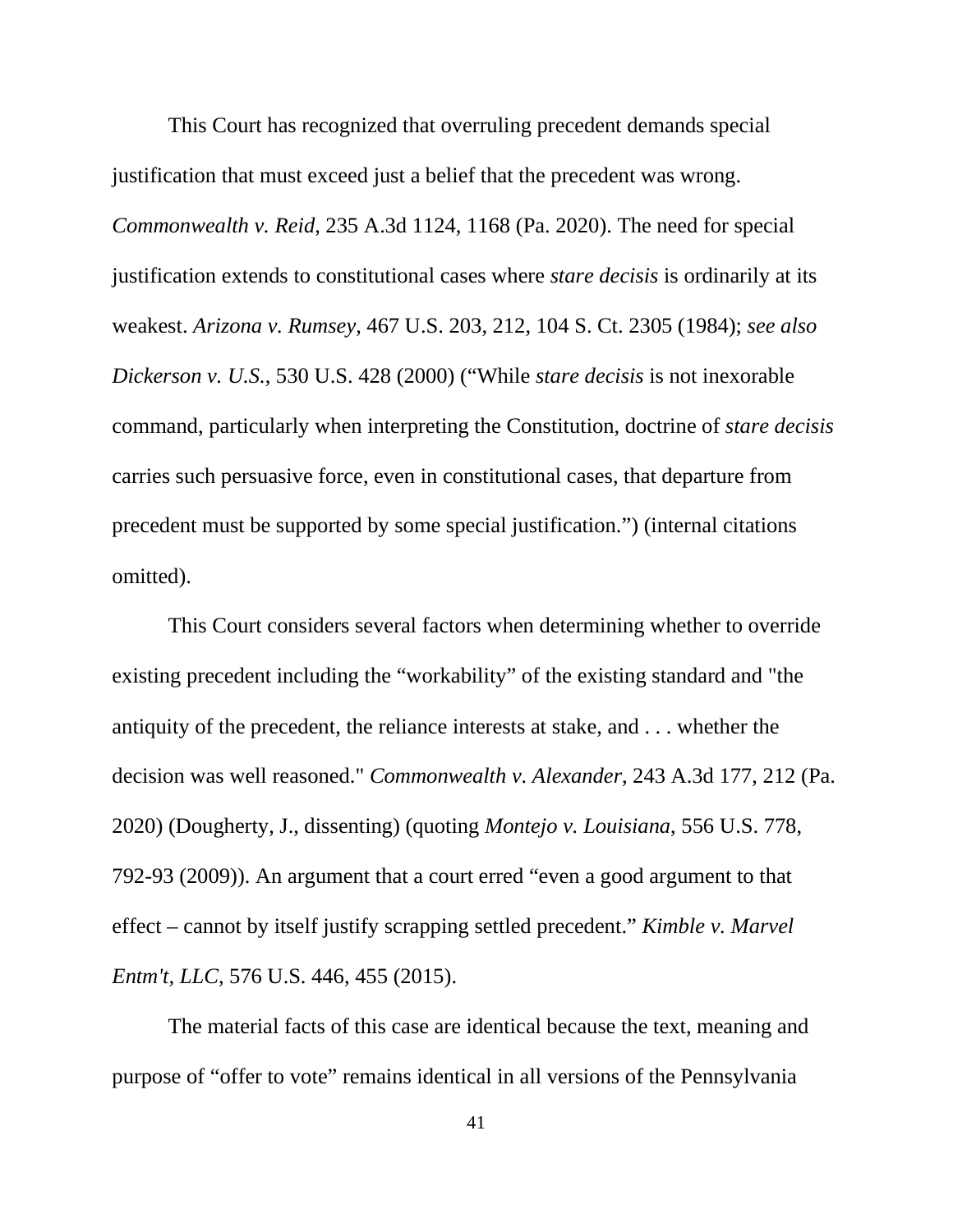Constitution subsequent to *Chase v. Miller* and *Lancaster City*. The meaning must remain the same and, for the sake of consistency, this Court should reaffirm that those terms require voting to be in person. There is no special justification that would justify injecting instability into settled law by overturning *Chase v. Miller* and *Lancaster City*, much less allow this Court to ignore binding precedent.

The Respondents' attempts to distinguish or undermine binding precedents are unavailing. Article VII, §§ 1 and 4 of the Pennsylvania Constitution (previously numbered as Article VIII, §§ 1 and 4) remain materially the same today as they were when this Court in *Lancaster City* struck down "Act May 22, 1923" (P. L. 309; Pa. St. Supp. 1924, § 9775a1, *et seq*.) and invalidated the illegal mail-in ballots cast thereunder. Article VII, §1 has been altered in three ways since the 1924 case: (1) the voting age requirement was changed to 18, from 21; (2) the state residency requirement was lowered from 1 year, to 90 days; and (3) Clause 3 of Article VII, § 7 was amended to allow a Pennsylvania resident who moves to another county within 60 days of an election to vote in their previous county of residence. These changes to Article VII, § 1 are not relevant to the Court's reasoning in *Lancaster City*. The current language of Article VII, § 4 remains identical to the language that this Court interpreted in *Lancaster City*.

Respondents are reduced to arguing that this Court simply failed to take sufficient account of language of Article VII, § 4 that this Court quoted in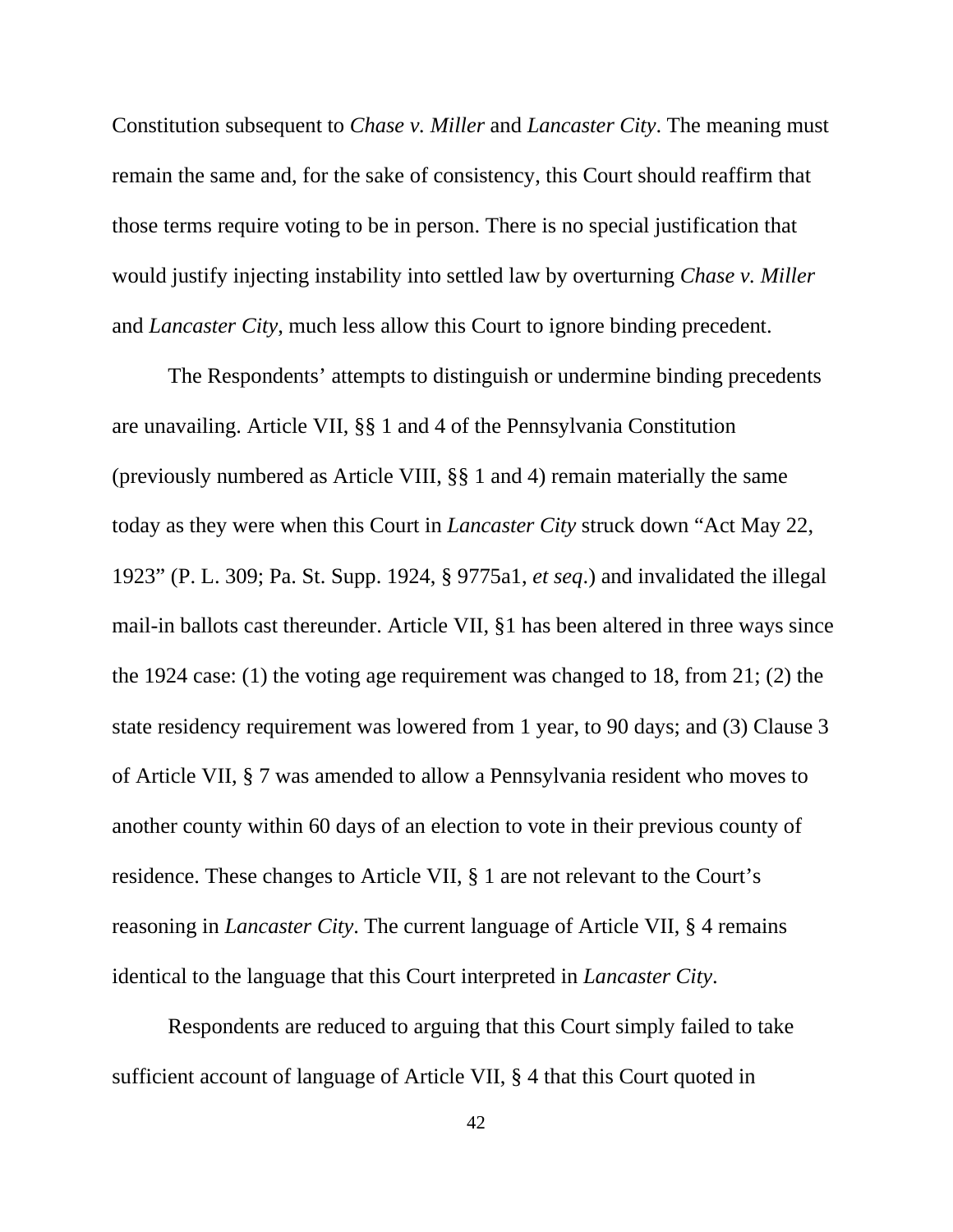*Lancaster City*: "All elections by the citizens shall be by ballot or by such other method as may be prescribed by law: Provided, That secrecy in voting be preserved." The no-excuse mail-in provisions of Act 77 do not take advantage of some previously unrealized legislative power to prescribe some method other than "by ballot" as a method for voting. The no-excuse mail-in provisions of Act 77 provide for voting "by ballot," not by some other method. What is new in those provisions is not the method of voting but rather the fact that they purport to do away with the requirement of offering to vote by ballot *in propria persona* or in any particular place and effectively expand the categories of permissible absentee voting to every registered voter.<sup>[7](#page-51-0)</sup>

Completely ignoring the consistent cases from other state's high courts that this Court cited in *Lancaster City*, 281 Pa. at 135, Respondents point to five high court decisions in other jurisdictions in an attempt to undermine this Court's precedents. A similar attempt was made, relying on the very same five cases, to persuade the Supreme Court of New Mexico to overturn its precedents, which were in line with *Chase v. Miller* and *Lancaster City*. In *Chase v. Lujan*, 149 P.2d 1003

<span id="page-51-0"></span> $7$ In so doing, Act 77 also drastically weakens secrecy, as Pennsylvania voters can now be solicited or pressured to mark their ballots this way or that prior to mailing them, in ways that are prohibited at polling places. "Voters who vote away from the polling place do not have the same protections as those at the polling place. In particular, these voters do not have a secret ballot, as any ballot cast without a drawn curtain behind oneself is potentially subject to coercion, vote buying and fraud." Appendix A at 483; *see also In re Second Legislative District Election*, 4 Pa. D. & C. 2d 93, 95 (1956) ("[T]he cornerstone of honest elections is secrecy in voting. A citizen in secret is a free man; otherwise, he is subject to pressure and, perhaps, control.").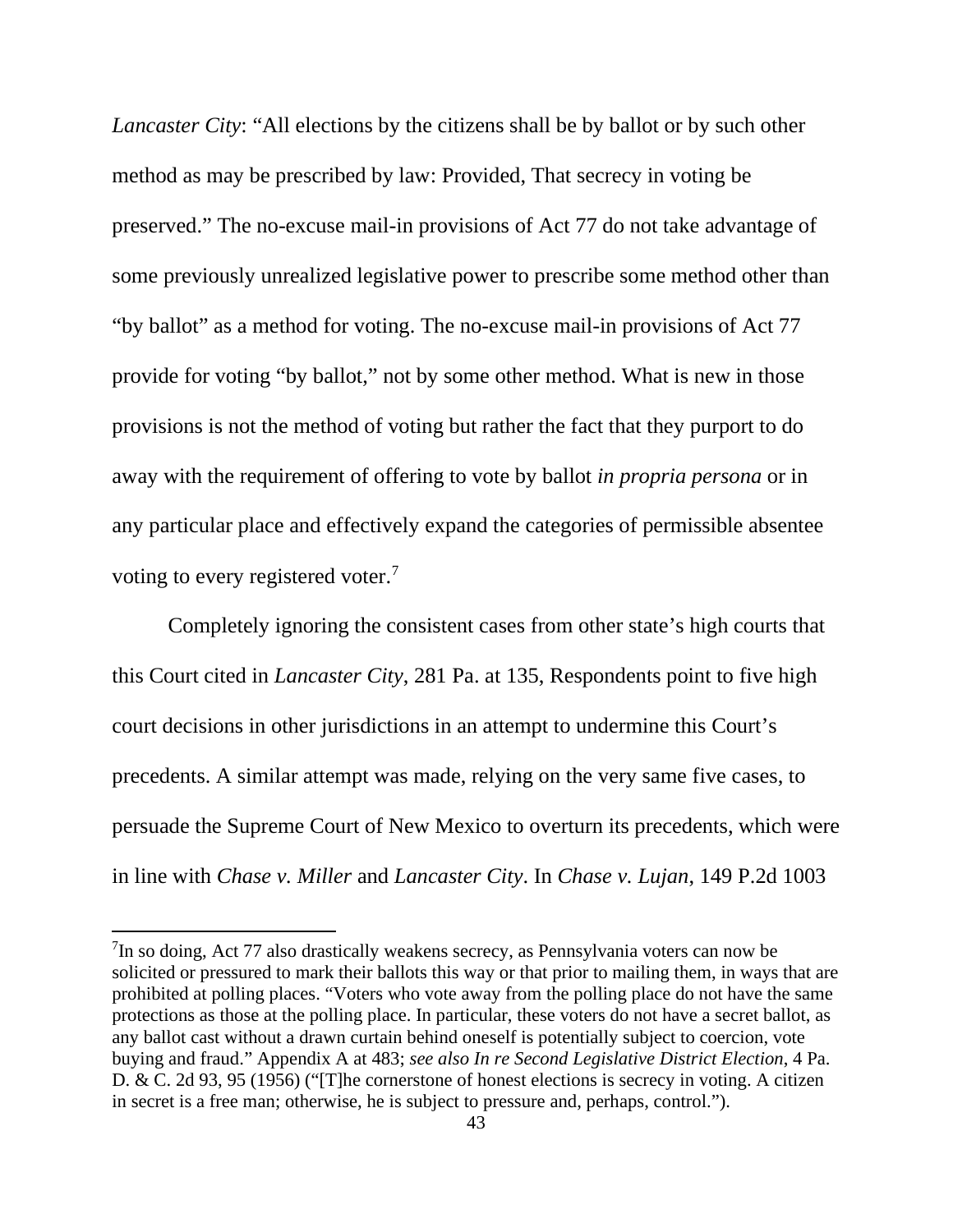(N.M. 1944), just as this Court should do in this case, the New Mexico Supreme

Court declined to reverse its holding in its prior cases. In *Thompson v. Scheier*, 57

P.2d 293. 302-4 (N.M. 1936) and *Baca v. Ortiz*, 61 P.2d 320, 321 (N.M. 1936),

that court had held that the New Mexico Constitution's requirement that the voter

"offer a vote" in his home precinct precluded absentee balloting.

In *Chase v. Lujan*, the New Mexico Attorney General sought to persuade the

court to overturn *Thompson* and *Baca*. The language at issue was in Article 7, § 1

of the New Mexico Constitution, which provided in relevant part:

Every male citizen of the United States, who is over the age of twenty-one years, and has resided in New Mexico twelve months, in the county ninety days, and in the precinct in which he *offers to vote* thirty days, next preceding the election \*\*\* shall be qualified to vote at all elections for public officers. \*\*\*

The legislature shall have the power to require the registration of the qualified electors as a requisite for voting, and shall regulate the manner, time and places of voting. The legislature shall enact such laws as will secure the secrecy of the ballot, the purity of elections and guard against the abuse of elective franchise.

(emphasis added by court). The court held that the personal presence of the voter was contemplated in making the "offer to vote" as that language is used in the above-quoted section. 149 P.2d at 1005. The court noted that, in its prior decision in *Thompson*, it had found "that insofar as such language had been construed at all by the courts of sister states, it invariably had been held to require a personal appearance of the voter and the manual delivery of his ballot to the election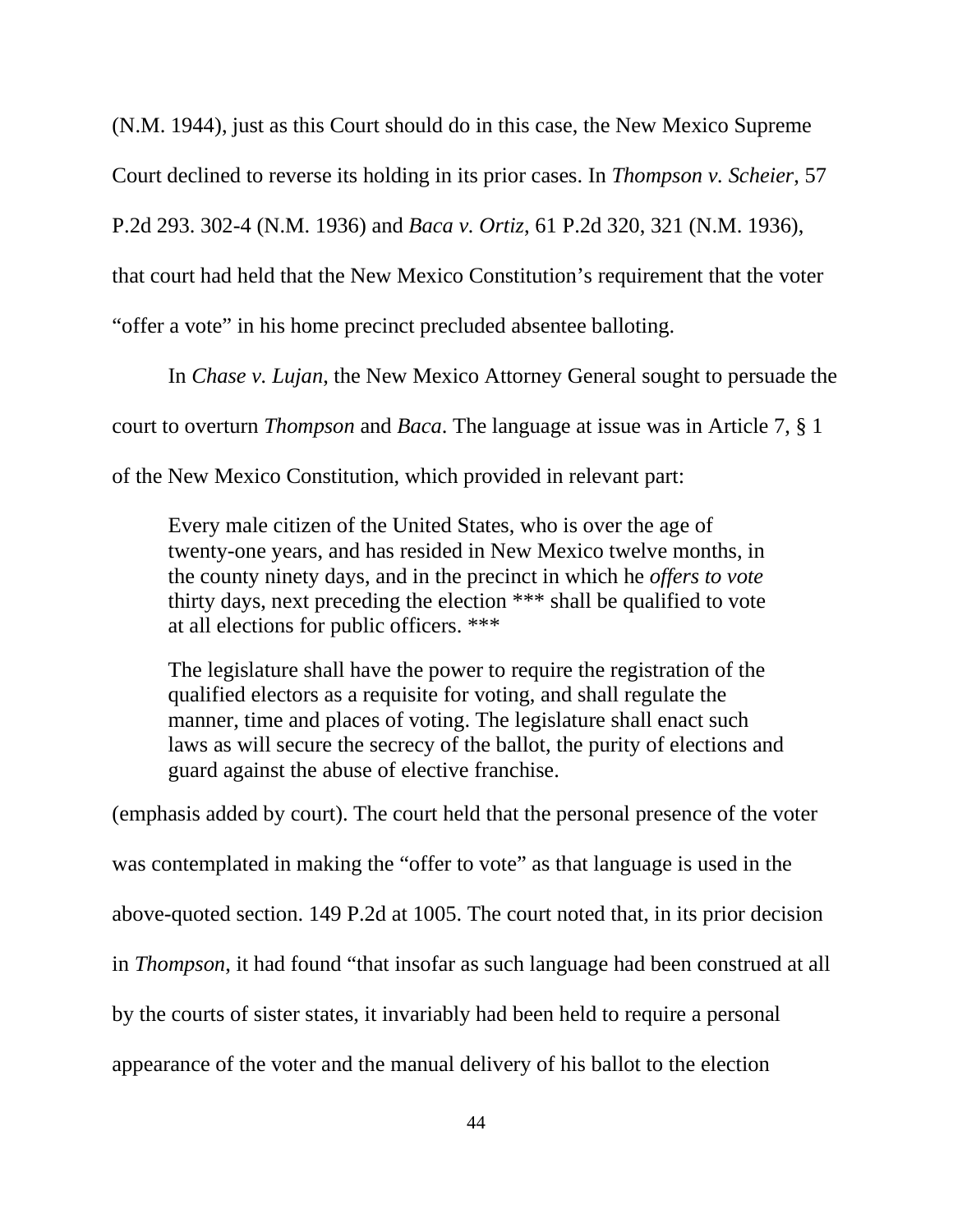officials." *Id*. at 1005, citing *Chase v. Miller*, and *People v. Blodgett*, 13 Mich. 127

(Mich. 1865). Quoting its prior decision in *Thompson*, the court noted that:

The Constitutional Convention adopted a provision, the language of which had been construed by some of the ablest courts of America, and its terms were invariably held to require the voter to personally deliver his ballot at the precinct polls of his residence; and only since the adoption of the New Mexico Constitution has any court decided differently. *Jenkins v. State Board of Elections*, 180 N.C. 169, 104 S.E. 346, 14 A.L.R. 1247; *Jones v. Smith*, 165 Ark. 425, 264 S.W. 950; *Straughan v. Meyers*, 268 Mo. 580, 187 S.W. 1159.

*Id*. The court found that its prior decisions rested on sound reason, that their truth and reason had not depreciated with age and had not been successfully challenged by cases subsequently decided in other states. *Id*. at 1007. The court praised this Court's decision in *Chase v. Miller* as one of three cases that were "decided by great courts with personnel of eminent judges" and noted that "exhaustive opinions were written which reflect profound consideration of every question decided." *Id*. [8](#page-53-0) The court further explained:

No case since decided has even approached these earlier decisions in either the deep understanding displayed of the questions decided or the logic with which such questions were resolved. Nevertheless, they merely justify as precedents the correctness of a conclusion which

<span id="page-53-0"></span><sup>8</sup> *See also Morrison v. Springer*, 15 Iowa 304 (Iowa 1863) (referring to *Chase v. Miller*): "The decision … and the comments of the learned justice delivering the opinion upon this particular point of the case were undoubtedly correct." Similarly, the California Supreme Court struck down an absentee voting law based on a similar constitutional provision in the California Constitution in *Bourland v. Hildreth*, 26 Cal. 161, 215-224 (Ca. 1864) (Sawyer, J., concurring) (analyzing "offer to vote" and every similar phrase in each state constitution existing in 1864 and agreeing that such language demands the voter to physically offer the vote in person) and the concurring Justice Sawyer noted "I am not aware that the correctness of the decision in *Chase v. Miller* has been questioned by any Court."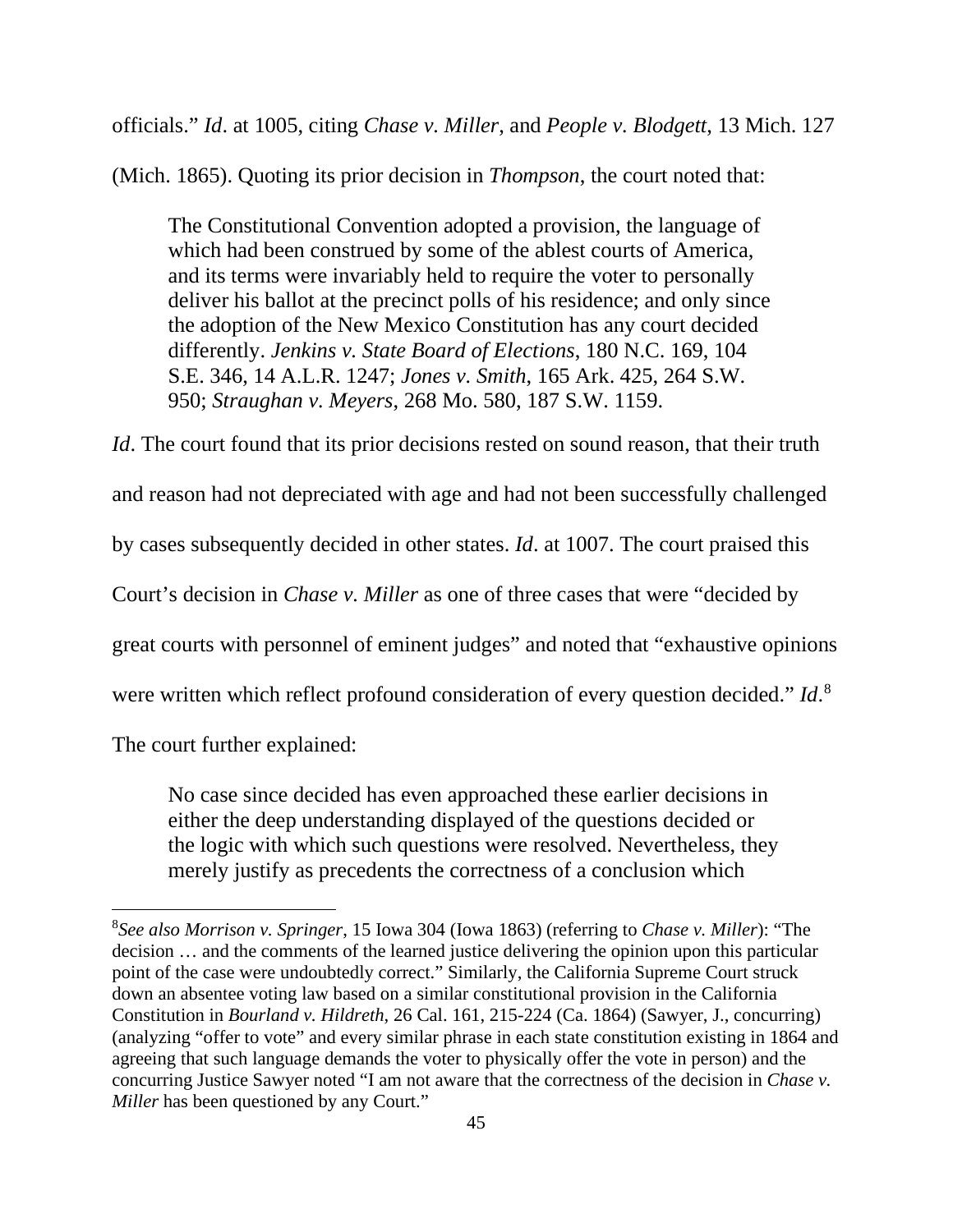seemed obvious when we came to find meaning for the words "offers to vote" in the light of their historical background. Our faith in the correctness of these older precedents remains unshaken.

*Id*.

Similar to what the Respondents urge here, it was "strongly urged" upon the court in *Chase v. Lujan* "that the express delegation of authority to the legislature in the second paragraph of Art. 7, § 1, to 'regulate the manner, time and places of voting,' gives it into the hands of the legislature to permit absentee voting whenever it so elects." *Id*. at 1008. In rejecting that argument, the court observed that the New Mexico Constitution prescribed the time of holding general elections as the first Tuesday after the first Monday in each even numbered year and Article 7, § 1 fixed the place of election as the precinct of the voter's residence, and the legislature was powerless to change either of those. *Id*. Likewise, the court held that the legislature could not change the constitutional requirement that only those can vote at elections who are otherwise qualified electors and are personally present in the precinct of their residence offering to vote in person. *Id*. at 1008- 1009. The court further explained:

… the circumstance that confirmation of this legislative power appears in § 1 of Art. 7 after the framers in the first paragraph had finished describing the attributes of those who are entitled to vote, strongly indicates all this language means is that the legislature shall regulate the method and mechanics of voting by those who are otherwise qualified electors offering to vote in person.

*Id*. at 1009.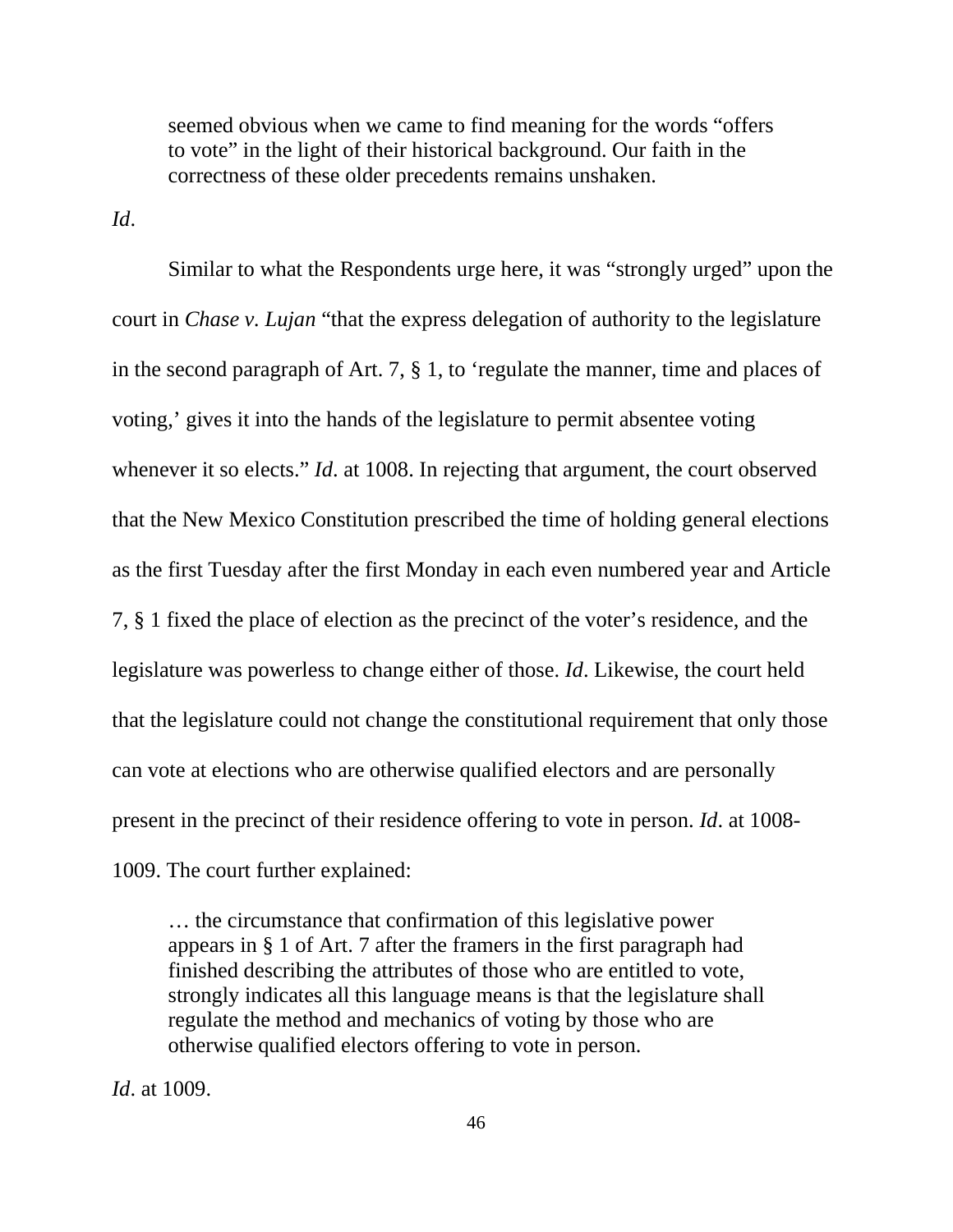In regard to the term "qualified elector," the court noted that it is not dependent upon whether the elector has exercised the right of elective franchise or not, but further noted that, realistically "one may have all of the other qualifications of an elector and yet if he does not appear in person in the precinct of his residence on election day and offer to vote, he has failed to fulfill one of the conditions necessary to entitle him to vote." *Id*. at 1009. Thus, "the conditions precedent which must exist in order to 'allow' one otherwise qualified, to vote, were not left to the legislature to change or alter under the guise of a power to regulate manner of voting." *Id*. at 1010.

Respondents suggest that the lack of successful challenges (due to procedural hurdles) to some provisions of the Election Code allowing categories of voters not technically within Article VII, § 14 to vote absentee means shows that Article VII, § 14 implies no limit on the categories of allowable absentee voters. *See* Initial Brief of Appellants, p. 55. For example, the Respondents cite to the fact that spouses of military members were allowed to vote absentee when the amendment only allowed for military members. *Id*. [9](#page-55-0)

Put simply, the Respondents argue that because some legislation does not adhere to the strictest interpretation of Article VII, § 14, the General Assembly has

<span id="page-55-0"></span><sup>9</sup> They ignore that this is a requirement imposed by federal, not state law. *See* Uniformed and Overseas Citizens Absentee Voting Act, 52 U.S.C. § 20310(c), § 20302(a)(1).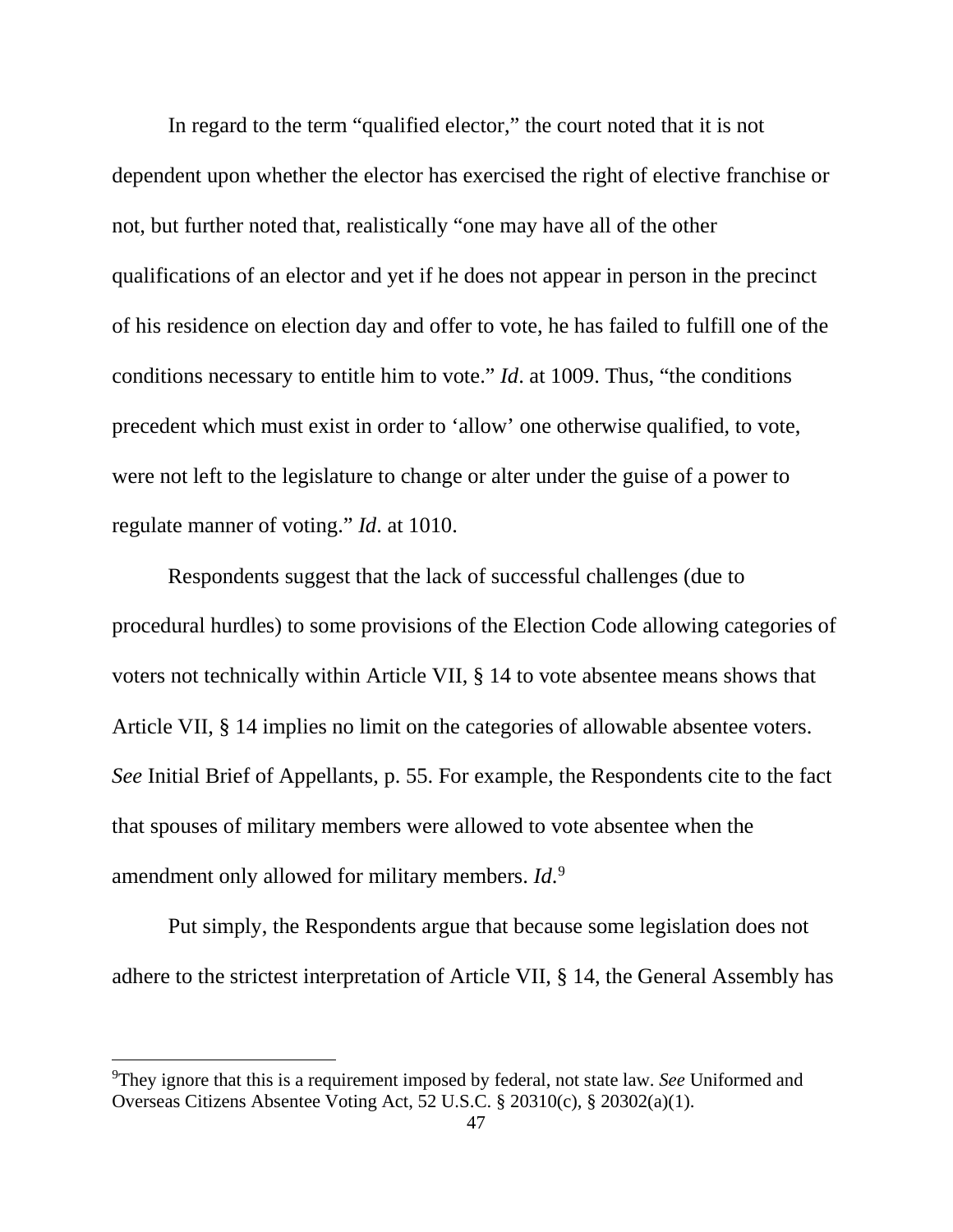free reign to interpret § 14 out of existence, as Act 77 does. This argument strains credulity; Act 77 classifies virtually everyone as an absentee voter, which is not a mere interpretation of some enumerated exception. Moreover, the failure of prior legal challenges on unrelated grounds does not somehow operate as a waiver as to future challenges by parties aggrieved by separate constitutional violations.

The Respondents cite no interpretive principle for their argument that the change of the word from "may" in distinct earlier absentee provisions in the Pennsylvania Constitution to "shall" in Article VII, § 14 indicates that "Article VII, § 14 sets a floor for when absentee voting must be allowed; it does not establish a ceiling defining when it is forbidden." Initial Brief of Appellants, p. 54. Article VII, § 1 clearly states that the limitations are "subject, however, to such laws requiring and regulating the registration of electors as the General Assembly may enact," providing discretion to the General Assembly to enact laws as they see fit. No similar discretionary language is present in Article VII, § 14. An affirmative "shall" cannot give the legislature more discretion than "may." Amending Article VII, § 14 from permissive to mandatory would certainly be a strange way of attempting to change the meaning of "offer to vote" in Article VII, § 1, but that is in effect what Respondents are arguing was the intent and effect of that change to Article VII, § 14.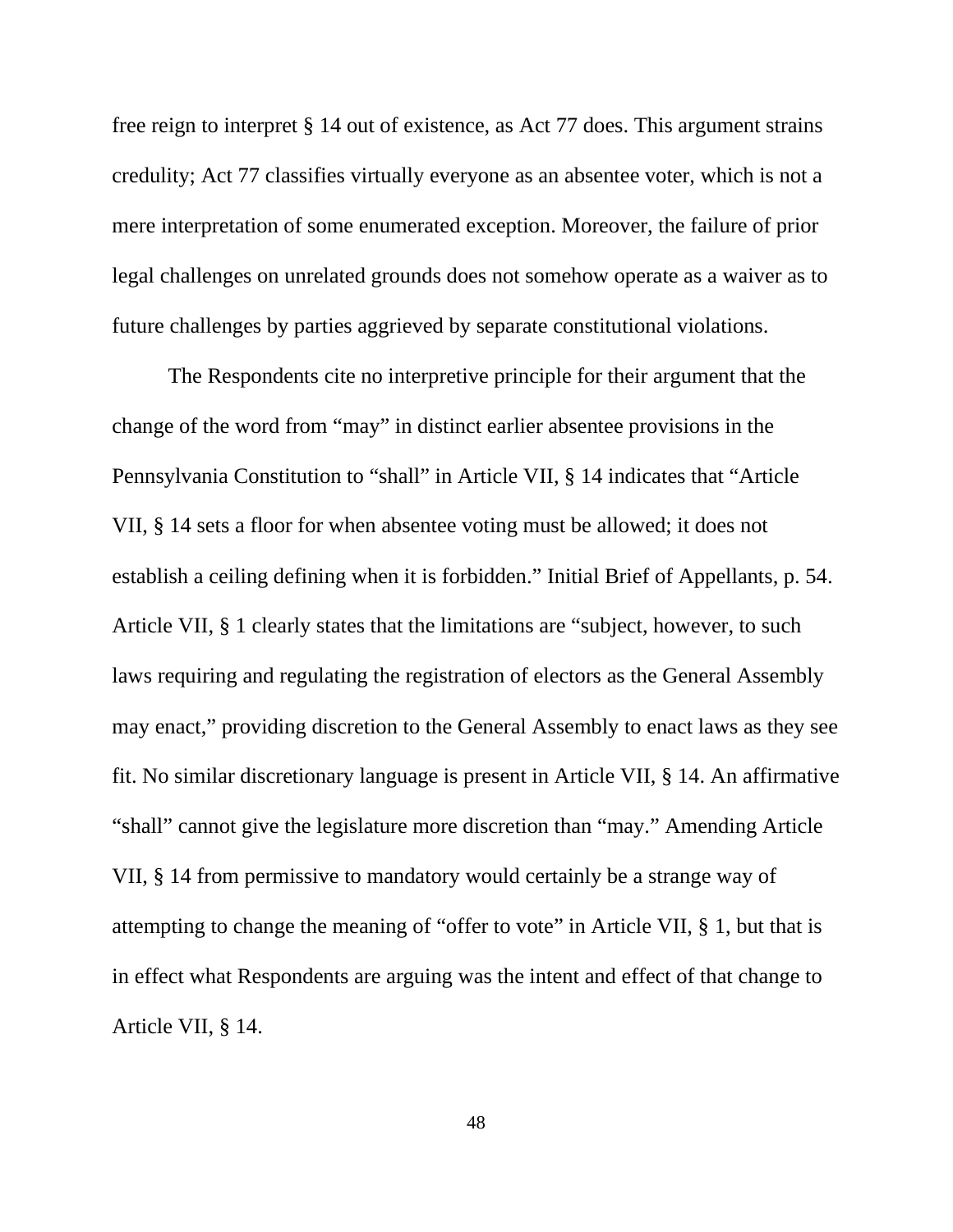While Article VII, § 14 now not only allows but also requires the General Assembly to provide for absentee voting for certain categories of voters, earlier Pennsylvania constitutional provisions that provided what types of absentee voting the General Assembly "may" allow in 1949, 1953, and 1957 served no purpose and had no operative effect if Respondents' floor/ceiling constitutional analysis is correct. According to Respondents, even without those amendments, the Pennsylvania Constitution already permitted the General Assembly to allow mailin voting for any reason or for no reason at all.

Over time, exceptions to in-person voting have been added to the Pennsylvania Constitution through valid constitutional amendments, which includes specific exceptions for military personnel, disabled veterans, religious observations, out of town work duties, and county employees who cannot vote due to election day duties. Article XI, § 1 of the Pennsylvania Constitution establishes the mandatory procedural requirements that must be strictly followed to amend the Constitution. *See, e.g., Kremer v. Grant*, 606 A.2d 433, 439 (Pa. 1992) ("[T]he failure to accomplish what is prescribed by Article XI infects the amendment process with an incurable defect"); *Sprague v. Cortes*, 145 A.3d 1136, 1153 (Pa. 2016) (holding that matters concerning revisions of the Pennsylvania Constitution require "the most rigid care" and demand "[n]othing short of literal compliance with the specific measures set forth in Article XI.") (citation omitted).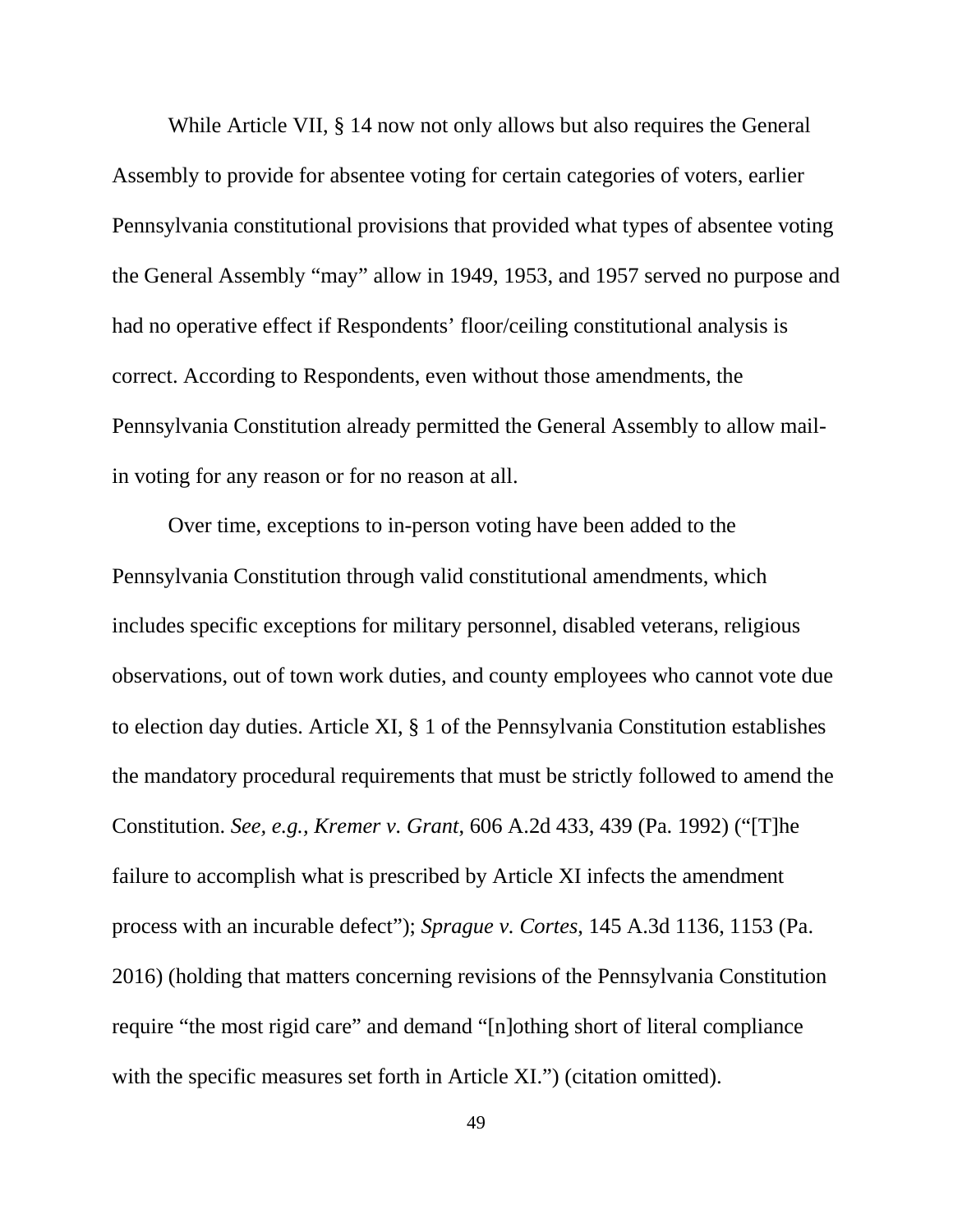The history of amendments to the Pennsylvania Constitution demonstrates a necessity to provide specific constitutional authority for each expansion of methods of voting beyond *in propria persona* voting, because of the strict requirement for in person voting. Absent such restriction, amendments allowing for military voting and absentee voting under Article VII, § 14 and its predecessor provisions was redundant.

In 1949, the Pennsylvania Constitution was amended to allow bedridden or hospitalized war veterans the ability to vote absentee. Pa. Const. Art. VIII, § 18 (1949). In 1957, Pennsylvania went through the formal amendment process to amend the Pennsylvania Constitution to allow civilian absentee voting in instances where unavoidable absence or physical disability prevented them from voting in person. Pa. Const. Art. VII, § 19 (1957). In 1967, following a constitutional convention, the Pennsylvania Constitution was reorganized and Article VII, § 19 was renumbered to Article VII, § 14.

In 1985, the citizens of Pennsylvania approved another amendment to Article VII, § 14 of the Pennsylvania Constitution, which added religious observances to the list of permissible reasons for requesting an absentee ballot (the "1985 Amendment"). The 1985 Amendment began as HB 846, PN 1963, which would have amended the Pennsylvania Election Code to provide absentee ballots for religious holidays and for the delivery and mailing of ballots. *See* Pa. H. Leg. J.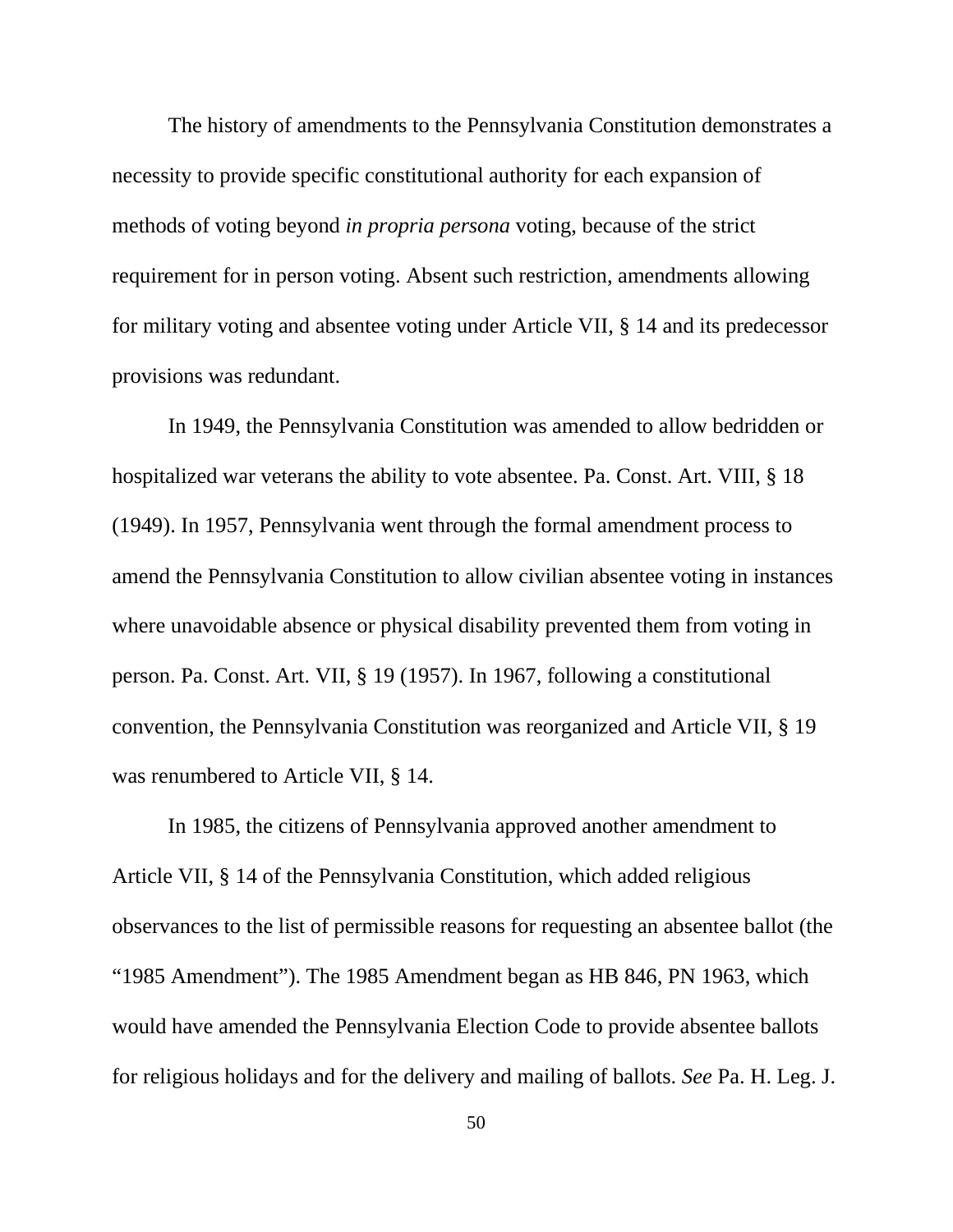No. 88, 167th General Assembly, Session of 1983, at 1711 (Oct. 26, 1983) (considering HB 846, PN 1963, entitled "An Act amending the 'Pennsylvania Election Code,' …further providing for absentee ballots for religious holidays and for the delivery and mailing of ballots."). However, the legislative history recognized that because the Pennsylvania Constitution specifically delineates who may receive an absentee ballot, a constitutional amendment was necessary to implement these changes. HB 846, PN 1963 was thus changed from a statute to a proposed amendment to the Pennsylvania Constitution. *Id.* (statement of Mr. Itkin) ("[T]his amendment is offered to alleviate a possible problem with respect to the legislation. The bill would originally amend the Election Code to [expand absentee balloting] …. Because it appears that the Constitution talks about who may receive an absentee ballot, we felt it might be better in changing the bill from a statute to a proposed amendment to the Pennsylvania Constitution.").

In 1997, the citizens of Pennsylvania approved another amendment to Article VII, § 14 of the Pennsylvania Constitution, which expanded the ability to vote by absentee ballot to qualified voters who were outside of their *municipality of residence* on election day, where previously absentee voting had been limited to those outside of their *county of residence* (the "1997 Amendment"). *See* Pa. H. Leg. J. No. 31, 180th General Assembly, Session of 1996 (May 13, 1996). The legislative history of the 1997 Amendments recognized the long-known concept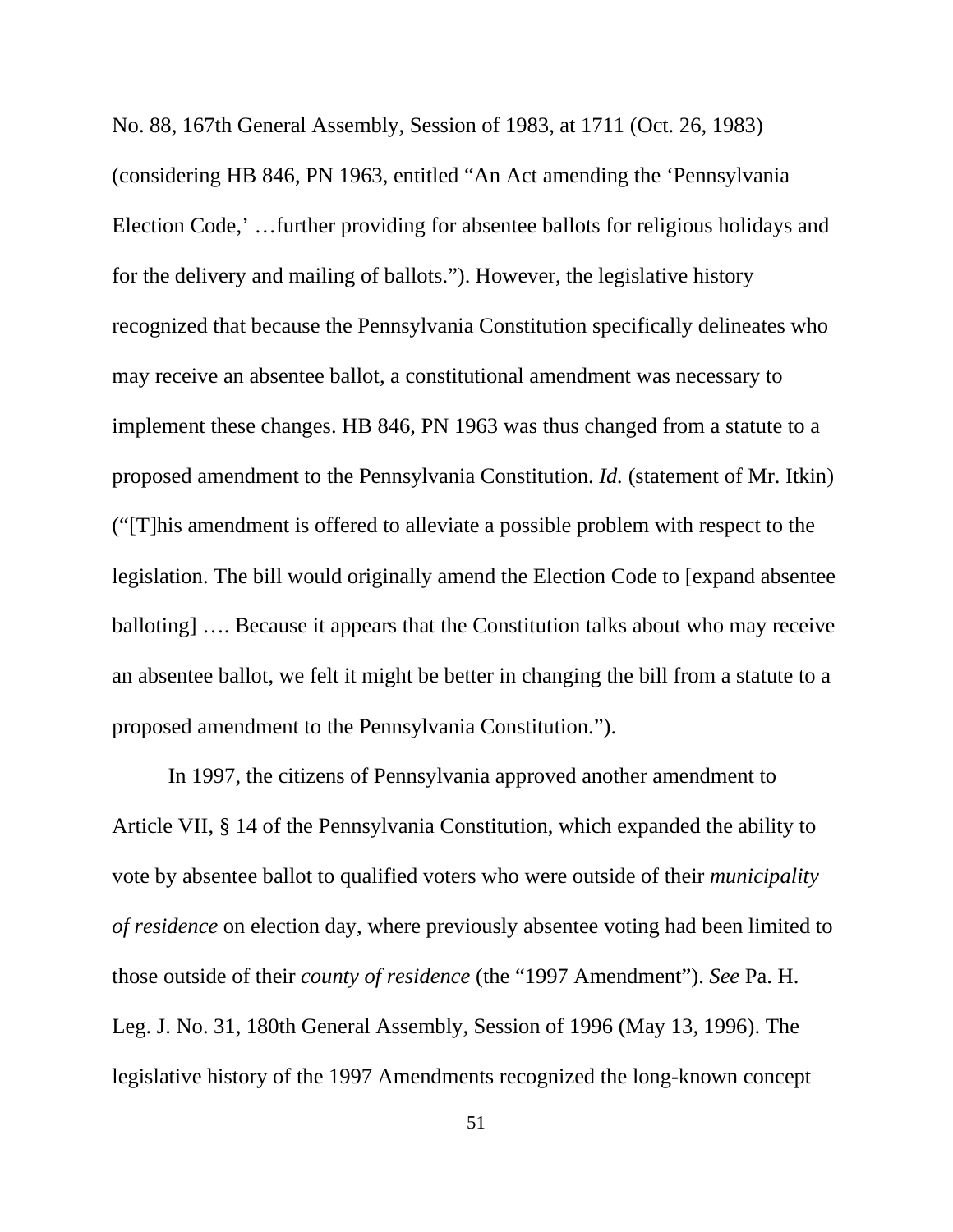that there existed only two forms of voting: (1) in-person, and (2) absentee voting and that the 1997 Amendment would not change the status quo; namely that "people who do not work outside the municipality [or county] or people who are ill and who it is a great difficulty for them to vote but it is not impossible for them to vote, so they do not fit in the current loophole for people who are too ill to vote but for them it is a great difficulty to vote, they cannot vote under [the 1997 Amendment]." *Id.* at 841 (statement of Mr. Cohen). The Pennsylvania Constitution has not been amended to allow for other categories of absentee voting since 1997.

If Respondents' arguments were correct, all of those prior absentee balloting amendments after 1901 were pointless surplusage, because in 1901 the Pennsylvania Constitution was amended to include Article VIII, § 4 ("Method of Conducting Elections. Secrecy") which provided that "All elections by the citizens shall be by ballot or by such other method as may be prescribed by law: Provided, That secrecy in voting be preserved."[10](#page-60-0) Presuming that the General Assembly by 1901 would have been familiar with the common law understanding expressed in *Chase v. Miller* that an "offer to vote" contemplated a personal appearance of the voter in connection with such offer, had it been the desire of the General Assembly to use Article VIII, § 4 to authorize no-excuse mail-in voting or any type of

<span id="page-60-0"></span><sup>&</sup>lt;sup>10</sup>Article VIII, § 4 was later renumbered to the current Article VII, § 4.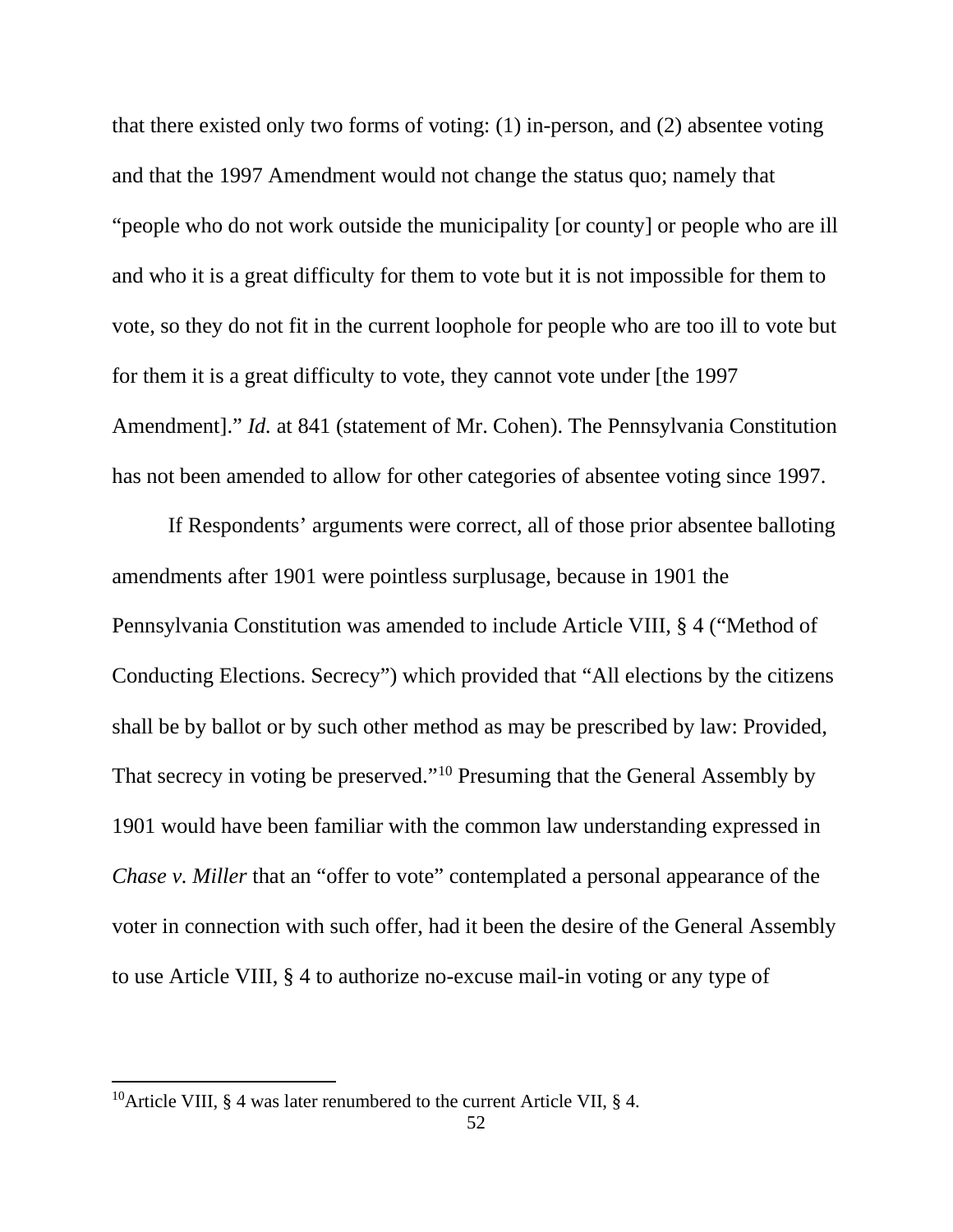absentee voting as a permissible "method" of voting, it would have been easy to choose language making clear the intention to do so.

Respondents also note that Pa. Const. Art. VII, § 14 only applies to "qualified electors," and argue that, if Pa. Const. Art. VII, § 1 required a Pennsylvanian to vote in person to be a "qualified elector," that would render Section 14 a nullity because "qualified electors" by definition would only retain that status if they vote in person. Initial Brief of Appellants, pp. 44-45. But consistent with the understanding that to "offer to vote" by ballot, as the phrase is used in Pa. Const. Art. VII, § 1, means to present one's self, with proper qualifications, at the time and place appointed, and to make manual delivery of the ballot to the officers appointed by law to receive it, Pa. Const. art VII, § 14 requires the Legislature to provide not just a manner and time, but also a "place" "outside the municipality of their residence" where "qualified electors" meeting the criteria of that section "may vote, and for the return and canvass of their votes in the election district in which they respectively reside." Pa. Const. art VII, § 14 requires the Legislature to specify other places where voters may vote, outside the normal polling times and/or places where voters would normally "offer to vote" under Pa. Const. art VII, § 1, because certain voters for specified reasons may be absent from the municipality of their residence on election day or be unable to vote at their normal polling place on election day. Pa. Const. art VII, § 14 would not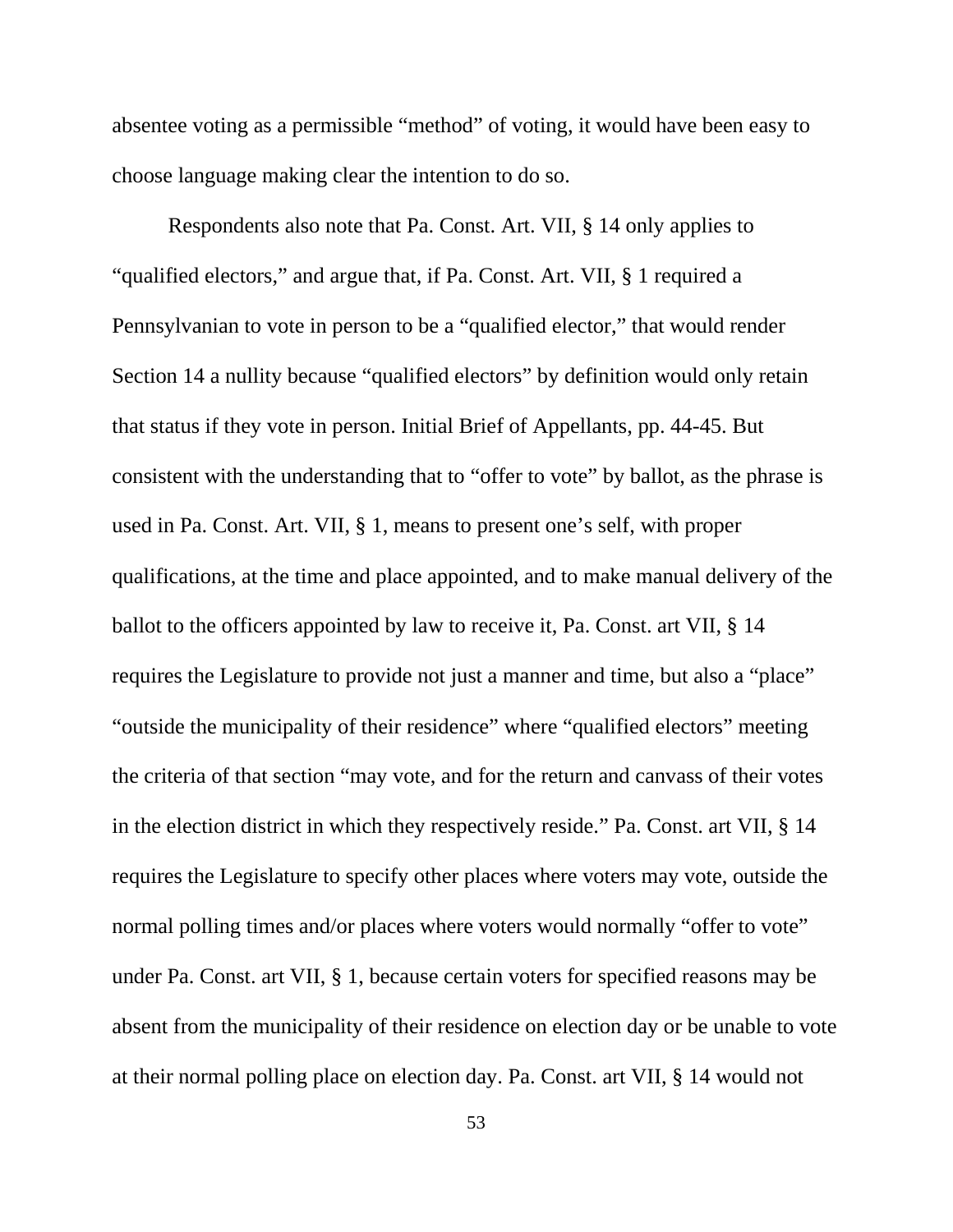need to authorize or require the Legislature to specify other places to vote if Pa. Const. art VII, § 1 did not require voters to otherwise "offer to vote" at the normal places appointed.

Surprisingly, Respondents attempt to smear this Court's decision in *Chase v. Miller* as racist and reflective of the "anti-democratic sentiments of its era." *See* Initial Brief of Appellants, p. 64. Noting that the constitutional definition of a voter grew "more exact" over time, as this Court did in *Chase v. Miller*, 41 Pa. at 426- 427, is not any form of "celebrating" racist restrictions on who may vote. There is nothing "anti-democratic" about concerns for the prevention of fraudulent voting, which this Court expressed throughout its opinions in both *Chase v. Miller* and *Lancaster City*. To the contrary, vigilance against voting fraud is essential the preservation of any democratic form of government. Convenience is a legitimate interest but not the only interest of concern in a democratic election system.

The Intervenor Respondents argue that "Today's system is … nothing like the one *Chase* and *Lancaster City* confronted … after years of experience with voting by mail, both in Pennsylvania and around the country, it is clear that fraud in mail voting is exceedingly rare." *See* Brief of Intervenor Respondents, p. 42. The Intervenor Respondents' attempt to undermine this Court's precedents are also unavailing. Valid concerns regarding absentee voting persist to this day. For example, in a New York Times article entitled "Error and Fraud at Issue as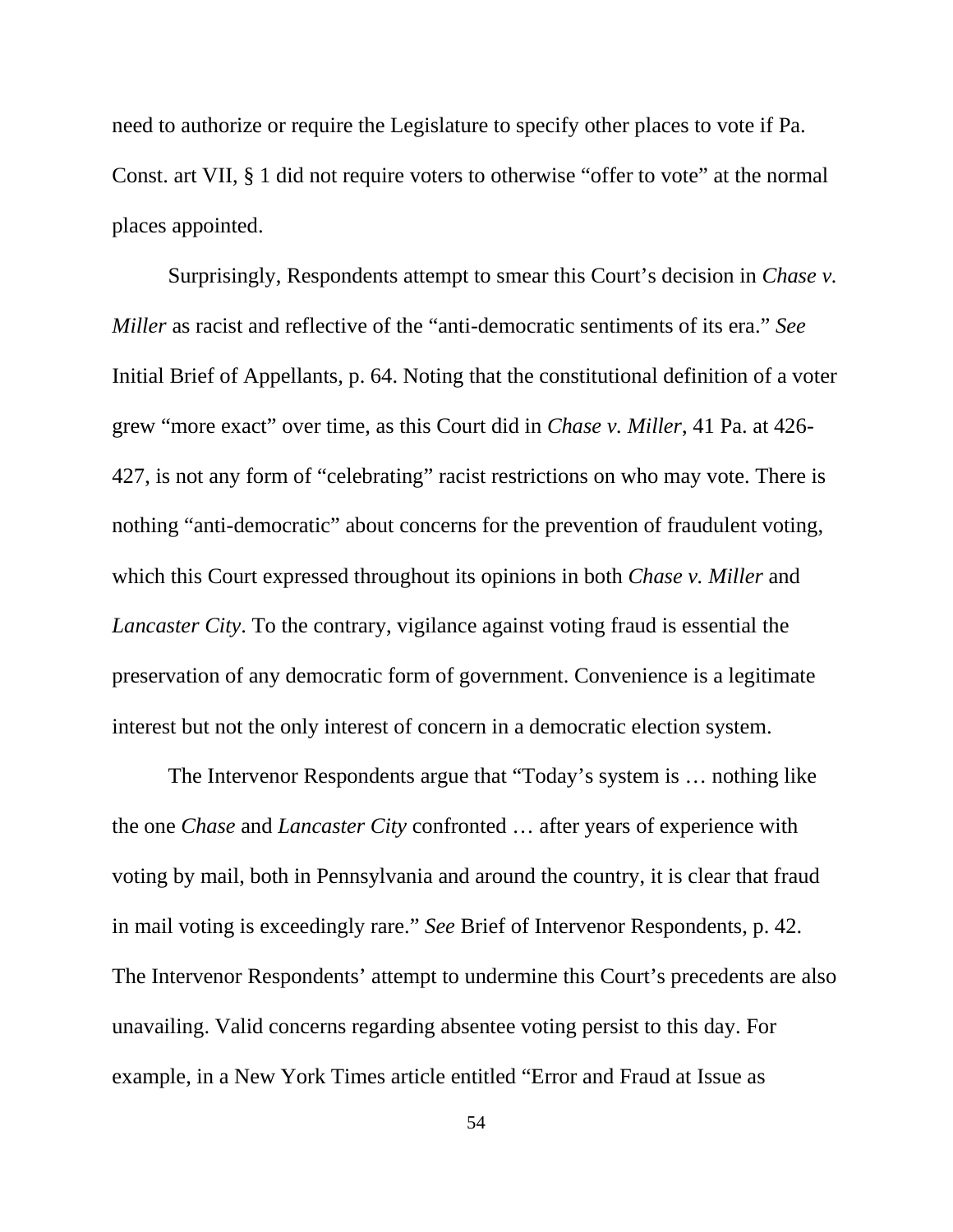Absentee Voting Rises," Oct. 6, 2012, the author noted that, in the absentee system, "fraud and coercion have been documented to be real and legitimate concerns" because fraud is easier via mail. *See* Appendix B hereto (also noting issues with "granny farming," issues with buying and selling mail-in votes, and other serious issues with mail-in votes); *see also* Appendix A at 484-485 ("As casting ballots away from the polling place becomes more widespread, the possibilities for fraud and coercion expand.").

If it was completely unnecessary, then there is no good explanation for why the General Assembly began the process of amending the Pennsylvania Constitution Article VII, § 14 of the Pennsylvania Constitution to permit no-excuse absentee voting. *See* S.B. 411, 2019 (later incorporated into S.B. 413). The way to change the Pennsylvania Constitution is through amendment, not reinterpretation contradictory to the original intent and meaning of its terms and longstanding precedent.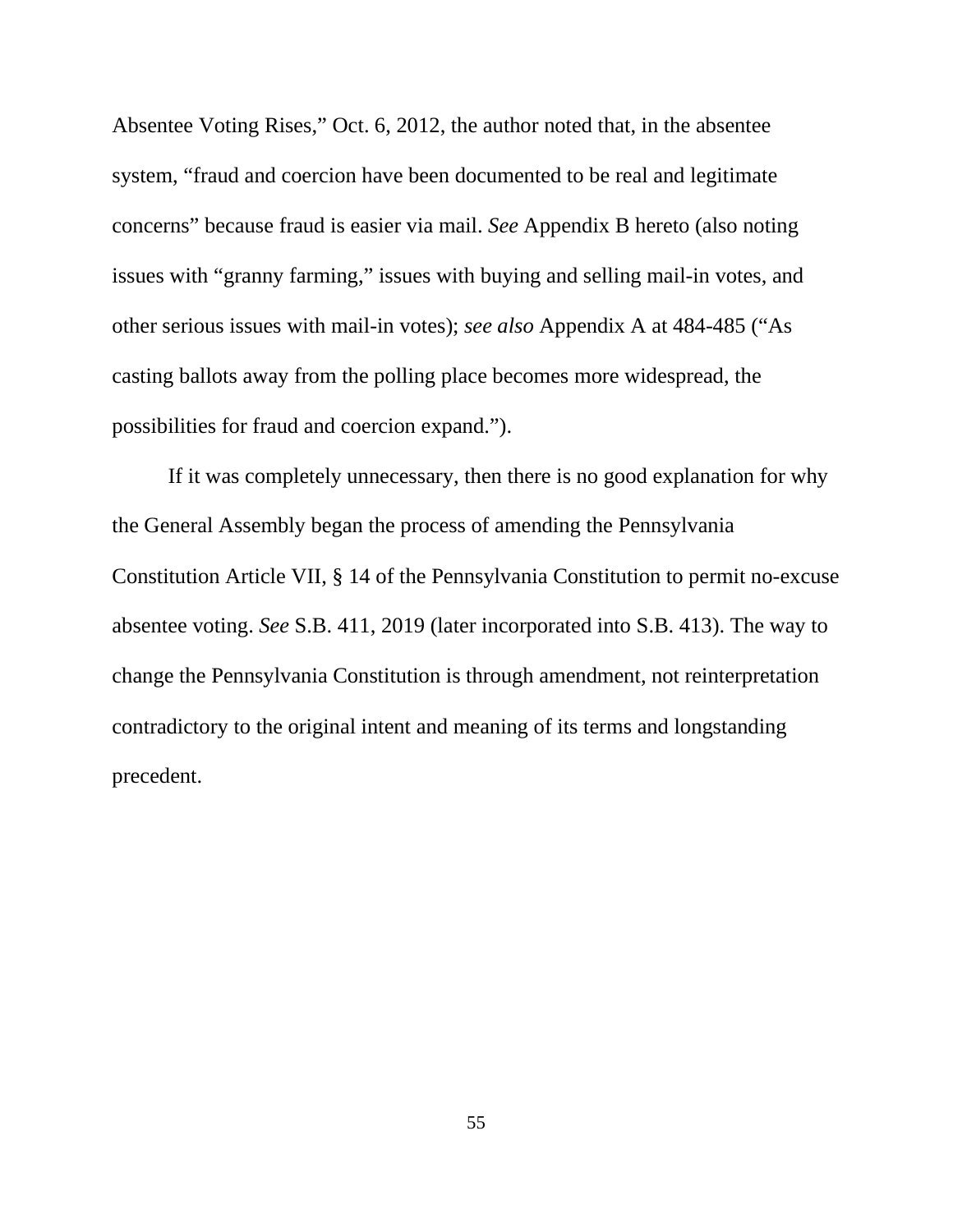### **CONCLUSION**

For the aforementioned reasons, the Bonner Petitioners respectfully urge this Court to (1) affirm the Commonwealth Court's declaration that Act 77 violates Article VIII, § 1 of the Pennsylvania Constitution; (2) declare that Act 77 further violates Article I, § 2, Article I, § 4, Article II, § 1, and the  $24<sup>th</sup>$  and 17th Amendments of the U.S. Constitution and, pursuant to 28 U.S.C. § 1983; (3) enjoin Respondents from distributing, collecting, and counting no-excuse mail-in ballots in future state and federal elections; (4) award the Bonner Petitioners' nominal damages, reasonable costs and expenses of this action, including attorneys' fees and costs; and (5) provide such other and further legal and equitable relief as this Court deems just and proper.

Respectfully submitted,

H Tempel

Gregory H. Teufel *Attorney for the Bonner Petitioners*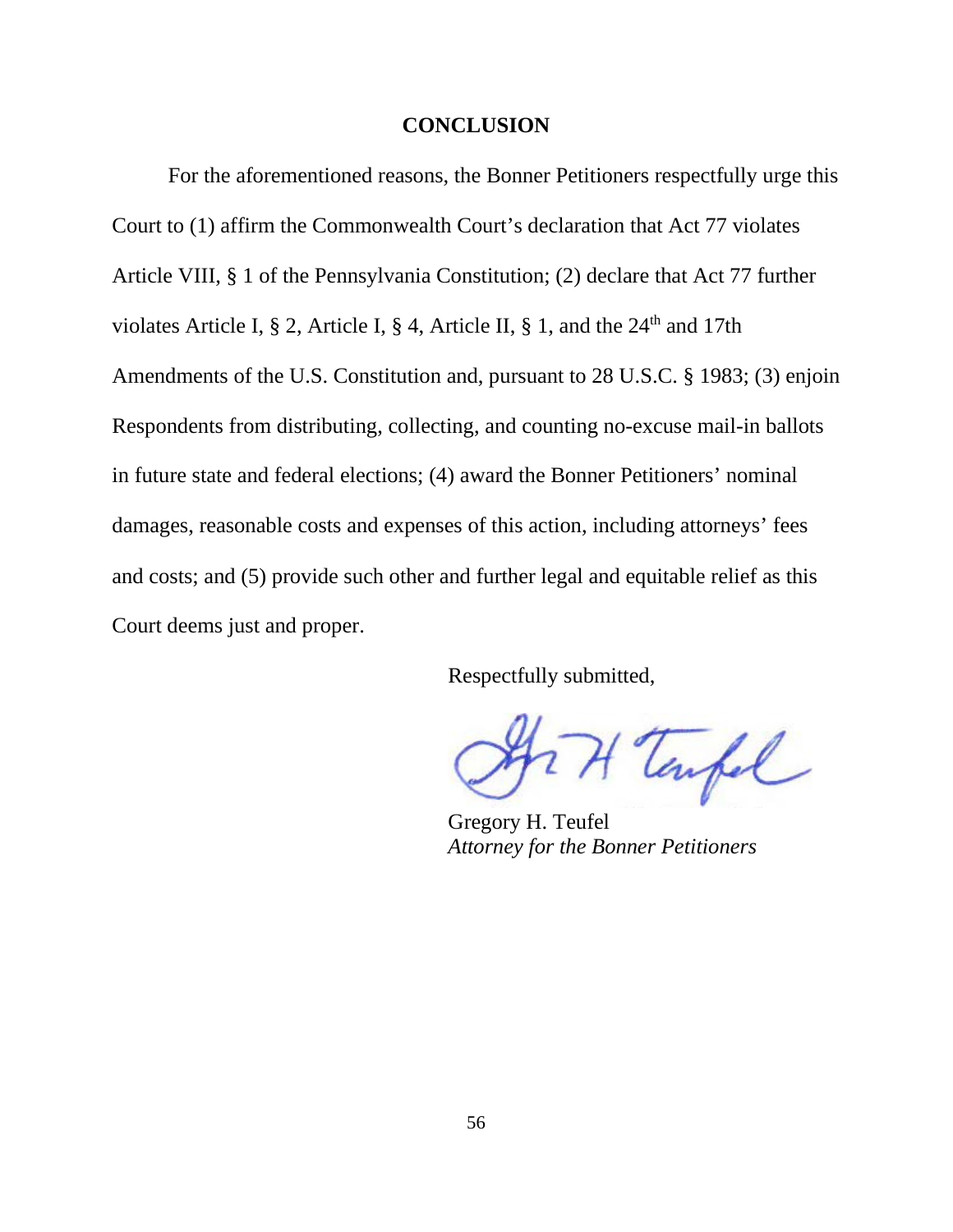# **CERTIFICATE OF WORD COUNT**

I certify that this brief contains 13,637 words, as determined by the wordcount feature of Microsoft Word.

Art Tarpel

Date: February 25, 2022

Gregory H. Teufel, Esq.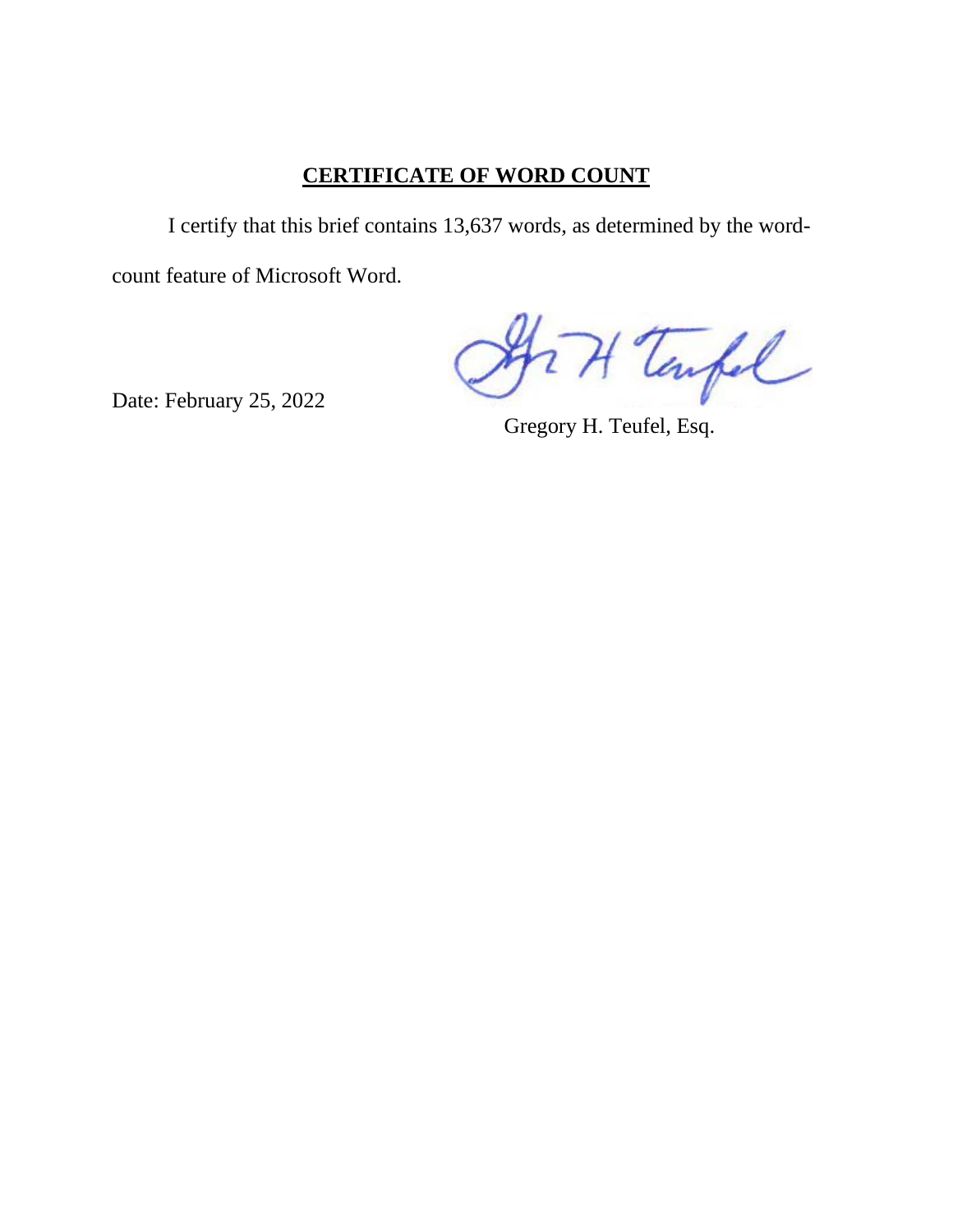### **CERTIFICATE OF COMPLIANCE**

I certify that this filing complies with the provisions of the Case Records Public Access Policy of the Unified Judicial System of Pennsylvania that require filing confidential information and documents differently than non-confidential information and documents.

Art Tarpel

Date: February 25, 2022

Gregory H. Teufel, Esq.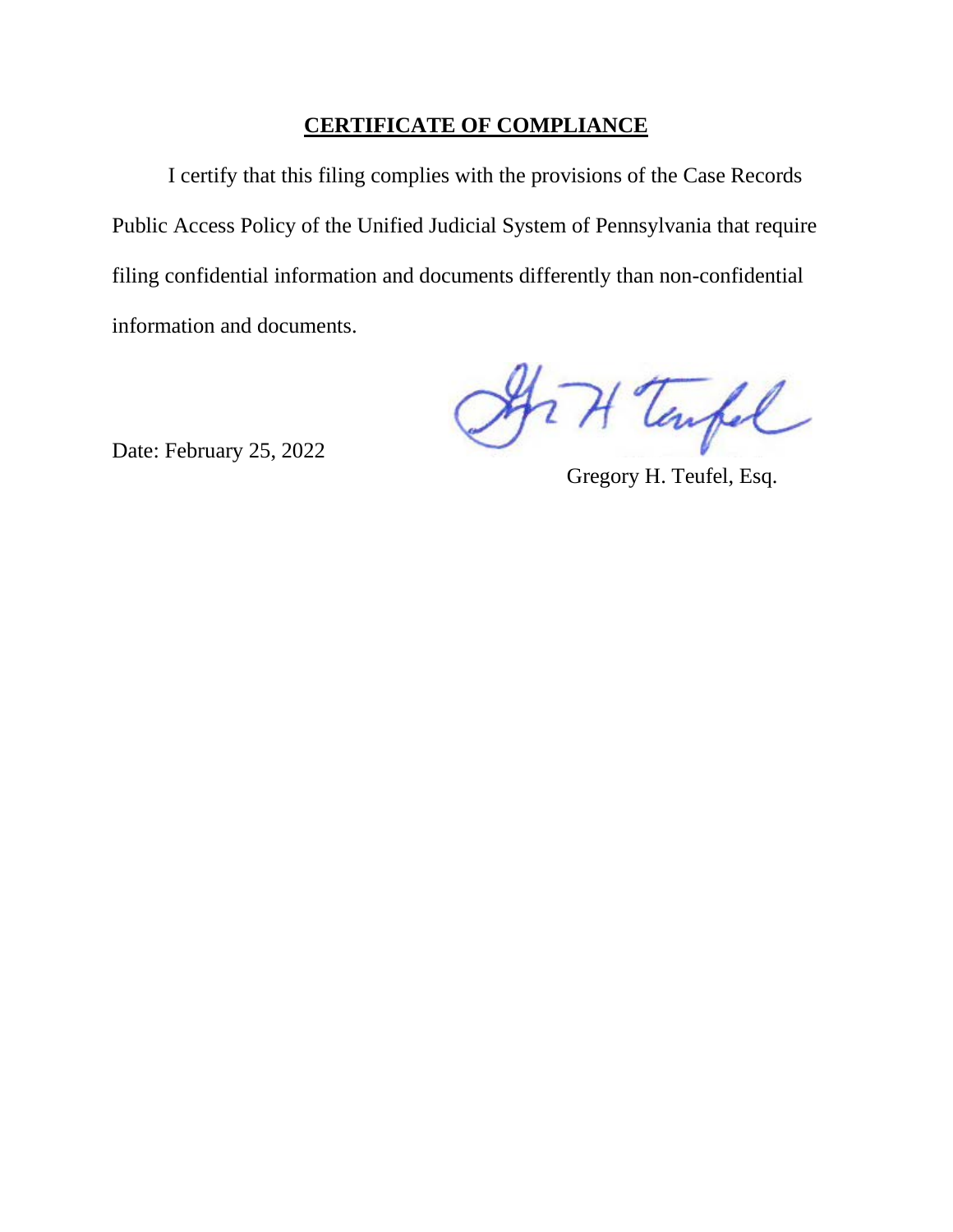#### **36 U. Mich. J.L. Reform 483**

**University of Michigan Journal of Law Reform** Spring 2003

**Symposium: Election Reform**

**Articles** John C. Fortier<sup>[a1](#page-82-0)</sup> Norman J. Ornstein<sup>[aa1](#page-82-1)</sup>

Copyright (c) 2003 University of Michigan Journal of Law Reform; John C. Fortier; Norman J. Ornstein

## **THE ABSENTEE BALLOT AND THE SECRET BALLOT: CHALLENGES FOR ELECTION REFORM**

Reforms in the recently enacted federal election reform legislation primarily address improving voting at a polling place, but there is a growing share of the electorate who vote away from the polling place through increased use of absentee ballots and vote-by-mail systems. Voters who vote away from the polling place do not have the same protections as those at the polling place. In particular, these voters do not have a secret ballot, as any ballot cast without a drawn curtain behind oneself is potentially subject to coercion, vote buying and fraud.

This Article looks at the tension between the Australian Ballot and absentee voting. Both the Australian Ballot and the Absentee Ballot were electoral reforms of previous generations. The Australian Ballot was instituted by almost all of the states in the 1880s and 90s to combat abuses at the ballot box such as vote buying and coercion by party machines. There were two major periods of absentee ballot reform. In both periods of absentee ballot reform, there was recognition of the dangers of casting a ballot away from a home polling place. Since these early periods of adoption of absentee voting laws, there has been a significant rise in voting away from the polling place. In addition, many of the safeguards implemented by early legislation have been repealed. There are a number of advocates for easier absentee balloting, vote by mail, or even voting over the Internet. Although they emphasize the convenience of such measures, these advocates do not seem to appreciate the privacy concerns that the originators of the absentee ballot did. To the extent that election reform legislation is to be successful in improving the electoral system, it must take note of the trend toward voting away from the polling place and consider the importance of the secret ballot as well as convenience.

#### **Introduction**

While it did not sweep through the political process like a tidal wave as predicted after the 2000 election controversy, election reform legislation at the Federal level finally made its way through Congress two years after the Florida brouhaha. Along the way, there were certainly partisan differences between Democrats and **\*484** Republicans as to the content of election reform legislation, over issues such as the scope of federal standards and the nature of anti-fraud rules.<sup>[1](#page-82-2)</sup> But almost unnoticed in the recent debate is an even more fundamental divide between two visions for the future of American elections. Advocates of one vision see the traditional polling place as the focal point of voting in America, and seek to improve its accessibility, ease of use, integrity and openness to all voters. Those who hold the other vision see the traditional polling place as an inefficient and costly obstacle that discourages voting. They promote convenience voting away from the polling place through "no-excuses absentee ballots,"<sup>[2](#page-82-3)</sup> and hold out the promise for Internet voting. The clash between these visions flared only occasionally during the congressional debates on election reform,  $3$  and has not been the subject of widespread, robust political debate. Underlying the debate over election reform was a vast gulf between two distinct visions--one a traditional veneration of the act of voting as a civic responsibility, a collective judgment made as neighbors gather together, making supremely individual judgments in the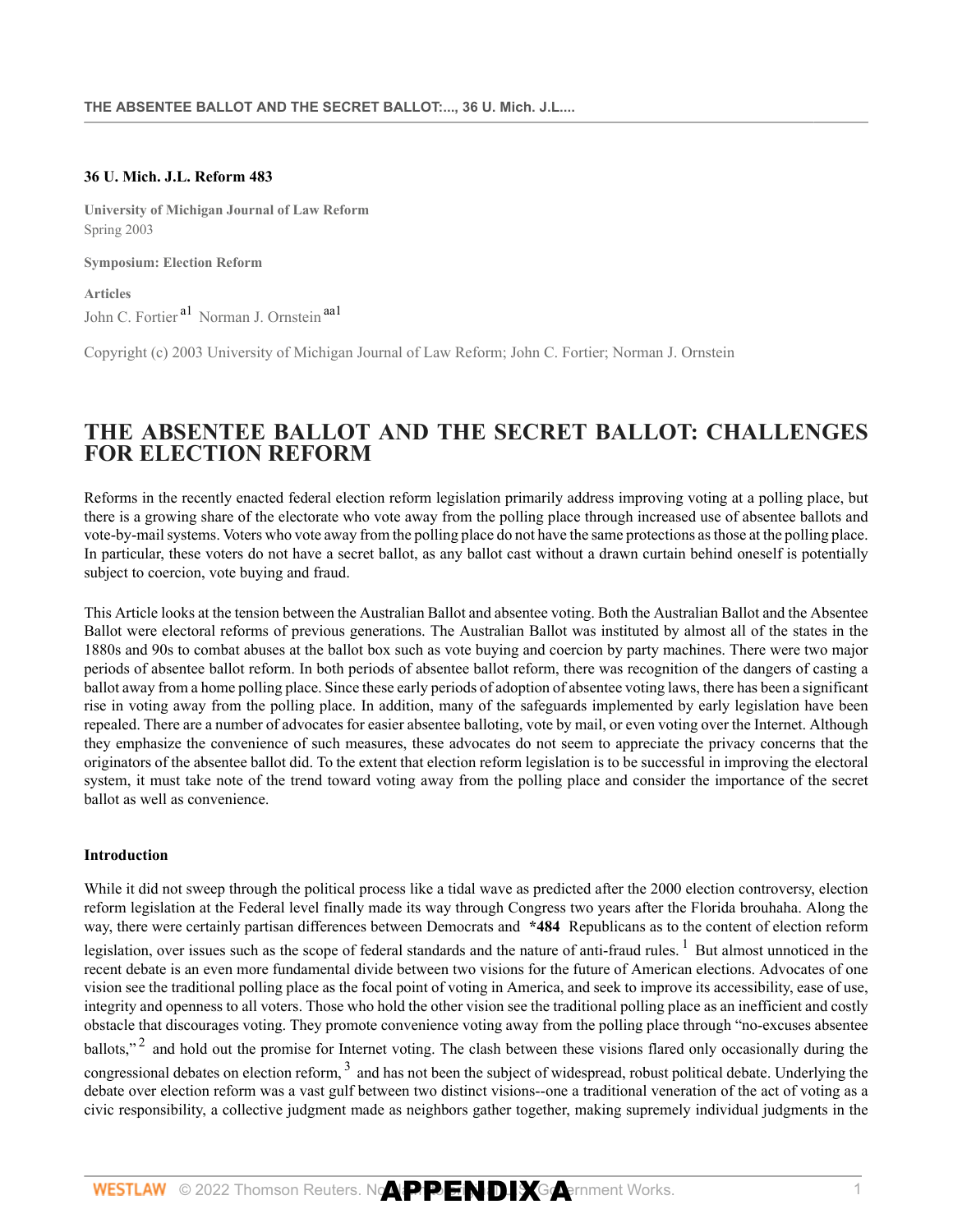privacy of a curtained voting booth, and the other a sense of voting as a burden, with new technologies available to ease that burden and expand the franchise to more citizens.

There is little doubt that in the past thirty years, the country has moved in the direction of convenience voting and away from the traditional polling place and its safeguards. Many election officials have focused their efforts on reducing barriers to voting and as the complications and costs of maintaining numerous election-day polling places for longer hours have risen, have been attracted by the lower administrative costs of absentee voting, vote-by-mail and early voting. Election officials have also been motivated by the criticism of low turnout rates in America and view absentee voting in its various forms as a way to increase turnout, even though evidence of a correlation between voter turnout and easy absentee voting is limited at best. It is our concern that this shift has altered the proper balance between convenience and the protections of the secret ballot, with too much focus on ease of voting and not enough on protecting the privacy of the voter. As casting ballots away from the polling place becomes more widespread, the **\*485** possibilities for fraud and coercion expand, and the importance of a civic election day is diminished.

Perhaps not surprisingly, given the Florida-related impetus behind reform, recently passed election reform legislation focuses primarily on improvements at the polling place, including strengthening the protection of the secret ballot, reducing the number of spoiled ballots, securing the availability of accurate voter registration information at the polling place so that qualified voters are not turned away, deterring fraud, and increasing access for all to the polling place.<sup>[4](#page-82-5)</sup> We are supportive of these legislative changes, but it is worth noting that most of the reforms are less relevant to voting away from the voting booth. In fact, advocates of voting by mail made a concerted effort to exempt their system from reforms aimed at combating identity fraud and reducing the number of spoiled ballots. [5](#page-82-6)

Much of federal election reform legislation focuses on reforming the election day polling place, and since of the trend is toward voting away from the polling place, <sup>[6](#page-82-7)</sup> a substantial percentage of voters will not receive the full benefit of these reforms. It would be wise for reformers to consider the effects of this trend to keep vote by mail and no-excuses absentee voting from opening the door to the kind of electoral fraud and corruption that was prevalent in the late 19th century.<sup>[7](#page-82-8)</sup> There is a natural tension between the concern for privacy and absentee voting. Privacy cannot be guaranteed unless it is mandatory for voters to vote behind a curtain out of sight of those who might seek to influence a vote. Absentee ballots, by definition, are ballots cast without the privacy protections of the polling place. While absentee ballots have become a necessity, we believe that voting away from the polling place should only be granted in cases of significant need, and not simply for convenience.

This Article focuses on some of these issues first by tracing the history of several reforms in American elections, particularly on the introduction of the Australian ballot at the end of the nineteenth century. The reform was widely and swiftly adopted in response to widespread vote buying, fraud, and partisan coercion **\*486** that became increasingly evident and embarrassing in the 1880s and 1890s. Second, this Article documents the rise of absentee and mail voting in the United States, indicating how its early advocates championed these reforms in order to enfranchise those who could not vote at their home polling place, but also instituted significant safeguards out of fear that absentee voting might compromise the secrecy and anti-fraud protections of the Australian ballot. Third, we address some of the potential problems with voting outside a polling place and examine recent cases of absentee ballot fraud. Finally, this Article looks at proposed improvements to polling place voting from which vote by mail advocates have tried to exempt themselves.

#### **I. The Origins of the Australian Ballot**

While the Constitution gives Congress the power to regulate the times, places and manner of federal elections,  $^8$  $^8$  voting in this country has always been a decentralized activity. Typically, local administrators have conducted elections, with guidance and oversight from state and federal officials. In the 19th century, election practices varied widely, but by the end of the century there was growing concern about widespread fraud and coercion. <sup>[9](#page-82-10)</sup> Between 1888 and 1892, 38 states adopted the Australian ballot, a reform consisting of a standard ballot and private voting booth, and not long thereafter all states had implemented the reform.  $10$  It was remarkable how quickly and universally the reforms were adopted, especially as it was adopted voluntarily by each of the states.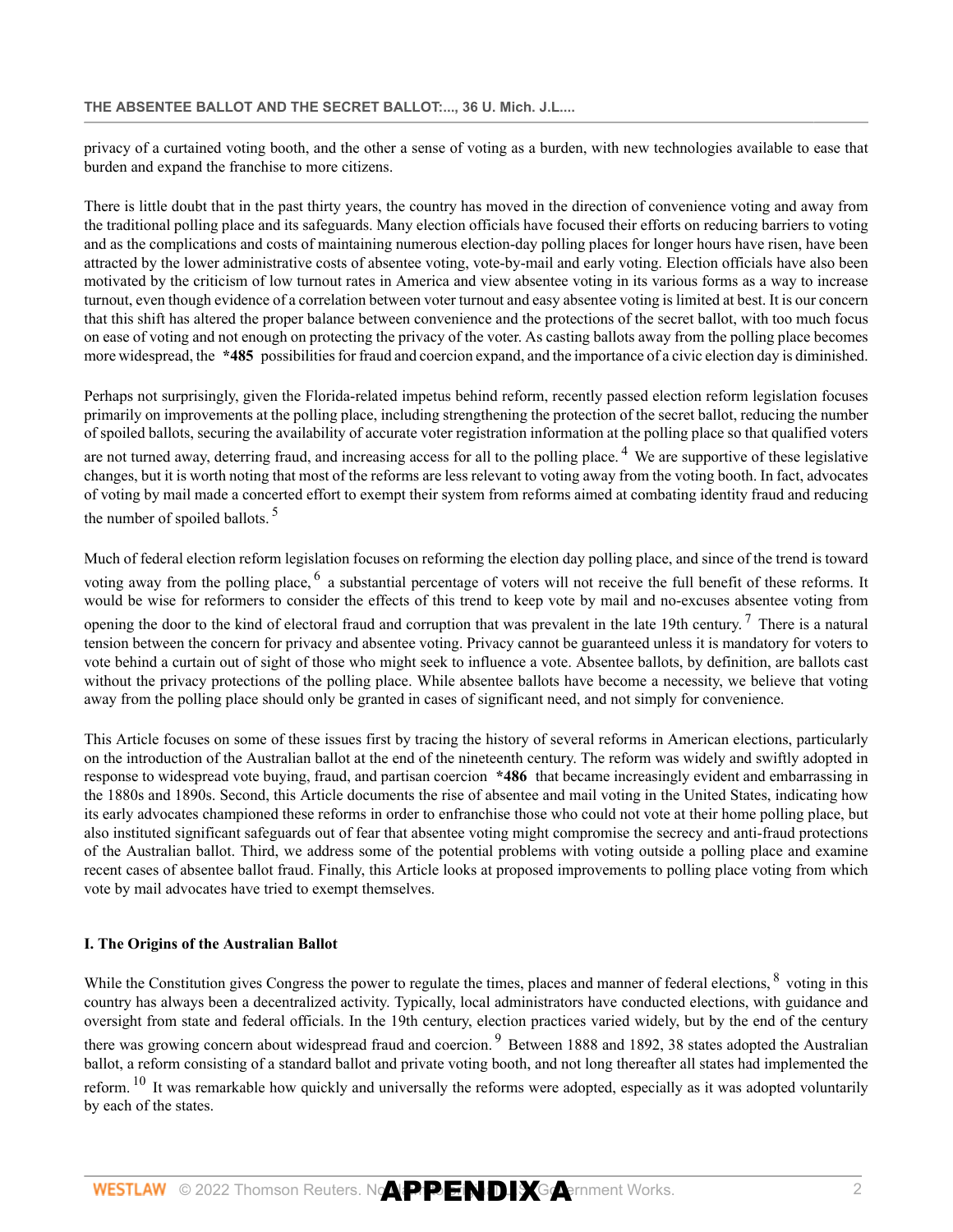#### **THE ABSENTEE BALLOT AND THE SECRET BALLOT:..., 36 U. Mich. J.L....**

The modern American polling place is still very much defined by the events of that revolution in voting. For example, Americans take for granted that voting will take place in private, with a curtain protecting us from the wandering eyes of election officials, party operatives, and nosy neighbors. Such was not the case in the period before the reforms. It was not uncommon in the 19th century for party machines to pay voters for their vote, which could be determined easily because ballots were color-coded and party workers followed voters to the voting booth.<sup>[11](#page-82-12)</sup>

#### **\*487 A. The Australian Ballot**

The Australian ballot originated in the colonies of Australia. In 1856, the colony of Victoria passed the first Australian ballot law. The law provided for a private room or booth for the voter to cast his ballot, a system for ensuring that voters only cast one ballot, and an official ballot provided by the state. The ballot contained a list of all the candidates for office, and the voter would cast a vote by crossing off the names of all of the candidates not voted for. Later that year, another Australian colony, South Australia, passed a secret ballot law that was very similar to that of Victoria, but required the voter to mark a cross next to the chosen candidate rather than crossing off unwanted names.<sup>[12](#page-82-13)</sup>

By most accounts, the reform was successful in achieving clean and orderly elections in the Australian colonies. <sup>[13](#page-82-14)</sup> The success of the secret ballot in the Australian colonies gave momentum to a reform movement in England. <sup>[14](#page-83-0)</sup> There were, however, prominent opponents of such a procedure. Foremost among the critics was John Stuart Mill, who argued that an important part of citizenship was a public declaration of the views of citizens:

In any political election . . . the voter is under an absolute moral obligation to consider the interest of the public, not his private advantage, and give his vote to the best of his judgment, exactly as he would be bound to do if he were the sole voter, and the election depended upon him alone. This being admitted, it is at least a prima facie consequence that the duty of voting, like any other public duty, should be performed under the eye and criticism of the public; every one of whom has not only an interest in its performance, but a good title to consider himself wronged if it is performed otherwise than honestly and carefully.<sup>[15](#page-83-1)</sup>

Despite the opposition of critics like Mill, an English reform movement for a secret ballot, which had stalled in the first half of **\*488** the century, began to gain steam. [16](#page-83-2) Ultimately, the Ballot Act of 1872 instituted the Australian Ballot in England.

The term "Australian ballot" is now used interchangeably with "secret ballot." Indeed, the central thrust of the Australian ballot is to allow a voter to express his or her preferences in private without fear of coercion from others. However, simply providing a private voting booth, although necessary to privacy, does not guarantee a secret ballot. There are a number of ways that the secrecy of the ballot can be violated. Ballots supplied or pre-printed by the parties can be handed to a voter at the polling place. Ballots can be color coded or given distinguishing marks so that party observers can view from afar which party the voter is choosing. Ballots can also be altered so that they only contain the names of certain candidates.

In order to prevent such violations of secrecy, the Australian ballot included four essential protections: 1) the ballots were printed and distributed at public expense; 2) they contained the names of all the candidates duly nominated by law, either by party convention or petition of voters (a "blanket ballot"); 3) they were distributed only by election officers at the polling place ("exclusive" or "official ballot"); and 4) there were detailed provisions for compartments and other physical arrangements to ensure secrecy in casting the vote.<sup>[17](#page-83-3)</sup>

#### **B. Practices that Led to the Adoption of the Australian Ballot in the United States**

By the second half of the 19th century, political parties had assumed the leading role in American elections. The parties produced ballots for the polling place, often printing them in distinctive colors and sizes so voters could easily distinguish them (and, perhaps more importantly, so that voters would vote the party line). The ballot would be filled out with the names of the party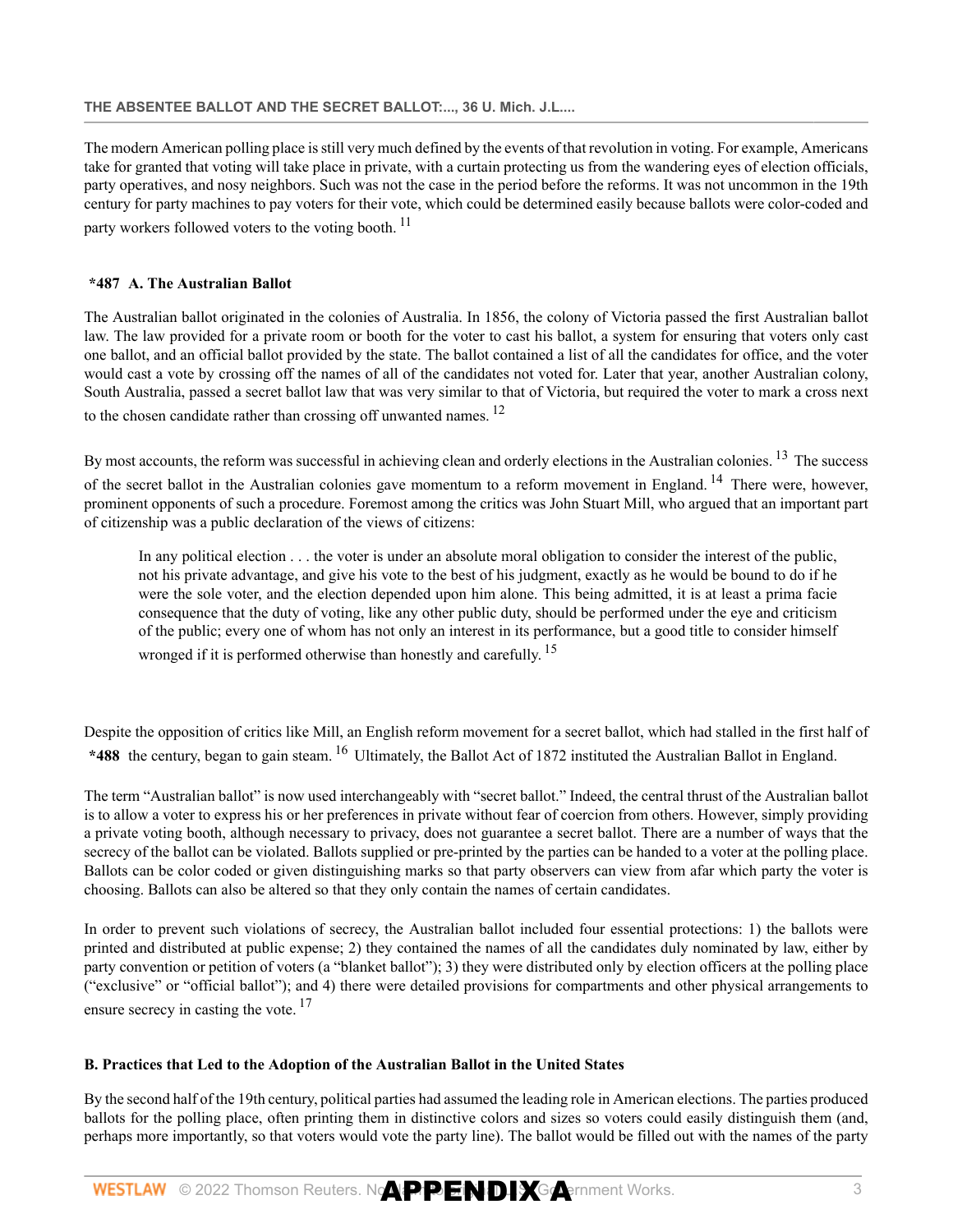candidates. A voter would merely need to deposit the ballot in a box, usually in full view of party operatives.  $^{18}$  $^{18}$  $^{18}$  City machines would often condition jobs on the submission of the proper ballot, or they might pay money for the confirmed deposit of the proper ballot.

**\*489** The practice of using written ballots had become widespread in the United States by the middle of the 19th century. [19](#page-83-5) The earliest elections in the pre-Revolutionary colonies were conducted by a voice vote or voting by depositing corn or beans in a jar.  $20$  Over time, the colonies began to adopt a written ballot.  $21$  Individuals made their own ballots, writing the names of candidates for whom they voted on a piece of paper and brought the paper to an official location. <sup>[22](#page-83-8)</sup> By the time of independence, nearly all the new states had adopted a written ballot.<sup>[23](#page-83-9)</sup> The use of printed ballots began in the 1820s.<sup>[24](#page-83-10)</sup> Parties began to produce straight ticket ballots, which they distributed to voters at the polling booths,  $25$  a practice that was upheld by the Massachusetts Supreme Court in 1830. [26](#page-83-12)

The introduction of the written ballot was, in some sense, a reform. It created a record of how votes were cast. Even the idea of color-coded ballots or ballots with recognizable party symbols served the purpose of allowing illiterate or non-English speaking people to vote for the party of their choice.

The written ballot alone, without the protections of the Australian reform, however, was susceptible to significant fraud. As the government did not produce the ballots, there was no accounting of how many ballots had been cast, and it was possible to stuff the ballot box.<sup>[27](#page-83-13)</sup> Furthermore, the use of color-coded or otherwise recognizable ballots made it simple for ballot peddlers or district captains to buy, and confirm, votes. <sup>[28](#page-83-14)</sup> According to a study conducted by Professor J.J. McCook in 1892, an average of sixteen percent of Connecticut voters was up for sale at prices ranging from two to twenty dollars. <sup>[29](#page-83-15)</sup>

The practice of parties printing ballots for their members was itself prone to fraud. Some political operatives engaged in the practice of "knifing." If local party bosses had cut deals with the opposition or they did not like a particular party candidate, they would "knife" select candidates, or remove their names from the **\*490** party-printed ballot before handing them out, so that the party ticket was voted except for the "knifed" candidates.  $30$  Also, parties sometimes duplicated the color and distinctive markings of an opposing party's ballot, substituting the names of their own candidates, in order to trick voters.<sup>[31](#page-83-17)</sup>

Finally, the lack of secrecy in the ballot and the practice of tying government jobs and other political favors to votes meant that voters could not vote across the party line. As the pre-printed ballots of each party were of a distinctive color, election observers could determine the party for which the voter had cast a vote. Since big city political machines doled out jobs to loyal supporters, voters knew that their jobs and other political favors depended on voting according to the local party bosses' wishes. [32](#page-83-18)

#### **C. The Australian Ballot Movement in the United States**

All of these practices inspired a reform movement in the states in the late 19th century. Kentucky enacted the first Australian ballot reform law in 1888, but it was limited to the elections in Louisville.<sup>[33](#page-83-19)</sup> Massachusetts enacted the first statewide Australian ballot law later that year.  $34$  By 1910, almost all states had adopted the Australian ballot.  $35$ 

There were a number of variations in these laws, but the major two types that developed were the Massachusetts model, which listed individual candidates by office, and the Indiana model, which allowed both the "party column ballot," option, or voting a straight ticket with a single vote, as well as the option to vote by individual office. Purist reformers objected to the Indiana model because the ease of straight ticket voting discouraged split ticket voting, and furthermore because of the model's potential to tip off party workers when one was not voting the straight ticket.  $36$ 

**\*491** The passage of these Australian ballot laws did not simply eliminate all fraud and corruption from elections. In New York, for example, party workers abused the provision that voters unable to vote by themselves could be "assisted" by poll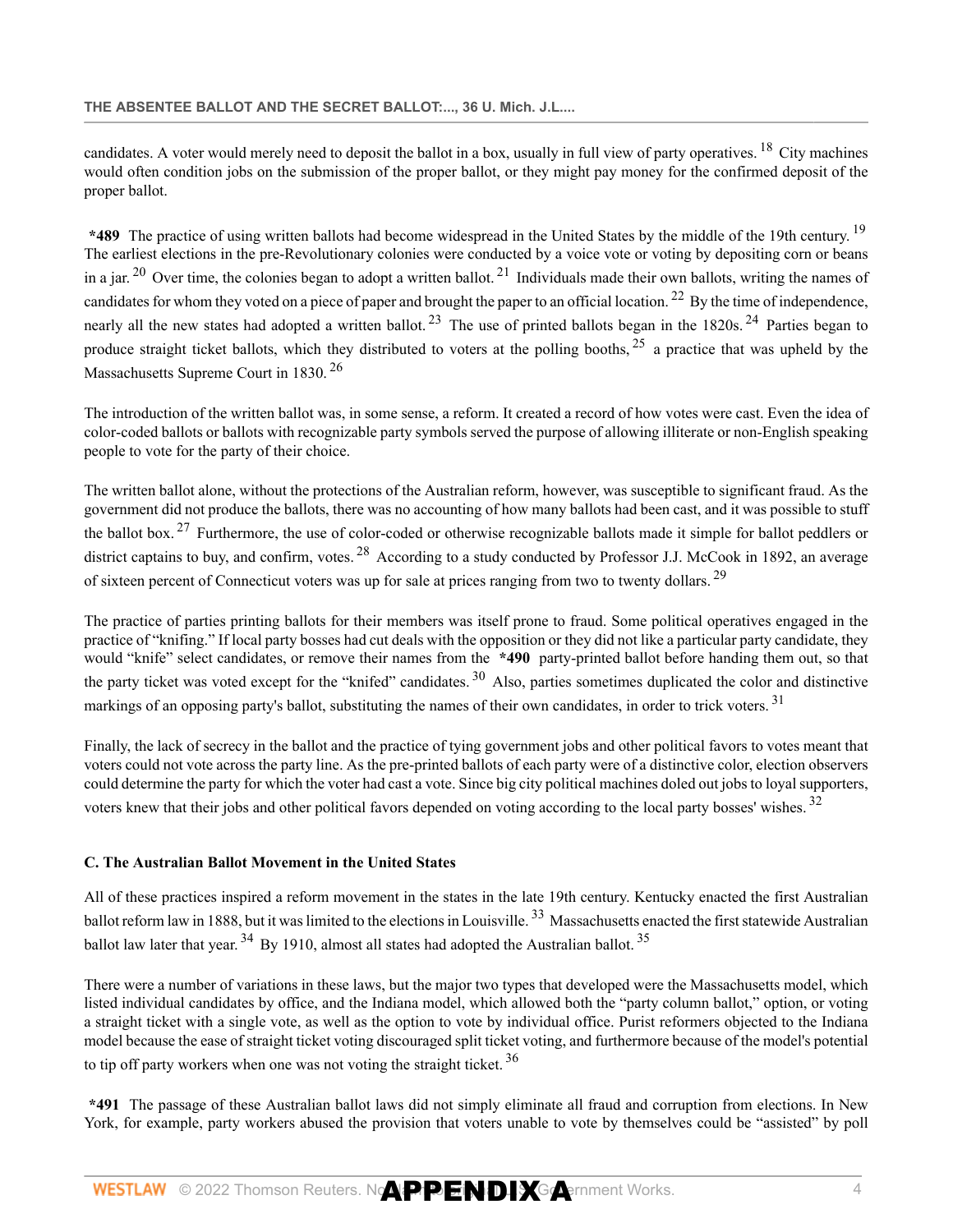workers. <sup>[37](#page-83-23)</sup> On the whole, however, the effects of the Australian ballot law were salutary and dramatic. Some of the evidence for its success is anecdotal. After the first election in Louisville conducted under Kentucky's law, a citizen wrote a letter published in the Boston newspapers noting that

[i]t can hardly be possible that there is a city in the Union where open corruption has been more generally practiced than in Louisville. . . . [I]t is an undeniable fact that in the late election there was, except in one place, no corruption successful, and but little attempted, and that with this evidence of its successful working the chances have greatly lessened that bribery will be tried. [38](#page-83-24)

Another letter to the editor of The Nation noted that the Kentucky election was "the first municipal election I have ever known which was not bought outright."<sup>[39](#page-83-25)</sup> Fredman notes that the Massachusetts law that took effect for the 1889 election was an undoubted success. "It was generally agreed that the voting was fair and orderly, and there were more and better candidates." <sup>[40](#page-84-0)</sup> In addition to the anecdotal evidence of the success of the Australian ballot legislation, there is empirical evidence of a substantial change in voting. In the period following the adoption of Australian ballot laws, there was a large decline in voter turnout rates. There is no debate in the political science community that such a decline occurred, but there is some controversy as to the reason why. Most commentators give some credence to the idea that the adoption of the secret ballot lowered turnout, either indirectly by diminishing the role of local party bosses, or more directly by weeding out fraudulent or ineligible voters from the statistics. [41](#page-84-1)

**\*492** The period of the quick adoption of the Australian ballot was followed by another set of reforms in the early twentieth century, the move toward the absentee ballot. Advocates of the absentee ballot saw the justice in expanding the franchise to those who were unable to cast their ballots at their local polling places, but they were also cognizant of the tension between the reforms that led to the Australian ballot and the absentee ballot, which was voted away from the polling place without its privacy protections.

#### **II. The Origins of Absentee Balloting**

Expanding the franchise and ensuring that all who were eligible to vote are able to vote have long been goals in American democracy. The absentee ballot was intended to accomplish those goals. The early impetus behind absentee balloting was war: making sure that soldiers on the battlefield were not disenfranchised by their military service. The Civil War inspired the first major effort for absentee balloting in the United States.  $42$  Even then, however, the movement was controversial.

The development of the absentee ballot, like the adoption of the Australian ballot, quickly swept through the states. The major wave of reform that introduced absentee voting to civilians occurred between 1911 and 1924, when 45 of the 48 states adopted some form or another of absentee voting. <sup>[43](#page-84-3)</sup> The first laws were often limited to certain elections or certain classes of people, but as one observer noted, as more states adopted such laws, access to absentee ballots was generally broadened.<sup>[44](#page-84-4)</sup> In this early reform period, however, reformers recognized that absentee balloting could be in tension with the Australian ballot which had been adopted a generation before. As absentee voting took place away from the voter's home voting booth, there were serious questions about fraud and coercion, the same kind of concerns that had been the impetus behind the move to adopt the Australian ballot. Accordingly, many states built in elaborate provisions to safeguard **\*493** voter privacy and the integrity of the ballot.<sup>[45](#page-84-5)</sup> Courts struck down a number of state laws for violating state constitutional provisions that protected the right to a secret ballot or required voting in person. [46](#page-84-6)

The reform period in the early part of the twentieth century produced laws that are the precursors of our contemporary absentee voter laws. Since that period, all states have had some form of absentee voting for civilians as well as military personnel. There was, however, an earlier era of absentee voting largely disconnected from the modern era.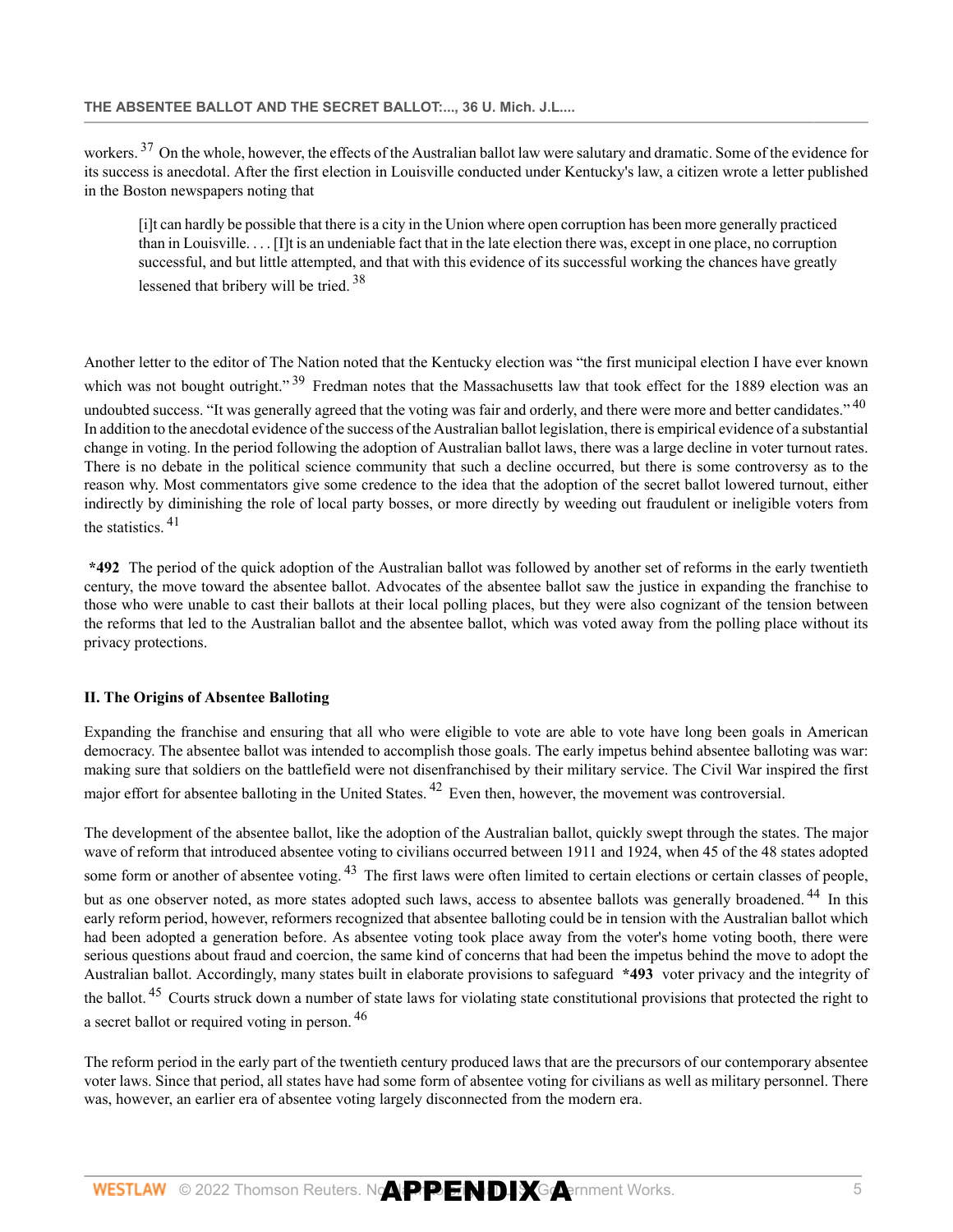# **A. Military Absentee Voting During the Civil War**

<span id="page-72-0"></span>During the Civil War, many states adopted absentee voting laws to allow soldiers to vote in the field. These laws applied only to military voting, and most were discontinued after the end of the war.  $47$  These laws pre-date the movement to adopt the Australian ballot, and thus do not directly implicate the tensions between absentee voting and the secret ballot. Nonetheless, a brief look at the adoption of military voting laws during the Civil War is instructive for four reasons. First, it indicates some of the initial reasons for opposing absentee voting. Second, there were a significant number of constitutional clashes, with absentee voter laws coming into conflict with provisions in state constitutions. Third, a number of states that passed absentee voting laws took care to deal with the issues of fraud and secrecy that potentially arise with the introduction of absentee voting. Finally, the period reveals some of the early methods of conducting absentee voting.

<span id="page-72-2"></span><span id="page-72-1"></span>During the Civil War, nineteen of twenty-five states in the Union <sup>[48](#page-84-1)</sup> and seven of eleven states in the Confederacy <sup>[49](#page-84-2)</sup> provided for some form of absentee voting for soldiers in the field. The hurdles to the passage of absentee voting legislation were political, practical, and constitutional. In the Union states, there was a clear political divide over absentee voting legislation. Republicans **\*494** supported measures to provide for voting in the field, and Democrats opposed them. [50](#page-84-3) These differences caused significant battles over these pieces of legislation. Opposition to absentee voting prevailed in a number of states, and in a number of others, efforts to pass legislation were thwarted initially and passed only later in the war.<sup>[51](#page-84-4)</sup> Republicans supported absentee voting because they believed that soldiers should have the right to vote and, since Republicans supported Lincoln's war efforts, they believed that the soldiers would vote Republican. Union Democrats, however, disapproved of how Lincoln was prosecuting the war, and therefore feared that the soldiers would support Republicans and drive Democrats out of office. <sup>[52](#page-84-5)</sup>

While the debate over absentee voting for Civil War soldiers divided largely along party lines, opponents also raised practical concerns over the possibilities for fraud, corruption and the lack of privacy in voting. First, opponents were concerned that the regular provisions against fraud would not be enforced, as the voting would take place outside of state lines. A majority report of the Committee on Elections in the Michigan House of Representatives expressed this view:

<span id="page-72-7"></span><span id="page-72-6"></span><span id="page-72-5"></span><span id="page-72-4"></span><span id="page-72-3"></span>[W]hat power or authority is there to prevent these persons who are not qualified voters, from coming forward and offering to vote, and if objected to, from swearing their votes in? . . . The person so offending, being at the time neither within the jurisdiction of this State, nor in its service, could commit no crime against the State. There being no power to enforce the election laws, the ballot boxes might be stuffed or destroyed by a disorderly rabble, either of soldiers or of people, in the towns through which the commissioner would have to pass on his return to this State . . . . [53](#page-84-6)

A similar sentiment was expressed by opponents of absentee ballot legislation in the New Jersey House of Representatives. A majority report from the Committee on Elections asked: "Should illegal votes be cast, judges swear falsely, voters be intimidated, or the ballot box be tampered with by partisan officers, how could the offenders be arrested or the crime punished?"<sup>[54](#page-84-7)</sup>

<span id="page-72-11"></span><span id="page-72-10"></span><span id="page-72-9"></span><span id="page-72-8"></span>**\*495** Another objection was that the chain of control of the ballot was insecure and beyond the voter's control. In New York, a proposed absentee ballot law enabled soldiers to vote by proxy by providing their ballots to persons at home who would cast the soldiers' ballots at a local voting place. <sup>[55](#page-84-8)</sup> The governor, in vetoing this bill in 1863, noted that the military officers before whom the soldier would prove his vote were not representatives of the state; and the bill did not require the messengers to be sworn, or to deliver the proxies, "but permit[ted] him to destroy or change the proxies and ballots . . . ."<sup>[56](#page-84-9)</sup> The governor also faulted the bill for failing "to protect the secrecy of the ballot  $\ldots$  ."<sup>[57](#page-84-10)</sup> The ballot could be seen or tampered with by a number of intermediaries who transported the ballot from the field to the polling place. The governor's veto message went on to warn against the potential for fraud: "This brief statement will be sufficient to satisfy all of the many opportunities this bill affords for gross frauds upon the electors in the army and upon the ballot box at home." [58](#page-84-11)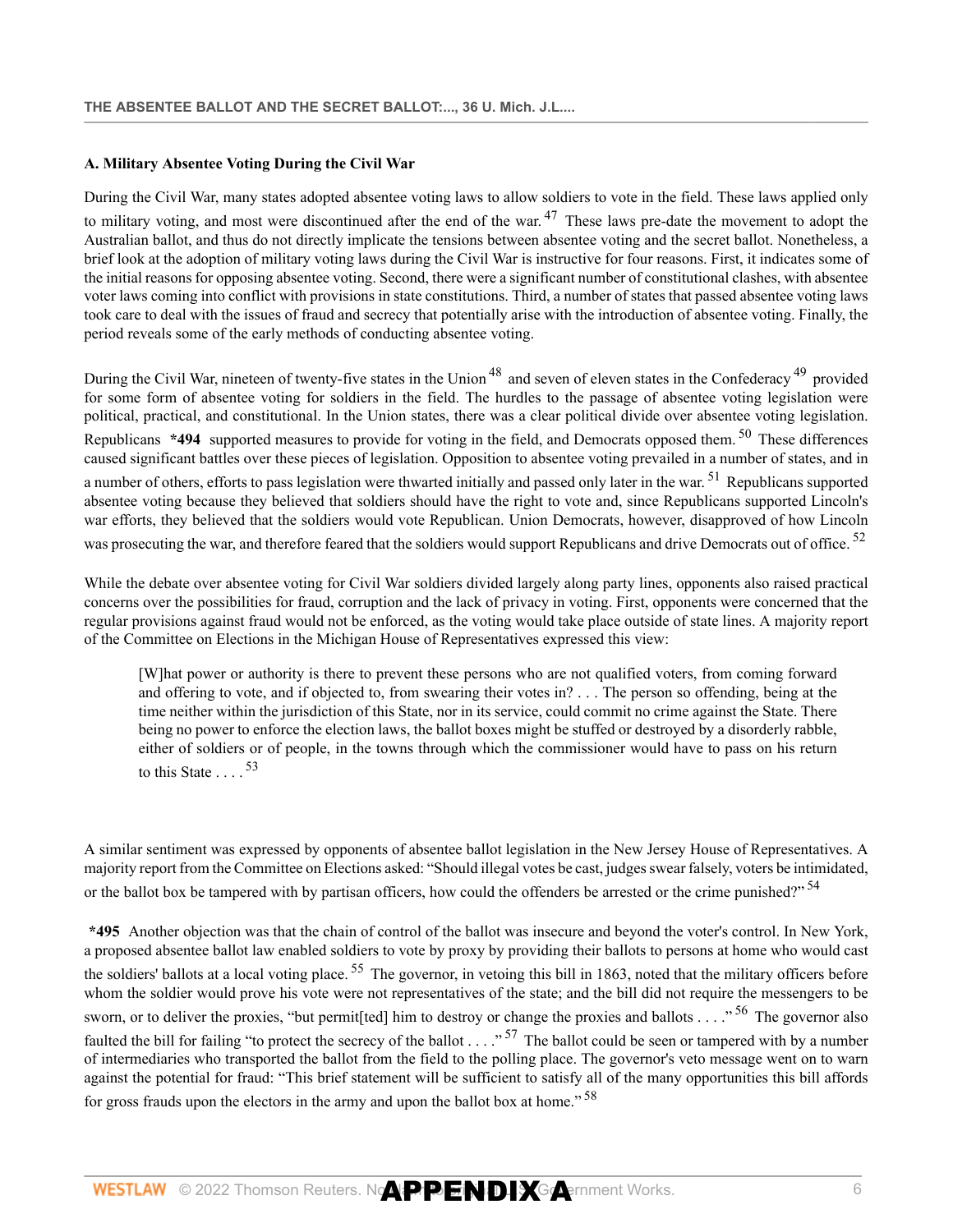The New Jersey Committee on Elections' majority report noted another practical concern over the possibility of manipulation or coercion of a soldier's votes by the military authority:

<span id="page-73-0"></span>The soldiers know that an opportunity for a free, full and fair exercise cannot be had in the army while in the midst of an active campaign, even if the Constitution did not forbid. Not a day's notice of the place of voting could be given, because none could foresee where the exigencies of the service would require the men to be on election day. The military authorities could exclude from the camp any papers or documents they saw fit; they could if they thought best, admit certain persons to distribute one class of tickets and refuse passes to other persons; they could on election day, order certain men on duty away from the place of voting; and, in fact, if so disposed, they could in many ways prevent a full and free ballot.<sup>[59](#page-84-12)</sup>

<span id="page-73-1"></span>The concerns about fraud and coercion in the absentee ballot system were borne out in one prominent example in New York. The 1864 elections were the first conducted under New York's new absentee voting law. As Democrat Governor Horatio Seymour had **\*496** been a staunch opponent of voting in the field, the bill's Republican sponsors had vested the power of enforcing the new law in the Republican Secretary of State. <sup>[60](#page-84-13)</sup> This development, however, did not deter Seymour from acting; he appointed agents and inspectors to each army corps to collect Democratic ballots from soldiers from New York. <sup>[61](#page-84-14)</sup> The Republican State Committee of New York followed suit by appointing agents and inspectors to collect Republican ballots. [62](#page-84-15) Allegations of fraud soon arose regarding the Democratic inspectors and agents' conduct in the hospitals of Washington and Baltimore where many New York soldiers had been admitted. <sup>[63](#page-84-16)</sup>

In late October of 1864, Democratic inspectors in Baltimore and Washington were arrested and charged with:

<span id="page-73-7"></span><span id="page-73-6"></span><span id="page-73-5"></span><span id="page-73-4"></span><span id="page-73-3"></span><span id="page-73-2"></span>falsely personating and representing officers and soldiers in the United States service, and with falsely and fraudulently signing and forging names of such officers and soldiers . . . [and] blanks issued under the authority of the State of New York for taking the soldiers' votes, for the purpose of transmitting the votes of the soldiers to be used at the general election  $\ldots$ . <sup>[64](#page-84-17)</sup>

The accused were brought before military commissions. In Baltimore, one of the accused pled guilty to forging names, and he and another defendant were found guilty and sentenced to life in prison. <sup>[65](#page-84-18)</sup> The men arrested in Washington were held and tried, but ultimately acquitted, apparently because much of the potential evidence had been destroyed. <sup>[66](#page-85-0)</sup>

<span id="page-73-9"></span><span id="page-73-8"></span>The political opposition and practical objections to absentee voting for soldiers in the field were significant, but the form which most of the debates took was constitutional. In many states attempts to pass legislation to provide for voting in the field clashed with state constitutional provisions requiring that the votes be cast where the voter resided. <sup>[67](#page-85-1)</sup> These constitutional issues shaped the political debate and caused a number of states to adopt **\*497** constitutional amendments. [68](#page-85-2) The central issue was that many state constitutions explicitly or implicitly required voting in person at a local polling location. New York's constitution, for example, stated that an elector "shall be entitled to vote at such election in the election district of which he shall at the time be a resident, and not elsewhere." <sup>[69](#page-85-3)</sup> Out of the constitutional debate arose a number of state court cases and advisory opinions that shaped the path of absentee voting legislation. This section highlights a few significant cases.

<span id="page-73-10"></span>The state constitutional questions were raised largely in the Union states. In the Confederate states, constitutional provisions were not significant barriers to passage of absentee voting legislation, as these states had scrapped their old constitutions after seceding. A number of states, such as Virginia, whose pre-secession constitution had provisions requiring voting in person,

<span id="page-73-12"></span><span id="page-73-11"></span>passed ordinances at their secession conventions authorizing absentee voting for soldiers.<sup>[70](#page-85-4)</sup> Others passed legislation without controversy. [71](#page-85-5)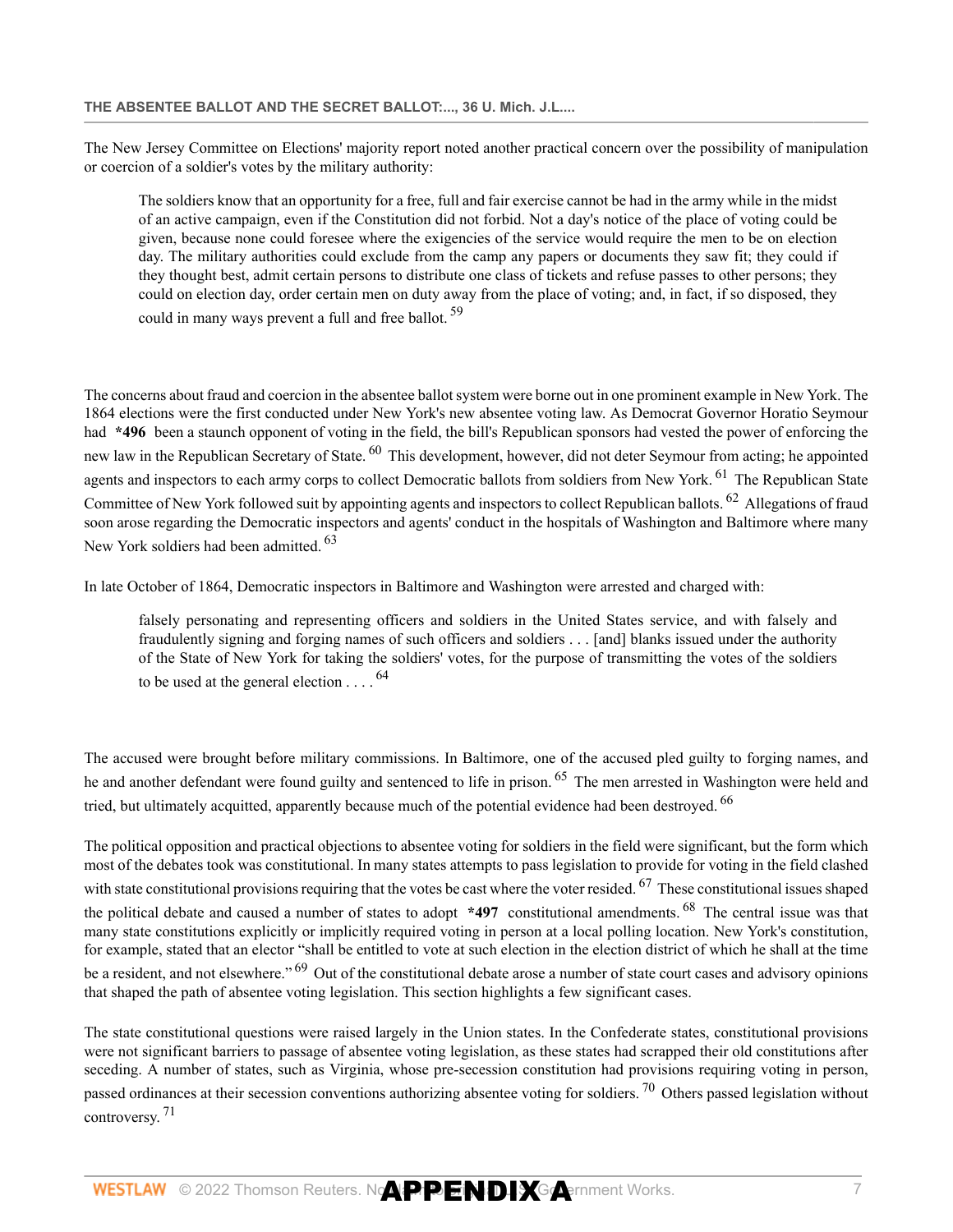<span id="page-74-1"></span><span id="page-74-0"></span>In the Union states, at the beginning of the war, only one state permitted absentee voting by soldiers. Pennsylvania had passed the Military Absentee Act in 1813 to allow members of the state militia and those in the service of the United States to vote as long as the company the soldier was serving was more than two miles from his polling place on election day.<sup>[72](#page-85-6)</sup> Subsequently in 1838, Pennsylvania amended its constitution to include a provision that required voters to reside "in the election district where he offers to vote, ten days immediately preceding such election."<sup>[73](#page-85-7)</sup> Shortly thereafter, in 1839, the Military Absentee Act was reenacted in substantially the same form as the original 1813 Act. <sup>[74](#page-85-8)</sup> While the constitutional provision for in-person voting and the Act's provisions for military absentee voting were in conflict, the issue was not resolved until the early part of the Civil War.

<span id="page-74-4"></span><span id="page-74-3"></span><span id="page-74-2"></span>Pennsylvania soldiers voted under this 1839 act in the 1861 elections. In 1862, the Pennsylvania Supreme Court ruled in Chase v. Miller that the military absentee voting statute was unconstitutional **\*498** because it violated the constitution's requirement for voters to cast their ballots in their election district. <sup>[75](#page-85-9)</sup> The court's opinion indicated that the purpose of the 1838 constitutional amendment requiring in-person voting in local precincts was to further a registry law of 1836, which sought to "identify the legal voter, before the election came on, and to compel him to offer his vote in his appropriate ward or township, and thereby to exclude disqualified pretenders and fraudulent voters of all sorts."<sup>[76](#page-85-10)</sup> The court ascribed the conflict between the 1839 act and the constitution to "careless legislation."<sup>[77](#page-85-11)</sup> The Act had been a small part of a large report that had been written in 1834 and was not passed into law until 1839, after the constitution had been amended. The court also noted that there had been no debates as to the constitutionality of the 1839 military absentee voting statute.<sup>[78](#page-85-12)</sup>

<span id="page-74-6"></span><span id="page-74-5"></span>In a number of states, the proponents of military absentee ballot legislation recognized the conflict between this legislation and constitutional provisions for in person voting, and undertook to amend their state constitutions in order to pass appropriate legislation.

<span id="page-74-13"></span><span id="page-74-12"></span><span id="page-74-11"></span><span id="page-74-10"></span><span id="page-74-9"></span><span id="page-74-8"></span><span id="page-74-7"></span>In response to Chase, Pennsylvania amended its constitution in August of 1864, and enacted a new soldiers' voting bill to allow voting in the field in the 1864 election.<sup>[79](#page-85-13)</sup> In several states, the proponents of absentee voting legislation recognized hurdles in their state constitutions and sought to amend those state constitutions. In Connecticut, the original legislation for absentee voting contained a provision that the legislation would not go into effect until it was submitted for review to the justices of the state supreme court. The court subsequently declared Connecticut's legislation unconstitutional, which led the proponents of the legislation to amend the constitution itself.  $80\text{ Kansas }81\text{, Maine }82\text{, New York }83\text{, and Rhode Island }84\text{ amended their}}$  $80\text{ Kansas }81\text{, Maine }82\text{, New York }83\text{, and Rhode Island }84\text{ amended their}}$  $80\text{ Kansas }81\text{, Maine }82\text{, New York }83\text{, and Rhode Island }84\text{ amended their}}$  $80\text{ Kansas }81\text{, Maine }82\text{, New York }83\text{, and Rhode Island }84\text{ amended their}}$  $80\text{ Kansas }81\text{, Maine }82\text{, New York }83\text{, and Rhode Island }84\text{ amended their}}$  $80\text{ Kansas }81\text{, Maine }82\text{, New York }83\text{, and Rhode Island }84\text{ amended their}}$  $80\text{ Kansas }81\text{, Maine }82\text{, New York }83\text{, and Rhode Island }84\text{ amended their}}$  $80\text{ Kansas }81\text{, Maine }82\text{, New York }83\text{, and Rhode Island }84\text{ amended their}}$  $80\text{ Kansas }81\text{, Maine }82\text{, New York }83\text{, and Rhode Island }84\text{ amended their}}$  $80\text{ Kansas }81\text{, Maine }82\text{, New York }83\text{, and Rhode Island }84\text{ amended their}}$ constitutions to allow military absentee voting and enacted accompanying legislation in time to allow troops to vote in the election of 1864. Maryland adopted a new constitution that took effect in November of 1864 that included a provision to allow military absentee voting, and **\*499** troops from Maryland were also able to cast votes in the 1864 election. <sup>[85](#page-85-19)</sup> Nevada, which entered the Union during the war, adopted voting in the field in several ways. Congress had provided by law that a committee of delegates submit a constitution to the people. [86](#page-85-20) In enacting the constitution, the delegates included provisions for soldiers in the field to vote on the constitution.  $87$  In addition, the ordinance specified that the same provisions for voting in the field would continue for future elections until the legislature adopted election laws. <sup>[88](#page-85-22)</sup> In Indiana and Massachusetts, proponents of absentee voting tried to amend their constitutions, but failed; consequently, soldiers from these states were unable to vote by absentee ballot during the Civil War.<sup>[89](#page-85-23)</sup> Efforts to amend the New Jersey Constitution failed as well, but New Jersey did adopt a constitutional amendment after the war, in 1875. <sup>[90](#page-85-24)</sup> In Iowa, Wisconsin, Ohio and New Hampshire, the constitutionality of the absentee voting laws was challenged, but their state supreme courts upheld the laws. <sup>[91](#page-85-25)</sup>

<span id="page-74-19"></span><span id="page-74-18"></span><span id="page-74-17"></span><span id="page-74-16"></span><span id="page-74-15"></span><span id="page-74-14"></span>In a number of other states, courts struck down absentee voter laws. In Vermont, for example, the military absentee voter law included a provision requiring review by the state supreme court. The court held that absentee voter laws were constitutional as they related to presidential electors and federal elections, but were unconstitutional as they related to state and local elections, because they ran afoul of the state's in-person voting requirement. <sup>[92](#page-86-0)</sup> Such a distinction was adopted in other states as well. <sup>[93](#page-86-1)</sup>

<span id="page-74-21"></span><span id="page-74-20"></span>The constitutional discussions in the states were extensive and centered around the state constitutional requirements for inperson voting, many of which were instituted in an attempt to register voters and cut down on fraud. These early constitutional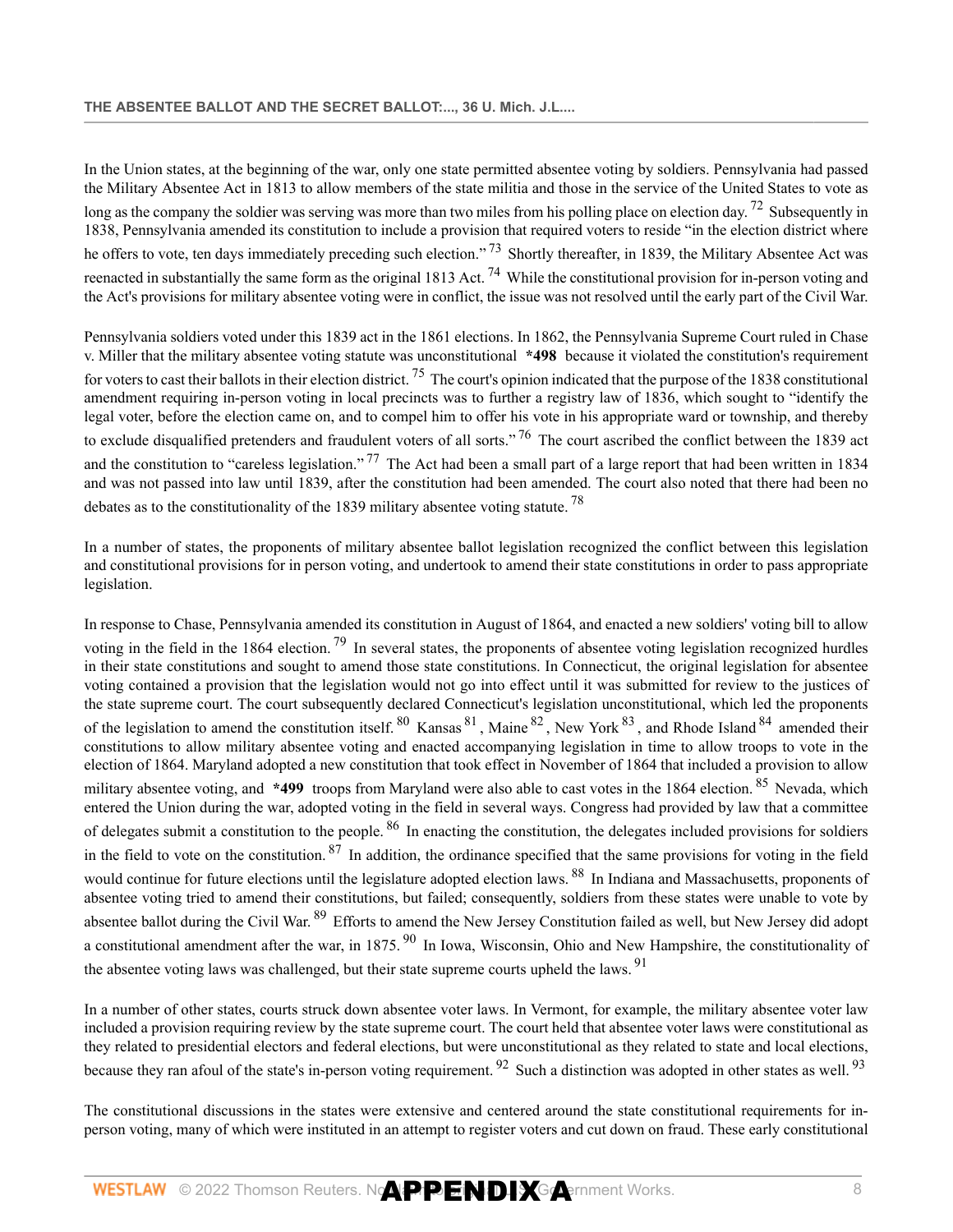clashes took place before the institution of the Australian ballot, but they still illustrate some of the difficulties inherent in absentee **\*500** balloting. To the extent that it is easier to recognize fraud at a controlled polling place, absentee balloting avoids those safeguards.

### **B. Methods of Voting**

<span id="page-75-0"></span>There were two chief methods of absentee voting during the Civil War. Soldiers would either cast their votes directly or by proxy. In direct voting, soldiers would typically vote at a polling site set up by officers, personally depositing their ballots in a voting box, which would then be sent to the home precinct.<sup>[94](#page-86-2)</sup> In proxy voting, a soldier would designate a proxy to cast his vote in his home precinct. Proxy voting was used by some states to circumvent the requirements for voting in person in the home election district.

<span id="page-75-1"></span>Many states instituted stringent rules and regulations to protect against fraud, such as rules governing the procedures for setting up a ballot box and for transporting the ballots.  $95$  Even with such stringent precautions, however, the opponents of absentee balloting still objected that the practice would open the way for fraud.

#### **C. How Many Absentee Ballots were Cast during the Civil War?**

<span id="page-75-4"></span><span id="page-75-3"></span><span id="page-75-2"></span>There are significant challenges to making an accurate estimate of how extensive absentee voting was during the Civil War. Some records are lost or incomplete. In some states, absentee ballots were not separated out in the vote count. <sup>[96](#page-86-4)</sup> Despite these difficulties, Benton attempted to quantify absentee voting in the Civil War. On the Union side, there were 2.9 million enlisted soldiers. Accounting for those who were not of voting age, duplicates, those who served in their home precincts and other voting disqualifications, Benton estimates that just over 1.3 million soldiers in the field were eligible voters who could not vote at their home precincts because of their service.  $97$  Of these 1.3 million, by extrapolating from the states that kept accurate records, Benton concluded approximately 230,000 soldiers, or one out of ever six **\*501** or seven soldiers, cast votes in the field. <sup>[98](#page-86-6)</sup> These votes were part of over 4 million cast for president. Subtracting out 1 million votes from states where there was no voting in the field, Benton determined that, where absentee votes were permitted, 7 % of votes cast were absentee votes. <sup>[99](#page-86-7)</sup> Benton noted that the soldier vote made no difference in most elections with one notable exception: by 475 votes, Maryland adopted a new constitution that abolished slavery, and the soldier vote was decisive in this case. <sup>[100](#page-86-8)</sup>

### <span id="page-75-6"></span><span id="page-75-5"></span>**D. The Fate of Military Absentee Ballot Laws after the Civil War**

<span id="page-75-8"></span><span id="page-75-7"></span>Many military absentee ballot laws disappeared after the Civil War. As of 1915, when Benton surveyed the laws, he found that only Michigan, Kansas, Maine, New York, Nevada and Rhode Island retained military voting statutes.<sup>[101](#page-86-9)</sup> He also noted that many, but not all states retained the changes to their constitutions. <sup>[102](#page-86-10)</sup> While a few provisions for military absentee balloting remained in force, they were obviously not applied, in the absence of a major military conflict in the post-Civil War period.

#### **E. Civilian Absentee Balloting**

<span id="page-75-12"></span><span id="page-75-11"></span><span id="page-75-10"></span><span id="page-75-9"></span>Despite the prevalent use of absentee voting in the military context in the Civil War, nearly fifty years elapsed before a major move to institute absentee voting for civilians began. Before the reform period beginning in 1911, there were two minor civilian absentee voting statutes passed in Vermont and Kansas, <sup>[103](#page-86-11)</sup> but both were quite limited in scope. In Vermont, if voters found themselves away from their home precinct, but within the same congressional district, they could vote in their new location after filing a certificate indicating that they were on the list of voters in their former place of residence. <sup>[104](#page-86-12)</sup> The Vermont law applied only to the election of **\*502** state officers, the congressional representative and presidential electors, all of whom would appear on the ballot across the congressional district.  $^{105}$  $^{105}$  $^{105}$  The Kansas law was even more limited, applying only to railroad employees. [106](#page-86-14)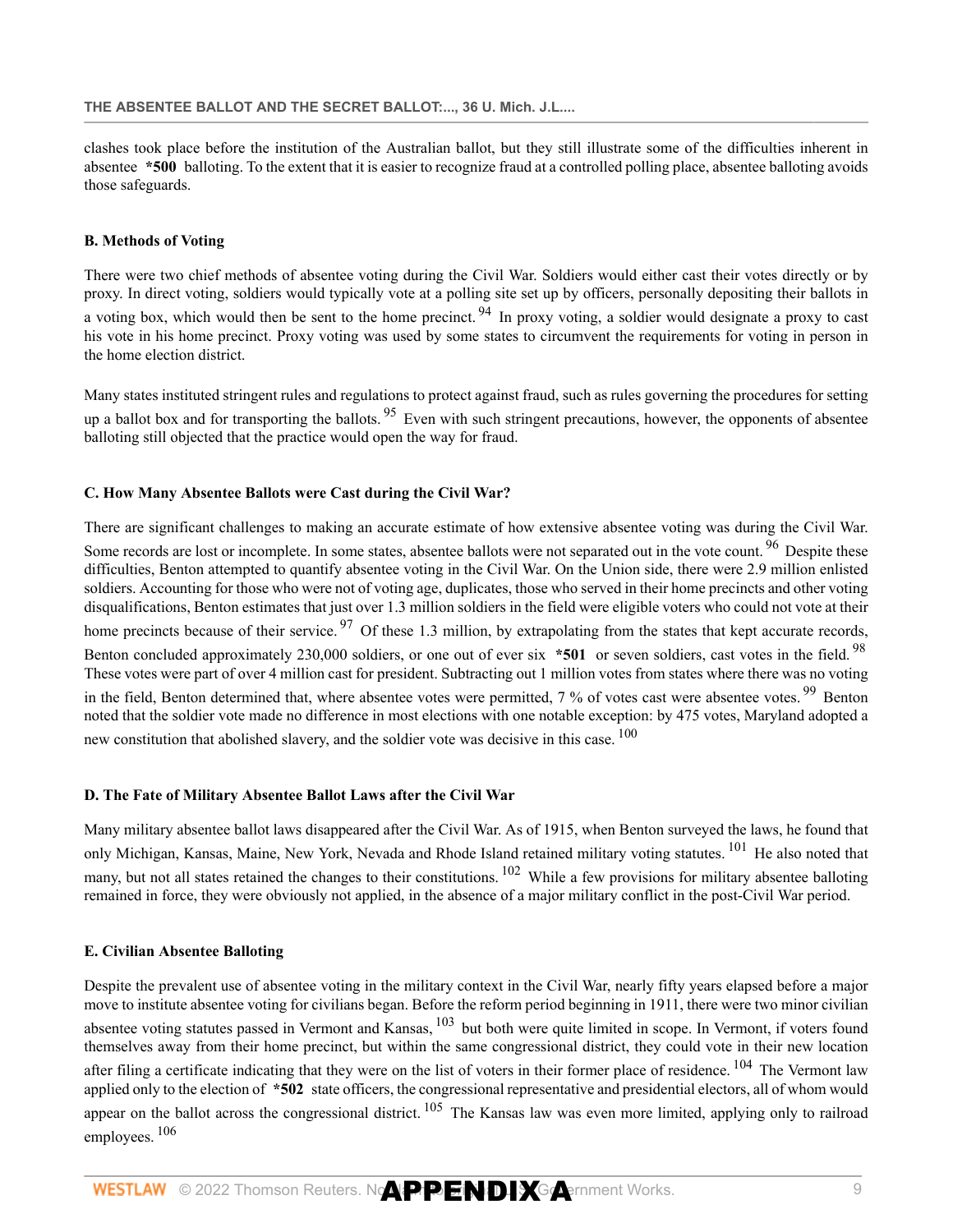<span id="page-76-0"></span>From 1911 to 1913, three states--Kansas, Missouri, and North Dakota--enacted civilian absentee ballot laws, which prompted a movement among nearly all the states to adopt similar legislation. <sup>[107](#page-86-15)</sup> By today's standards, these acts and many other early absentee voter laws may seem restrictive in that they were limited to certain elections and to certain classes of voters. But these laws were the first to provide for statewide absentee balloting for a large class of voters.

<span id="page-76-1"></span>Even in these earliest measures, there were two distinct methods of absentee voting. Kansas and Missouri adopted a system whereby a voter who was absent from his home polling location but within the state could present himself at another polling location and cast a ballot. That ballot would then be mailed to the voter's home precinct and counted there. <sup>[108](#page-86-16)</sup> North Dakota's act more closely resembled modern absentee voting arrangements: a voter who anticipated his absence from his regular polling place would apply to the county auditor for an absentee ballot, which could be cast in front of an official notary public at any location (even outside the state) and mailed to the home polling place.  $109$ 

<span id="page-76-9"></span><span id="page-76-8"></span><span id="page-76-7"></span><span id="page-76-6"></span><span id="page-76-5"></span><span id="page-76-4"></span><span id="page-76-3"></span><span id="page-76-2"></span>The varying state approaches can be ascribed to differences in their constitutions. <sup>[110](#page-86-18)</sup> In particular, North Dakota, unlike Kansas and Missouri, had an explicit provision in its constitution that "all elections by the people shall be by secret ballot."<sup>[111](#page-86-19)</sup> The lack of any secrecy-in-voting clauses in the Kansas and Missouri constitutions made it possible to adopt a very simple system of voting by mail for intra-state voters. <sup>[112](#page-86-20)</sup> By contrast, the North Dakota legislation required an elaborate set of procedures for the voter and the official who witnessed the casting of the absentee ballot. The voter was required to apply for an official absentee ballot from the county auditor. <sup>[113](#page-86-21)</sup> The ballots were to resemble regular election ballots except for the tint. <sup>[114](#page-86-22)</sup> Prior to the closing of the polls on election day, **\*503** the voter would appear "before some official having a seal and authority to administer oaths."<sup>[115](#page-86-23)</sup> The voter would have to show the official authority his unmarked ballot, and then mark it in the sole presence of this official, ensuring that the official could not see for whom the voter had voted. <sup>[116](#page-86-24)</sup> The voter then was to fold his ballot and place it in an envelope that had been provided by the county auditor.  $117$  The official certified that all of these procedures have been followed, and the envelope was mailed to the county auditor, who then sent the envelope to the voter's home polling place. <sup>[118](#page-86-26)</sup> The ballot was to arrive at the polling place and be opened before the polls closed on election day. <sup>[119](#page-86-27)</sup> The local official at the polling place compared the signature on the outside of the envelope with the signature on file for the application for the absentee ballot; if the signatures matched, the envelope was opened, the folded ballot was placed into the ballot box and the voter's name was crossed off the rolls. <sup>[120](#page-87-0)</sup>

<span id="page-76-13"></span><span id="page-76-12"></span><span id="page-76-11"></span><span id="page-76-10"></span>The procedures required under the North Dakota statute bring into stark relief the potential conflicts between the secret ballot and absentee balloting. In particular, there are no safeguards for the voter in the absentee ballot system to ensure he or she is not coerced or paid to vote a certain way. As there is no curtain of secrecy, another person might see the completed ballot. By requiring an official to witness that there was a blank ballot, to watch the voter fill out the ballot without seeing the substance of the vote, and to ensure that the voter casts his ballot with no one else watching, North Dakota attempted to recreate the protections of the polling place. Of course, an unscrupulous official might swear to having followed the procedures without having done so, but this possibility does not detract from the fact that the law provided for procedures to preserve the secrecy of the ballot away from the polling place.

<span id="page-76-14"></span>Interestingly, P. O. Ray, a political scientist who catalogued the adoption of absentee ballot laws, notes that even in Kansas and Missouri, which did not have explicit constitutional requirements for a secret ballot, "a reasonable degree of secrecy has nevertheless been insured." [121](#page-87-1) Under the Kansas and Missouri system, when the **\*504** voter appeared at a polling place away from this home precinct, after swearing an affidavit as to his voting status, he entered a voting booth and marked his ballot there. Voting officials endorsed the folded ballot and sent it to voting officials in the voter's home county. The one lapse in secrecy was that the voter's name and the endorsement would appear on the ballot itself, rather than on a separate envelope that would be discarded, so that those who opened and counted the ballot could learn the identity of the voter casting it. But to avoid

<span id="page-76-15"></span>the appearance of impropriety, stringent penalties were prescribed for officials who disclosed how the voter cast his ballot. <sup>[122](#page-87-2)</sup> Ray, whose writings in the American Political Science Review in the early part of this century are generally favorable towards the development of absentee voting, takes care to highlight the provisions in the absentee ballot laws that tried to guarantee a secret ballot. His position might be summarized as follows: Absentee voting is a welcome development allowing voters, whose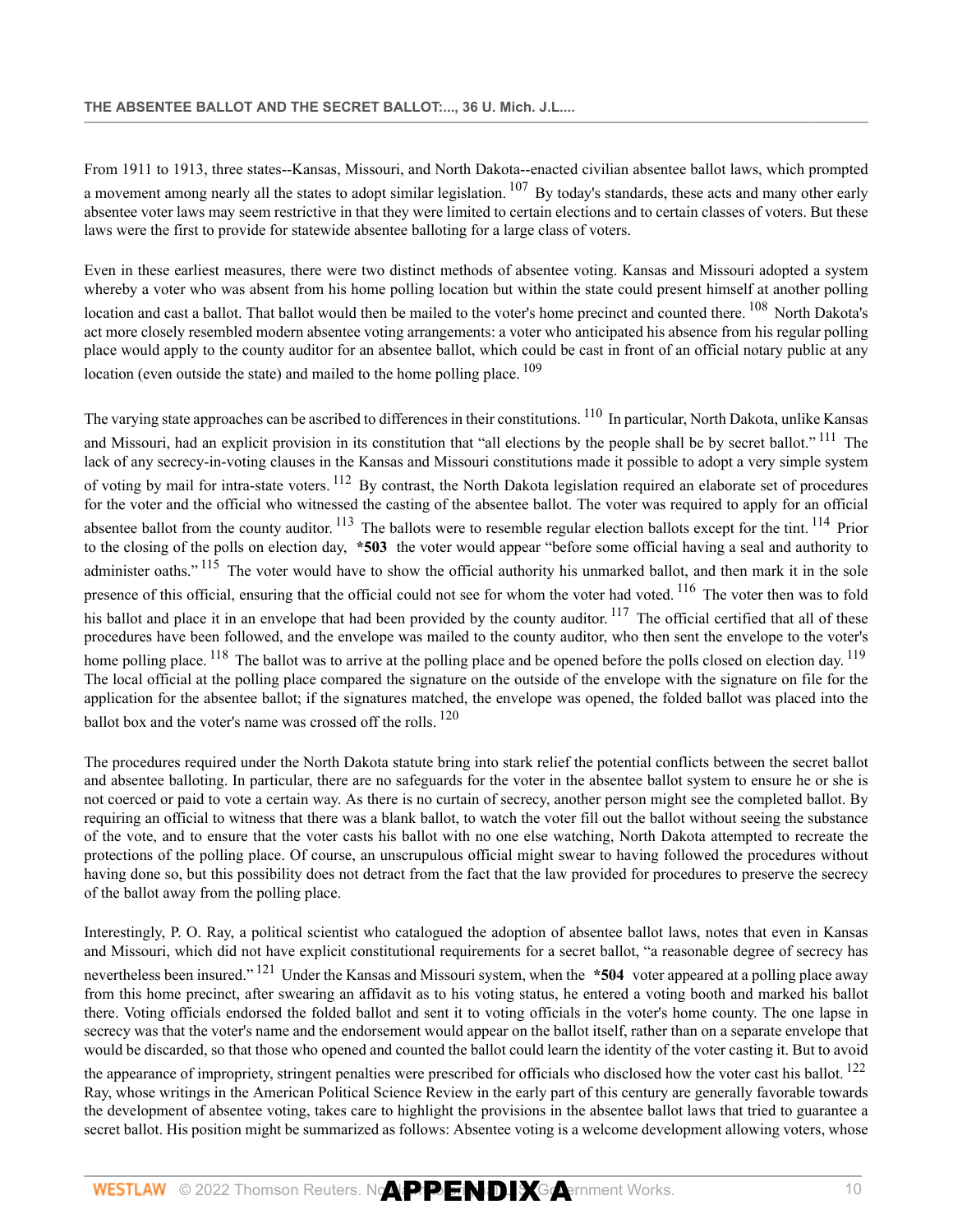<span id="page-77-0"></span>circumstances make it difficult for them to cast their ballot in their home precinct to exercise their rights to vote. But absentee balloting, while in tension with the secret ballot, need not undermine secrecy if proper safeguards are enacted. <sup>[123](#page-87-3)</sup>

<span id="page-77-3"></span><span id="page-77-2"></span><span id="page-77-1"></span>The adoption of absentee voting laws occurred at a remarkable pace. When Ray surveyed the state laws in the August 1914 edition of the American Political Science Review, he could count three enacted laws. <sup>[124](#page-87-4)</sup> When he later surveyed the laws enacted through 1917, he found that 24 of the then 48 states had enacted absentee ballot laws. <sup>[125](#page-87-5)</sup> The reasons for such a rapid adoption can be traced to the increased mobility of American workers, particularly among traveling salesmen and railway mail clerks who were necessarily absent from their places of residence on election day. <sup>[126](#page-87-6)</sup> The United States' participation in World War I provided additional impetus for the passage of absentee ballot legislation.  $127$  By 1924, there were only three states without absentee ballot legislation.<sup>[128](#page-87-8)</sup>

<span id="page-77-6"></span><span id="page-77-5"></span><span id="page-77-4"></span>Most of these laws were limited in scope. States limited eligibility to select categories of people. Most states allowed absentee voting by members of the military, reflecting both the history of such voting during the Civil War and the more immediate conflict in the **\*505** First World War. Some states extended eligibility to other transient professions such as railroad workers or specified categories such as university students. [129](#page-87-9) A few states allowed voting for illness or inability to reach a polling place. [130](#page-87-10)

<span id="page-77-10"></span><span id="page-77-9"></span><span id="page-77-8"></span><span id="page-77-7"></span>States varied on where these absentee votes could be cast. Some, such as Vermont limited them to the same county as the voter's home voting precinct. <sup>[131](#page-87-11)</sup> Others required voting within the state, yet others required that the voter could only cast votes if he was out of state. <sup>[132](#page-87-12)</sup> Despite the impetus of the First World War for the adoption of absentee voting, almost all states required that the ballots be cast in the United States. <sup>[133](#page-87-13)</sup> There was also a great variety in the types of elections in which eligible voters were allowed to cast absentee ballots. Some states limited absentee voting to presidential elections, while others included other federal elections, primaries, local elections, and so forth. [134](#page-87-14)

<span id="page-77-12"></span><span id="page-77-11"></span>There was even an experiment in voting by mail in Nevada that prefigures Oregon's mail voting system. Ray notes that Nevada was the first state to authorize voting by mail by voters who were neither absent from their home precincts nor kept from the polls by sickness or physical disability. <sup>[135](#page-87-15)</sup> Such voting was limited to precincts with fewer than twenty voters and its purpose was "to avoid the trouble and expense involved in establishing polling places and appointing election officers in the sparsely settled portions of the state."<sup>[136](#page-87-16)</sup>

<span id="page-77-16"></span><span id="page-77-15"></span><span id="page-77-14"></span><span id="page-77-13"></span>As stated above, the two broad types of absentee voting were the Kansas/Missouri model and the North Dakota model. In the Kansas/Missouri model, a voter within the state presented himself at any polling place and cast a ballot, which was then mailed back to the home precinct. [137](#page-87-17) In the North Dakota model, a voter made an application for an absentee ballot, which was mailed to him or her; the voter then took the ballot to a notary public, filled out the ballot and mailed it to the home jurisdiction. <sup>[138](#page-87-18)</sup> In the early years of the adoption of absentee ballot legislation, both models enjoyed **\*506** support. In 1917, 10 states had adopted the Kansas/Missouri model and 14 the North Dakota model. <sup>[139](#page-87-19)</sup> But states began to favor the North Dakota model, as it allowed for voting out of state, and because states began to allow absentee voting for local office, which would differ from precinct to precinct. By 1938, only Oklahoma used the Kansas/Missouri style plan exclusively, and only five other states used it as an alternative method of absentee voting. [140](#page-87-20) The remainder had adopted the North Dakota system. [141](#page-87-21)

# <span id="page-77-18"></span><span id="page-77-17"></span>**III. Constitutional Challenges to Absentee Voting**

As was the case with military absentee voting during the civil war, there remained constitutional questions surrounding absentee voting. There was still the central issue of whether absentee voting conflicted with state constitutional requirements of in person voting, which were often related to the introduction of registration systems and other safeguards to combat election fraud. In addition, since the Civil War, the states had adopted Australian ballot laws, and a number of state constitutions included provisions that explicitly provided for a "secret ballot." The secrecy provisions in state constitutions and laws made it hard to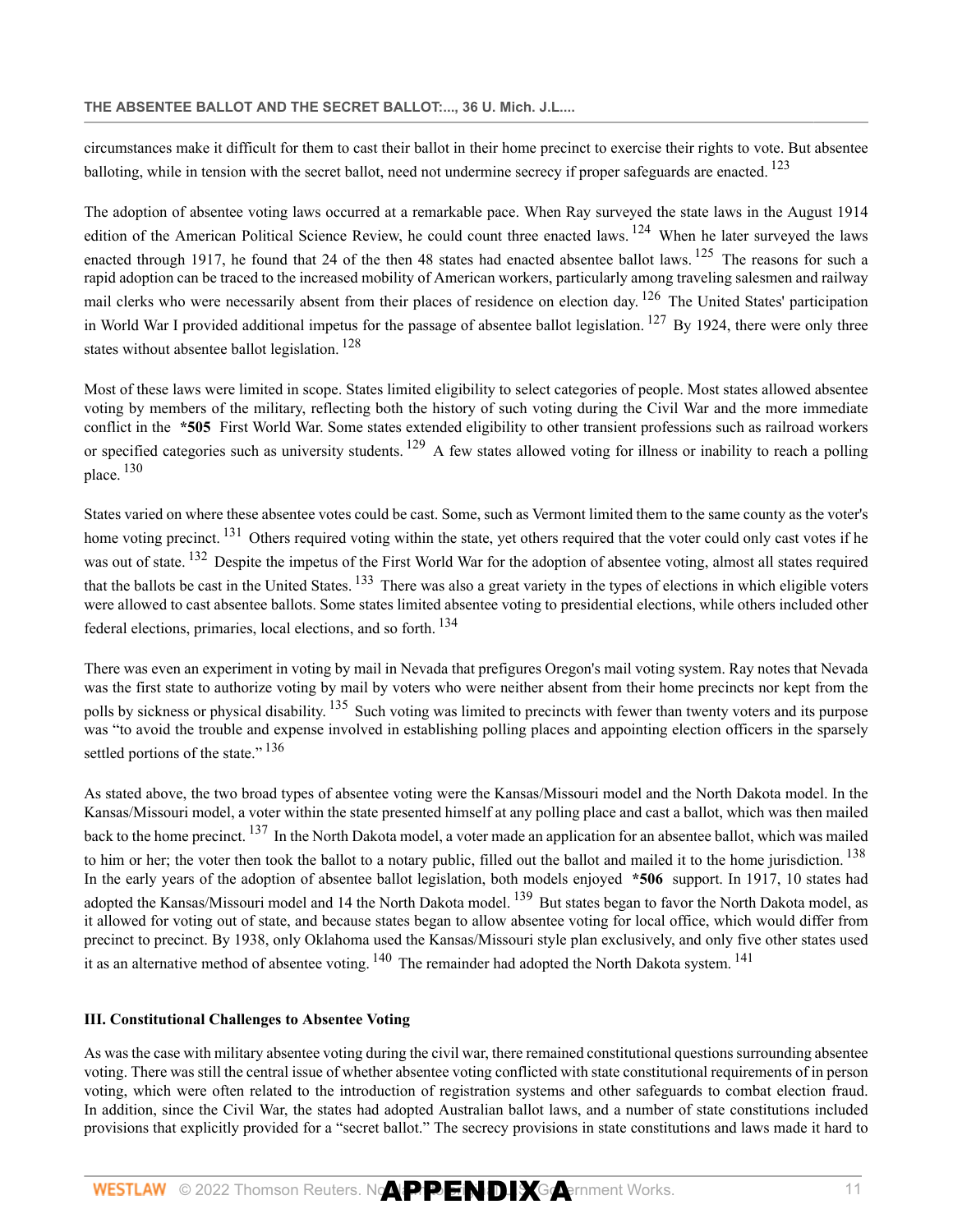justify a system of absentee ballots where a voter did not have the protection of the curtain in the polling place to keep secret his voting selections.

<span id="page-78-3"></span><span id="page-78-2"></span><span id="page-78-1"></span><span id="page-78-0"></span>These potential conflicts between absentee voting laws and state constitutions resulted in a number of state constitutional amendments and several cases striking down these laws. Notably, Michigan, <sup>[142](#page-87-22)</sup> Maryland, <sup>[143](#page-87-23)</sup> New York <sup>[144](#page-87-24)</sup> and California [145](#page-87-25) amended their constitutions to allow for absentee voting. The California amendment, for example, allowed for voting by "those who by reason of their occupations, are required to travel," and those "engaged in the military and naval service of the United States."<sup>[146](#page-87-26)</sup>

<span id="page-78-5"></span><span id="page-78-4"></span>There were several significant cases in which absentee ballot laws were found to have conflicted with state constitutions. In 1921, the Kentucky Supreme Court found a 1918 absentee ballot law **\*507** inconsistent with [section 147 of the Kentucky](http://www.westlaw.com/Link/Document/FullText?findType=L&pubNum=1000453&cite=KYCNS147&originatingDoc=Ib7236a004b0611dba16d88fb847e95e5&refType=LQ&originationContext=document&vr=3.0&rs=cblt1.0&transitionType=DocumentItem&contextData=(sc.DocLink)) [Constitution](http://www.westlaw.com/Link/Document/FullText?findType=L&pubNum=1000453&cite=KYCNS147&originatingDoc=Ib7236a004b0611dba16d88fb847e95e5&refType=LQ&originationContext=document&vr=3.0&rs=cblt1.0&transitionType=DocumentItem&contextData=(sc.DocLink)), which provided that "[a]ll elections by the people shall be by secret official ballot, furnished by public authority to the voters at the polls, ... and then and there deposited."  $147$  This provision had been adopted in 1891, during the height of the Australian ballot reform movement.

<span id="page-78-8"></span><span id="page-78-7"></span><span id="page-78-6"></span>In Pennsylvania Lancaster's Fifth Ward Election, <sup>[148](#page-87-28)</sup> the Pennsylvania Supreme Court relied on the constitutional provision that a voter reside in the election district "where he offers to vote" in order to declare a 1923 civilian absentee ballot act unconstitutional. <sup>[149](#page-88-0)</sup> Recall that in Chase v. Miller, the same court had struck down an act providing for military absentee voting because it violated the "offer to vote" provision of the constitution. In response to this decision, Pennsylvania had amended its constitution to allow for military absentee balloting. The court in Pennsylvania Lancaster's noted that no such amendment had been made to allow for civilian absentee voting, which indicated to the court that the only class permitted to do so was military voters. [150](#page-88-1) The court found that the violation of the "offer to vote" provision was sufficient to declare the act unconstitutional, but it also noted that the act might run afoul of another provision of the constitution, which had been adopted since Chase. [Article VIII, section 4 of the Pennsylvania Constitution](http://www.westlaw.com/Link/Document/FullText?findType=L&pubNum=1000427&cite=PACNART8S4&originatingDoc=Ib7236a004b0611dba16d88fb847e95e5&refType=LQ&originationContext=document&vr=3.0&rs=cblt1.0&transitionType=DocumentItem&contextData=(sc.DocLink)) of 1874 included a provision that guaranteed the secrecy of the ballot: [article VIII section 4](http://www.westlaw.com/Link/Document/FullText?findType=L&pubNum=1000427&cite=PACNART8S4&originatingDoc=Ib7236a004b0611dba16d88fb847e95e5&refType=LQ&originationContext=document&vr=3.0&rs=cblt1.0&transitionType=DocumentItem&contextData=(sc.DocLink)) guaranteed the secrecy of the ballot. <sup>[151](#page-88-2)</sup> The court noted that objections to the validity of the act had been raised with regard to this provision, but that a "detailed discussion [was] unnecessary." <sup>[152](#page-88-3)</sup> It did, however, add that:

<span id="page-78-12"></span><span id="page-78-11"></span><span id="page-78-10"></span><span id="page-78-9"></span>[i]t may well be argued that the scheme of procedure fixed by the Act of 1923, for the receipt, recording and counting of the votes of those absent, who mail their respective ballots, would end in the disclosure of the voter's intention, prohibited by the amendment of 1901 to [section 4 of article VIII of the Constitution](http://www.westlaw.com/Link/Document/FullText?findType=L&pubNum=1000643&cite=MICOART8S4&originatingDoc=Ib7236a004b0611dba16d88fb847e95e5&refType=LQ&originationContext=document&vr=3.0&rs=cblt1.0&transitionType=DocumentItem&contextData=(sc.DocLink)),--undoubtedly the result if but one vote so returned for a single district. Though this provision as **\*508** to secrecy was likely added in view of the suggestion of the use of voting machines, yet the direction that privacy be maintained is now part of our fundamental law. <sup>[153](#page-88-4)</sup>

<span id="page-78-13"></span>In New Mexico, the state supreme court in Thompson v. Scheier <sup>[154](#page-88-5)</sup> held an absentee ballot law unconstitutional. The court held that the New Mexico Constitution's requirement that the voter "offer a vote" in his home precinct precluded absentee balloting. New Mexico had passed a constitutional amendment in 1920 to allow for military absentee balloting, but had not authorized the same practice for civilians. In a case later that year, Baca v. Ortiz, <sup>[155](#page-88-6)</sup> the court found that military absentee balloting was also unconstitutional because the amendment in question, which had garnered a simple majority, should have been ratified by a three-quarters vote statewide and by a two-thirds vote in each county. The court therefore applied the Thompson ruling to military absentee voting statutes as well, and found them unconstitutional. <sup>[156](#page-88-7)</sup>

<span id="page-78-14"></span>While today all states have absentee ballot legislation, the constitutional amendments and the court decisions above illustrate that the absentee ballot, while a good and necessary avenue of voting for certain voters, is sometimes inconsistent with other goods in the electoral arena. To the extent that a state's constitution explicitly embraces in-person voting to combat fraud or protect the secrecy of the ballot, it must carve out exceptions for absentee balloting.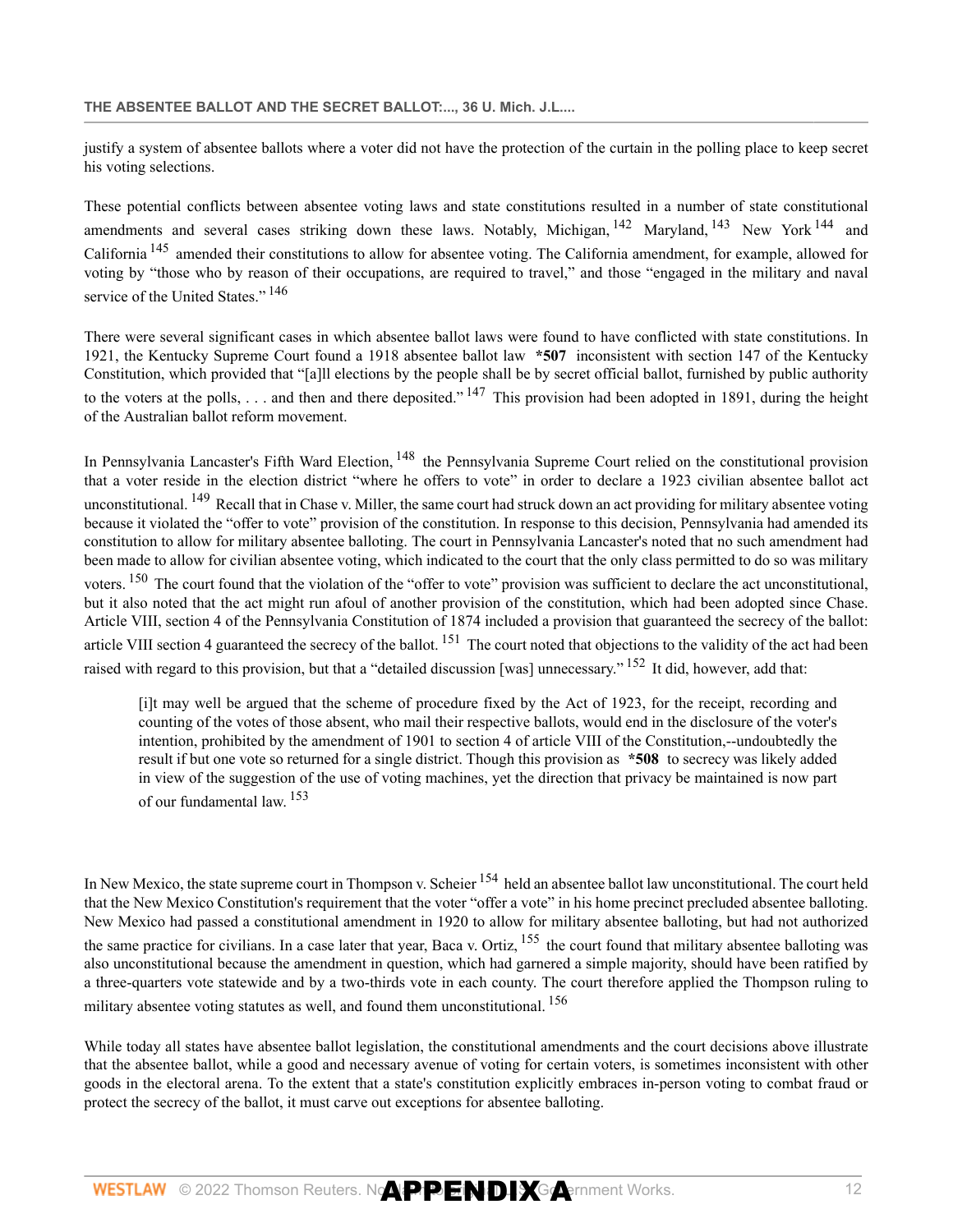## **A. Procedural Safeguards on Absentee Voting**

<span id="page-79-0"></span>As early advocates of absentee ballot legislation recognized the tensions between the absentee system and anti-fraud and secrecy provisions, most early laws contained significant procedures to ensure, as much as possible, an untainted and private absentee ballot. The procedures covered the whole process from when the voter applies for an absentee ballot to when the ballot is counted. Political scientist Paul Steinbicker, writing retrospectively at the end of the reform period, noted the extent of such precautions. Steinbicker did not see all of the precautions as justified, such as **\*509** the regulations in four New England states, which required that the voter "swear that his choices of candidates have been unsubscribed, undictated, and unbought." <sup>[157](#page-88-8)</sup> But while he argued against excessive precautions that may inconvenience the voter, he was quite insistent that absent ballot laws include "adequate safeguards to prevent abuse." [158](#page-88-9) He noted with approval that the states "are generally careful to prevent fraud and dishonesty in absentee voting." [159](#page-88-10)

<span id="page-79-3"></span><span id="page-79-2"></span><span id="page-79-1"></span>His observations are striking today, as most of what he considered common and necessary to prevent fraud has been abandoned by the states in the name of convenience. First, he noted, "the absentee ballot is nearly always accompanied by an affidavit blank, usually on the envelope in which the ballot is to be sealed, which must be filled out and attested before a notary or other official authorized to administer oaths." [160](#page-88-11) Second, he remarked that the laws almost invariably provided that "the voter shall mark his ballot in the presence of the attesting official, although in such a manner that the latter cannot know for whom or for what it is marked. Usually, the attesting official must himself make a jurat to the effect that this has been done." <sup>[161](#page-88-12)</sup>

<span id="page-79-7"></span><span id="page-79-6"></span><span id="page-79-5"></span><span id="page-79-4"></span>Steinbicker notes two exceptions to the generally stringent privacy protections--in Idaho and Michigan. Idaho only required affirmation that "the law had been complied with, and that the ballot has been 'marked, folded, and sealed in private and secretly."<sup>[162](#page-88-13)</sup> Michigan required a similar affirmation and the signatures of two witnesses. <sup>[163](#page-88-14)</sup> These provisions garner Steinbicker's scorn as "deserv[ing] criticism on the ground of too easy abuse."  $164$ 

# **B. Absentee Balloting Today**

<span id="page-79-8"></span>If the reformers who instituted the absentee ballot could witness today's absentee ballot system, they would be pleased at its success, but shocked at how it has been implemented. They would see that their efforts to extend voting privileges to those who are unable to **\*510** vote at local polling places have expanded beyond their wildest dreams. The classes of people who are eligible to vote in absentia have expanded enormously. In the early period, many states limited the absentee vote to certain professions, and allowed very limited reasons for absence. <sup>[165](#page-88-16)</sup> Today, absentee ballot laws are loose and generous in their scope. Nearly any eligible voter can vote in absentia in a given election. Correspondingly, the percentage of ballots cast by absentee voters has skyrocketed. [166](#page-88-17) However, the early day reformers would be stunned to learn that the many provisions they viewed as essential to a well-functioning absentee ballot system have been stripped away in the name of voter convenience. <sup>[167](#page-88-18)</sup>

## <span id="page-79-10"></span><span id="page-79-9"></span>**C. The Rise of Absentee Voting**

<span id="page-79-15"></span><span id="page-79-14"></span><span id="page-79-13"></span><span id="page-79-12"></span><span id="page-79-11"></span>The percentage of absentee voters at the national level is hard to calculate accurately due to different voting methods, reporting categories, and variations in voter participation in elections at different levels and in different cycles. It is even more difficult to compare such numbers over time. Yet an upward trend is apparent. Steinbicker estimated that in the presidential election year of 1936, 2% of the 45 million votes cast nationwide were absentee ballots. [168](#page-88-19) In the 2000 presidential election, 14% of all votes were cast before election day. <sup>[169](#page-88-20)</sup> While this number is still relatively modest, the percentage is on the rise, and is driven by a few Western states where absentee ballot rates are extremely high: in Oregon, which has an all mail voting system, every voter must by necessity cast a ballot away from the polling place;  $170$  but in recent elections several other states have high percentages of votes cast away from the **\*511** traditional polling place, including Washington (66%), [171](#page-88-22) California (25%), [172](#page-88-23) Colorado,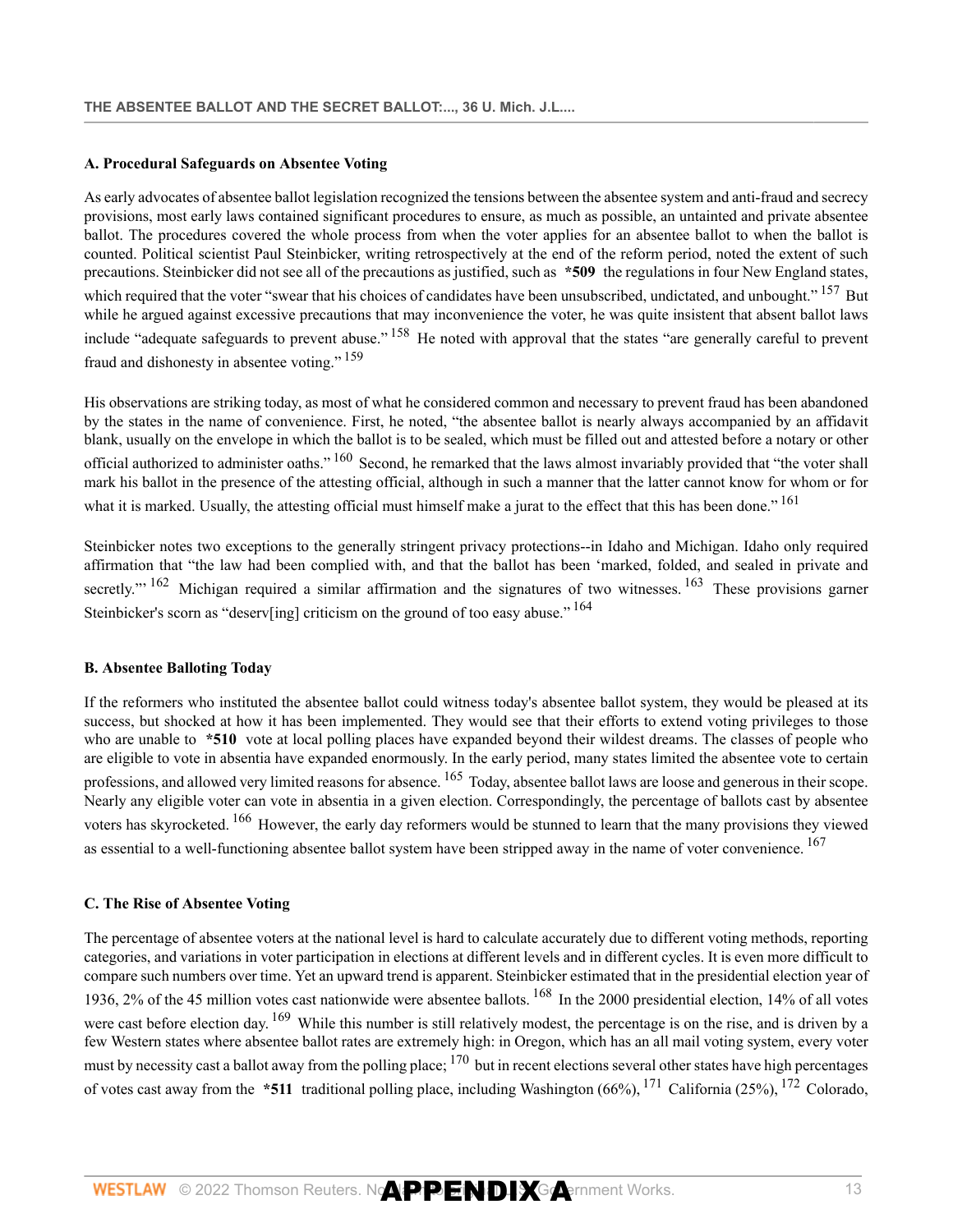<span id="page-80-1"></span><span id="page-80-0"></span>Nevada, and Arizona (all about 35%). <sup>[173](#page-88-24)</sup> The rise in California's absentee voting is instructive. Between the 1962 and 2000 general elections, absentee ballots increased from 2.6% of all votes to 24.6%. [174](#page-88-25)

<span id="page-80-4"></span><span id="page-80-3"></span><span id="page-80-2"></span>Equally striking is the change in the procedures for casting absentee ballots. It is much more convenient for voters to cast absentee ballots, but many of the safeguards viewed as essential by early reformers have been abandoned. While nearly all of the first civilian absentee voting statutes required the voter to appear before a notary public, <sup>[175](#page-89-0)</sup> no state requires that today. The notary requirement is an option in nine states,  $176$  but the notary can be dispensed with if there are one or two witnesses.  $177$ Only five other states require a witness in all circumstances, although a good number require a witness if the voter was assisted in voting.  $178$  Twenty-one states have no requirements for a notary public or a witness.  $179$ 

### <span id="page-80-6"></span><span id="page-80-5"></span>**IV. The Implications of Convenience Absentee Balloting**

<span id="page-80-7"></span>Advocates of Oregon's all mail voting system trumpeted its positive effects on voter turnout. The theory is that there are obstacles to voting which mail voting removes. The evidence for such a claim, however, is shaky. First, there is not enough data to make definitive judgments about vote by mail. Second, there is dispute in the scholarly community if vote-by-mail increases voter turnout. A University of Michigan study showed a small increase (6%) in turnout in one election, although it notes that vote-bymail does not entice non-voters to cast ballots and makes it slightly more **\*512** likely that habitual voters will cast ballots in a given election. <sup>[180](#page-89-5)</sup> Another political scientist argues that vote-by-mail depresses turnout, possibly because it de-emphasizes traditional get-out-the-vote mechanisms. <sup>[181](#page-89-6)</sup> He notes that in the same Oregon election that the Michigan study examined that Oregon's rate of voter turnout was not historically high, nor relatively higher than the rate in other elections of that election cycle. [182](#page-89-7)

<span id="page-80-9"></span><span id="page-80-8"></span>Easy absentee voting has also caused the political parties to become much more involved in promoting their use. Where once there were strong prohibitions forbidding anyone but the voter from procuring an absentee ballot and equally strong restrictions against assistance in filling out absentee ballots, many of these provisions are no longer in effect. This looseness in the laws allowed the parties to become much more directly involved in the absentee ballot process, as it is in the parties' interest to "lock in" their loyal voters before election day.

### **A. Modern Cases of Abuse of the Absentee Ballot**

The rise in absentee voting, the ease of obtaining absentee ballots, and the role of the parties in the process could easily lead to increased fraud and the loss of protections of the secret ballot. Proponents of such developments are quick to downplay the idea that fraud of the type that occurred before the implementation of the Australian ballot could occur again. It is certainly true that elections are much "cleaner" now than they once were, but the opportunity for mischief exists because of the lack of precautions in the use of the absentee ballot. What is to stop an employer, church, union, club, or family from viewing the voter's ballot? Similarly, there are opportunities for unscrupulous partisans to cast ballots for the feeble or unaware. Unlike ballots cast in person, which are in the hands of election officials only for a matter of hours until they are counted, and then usually in the presence of observers **\*513** from both parties, absentee ballot applications and absentee ballots are in the physical possession of local election officials, often partisans themselves, for weeks or months and are out of the physical view of any outsiders.

<span id="page-80-13"></span><span id="page-80-12"></span><span id="page-80-11"></span><span id="page-80-10"></span>There have been a number of serious absentee ballot scandals in recent years that demonstrate the opportunity for fraud in the absentee ballot system. The most dramatic example was the Miami mayoral election of 1997. Many absentee ballots were shown to be forged, coerced, stolen from mailboxes, or fraudulently obtained. <sup>[183](#page-89-8)</sup> Problems were not peculiar to military ballots; Republican Party officials in Seminole County were accused of inappropriately adding voter identification numbers to thousands of absentee ballot applications. <sup>[184](#page-89-9)</sup> The fraud was so pervasive that Florida courts threw out all of the absentee ballots, overturned the election, removed the declared winner, Xavier Suarez, from office, and installed Joe Carollo instead. <sup>[185](#page-89-10)</sup> In another case in Florida, absentee ballot irregularities in the 1993 Hialeah mayoral contest prompted a judge to order a new election. <sup>[186](#page-89-11)</sup> Absentee ballot fraud in Florida led officials to tighten their standards, but it was precisely those tighter standards--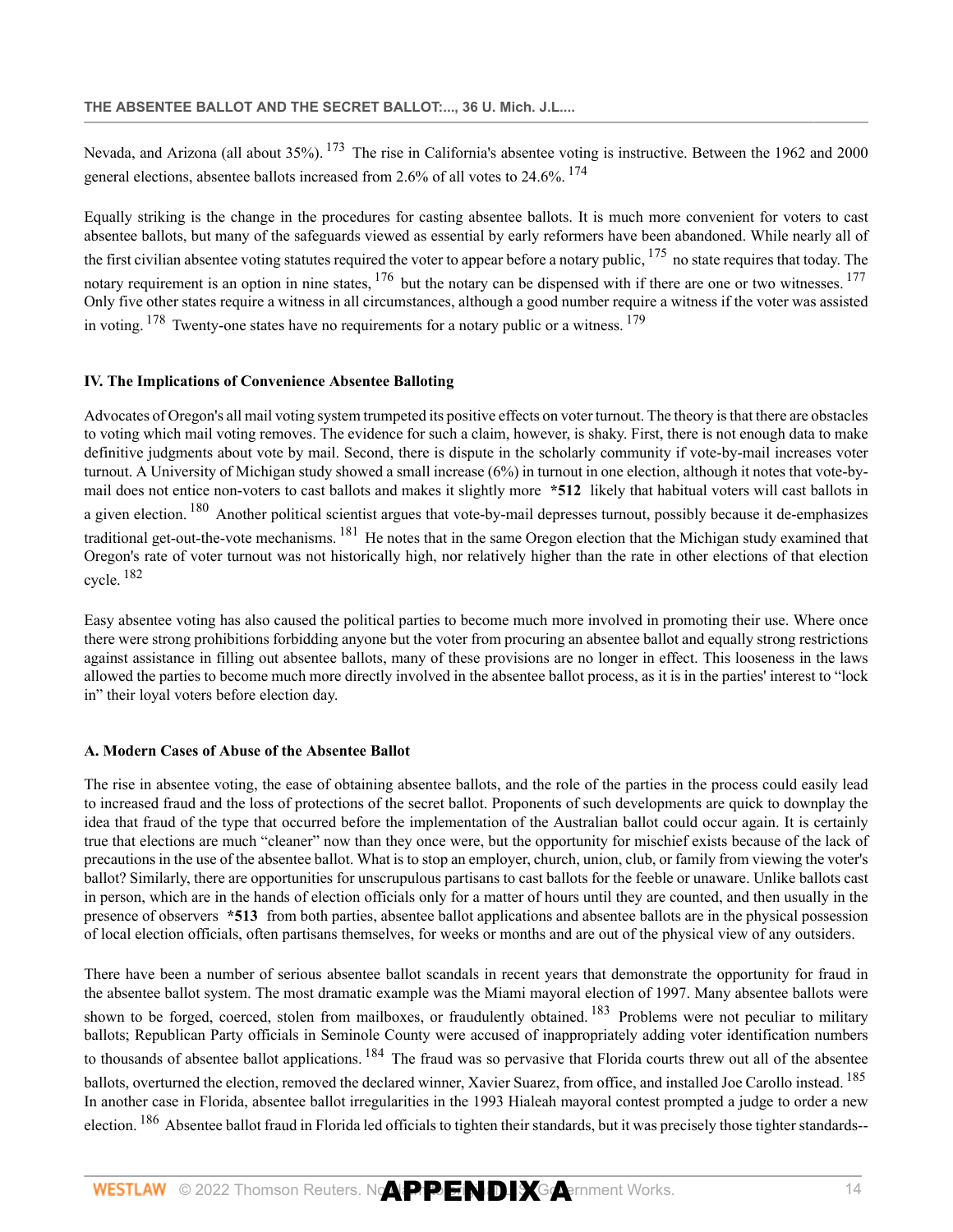<span id="page-81-2"></span><span id="page-81-1"></span><span id="page-81-0"></span>clear postmarks, signatures, dates, voter identification numbers, witnesses--that tripped up so many absentee ballots in the election controversy in 2000. Fraud has not been exclusive to Florida. Other absentee ballot fraud cases have occurred in recent years in Alabama, [187](#page-89-12) Connecticut, [188](#page-89-13) Indiana, [189](#page-89-14) New York, [190](#page-89-15) and Pennsylvania. [191](#page-89-16)

#### <span id="page-81-5"></span><span id="page-81-4"></span><span id="page-81-3"></span>**\*514 B. Election Reform Legislation in Congress and Absentee and Mail Voting**

The differences between voting at the polling place and absentee and mail voting were made clear during the election reform debate in Congress last year. The legislation passed by Congress focused primarily on improving the polling place experience with reforms such as improved voting machines, provisional ballots, computerized state-wide registration systems accessible at every polling place, accessibility to the polls and error checking were aimed at the traditional polling place. [192](#page-89-17) Strikingly, in the debate on election reform in the Senate, the advocates of the Oregon mail voting system twice sought to have absentee and mail voting systems exempt from provisions of the election reform bill. In particular, they sought exemptions from election reform requirements for error checking of ballots and for a requirement that voters who have registered by mail show a form of identification when voting. [193](#page-89-18) The latter provision was so contentious that it threatened to destroy a bipartisan compromise on the bill. <sup>[194](#page-89-19)</sup> Election reformers hope that reform succeeds in lessening the over-vote and under-vote rates and reducing fraud at the polling place. To the extent that the voting experience at the polls improves in ways that are hard to duplicate in an absentee voting setting, we may very well come to have two distinct kinds of voting.

#### <span id="page-81-7"></span><span id="page-81-6"></span>**Conclusion**

There has been a movement in our country toward voting away from the polling place. The percentage of such votes has risen over the years, and a number of election officials in Western states have been aggressive proselytizers of the view that vote by mail or increased use of absentee ballots is a reform that makes voting more convenient and raises voter turnout. There is no sign that this trend will disappear, and it is not farfetched to imagine the world sketched out by some technologists that voters will cast their votes at their own homes over the Internet.

Convenience of voting is an important goal, but not one that should triumph absolutely over other goals. Convenience of voting **\*515** must be balanced with privacy and the secrecy of the ballot. The fact that some people need absentee ballots should not lead us to the conclusion that voting away from the polling place is good for all of us. In addition, increased absentee voting or vote-by-mail are not the only ways to make voting more convenient. There are many ways of making the traditional polling place more accessible, welcoming, efficient and convenient.

The issue with the rise of absentee balloting is not just the greater possibilities for fraud. The vote, in many ways, epitomizes democracy. It should be a meaningful experience, where citizens congregate with their neighbors and affirm their joint commitment to society, where the experience of entering a private, curtained voting booth reaffirms their commitment to individual liberty and the right to choose their leaders. Reducing the vote to the equivalent of filling out a Publishers' Clearinghouse lottery cheapens the experience. In a highly mobile society, absentee ballots are a necessity, but they should remain an option designated for those who are unavoidably absent from their homes on election Day, not as a regular substitute for voting at the polls.

If there must be a more widespread alternative to election Day voting at the polls, early voting at a city hall or other official office at least preserves the sanctity of privacy for a voter, and partially replicates the collective experience of voting. But early voting has a serious downside. A system in which many or most voters cast their ballots before election Day changes the whole nature of a campaign. For better or worse, most citizens do not pay close attention to an election until shortly before the election itself. Not surprisingly, the whole nature of the campaign, including the candidates' strategies and messages, change during the final days and weeks. In the home stretch, the pressure is greater and revelations often emerge, which changes the context of the contest and the voters' evaluation of the candidates. So early voters, by definition, are comparatively uninformed. Voting early is like voting on the outcome of a basketball game at the end of the third quarter.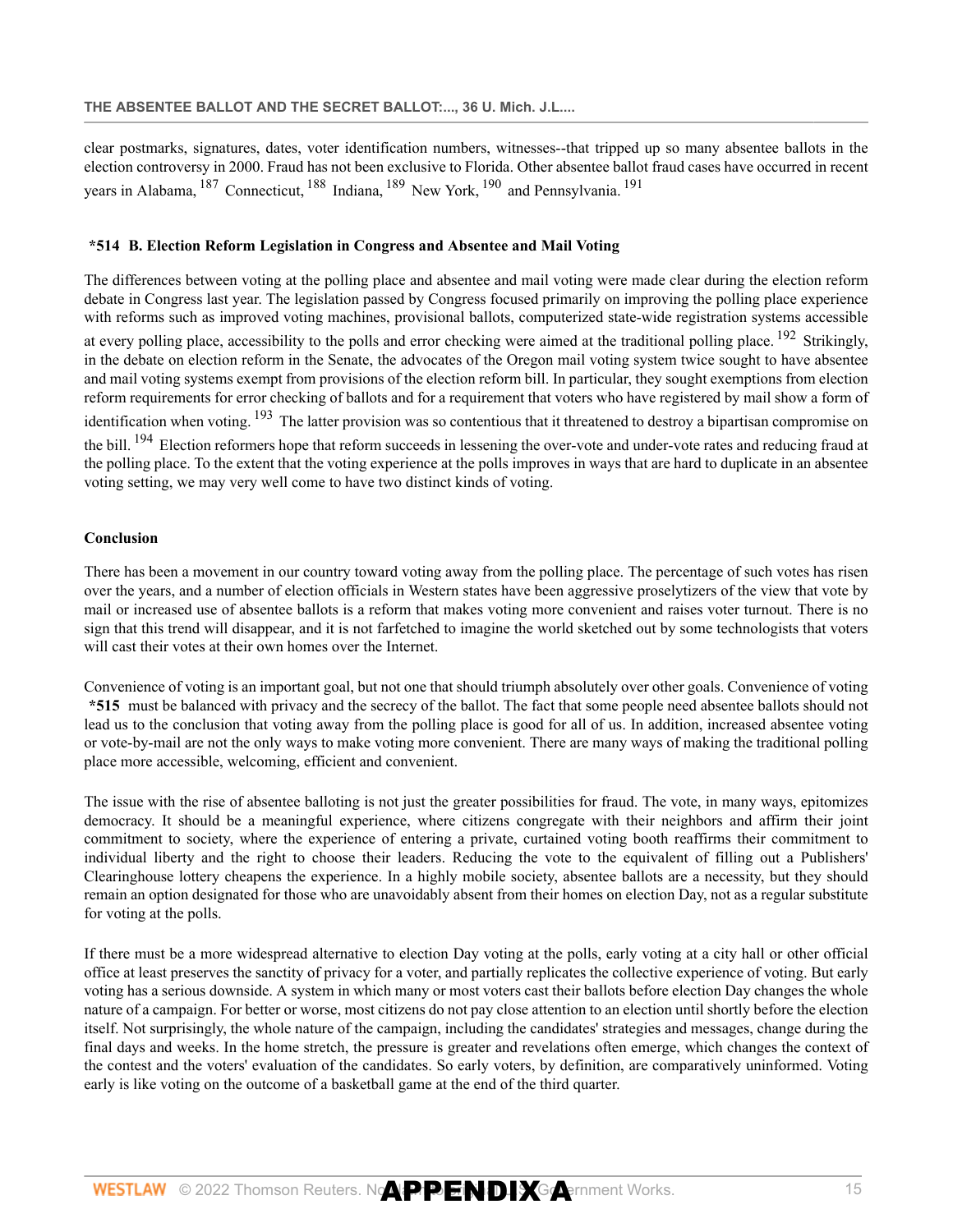# **THE ABSENTEE BALLOT AND THE SECRET BALLOT:..., 36 U. Mich. J.L....**

The desire to reduce barriers to voting, and to make voting more pleasant than burdensome an experience is commendable. Indeed, it is and should be an obligation of a democratic society to make voting perceived positively, while also ensuring against abuse or fraud. Election reform should focus its energies and resources on making election Day work better, which means extending polling hours, perhaps even over a 24 hour period or on a weekend; more and better informed poll workers; more voting machines and **\*516** booths to reduce lines; a streamlined and centralized voter registration system in each state to reduce fraud and prevent wrongly turning away duly registered voters. All of these things cost money, and both the federal government and the states should step up and provide the necessary resources.

The absentee ballot was an important reform when it was introduced for military voters in the 19<sup>th</sup> century and civilian voters in the 20th. But the introduction of the Australian ballot was likewise a significant reform. These two reforms are in tension with one another. The privacy of the vote guaranteed by the Australian ballot system is compromised by the absentee ballot. Early advocates of the absentee ballot understood its value, but also the tension with the Australian ballot. Accordingly, they instituted important safeguards in absentee ballots that sought to preserve some aspects of the secret ballot. In our rush to introduce more voting away from the polling place we forget these safeguards and the abuses that plagued an earlier era. Election reformers would be wise to recall the history of earlier electoral reforms. If they do not do so, the lure of convenience will become even more powerful--until we reach a level of fraud comparable to the 19th Century, and start a new cycle of reform.

# **Footnotes**

- [a1](#page-67-0) Research Associate, American Enterprise Institute. B.A. 1988, Georgetown University; Ph.D. 2000, Political Science, Boston College.
- [aa1](#page-67-1) Resident Scholar, American Enterprise Institute. B.A. 1967, University of Minnesota; M.A. 1968, Ph.D. 1972, Political Science, University of Michigan. We are indebted to Will Adams and Caroline Rieger for their diligent research.
- [1](#page-67-2) See, e.g., Robert Pear, Bill to Overhaul System of Voting is Seen in Danger, N.Y. Times, Sept. 7, 2002, at A1.
- <sup>[2](#page-67-3)</sup> This term refers to laws that do not require the voter to supply a reason for obtaining an absentee ballot or vote by mail.
- [3](#page-67-4) Karen Foerstel, Balloting System Revamp Sags in Senate over I.D.'s: Chances Dim for Fall Potency, CQ Weekly, Mar. 9, 2002, at 637.
- [4](#page-68-0) See generally Help America Vote Act of 2002, [Pub. L. No. 107-252, 116 Stat. 1666 \(2002\).](http://www.westlaw.com/Link/Document/FullText?findType=l&pubNum=1077005&cite=UUID(I6B1CEAEB6A-8A4E49BFC6B-1D9EE9C74E5)&originatingDoc=Ib7236a004b0611dba16d88fb847e95e5&refType=SL&originationContext=document&vr=3.0&rs=cblt1.0&transitionType=DocumentItem&contextData=(sc.DocLink))
- [5](#page-68-1) Foerstel, supra note 3.
- [6](#page-68-2) See infra Part III.C.
- [7](#page-68-3) Corruption was so prevalent that the Australian ballot was introduced to combat it. See e.g., L.E. Fredman, The Australian Ballot: The Story of an American Reform 30-31 (1968).
- [8](#page-68-4) [U.S. Const. art. I, §4, cl. 1.](http://www.westlaw.com/Link/Document/FullText?findType=L&pubNum=1000583&cite=USCOARTIS4CL1&originatingDoc=Ib7236a004b0611dba16d88fb847e95e5&refType=LQ&originationContext=document&vr=3.0&rs=cblt1.0&transitionType=DocumentItem&contextData=(sc.DocLink))
- [9](#page-68-5) Fredman, supra note 7, at ix.
- $10$  Id.
- [11](#page-69-0) Id. at 22; Allen Thorndike Rice, The Next National Reform, 148 N. Am. Rev. 386 at 83 (1889).
- [12](#page-69-1) Fredman, supra note 7, at 3-9.
- [13](#page-69-2) Id. at 10.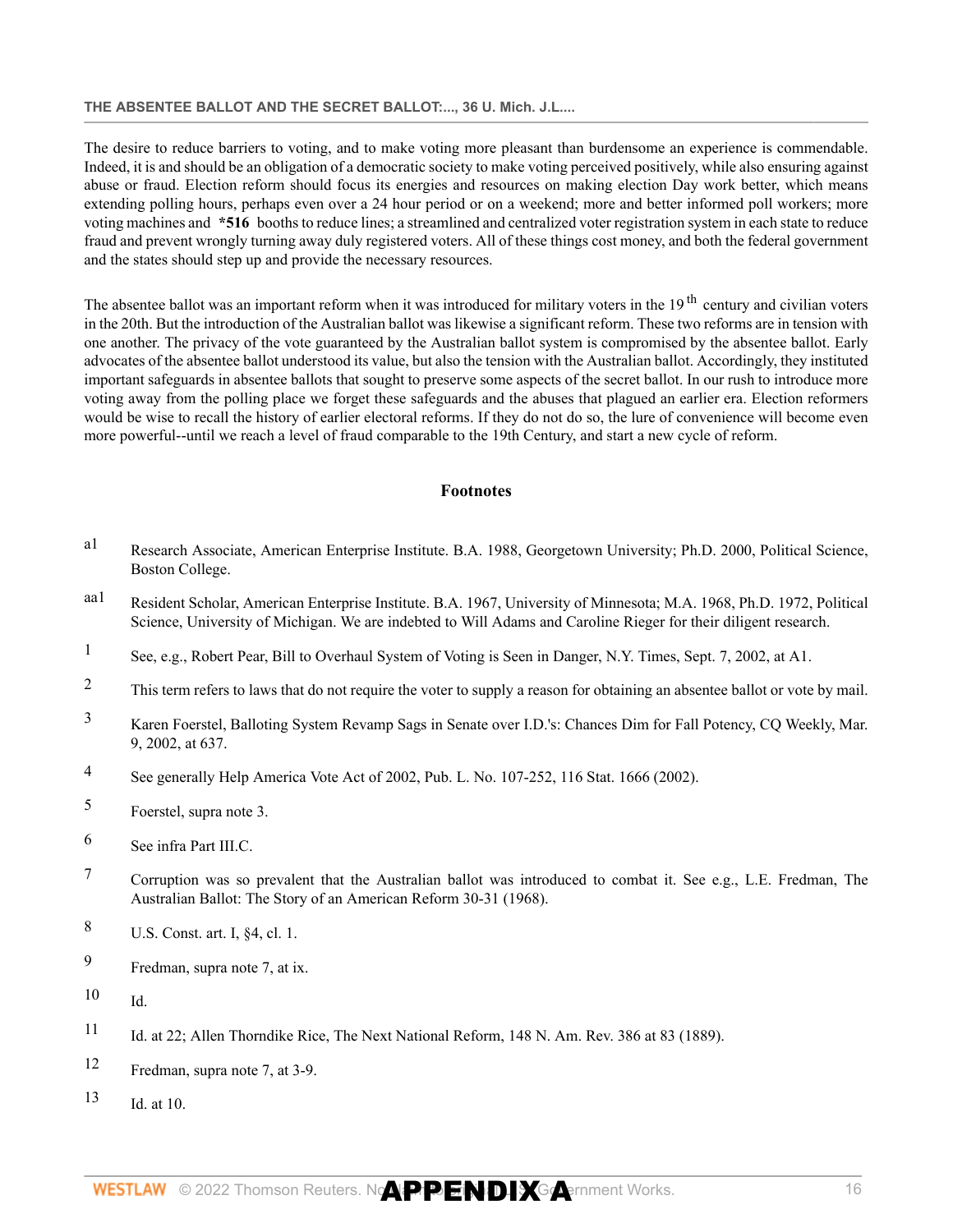- Id. at 11-12.
- John Stuart Mill, On Liberty and Considerations on Representative Government 232-33 (1946). Some early American progressives echoed Mill's sentiment, but as mounting evidence of corruption in the polling place emerged, progressives came to support the Australian ballot reform. See Fredman supra note 7, at 38.
- Id. at 11-12.
- Id. at 46.
- Jerrold G. Rusk, The Effect of the Australian Ballot Reform on Split Ticket Voting: 1876-1908, 64 Am. Pol. Sci. Rev. 1220, 1221 (1970).
- Fredman, supra note 7, at 20.
- Id. Kentucky continued the practice of oral voting well into the 19th century. Id.
- Id.
- Id.
- Id.
- Id. at 21.
- 2 James Bryce, The American Commonwealth, 493-94 (1888).
- [Henshaw v. Foster, 26 Mass. \(9 Pick.\) 312, 317-20 \(1830\)](http://www.westlaw.com/Link/Document/FullText?findType=Y&serNum=1830004942&pubNum=0000521&originatingDoc=Ib7236a004b0611dba16d88fb847e95e5&refType=RP&fi=co_pp_sp_521_317&originationContext=document&vr=3.0&rs=cblt1.0&transitionType=DocumentItem&contextData=(sc.DocLink)#co_pp_sp_521_317) (holding that a Massachusetts constitutional provision addressing written ballots included printed ballots, as the provision was meant merely to forbid voting by voice).
- Fredman, supra note 7, at 21-22.
- Id. at 22; Rice, supra note 11, at 83.
- See The Nation, May 19, 1892, at 369; see also Fredman, supra note 7, at 23.
- Alan Ware, Anti-Partism and Party Control of Political Reform in the United States: The Case of the Australian Ballot, 30 Brit. J. Pol. Sci. 1, 14 (2000); see also Fredman, supra note 7, at 28.
- Ware, supra note 30, at 11.
- See Fredman, supra note 7, at ix; Henry George, Money in Elections, 316 N. Am. Rev. 15, 209 (1883).
- John H. Wigmore, The Australian Ballot System as Embodied in the Legislation of Various Countries 22 (1889).
- 1888 Mass. Acts. 436; see also Wigmore, supra note 33, at 25-26.
- Fredman, supra note 7, at 98.
- Id. at 47-48.
- Id. at 85.
- Letter from Abram Flexuer to Editor, Boston Globe, Jan. 11, 1889, at 6, quoted in Wigmore, supra note 33, at 23.
- Letter from F. to Editor, The Nation, Dec. 13, 1888, at 476.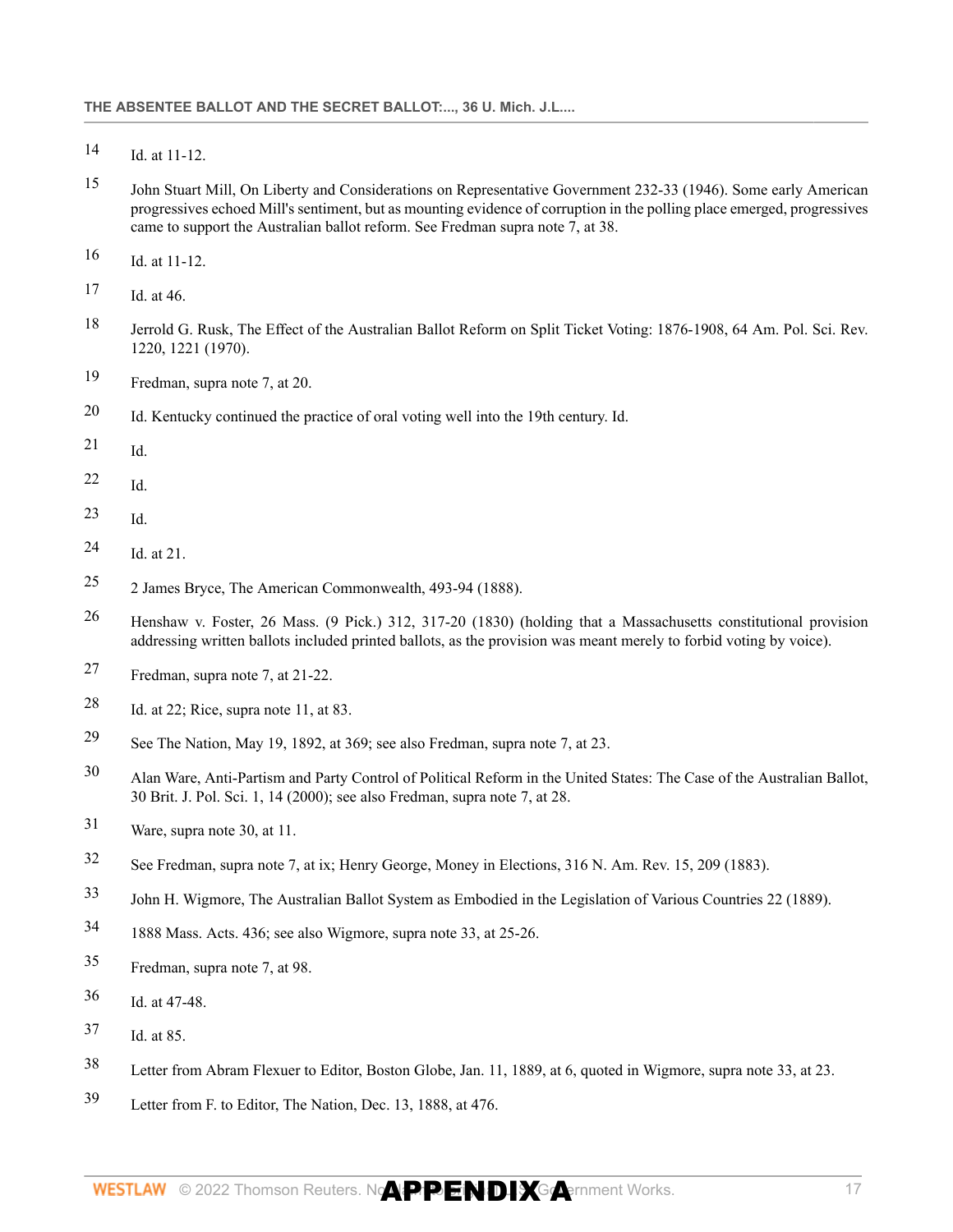- Fredman, supra note 7, at 39.
- See J.C. Heckelman, The Effect of the Secret Ballot on Voter Turnout Rates, 82 Pub. Choice 107, 107 (1995); see also Phillip E. Converse, Change in the American Electorate, in The Human Meaning of Social Change 276-79 (Angus Campbell & Phillip E. Converse eds., 1972).
- See generally Josiah Henry Benton, Voting in the Field: A Forgotten Chapter of the Civil War (1915).
- All but Rhode Island, Connecticut, and Kentucky. P. Orman Ray, Absent-Voting Legislation, 1924-1925, 20 Am. Pol. Sci. Rev. 347, 347 (1926). Kentucky had enacted an absentee voting law in 1918, but the Kentucky Supreme Court held that it was inconsistent with the state constitution. [Clark v. Nash, 192 Ky. 594 \(1921\).](http://www.westlaw.com/Link/Document/FullText?findType=Y&serNum=1921111451&pubNum=0000465&originatingDoc=Ib7236a004b0611dba16d88fb847e95e5&refType=RP&originationContext=document&vr=3.0&rs=cblt1.0&transitionType=DocumentItem&contextData=(sc.DocLink))
- Paul G. Steinbicker, 32 Am. Pol. Sci. Rev. 898, 898-90 (1938). For example, Kansas adopted an absentee ballot law limited to railroad workers in 1901 but broadened it in 1911 to cover "any qualified elector." Id. at 898, n.5.
- Id. at 905.
- See, e.g., [Clark, 192 Ky. at 594.](http://www.westlaw.com/Link/Document/FullText?findType=Y&serNum=1921111451&pubNum=0000465&originatingDoc=Ib7236a004b0611dba16d88fb847e95e5&refType=RP&fi=co_pp_sp_465_594&originationContext=document&vr=3.0&rs=cblt1.0&transitionType=DocumentItem&contextData=(sc.DocLink)#co_pp_sp_465_594)
- <span id="page-84-0"></span>Benton, supra note 42, at 314-15. The few that survived fell into disuse in the absence of military conflict. Id.
- <span id="page-84-1"></span>All but Indiana, Illinois, Delaware, New Jersey, Oregon, and Massachusetts. See Benton, supra note 42, at 312-13.
- <span id="page-84-2"></span>All but Texas, Arkansas, Louisiana, and Mississippi. See id. at 27-28.
- <span id="page-84-3"></span>Id. at 306-10.
- <span id="page-84-4"></span>Id. at 12-14.
- <span id="page-84-5"></span>Id. at 308.
- <span id="page-84-6"></span>1863 Mich. Journal of the House, pt. 2, at 1031.
- <span id="page-84-7"></span> Majority Report of Committee on Elections, Minutes of the House, at 364 (N.J. Mar. 8, 1864), quoted in Benton, supra note 42, at 274.
- <span id="page-84-8"></span>Id. at 132-34.
- <span id="page-84-9"></span>1863 N.Y. Assembly Journal, at 1277.
- <span id="page-84-10"></span>Id.
- <span id="page-84-11"></span>Id.
- <span id="page-84-12"></span>Majority Report, supra note 54, at 364, quoted in Benton, supra note 42, at 274-75.
- <span id="page-84-13"></span>Benton, supra note 42, at 158.
- <span id="page-84-14"></span>Id. at 160.
- <span id="page-84-15"></span> $62 \qquad \text{Id}$
- <span id="page-84-16"></span>New York World, Oct. 28, 1864, Headline
- <span id="page-84-17"></span>Id.
- <span id="page-84-18"></span>New York World, Oct. 29, 1864, Headline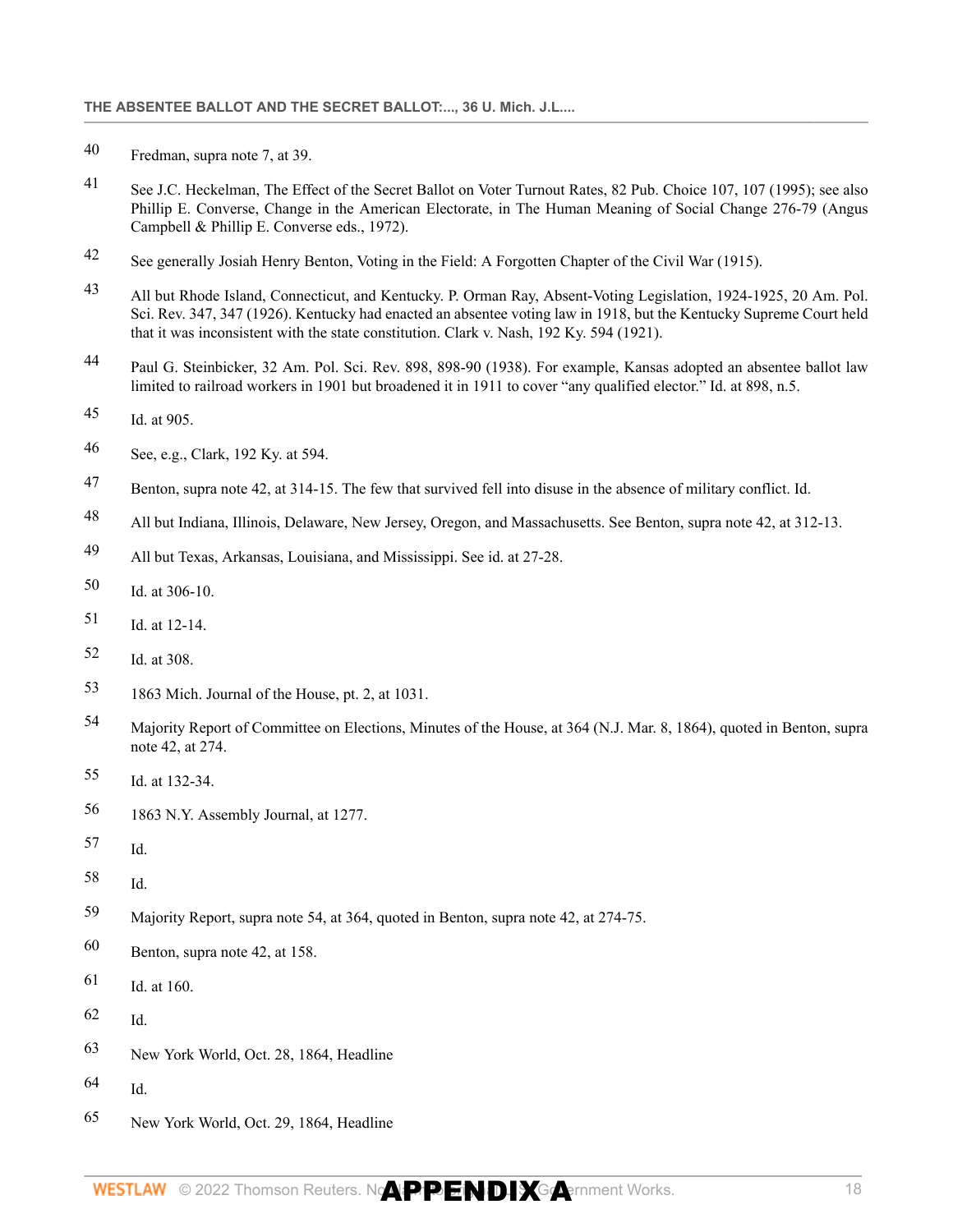- <span id="page-85-0"></span> Benton, supra note 42, at 167. For a full account of the incident, see id. at 157-70; see also David G. Croly, Seymour and Blair, Their Lives and Services, with an Appendix Containing a History of Reconstruction 131-37 (1868).
- <span id="page-85-1"></span>Benton, supra note 42, at 5.
- <span id="page-85-2"></span>Id. at 8-14.
- <span id="page-85-3"></span>N.Y. [Const. of 1846, art. II, §1 \(1894\)](http://www.westlaw.com/Link/Document/FullText?findType=L&pubNum=1000643&cite=MICOART2S1&originatingDoc=Ib7236a004b0611dba16d88fb847e95e5&refType=LQ&originationContext=document&vr=3.0&rs=cblt1.0&transitionType=DocumentItem&contextData=(sc.DocLink)).
- <span id="page-85-4"></span>Benton, supra note 42, at 27.
- <span id="page-85-5"></span> Id. at 28. As Benton notes, the seven Confederate states that passed provisions for absentee voting did so during or shortly after their secession. Id.
- <span id="page-85-6"></span> Act of Mar. 29, 1813, ch. 171, 1813 Pa. Laws 213-14. New Jersey also passed legislation in 1815 to allow soldiers to vote in the field, but it repealed the law in 1820. Act of Feb. 16, 1815, §1, 1815 N.J. Laws 16-18(repealed 1820).
- <span id="page-85-7"></span>[Pa. Const. of 1838, art. III, §1 \(1838\).](http://www.westlaw.com/Link/Document/FullText?findType=L&pubNum=1000427&cite=PACNART3S1&originatingDoc=Ib7236a004b0611dba16d88fb847e95e5&refType=LQ&originationContext=document&vr=3.0&rs=cblt1.0&transitionType=DocumentItem&contextData=(sc.DocLink))
- <span id="page-85-8"></span>[Chase v. Miller, 41 Pa. 403, 417 \(1862\)](http://www.westlaw.com/Link/Document/FullText?findType=Y&serNum=1862010929&pubNum=0000651&originatingDoc=Ib7236a004b0611dba16d88fb847e95e5&refType=RP&fi=co_pp_sp_651_417&originationContext=document&vr=3.0&rs=cblt1.0&transitionType=DocumentItem&contextData=(sc.DocLink)#co_pp_sp_651_417).
- <span id="page-85-9"></span>[Id. 428-429.](http://www.westlaw.com/Link/Document/FullText?findType=Y&serNum=1862010929&pubNum=0000651&originatingDoc=Ib7236a004b0611dba16d88fb847e95e5&refType=RP&fi=co_pp_sp_651_429&originationContext=document&vr=3.0&rs=cblt1.0&transitionType=DocumentItem&contextData=(sc.DocLink)#co_pp_sp_651_429)
- <span id="page-85-10"></span>[Id. at 418](http://www.westlaw.com/Link/Document/FullText?findType=Y&serNum=1862010929&pubNum=0000651&originatingDoc=Ib7236a004b0611dba16d88fb847e95e5&refType=RP&fi=co_pp_sp_651_418&originationContext=document&vr=3.0&rs=cblt1.0&transitionType=DocumentItem&contextData=(sc.DocLink)#co_pp_sp_651_418).
- <span id="page-85-11"></span>Id. at 423.
- <span id="page-85-12"></span>Id. at 417-18.
- <span id="page-85-13"></span>Benton, supra note 42, at 200-01.
- <span id="page-85-14"></span>Id. at 174-78.
- <span id="page-85-15"></span>Id. at 110-11.
- <span id="page-85-16"></span>Id. at 121.
- <span id="page-85-17"></span>Id. at 153.
- <span id="page-85-18"></span>Id. at 186.
- <span id="page-85-19"></span>Id. at 248-49.
- <span id="page-85-20"></span>Act of Mar. 21, 1864, ch. 36, 13 Stat. 30.
- <span id="page-85-21"></span>Nev. Const. of 1864, Election Ordinance, §2 (1866); see also Benton, supra note 42, at 171.
- <span id="page-85-22"></span>Id. at 171-73.
- <span id="page-85-23"></span>Id. at 281-92, 293-304.
- <span id="page-85-24"></span>Id. at 269-80.
- <span id="page-85-25"></span> [Morrison v. Springer, 15 Iowa 304 \(1863\)](http://www.westlaw.com/Link/Document/FullText?findType=Y&serNum=1863001777&pubNum=0000444&originatingDoc=Ib7236a004b0611dba16d88fb847e95e5&refType=RP&originationContext=document&vr=3.0&rs=cblt1.0&transitionType=DocumentItem&contextData=(sc.DocLink)); [State ex rel. Chandler v. Main, 16 Wis. 398 \(1863\);](http://www.westlaw.com/Link/Document/FullText?findType=Y&serNum=1863002555&pubNum=0000822&originatingDoc=Ib7236a004b0611dba16d88fb847e95e5&refType=RP&originationContext=document&vr=3.0&rs=cblt1.0&transitionType=DocumentItem&contextData=(sc.DocLink)) [Lehman v. McBride, 15](http://www.westlaw.com/Link/Document/FullText?findType=Y&serNum=1863000077&pubNum=0000633&originatingDoc=Ib7236a004b0611dba16d88fb847e95e5&refType=RP&originationContext=document&vr=3.0&rs=cblt1.0&transitionType=DocumentItem&contextData=(sc.DocLink)) [Ohio St. 573 \(1863\).](http://www.westlaw.com/Link/Document/FullText?findType=Y&serNum=1863000077&pubNum=0000633&originatingDoc=Ib7236a004b0611dba16d88fb847e95e5&refType=RP&originationContext=document&vr=3.0&rs=cblt1.0&transitionType=DocumentItem&contextData=(sc.DocLink)) New Hampshire's law was upheld in an advisory opinion. Constitutionality of the Soldiers' Voting Bill, [45 N.H. 595 \(1864\).](http://www.westlaw.com/Link/Document/FullText?findType=Y&serNum=1864002966&pubNum=0000579&originatingDoc=Ib7236a004b0611dba16d88fb847e95e5&refType=RP&originationContext=document&vr=3.0&rs=cblt1.0&transitionType=DocumentItem&contextData=(sc.DocLink))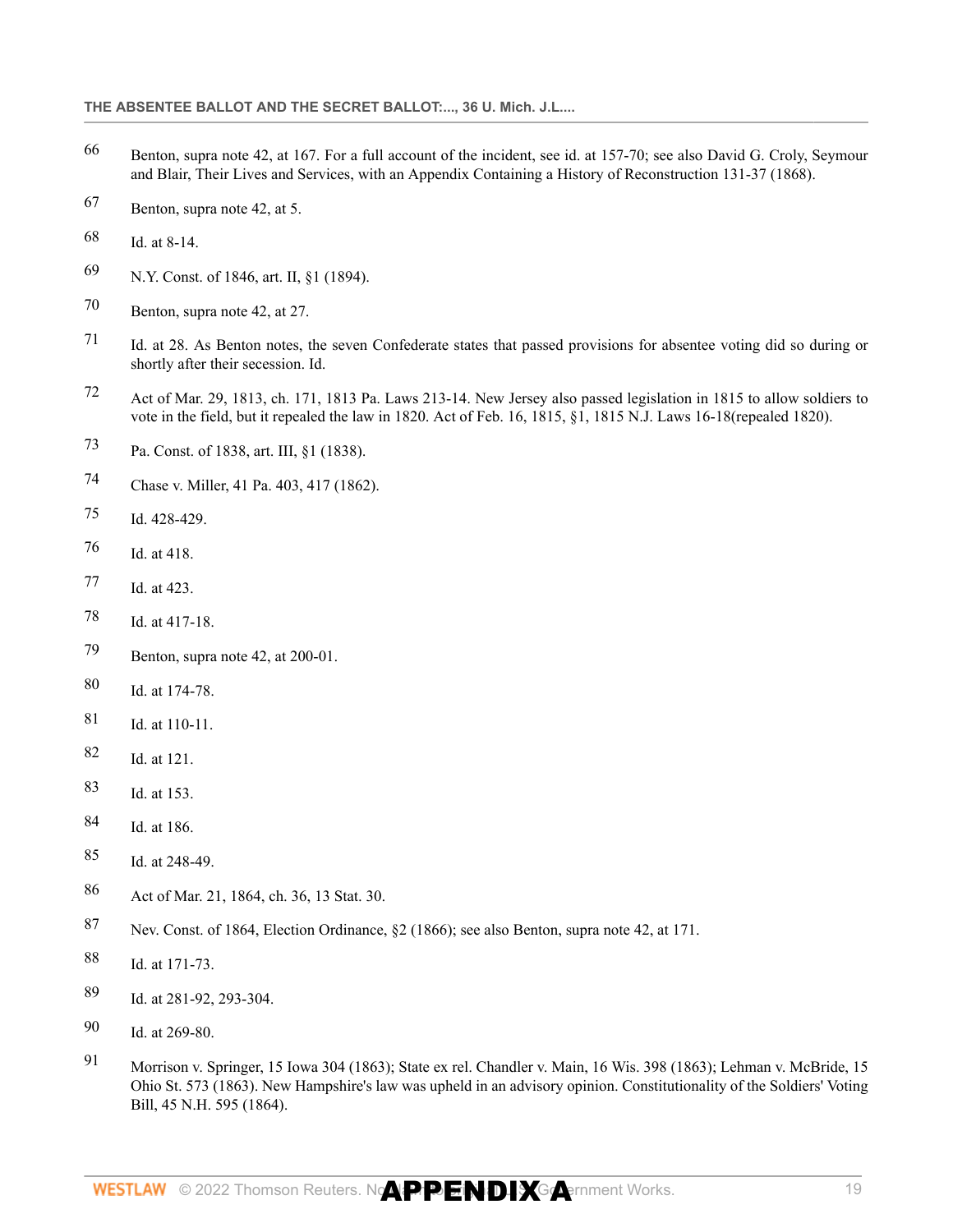# **THE ABSENTEE BALLOT AND THE SECRET BALLOT:..., 36 U. Mich. J.L....**

- <span id="page-86-0"></span>1865 Vt. House Journal, Extra Sess., at 376-81.
- <span id="page-86-1"></span>See, e.g., [Twitchell v. Blodgett, 13 Mich. 127 \(1865\)](http://www.westlaw.com/Link/Document/FullText?findType=Y&serNum=1865006410&pubNum=0000542&originatingDoc=Ib7236a004b0611dba16d88fb847e95e5&refType=RP&originationContext=document&vr=3.0&rs=cblt1.0&transitionType=DocumentItem&contextData=(sc.DocLink)); [Bourland v. Hildreth, 26 Cal. 161 \(1864\).](http://www.westlaw.com/Link/Document/FullText?findType=Y&serNum=1864002089&pubNum=0000220&originatingDoc=Ib7236a004b0611dba16d88fb847e95e5&refType=RP&originationContext=document&vr=3.0&rs=cblt1.0&transitionType=DocumentItem&contextData=(sc.DocLink))
- <span id="page-86-2"></span>Benton, supra note 42, at 15.
- <span id="page-86-3"></span>See, e.g., Benton, supra note 42, at 54 (citing Wisconsin's provisions).
- <span id="page-86-4"></span>New York, Connecticut, Minnesota, West Virginia and Missouri did not separate out absentee ballots. Id. at 319.
- <span id="page-86-5"></span>Id. at 311.
- <span id="page-86-6"></span>Id. at 312-13.
- <span id="page-86-7"></span>Id. at 313.
- <span id="page-86-8"></span>Id.
- <span id="page-86-9"></span>Id. at 315.
- <span id="page-86-10"></span> For example, Missouri in 1875 and Maryland in 1867 omitted the constitutional provisions for military absentee voting when they adopted new constitutions. Id. at 314-15.
- <span id="page-86-11"></span>P. Orman Ray, Absent Voting, 11 Am. Pol. Sci. Rev. 116, 116 (1917).
- <span id="page-86-12"></span>Id.
- <span id="page-86-13"></span>Id.
- <span id="page-86-14"></span>Id.
- <span id="page-86-15"></span>P. Orman Ray, Absent Voters, 8 Amer. Pol. Sci. Rev. 442, 442 (1914).
- <span id="page-86-16"></span>Id. at 443.
- <span id="page-86-17"></span>Id. at 444.
- <span id="page-86-18"></span>Id. at 443-44.
- <span id="page-86-19"></span>N.D. Const. of 1889, art. 5, §129 (1950).
- <span id="page-86-20"></span>Ray, supra note 107, at 443.
- <span id="page-86-21"></span>Id. at 444.
- <span id="page-86-22"></span>Id.
- <span id="page-86-23"></span>Id.
- <span id="page-86-24"></span>Id.
- <span id="page-86-25"></span>Id.
- <span id="page-86-26"></span>Id.
- <span id="page-86-27"></span>Id.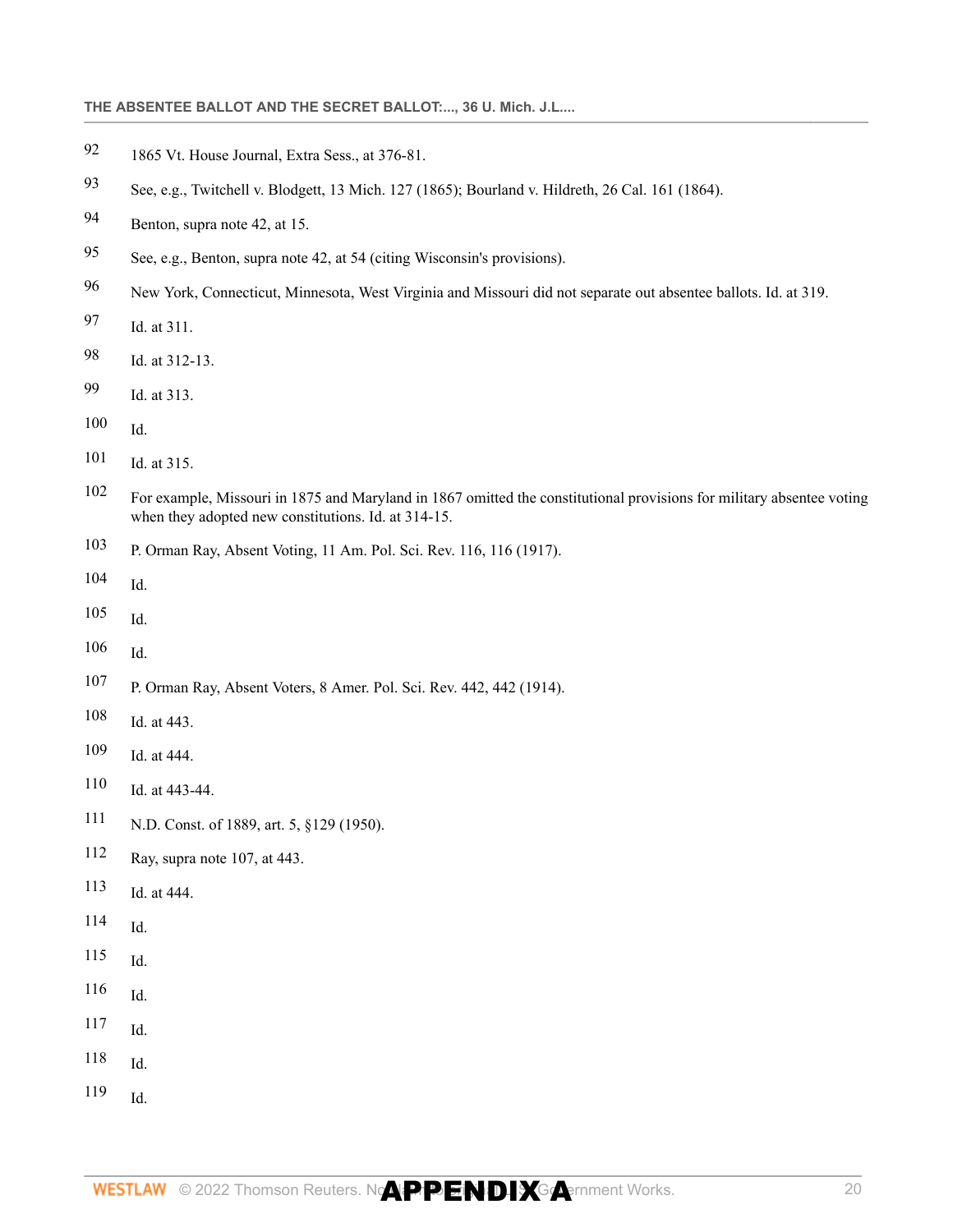- <span id="page-87-0"></span>Id. at 444-45.
- <span id="page-87-1"></span>Id. at 443.
- <span id="page-87-2"></span>Id.
- <span id="page-87-3"></span>See, e.g., id. at 442-45.
- <span id="page-87-4"></span>Kansas, Missouri and North Dakota had enacted such laws. Id. at 442.
- <span id="page-87-5"></span>P. Orman Ray, Absent-voting Laws, 1917, 12 Am. Pol. Sci. Rev. 251, 251 (1918).
- <span id="page-87-6"></span>Charles Kettleborough, Absent Voting, 11 Am. Pol. Sci. Rev. 320, 320 (1917).
- <span id="page-87-7"></span>Steinbicker, supra note 44, at 898.
- <span id="page-87-8"></span>This includes Kentucky, which had passed legislation that was later declared unconstitutional. Ray, supra note 43, at 347.
- <span id="page-87-9"></span>Steinbicker, supra note 44, at 899-900.
- <span id="page-87-10"></span>Id. at 899.
- <span id="page-87-11"></span>Ray, supra note 103, at 116.
- <span id="page-87-12"></span>Steinbicker, supra note 44, at 899.
- <span id="page-87-13"></span>Id.
- <span id="page-87-14"></span>Id. at 900.
- <span id="page-87-15"></span>P. Orman Ray, Absent-voting Laws, 18 Am. Pol. Sci. Rev. 321, 324 (1924); see also 1923 Nev. Stat. 207.
- <span id="page-87-16"></span>Ray, supra note 135, at 324.
- <span id="page-87-17"></span>Ray, supra note 107, at 443.
- <span id="page-87-18"></span>Id. at 444.
- <span id="page-87-19"></span>Ray, supra note 125, at 251.
- <span id="page-87-20"></span>Steinbicker, supra note 44, at 901.
- <span id="page-87-21"></span>Id.
- <span id="page-87-22"></span>John A. Lapp, Absent Voting, 10 Am. Pol. Sci. Rev. 114, 114-15 (1916).
- <span id="page-87-23"></span>P. Orman Ray, Recent Primary and Election Laws, 13 Am. Pol. Sci. Rev. 264, 269-70 (1919).
- <span id="page-87-24"></span>Ray, supra note 135, at 321.
- <span id="page-87-25"></span>Id.
- <span id="page-87-26"></span>Ray, supra note 43, at 348; 1923 Cal. Stat. 283
- <span id="page-87-27"></span>[Ky. Const. §147 \(1891\)](http://www.westlaw.com/Link/Document/FullText?findType=L&pubNum=1000453&cite=KYCNS147&originatingDoc=Ib7236a004b0611dba16d88fb847e95e5&refType=LQ&originationContext=document&vr=3.0&rs=cblt1.0&transitionType=DocumentItem&contextData=(sc.DocLink)). Kentucky's 1891 Constitution is still in force as amended.
- <span id="page-87-28"></span>[126 A. 199 \(Pa. 1924\).](http://www.westlaw.com/Link/Document/FullText?findType=Y&serNum=1924112859&pubNum=0000161&originatingDoc=Ib7236a004b0611dba16d88fb847e95e5&refType=RP&originationContext=document&vr=3.0&rs=cblt1.0&transitionType=DocumentItem&contextData=(sc.DocLink))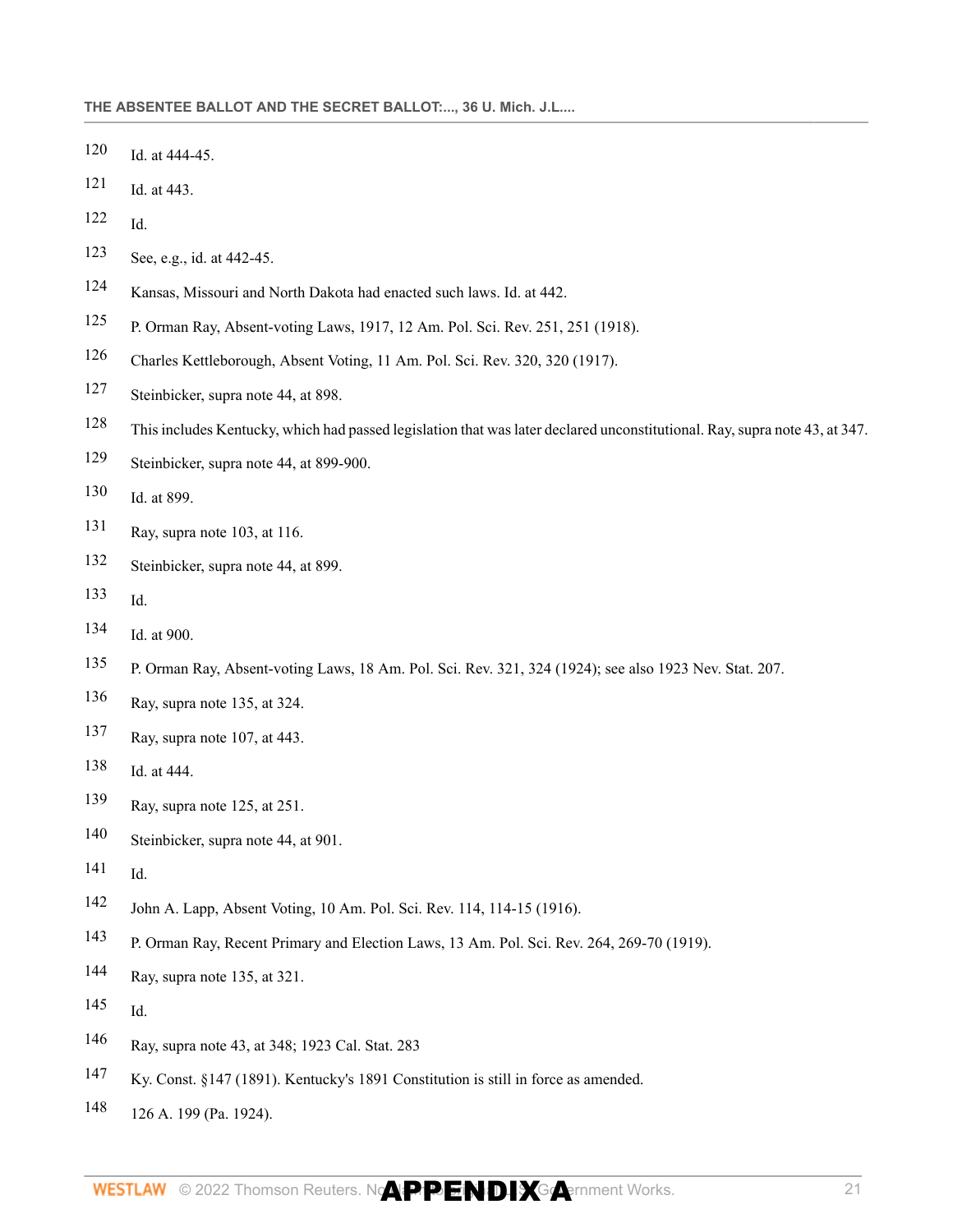<span id="page-88-0"></span>[Id. at 200](http://www.westlaw.com/Link/Document/FullText?findType=Y&serNum=1924112859&pubNum=0000161&originatingDoc=Ib7236a004b0611dba16d88fb847e95e5&refType=RP&fi=co_pp_sp_161_200&originationContext=document&vr=3.0&rs=cblt1.0&transitionType=DocumentItem&contextData=(sc.DocLink)#co_pp_sp_161_200).

<span id="page-88-1"></span>[Id. at 201](http://www.westlaw.com/Link/Document/FullText?findType=Y&serNum=1924112859&pubNum=0000161&originatingDoc=Ib7236a004b0611dba16d88fb847e95e5&refType=RP&fi=co_pp_sp_161_201&originationContext=document&vr=3.0&rs=cblt1.0&transitionType=DocumentItem&contextData=(sc.DocLink)#co_pp_sp_161_201).

- <span id="page-88-2"></span> [Pa. Const. of 1874, art. VIII, §4](http://www.westlaw.com/Link/Document/FullText?findType=L&pubNum=1000427&cite=PACNART8S4&originatingDoc=Ib7236a004b0611dba16d88fb847e95e5&refType=LQ&originationContext=document&vr=3.0&rs=cblt1.0&transitionType=DocumentItem&contextData=(sc.DocLink)) (amended 1901) ("All elections by the citizens shall be by ballot or by such other method as may be prescribed by law; Provided, That secrecy in voting be preserved").
- <span id="page-88-3"></span>Pennsylvania [Lancaster's, 126 A. at 201.](http://www.westlaw.com/Link/Document/FullText?findType=Y&serNum=1924112859&pubNum=0000161&originatingDoc=Ib7236a004b0611dba16d88fb847e95e5&refType=RP&fi=co_pp_sp_161_201&originationContext=document&vr=3.0&rs=cblt1.0&transitionType=DocumentItem&contextData=(sc.DocLink)#co_pp_sp_161_201)
- <span id="page-88-4"></span>[Id. at 201](http://www.westlaw.com/Link/Document/FullText?findType=Y&serNum=1924112859&pubNum=0000161&originatingDoc=Ib7236a004b0611dba16d88fb847e95e5&refType=RP&fi=co_pp_sp_161_201&originationContext=document&vr=3.0&rs=cblt1.0&transitionType=DocumentItem&contextData=(sc.DocLink)#co_pp_sp_161_201); see also Ray, supra note 43, at 348 (discussing Clark and Pennsylvania Lancaster's).
- <span id="page-88-5"></span>[57 P.2d 293, 302-04 \(N.M. 1936\)](http://www.westlaw.com/Link/Document/FullText?findType=Y&serNum=1936103943&pubNum=0000661&originatingDoc=Ib7236a004b0611dba16d88fb847e95e5&refType=RP&fi=co_pp_sp_661_302&originationContext=document&vr=3.0&rs=cblt1.0&transitionType=DocumentItem&contextData=(sc.DocLink)#co_pp_sp_661_302).
- <span id="page-88-6"></span>[61 P.2d 320, 321 \(N.M. 1936\).](http://www.westlaw.com/Link/Document/FullText?findType=Y&serNum=1936103883&pubNum=0000661&originatingDoc=Ib7236a004b0611dba16d88fb847e95e5&refType=RP&fi=co_pp_sp_661_321&originationContext=document&vr=3.0&rs=cblt1.0&transitionType=DocumentItem&contextData=(sc.DocLink)#co_pp_sp_661_321)
- <span id="page-88-7"></span>Id.
- <span id="page-88-8"></span>Steinbicker, supra note 44, at 903.
- <span id="page-88-9"></span>Id.
- <span id="page-88-10"></span>Id. at 905.
- <span id="page-88-11"></span>Id.
- <span id="page-88-12"></span>Id.
- <span id="page-88-13"></span>Id.
- <span id="page-88-14"></span>Id.
- <span id="page-88-15"></span>Id.
- <span id="page-88-16"></span>Ray, supra note 135, at 323-24.
- <span id="page-88-17"></span>See infra Part III.C.
- <span id="page-88-18"></span> National Conference of State Legislatures, Absentee Ballots, at http://www.ncsl.org/programs/legman/elect/taskfc/ absentee.htm (last visited April 18, 2003).
- <span id="page-88-19"></span>Steinbicker, supra note 44, at 898.
- <span id="page-88-20"></span> U.S. Census Bureau, Voting and Registration in the Election of November 2000 10 (Feb. 2002) (on file with the University of Michigan Journal of Law Reform). Note: this figure does not include overseas military personnel.
- <span id="page-88-21"></span> Oregon Secretary of State, Vote-by-Mail: Frequently Asked Questions, at http://www.sos.state.or.us/executive/policyinitiatives/vbm/faq.html (last visited April 9, 2003).
- <span id="page-88-22"></span> Washington Secretary of State, Absentee Statistics for the 2002 General Election, at http://www.secstate.wa.gov/ elections/absentee\_stats.aspx (last visited Apr. 18, 2003).
- <span id="page-88-23"></span> California Secretary of State, Historical Absentee Ballot Use in California, at http://www.ss.ca.gov/elections/ hist absentee.htm (last visited April 7, 2003).
- <span id="page-88-24"></span>U.S. Census Bureau, supra note 169, at 10.
- <span id="page-88-25"></span>See California Secretary of State, supra note 172.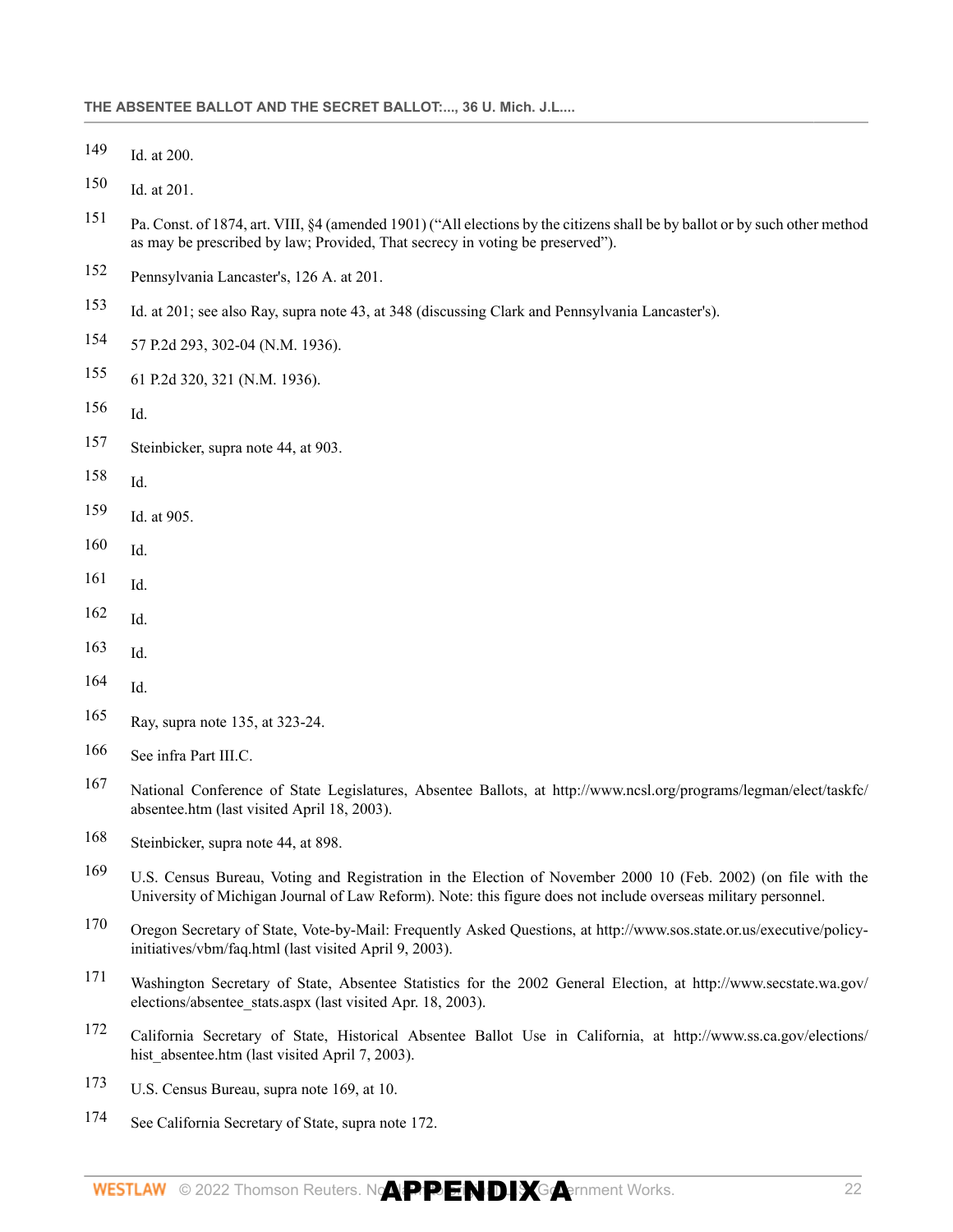- <span id="page-89-0"></span>[175](#page-80-2) Steinbicker, supra note 44, at 905.
- <span id="page-89-1"></span>[176](#page-80-3) Alabama, Alaska, Florida, Louisiana, Maine, Minnesota, New Jersey, Oklahoma, and Rhode Island. National Conference of State Legislatures, supra note 167.
- <span id="page-89-2"></span> $177$  Id.
- <span id="page-89-3"></span>[178](#page-80-5) Mississippi, North Carolina, South Carolina, Virginia, and Wisconsin require one or two witnesses in all circumstances. Id.
- <span id="page-89-4"></span>[179](#page-80-6) Id.
- <span id="page-89-5"></span>[180](#page-80-7) Adam J. Berinksy et al., Who Votes by Mail? A Dynamic Model of the Individual-Level Consequences of Vote-By-Mail Systems, 65 Pub. Opinion Q. 178, 190-91 (2001); see also Michael Traugott, Alternative Methods of Voting: Mail, Internet, Unrestricted Absentees, Address at United States Congressional Briefing: The Mechanics of Electoral Reform: From Registration to Results (Mar. 16, 2001), at http://www.decadeofbehavior.org/policyseminars/ er transcript-traugott.pdf (last visited May 14, 2003)
- <span id="page-89-6"></span>[181](#page-80-8) See Curtis Gans, Comments on Report by Voting Procedures Working Group 6 (June 6, 2001) (unpublished report, on file with the University of Michigan Journal of Law Reform).
- <span id="page-89-7"></span>[182](#page-80-9) Id. at 7.
- <span id="page-89-8"></span>[183](#page-80-10) David D. Porter, A Dirty Little Secret of Politics, Orlando Sentinel, Feb. 23, 2002, at A19.
- <span id="page-89-9"></span>[184](#page-80-11) [Jacobs v. Seminole Cty. Canvassing Board, 773 So.2d 519, 521 \(2000\).](http://www.westlaw.com/Link/Document/FullText?findType=Y&serNum=2000640931&pubNum=0000735&originatingDoc=Ib7236a004b0611dba16d88fb847e95e5&refType=RP&fi=co_pp_sp_735_521&originationContext=document&vr=3.0&rs=cblt1.0&transitionType=DocumentItem&contextData=(sc.DocLink)#co_pp_sp_735_521)
- <span id="page-89-10"></span>[185](#page-80-12) [In Re The Matter of the Protest of Election Returns and Absentee Ballots in The November 4, 1997 Election for the](http://www.westlaw.com/Link/Document/FullText?findType=Y&serNum=1998069385&pubNum=0000735&originatingDoc=Ib7236a004b0611dba16d88fb847e95e5&refType=RP&originationContext=document&vr=3.0&rs=cblt1.0&transitionType=DocumentItem&contextData=(sc.DocLink)) [City of Miami, Fla., 707 So.2d 1170 \(Fla. Dist. Ct. App. 1998\)](http://www.westlaw.com/Link/Document/FullText?findType=Y&serNum=1998069385&pubNum=0000735&originatingDoc=Ib7236a004b0611dba16d88fb847e95e5&refType=RP&originationContext=document&vr=3.0&rs=cblt1.0&transitionType=DocumentItem&contextData=(sc.DocLink)); Donald P. Baker, Appeals Court Reinstates Ex-Mayor of Miami: Ruling Invalidates Court Order for New Race After Widespread Fraud, Washington Post, Mar. 12, 1998, at A3.
- <span id="page-89-11"></span>[186](#page-80-13) Catherine Wilson, Judge Orders New Election in Hialeah, Tampa Tribune, Nov. 8, 1994, at 6.
- <span id="page-89-12"></span>[187](#page-81-0) Associated Press, Final Four Sentenced in Winston County Voter Fraud Case, July 19, 2001.
- <span id="page-89-13"></span>[188](#page-81-1) Tom Puleo, Tighter Control Sought on Absentee Ballots; Charges in Garcia Case May Prompt Action, Hartford Courant, June 27, 1996, at A3.
- <span id="page-89-14"></span>[189](#page-81-2) Associated Press, Martinsville Mayor, City Council Member Charged with Election Fraud, Jan. 6, 2000.
- <span id="page-89-15"></span>[190](#page-81-3) Associated Press, Cattaraugus County Legislator Charged with Filing False Ballots, Sept. 17, 1999.
- <span id="page-89-16"></span>[191](#page-81-4) Marylynne Pitz, Murphy Arraigned on Vote-Fraud Charges, Pittsburgh Post Gazette, May 25, 1999, at B1.
- <span id="page-89-17"></span>[192](#page-81-5) Help America Vote Act of 2002, supra note 4.
- <span id="page-89-18"></span>[193](#page-81-6) S.565, 107th Cong. Amends. 2874, 2937 (2002).
- <span id="page-89-19"></span>[194](#page-81-7) Foerstal, supra note 3, at 637.

## 36 UMIJLR 483

**End of Document** © 2022 Thomson Reuters. No claim to original U.S. Government **Works**.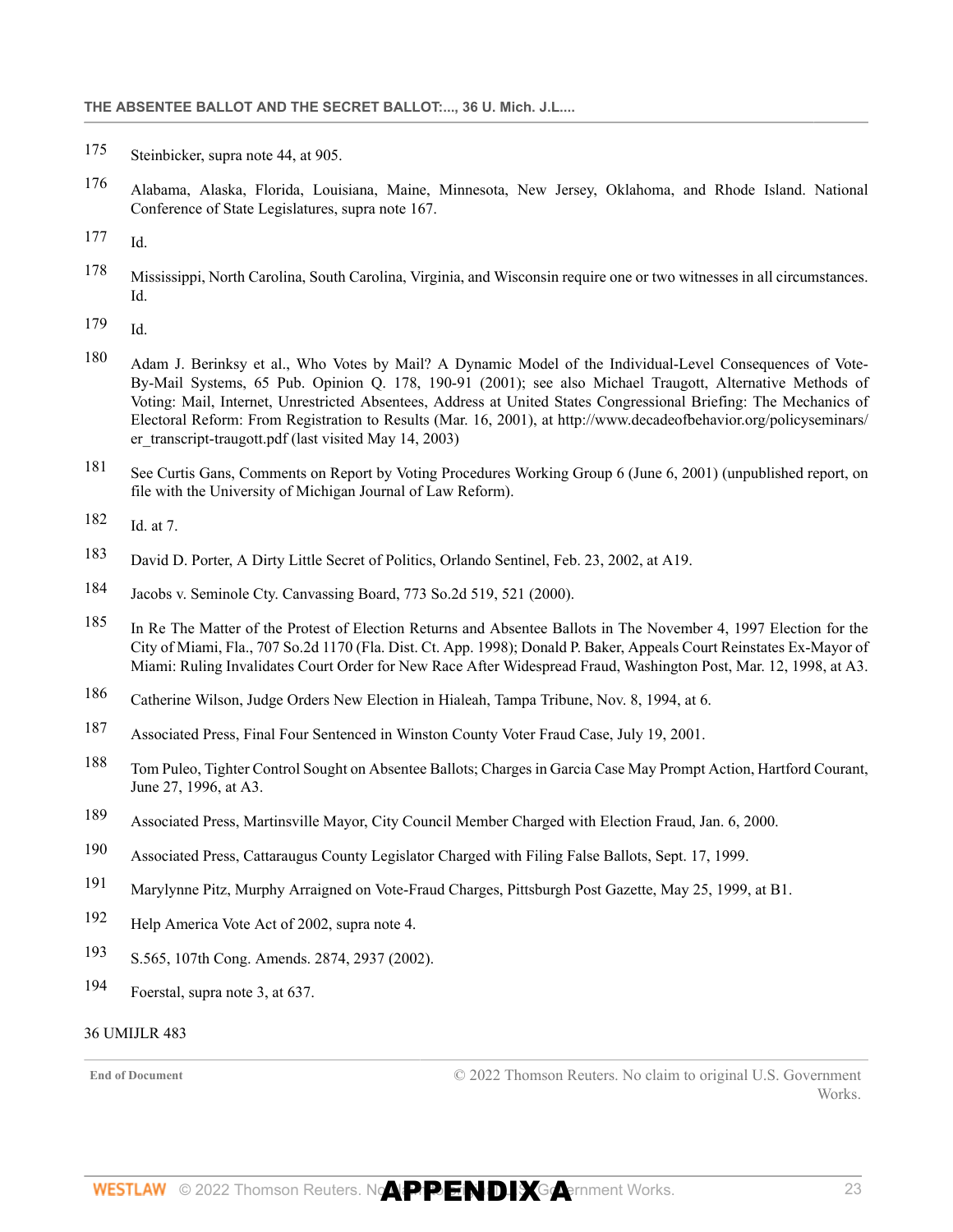# Error and Fraud at Issue as Absentee Voting Rises

By [Adam Liptak](https://www.nytimes.com/by/adam-liptak)

Oct. 6, 2012

TALLAHASSEE, Fla. — On the morning of the primary here in August, the local elections board met to decide which absentee ballots to count. It was not an easy job.

The board tossed out some ballots because they arrived without the signature required on the outside of the return envelope. It rejected one that said "see inside" where the signature should have been. And it debated what to do with ballots in which the signature on the envelope did not quite match the one in the county's files.

"This ʻr' is not like that ʻr,' " Judge Augustus D. Aikens Jr. said, suggesting that a ballot should be rejected.

Ion Sancho, the elections supervisor here, disagreed. "This 'k' is like that 'k,' " he replied, and he persuaded his colleagues to count the vote.

Scenes like this will play out in many elections next month, because Florida and other states are swiftly moving from voting at a polling place toward voting by mail. In the last general election in Florida, in 2010, 23 percent of voters cast absentee ballots, up from 15 percent in the midterm election four years before. Nationwide, the use of absentee ballots and other forms of voting by mail has more than tripled since 1980 and now accounts for almost 20 percent of all votes.

Yet votes cast by mail are less likely to be counted, more likely to be compromised and more likely to be contested than those cast in a voting booth, statistics show. Election officials reject almost 2 percent of ballots cast by mail, double the rate for in-person voting.

"The more people you force to vote by mail," Mr. Sancho said, "the more invalid ballots you will generate."

Election experts say the challenges created by mailed ballots could well affect outcomes this fall and beyond. If the contests next month are close enough to be within what election lawyers call the margin of litigation, the grounds on which they will be fought will not be hanging chads but ballots cast away from the voting booth.

In 2008, 18 percent of the votes in the nine states likely to decide this year's presidential election were cast by mail. That number will almost certainly rise this year, and [voters in two-thirds of the states](http://reed.edu/earlyvoting/calendar/) have already begun casting absentee ballots. In four Western states, voting by mail is the exclusive or dominant way to cast a ballot.

The trend will probably result in more uncounted votes, and it increases the potential for fraud. While fraud in voting by mail is far less common than innocent errors, it is vastly more prevalent than the in-person voting fraud that has attracted far more attention, election administrators say.

In Florida, absentee-ballot scandals seem to arrive like clockwork around election time. Before this year's primary, for example, a woman in Hialeah [was charged with](http://media.miamiherald.com/smedia/2012/08/02/13/29/DC6id.So.56.pdf) forging an elderly voter's signature, a felony, and possessing 31 completed absentee ballots, 29 more than allowed under [a local law.](http://www.miamidade.gov/govaction/matter.asp?matter=112169&file=true&yearFolder=Y2011)

The flaws of absentee voting raise questions about the most elementary promises of democracy. "The right to have one's vote counted is [as important as the act of voting itself," Justice Paul H. Anderson of the Minnesota Supreme Court wrote while considering disputed](http://moritzlaw.osu.edu/electionlaw/litigation/documents/Order.12.18.08.pdf) absentee ballots in the [close 2008 Senate election](http://www.nytimes.com/2009/07/01/us/politics/01minnesota.html?_r=1&hp) between Al Franken and Norm Coleman.

Voting by mail is now common enough and problematic enough that election experts say there have been multiple elections in which no one can say with confidence which candidate was the deserved winner. The list includes the 2000 presidential election, in which problems with absentee ballots in Florida were a little-noticed footnote to other issues.

In the last presidential election, 35.5 million voters requested absentee ballots, but only 27.9 million absentee votes were counted, according to [a study](http://www.law.nyu.edu/journals/legislation/issues/volume13number3/ECM_PRO_068045) by Charles Stewart III, a political scientist at the Massachusetts Institute of Technology. He calculated that 3.9 million ballots requested by voters never reached them; that another 2.9 million ballots received by voters did not make it back to election officials; and that election officials rejected 800,000 ballots. That suggests an overall failure rate of as much as 21 percent.

Some voters presumably decided not to vote after receiving ballots, but Mr. Stewart said many others most likely tried to vote and were thwarted. "If 20 percent, or even 10 percent, of voters who stood in line on Election Day were turned away," he wrote in the study, published in The Journal of Legislation and Public Policy, "there would be national outrage."

> THE MORNING: Make sense of the day's news and ideas. David Leonhardt and Times journalists guide you through what's

Sign Up

https://www.nytimes.com/2012/10/07/us/politics/as-more-vote-by-mail-faulty-ballots-could-impact-elections.html 1/3

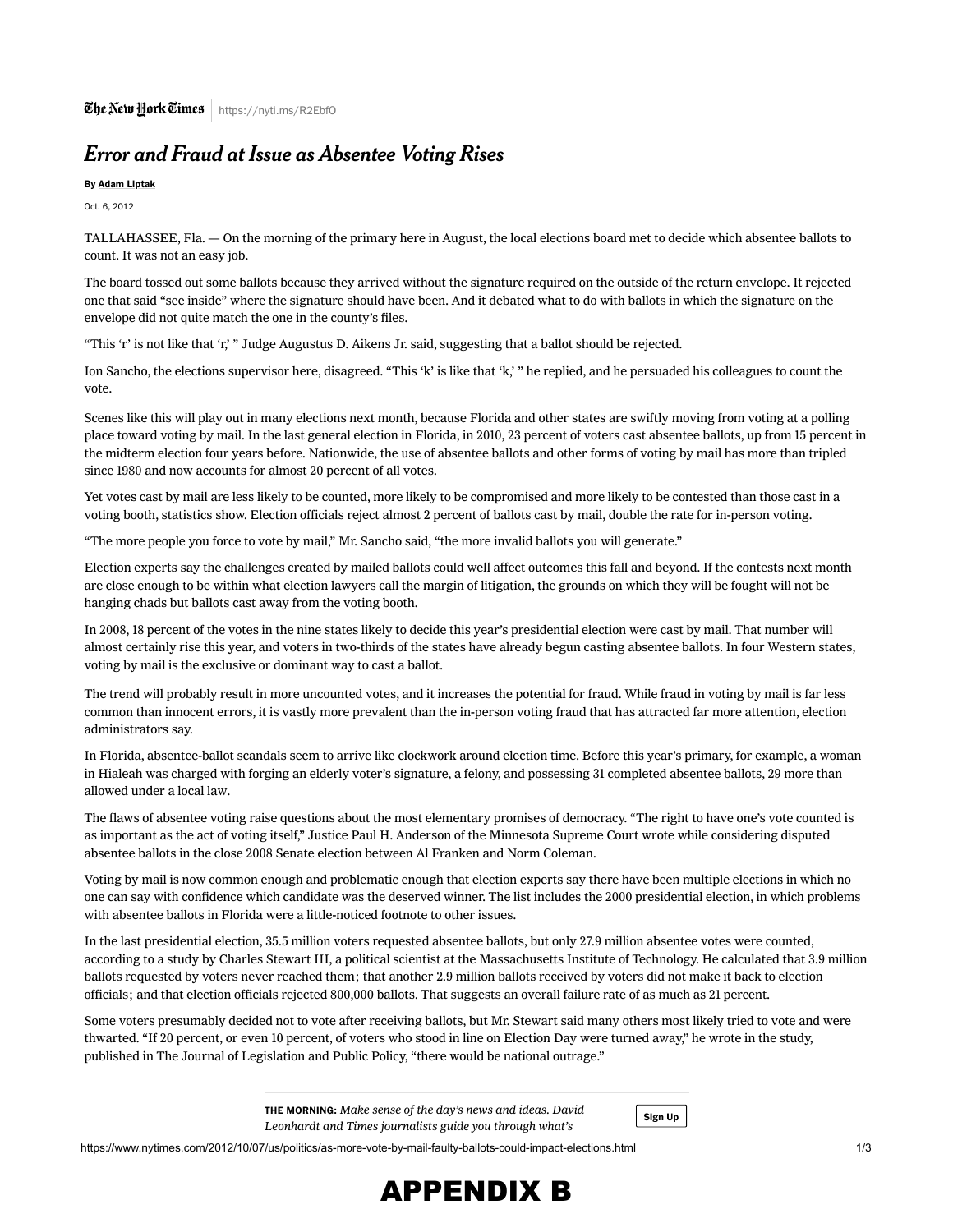The list of very close elections includes the 2008 Senate race in Minnesota, in which Mr. Franken's victory over Mr. Coleman, the Republican incumbent, helped give Democrats the 60 votes in the Senate needed to pass President Obama's health care bill. Mr. Franken won by 312 votes, while state officials rejected 12,000 absentee ballots. Recent primary elections in New York involving Republican state senators who had voted to allow same-sex marriage also hinged on absentee ballots.

There are, of course, significant advantages to voting by mail. It makes life easier for the harried, the disabled and the elderly. It is cheaper to administer, makes for shorter lines on election days and allows voters more time to think about ballots that list many races. By mailing ballots, those away from home can vote. Its availability may also increase turnout in local elections, though it does not seem to have had much impact on turnout in federal ones.

Still, voting in person is more reliable, particularly since election administrators made improvements to voting equipment after the 2000 presidential election.

There have been other and more controversial changes since then, also in the name of reliability and efficiency. Lawmakers have cut back on early voting in person, cracked down on voter registration drives, imposed identification requirements, made it harder for students to cast ballots and proposed purging voter rolls in a way that critics have said would eliminate people who are eligible to vote.

But almost nothing has been done about the distinctive challenges posed by absentee ballots. To the contrary, Ohio's Republican secretary of state recently sent absentee ballot applications to every registered voter in the state. And Republican lawmakers in Florida recently revised state law to allow ballots to be mailed wherever voters want, rather than typically to only their registered addresses.

"This is the only area in Florida where we've made it easier to cast a ballot," Daniel A. Smith, a political scientist at the University of Florida, said of absentee voting.

He posited a reason that Republican officials in particular have pushed to expand absentee voting. "The conventional wisdom is that Republicans use absentee ballots and Democrats vote early," he said.

Republicans are in fact more likely than Democrats to vote absentee. In the 2008 general election in Florida, 47 percent of absentee voters were Republicans and 36 percent were Democrats.

There is a bipartisan consensus that voting by mail, whatever its impact, is more easily abused than other forms. In a 2005 report signed [by President Jimmy Carter and James A. Baker III, who served as secretary of state under the first President George Bush, the](http://www1.american.edu/ia/cfer/report/report.html) Commission on Federal Election Reform concluded, "Absentee ballots remain the largest source of potential voter fraud."

On the most basic level, absentee voting replaces the oversight that exists at polling places with something akin to an honor system.

"Absentee voting is to voting in person," Judge Richard A. Posner of the United States Court of Appeals for the Seventh Circuit [has written,](http://bulk.resource.org/courts.gov/c/F3/385/385.F3d.1128.03-3770.html) "as a take-home exam is to a proctored one."

#### Fraud Easier Via Mail

Election administrators have a shorthand name for a central weakness of voting by mail. They call it granny farming.

"The problem," said Murray A. Greenberg, a former county attorney in Miami, "is really with the collection of absentee ballots at the senior citizen centers." In Florida, people affiliated with political campaigns "help people vote absentee," he said. "And help is in quotation marks."

Voters in nursing homes can be subjected to subtle pressure, outright intimidation or fraud. The secrecy of their voting is easily compromised. And their ballots can be intercepted both coming and going.

The problem is not limited to the elderly, of course. Absentee ballots also make it much easier to buy and sell votes. In recent years, courts have [invalidated mayoral elections in Illinois](http://www.state.il.us/court/opinions/appellatecourt/2005/1stdistrict/march/html/1032528.htm) and [Indiana](http://scholar.google.com/scholar_case?case=12855003844415311095&hl=en&as_sdt=2&as_vis=1&oi=scholarr) because of fraudulent absentee ballots.

Voting by mail also played a crucial role in the 2000 presidential election in Florida, when the margin between George W. Bush and Al Gore was razor thin and [hundreds of absentee ballots were counted in apparent violation of state law.](http://www.nytimes.com/2001/07/15/us/examining-the-vote-how-bush-took-florida-mining-the-overseas-absentee-vote.html?pagewanted=all&src=pm) The flawed ballots, from Americans living abroad, included some without postmarks, some postmarked after the election, some without witness signatures, some mailed from within the United States and some sent by people who voted twice. All would have been disqualified had the state's election laws been strictly enforced.

In the recent primary here, almost 40 percent of ballots were not cast in the voting booth on the day of the election. They were split between early votes cast at polling places, which Mr. Sancho, the Leon County elections supervisor, favors, and absentee ballots, which make him nervous.

"There has been not one case of fraud in early voting," Mr. Sancho said. "The only cases of election fraud have been in absentee ballots."

https://www.nytimes.com/2012/10/07/us/politics/as-more-vote-by-mail-faulty-ballots-could-impact-elections.html 2/3

# APPENDIX B